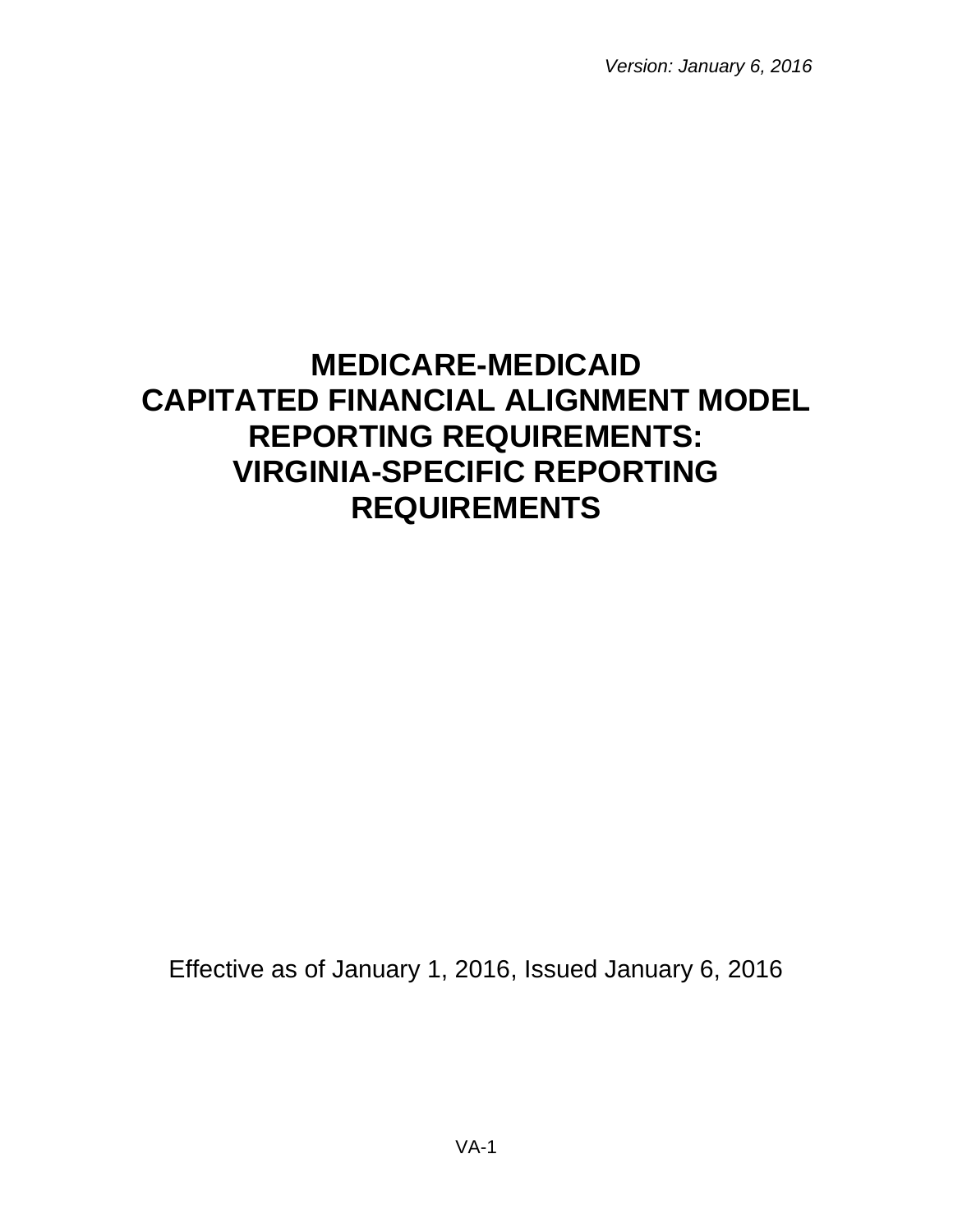## **Table of Contents**

| Virginia-Specific Reporting Requirements Appendix VA-3           |  |
|------------------------------------------------------------------|--|
|                                                                  |  |
|                                                                  |  |
| Variations from the Core Reporting Requirements Document  VA-4   |  |
|                                                                  |  |
| Reporting on Disenrolled and Retro-disenrolled Members VA-5      |  |
| <b>Guidance on Assessments and Care Plans for Members with a</b> |  |
|                                                                  |  |
| Virginia's Implementation, Ongoing, and Continuous Reporting     |  |
|                                                                  |  |
| Resubmission of Data to the FAI Data Collection System or        |  |
|                                                                  |  |
|                                                                  |  |
|                                                                  |  |
| Section VAIV. Organizational Structure and Staffing VA-71        |  |
| Section VAV. Performance and Quality Improvement VA-77           |  |
|                                                                  |  |
|                                                                  |  |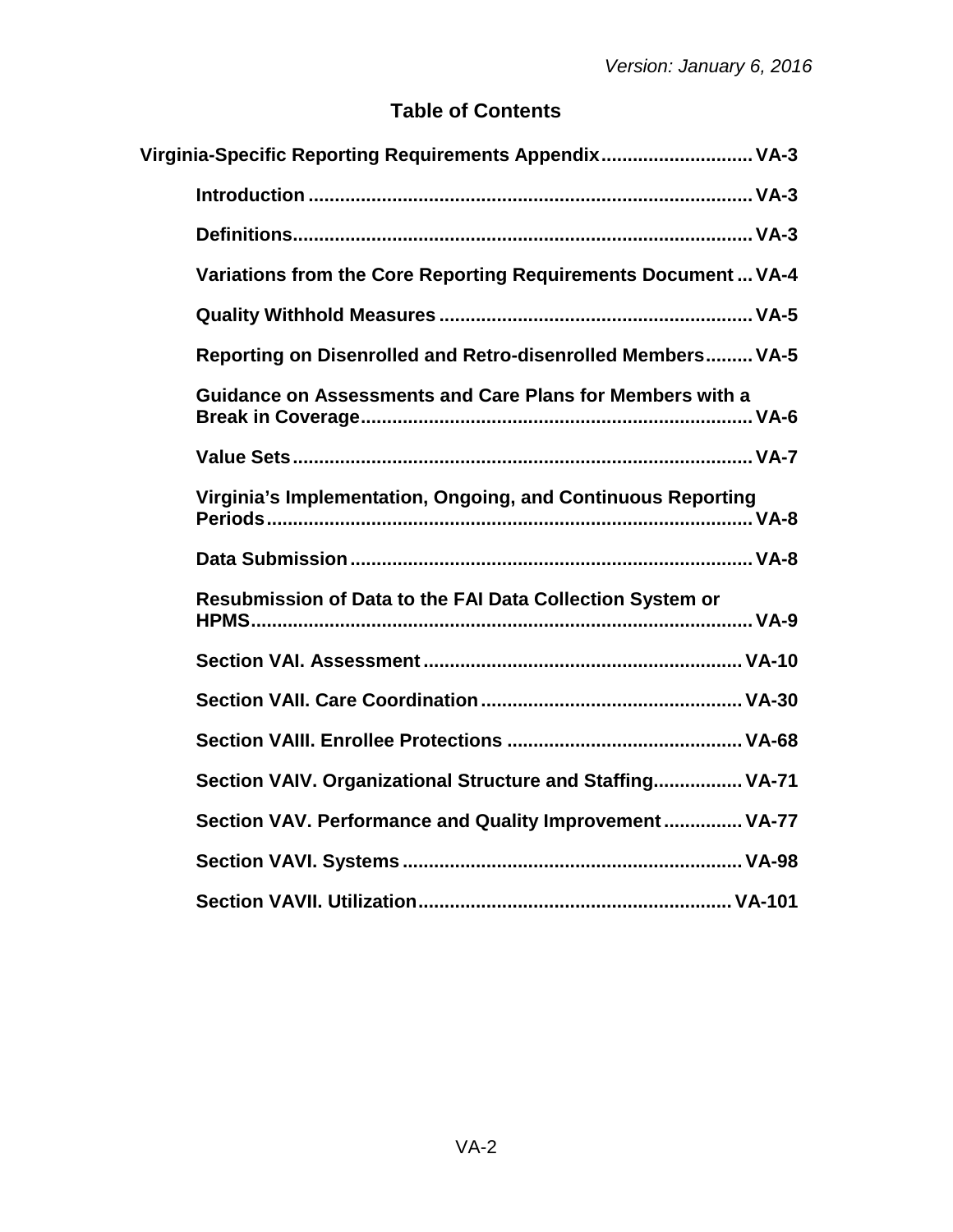## **Virginia-Specific Reporting Requirements Appendix**

## <span id="page-2-1"></span><span id="page-2-0"></span>*Introduction*

The measures in this appendix are required reporting for all MMPs in the Commonwealth Coordinated Care demonstration. CMS and the Commonwealth of Virginia reserve the right to update the measures in this appendix for subsequent demonstration years. These state-specific measures directly supplement the Medicare-Medicaid Capitated Financial Alignment Model: Core Reporting Requirements, which can be found at the following web address:

[http://www.cms.gov/Medicare-Medicaid-Coordination/Medicare-and-Medicaid-](http://www.cms.gov/Medicare-Medicaid-Coordination/Medicare-and-Medicaid-Coordination/Medicare-Medicaid-Coordination-Office/FinancialAlignmentInitiative/InformationandGuidanceforPlans.html)[Coordination/Medicare-Medicaid-Coordination-](http://www.cms.gov/Medicare-Medicaid-Coordination/Medicare-and-Medicaid-Coordination/Medicare-Medicaid-Coordination-Office/FinancialAlignmentInitiative/InformationandGuidanceforPlans.html)[Office/FinancialAlignmentInitiative/InformationandGuidanceforPlans.html](http://www.cms.gov/Medicare-Medicaid-Coordination/Medicare-and-Medicaid-Coordination/Medicare-Medicaid-Coordination-Office/FinancialAlignmentInitiative/InformationandGuidanceforPlans.html)

MMPs should refer to the core document for additional details regarding demonstration-wide definitions, reporting phases and timelines, and sampling methodology.

The core and state-specific measures supplement existing Part C and Part D reporting requirements, as well as measures that MMPs report via other vehicles or venues, such as HEDIS<sup>®1</sup>, HOS, and state-required network provider and member satisfaction, HCBS Satisfaction, and quality of life surveys. CMS and the state will also track key utilization measures, which are not included in this document, using encounter and claims data. The quantitative measures are part of broader oversight, monitoring, and performance improvement processes that include several other components and data sources not described in this document.

MMPs should contact the VA Help Desk at **VAHelpDesk@norc.org** with any questions about the Virginia state-specific appendix or the data submission process.

## <span id="page-2-2"></span>*Definitions*

Calendar Quarter: Most quarterly measures are reported on calendar quarters. The four calendar quarters of each calendar year will be as follows:  $1/1 - 3/31$ ,  $4/1 - 6/30$ ,  $7/1 - 9/30$ , and  $10/1 - 12/31$ .

Calendar Year: All annual measures are reported on a calendar year basis. Calendar year 2014 (CY1) will be an abbreviated year, with data reported for the time period beginning April 1, 2014 and ending December 31, 2014. Calendar year 2015 (CY2) will represent January 1, 2015 through December 31, 2015.

<span id="page-2-3"></span><sup>&</sup>lt;sup>1</sup> HEDIS<sup>®</sup> is a registered trademark of the National Committee of Quality Assurance (NCQA).  $\overline{a}$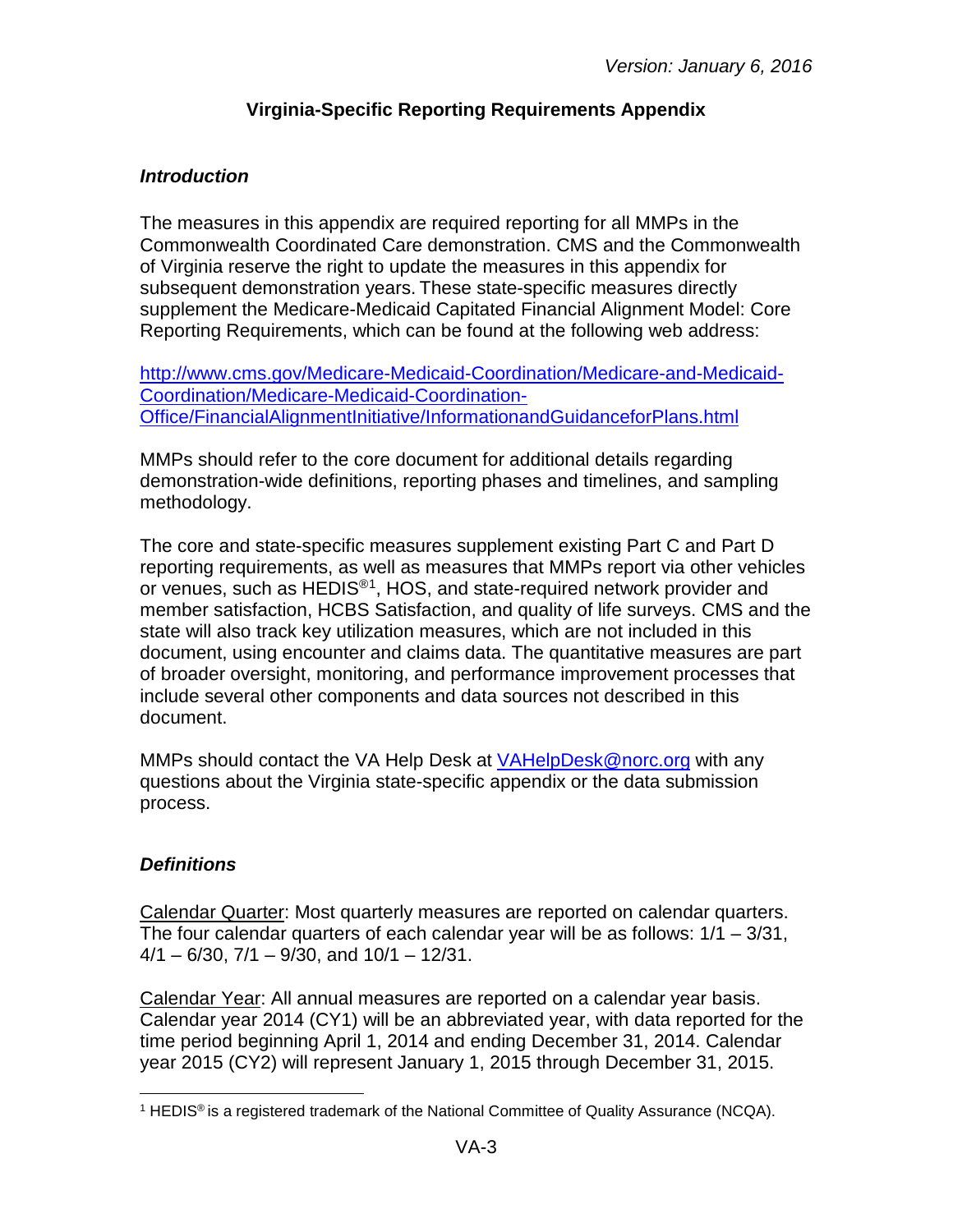Year Start to End of the Quarter: Some quarterly measures are reported for the calendar year to the end of the reporting quarter. For calendar year 2016, these Year Start to End of the Quarter periods are: January 1, 2016 to March 31, 2016; January 1, 2016 to June 30, 2016; January 1, 2016 to September 30, 2016; and January 1, 2016 to December 31, 2016.

Implementation Period: The period of time starting with the first effective enrollment date until the end of the ninth month of the demonstration.

Long Term Services and Supports (LTSS): A variety of services and supports that help elderly individuals and/or individuals with disabilities meet their daily needs for assistance and improve the quality of their lives. Examples include assistance with bathing, dressing and other basic activities of daily life and selfcare, as well as support for everyday tasks such as laundry, shopping, and transportation. LTSS are provided over an extended period, predominantly in homes and communities, but also in facility-based settings such as nursing facilities.

**Primary Care Provider: Nurse practitioners, physician assistants or physicians** who are board certified or eligible for certification in one of the following specialties: family practice, internal medicine, general practice, obstetrics/gynecology, or geriatrics.

## <span id="page-3-0"></span>*Variations from the Core Reporting Requirements Document*

#### Core Measure 9.2 – Nursing Facility (NF) Diversion

The following section provides additional guidance about identifying individuals enrolled in the MMP as "nursing home certifiable," or meeting the nursing facility level of care (NF LOC), for the purposes of reporting Core 9.2.

Within Core 9.2, "nursing home certifiable" members are defined as "members living in the community, but requiring an institutional level of care" (see the Core Reporting Requirements). Virginia MMPs should use the Virginia Uniform Assessment Instrument (UAI) results, supplemented by claims, enrollment data, and medical transition reports, to categorize members as nursing home certifiable.

Individuals meeting nursing facility eligibility criteria, including both medical needs and functional capacity needs as stated on the UAI, should be considered nursing home certifiable. MMPs should use the following non-exclusive sources of data to supplement and confirm this information. Specifically:

• The Medical Transition Report (MTR) provided to MMPs by the state, which identifies waiver members by a single digit waiver code of 9 and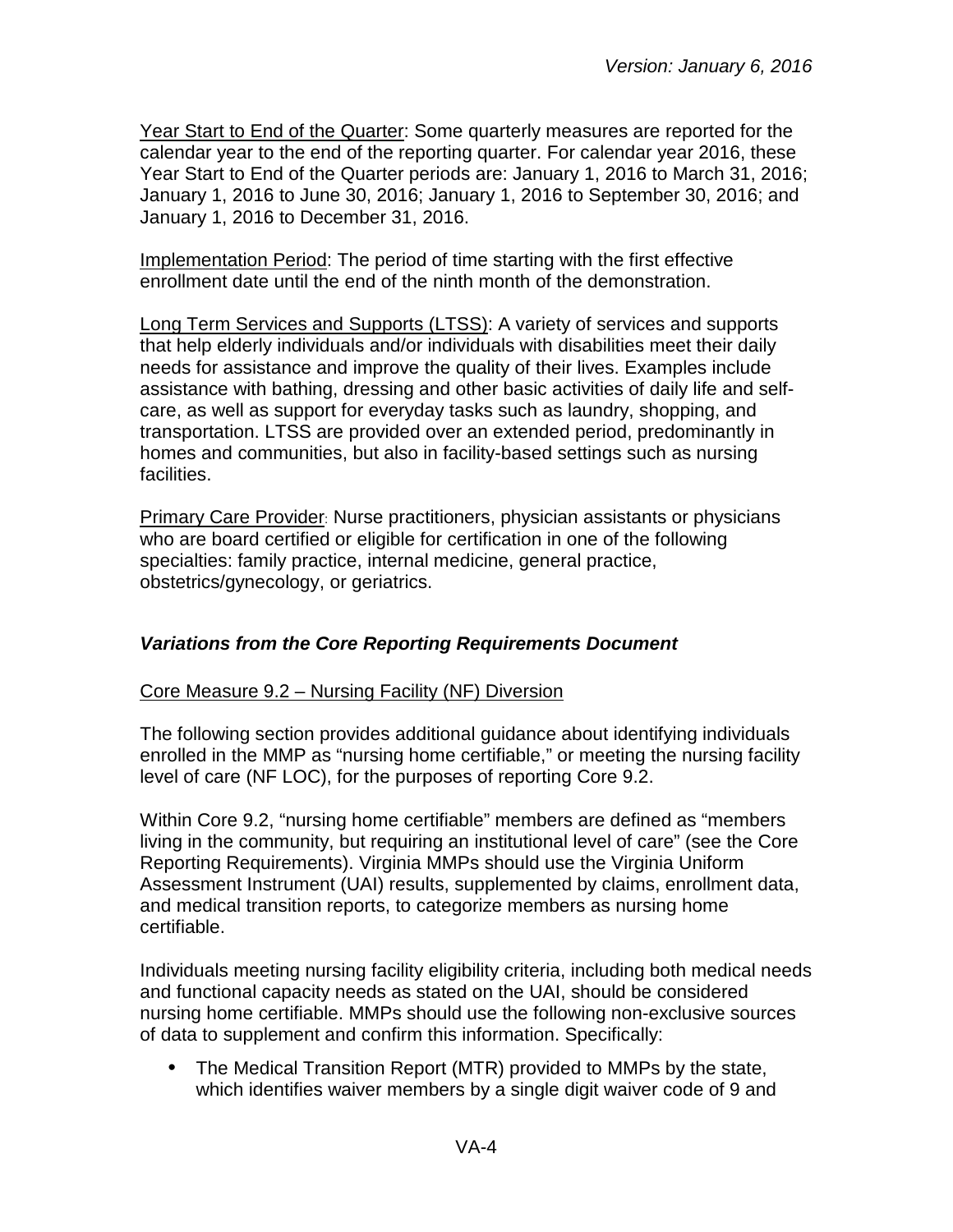nursing home residents by a single digit waiver code of 1 or 2 under the column "Exception Indicator/Waiver Indicator" within the CCC MTR Waiver File. All waiver members and nursing home residents can be categorized as nursing home certifiable provided they meet nursing facility eligibility criteria during the Core 9.2 previous reporting period and all other criteria for this measure element.

• Claims data or rate cells to identify individuals using nursing home services or waiver services.

## <span id="page-4-0"></span>*Quality Withhold Measures*

CMS and the state will establish a set of quality withhold measures, and MMPs will be required to meet established thresholds. Throughout this document, statespecific quality withhold measures are marked with the following symbol for Demonstration Year 1: (i) and the following symbol for Demonstration Years 2 and 3: (ii). For more information about the state-specific quality withhold measures for Demonstration Year 1, refer to the Quality Withhold Technical Notes (DY 1): Virginia Specific Measures at [http://www.cms.gov/Medicare-](http://www.cms.gov/Medicare-Medicaid-Coordination/Medicare-and-Medicaid-Coordination/Medicare-Medicaid-Coordination-Office/FinancialAlignmentInitiative/InformationandGuidanceforPlans.html)[Medicaid-Coordination/Medicare-and-Medicaid-Coordination/Medicare-Medicaid-](http://www.cms.gov/Medicare-Medicaid-Coordination/Medicare-and-Medicaid-Coordination/Medicare-Medicaid-Coordination-Office/FinancialAlignmentInitiative/InformationandGuidanceforPlans.html)[Coordination-Office/FinancialAlignmentInitiative/InformationandGuidanceforPlans.html.](http://www.cms.gov/Medicare-Medicaid-Coordination/Medicare-and-Medicaid-Coordination/Medicare-Medicaid-Coordination-Office/FinancialAlignmentInitiative/InformationandGuidanceforPlans.html) Additional information on the withhold methodology and benchmarks for Demonstration Years 2 and 3 will be provided at a later time.

## <span id="page-4-1"></span>*Reporting on Disenrolled and Retro-disenrolled Members*

Unless otherwise indicated in the reporting requirements, MMPs should report on all members enrolled in the demonstration who meet the definition of the data elements, regardless of whether that member was subsequently disenrolled from the MMP. Measure-specific guidance on how to report on disenrolled members is provided under the Notes section of each state-specific measure.

Due to retro-disenrollment of members, there may be instances where there is a lag between a member's effective disenrollment date and the date on which the MMP is informed about that disenrollment. This time lag might create occasional data inaccuracies if an MMP includes members in reports who had in fact disenrolled before the start of the reporting period. If MMPs are aware at the time of reporting that a member has been retro-disenrolled with a disenrollment effective date prior to the reporting period (and therefore was not enrolled during the reporting period in question), then MMPs may exclude that member from reporting. Please note that MMPs are *not* required to re-submit corrected data should you be informed of a retro-disenrollment subsequent to a reporting deadline. MMPs should act upon their best and most current knowledge at the time of reporting regarding each member's enrollment status.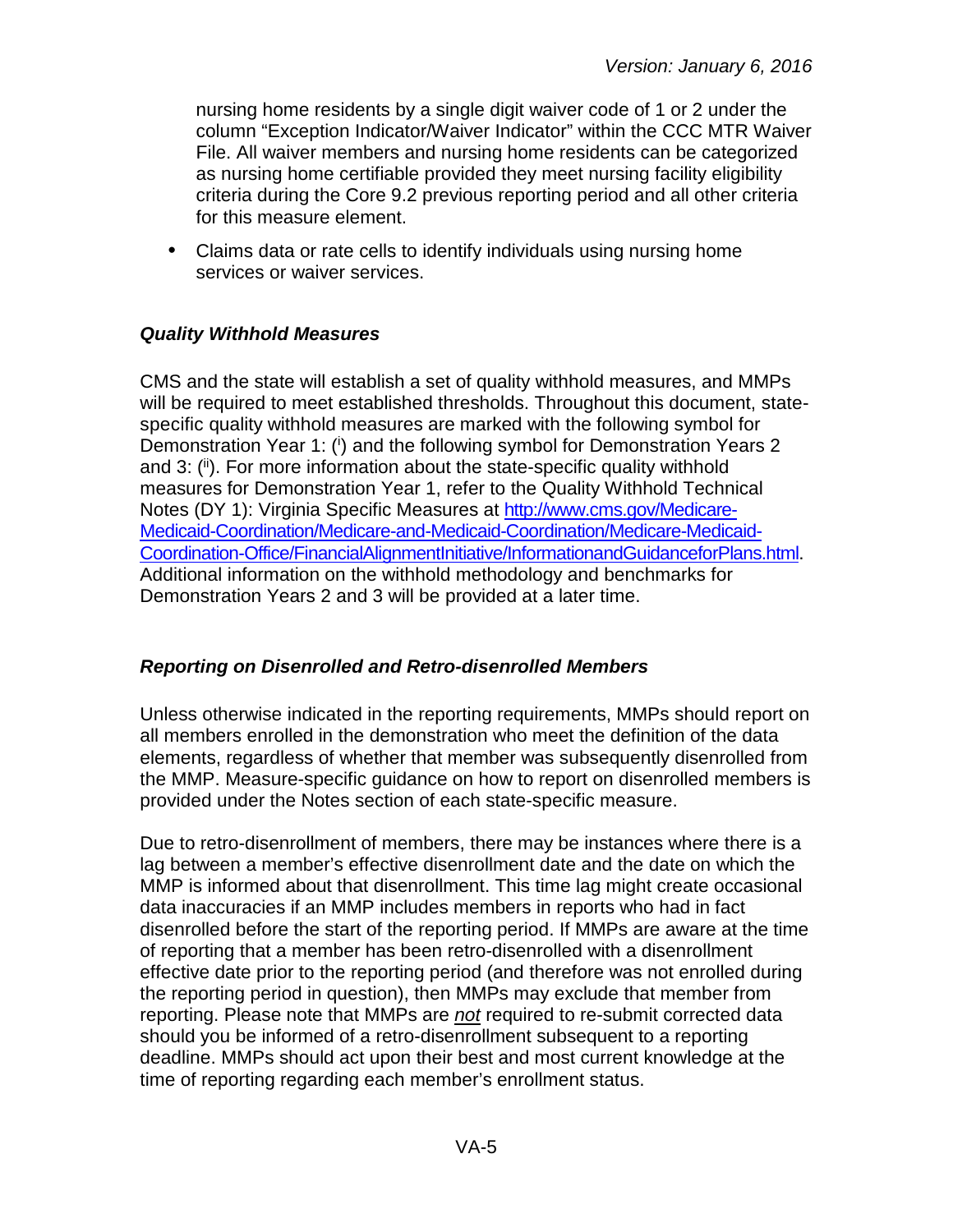#### <span id="page-5-0"></span>*Guidance on Assessments and Care Plans for Members with a Break in Coverage*

#### Health Risk Assessments

If an MMP already completed a Health Risk Assessment (HRA) for a member that was previously enrolled, the MMP is not necessarily required to conduct a new HRA if the member rejoins the same MMP within one year of his/her most recent HRA. Instead, the MMP can:

- 1. Perform any risk stratification, claims data review, or other analyses as required by the three-way contract to detect any changes in the member's condition since the HRA was conducted; and
- 2. Ask the member (or his/her authorized representative) if there has been a change in the member's health status or needs since the HRA was conducted.

The MMP must document any risk stratification, claims data review, or other analyses that are performed to detect any changes in the member's condition. The MMP must also document its outreach attempts and the discussion(s) with the member (or his/her authorized representative) to determine if there was a change in the member's health status or needs.

If a change is identified, the MMP must conduct a new HRA within the timeframe prescribed by the contract. If there are no changes, the MMP is not required to conduct a new HRA unless requested by the member (or his/her authorized representative). Please note, if the MMP prefers to conduct HRAs on all reenrollees regardless of status, it may continue to do so.

Once the MMP has conducted a new HRA as needed or confirmed that the prior HRA is still accurate, the MMP can mark the HRA as complete for the member's current enrollment. The MMP would then report that completion according to the specifications for Core 2.1 and Core 2.2 (and all applicable state-specific measures). When reporting these measures, the MMP should count the number of enrollment days from the member's most recent enrollment effective date, and should report the HRA based on the date the prior HRA was either confirmed to be accurate or a new HRA was completed.

If the MMP is unable to reach a re-enrolled member to determine if there was a change in health status, then the MMP may report that member as unable to be reached so long as the MMP made the requisite number of outreach attempts. If a re-enrolled member refuses to discuss his/her health status with the MMP, then the MMP may report that member as unwilling to participate in the HRA.

If the MMP did not complete a HRA for the re-enrolled member during his/her prior enrollment period, or if it has been more than one year since the member's HRA was completed, the MMP is required to conduct a HRA for the member within the timeframe prescribed by the contract. The MMP must make the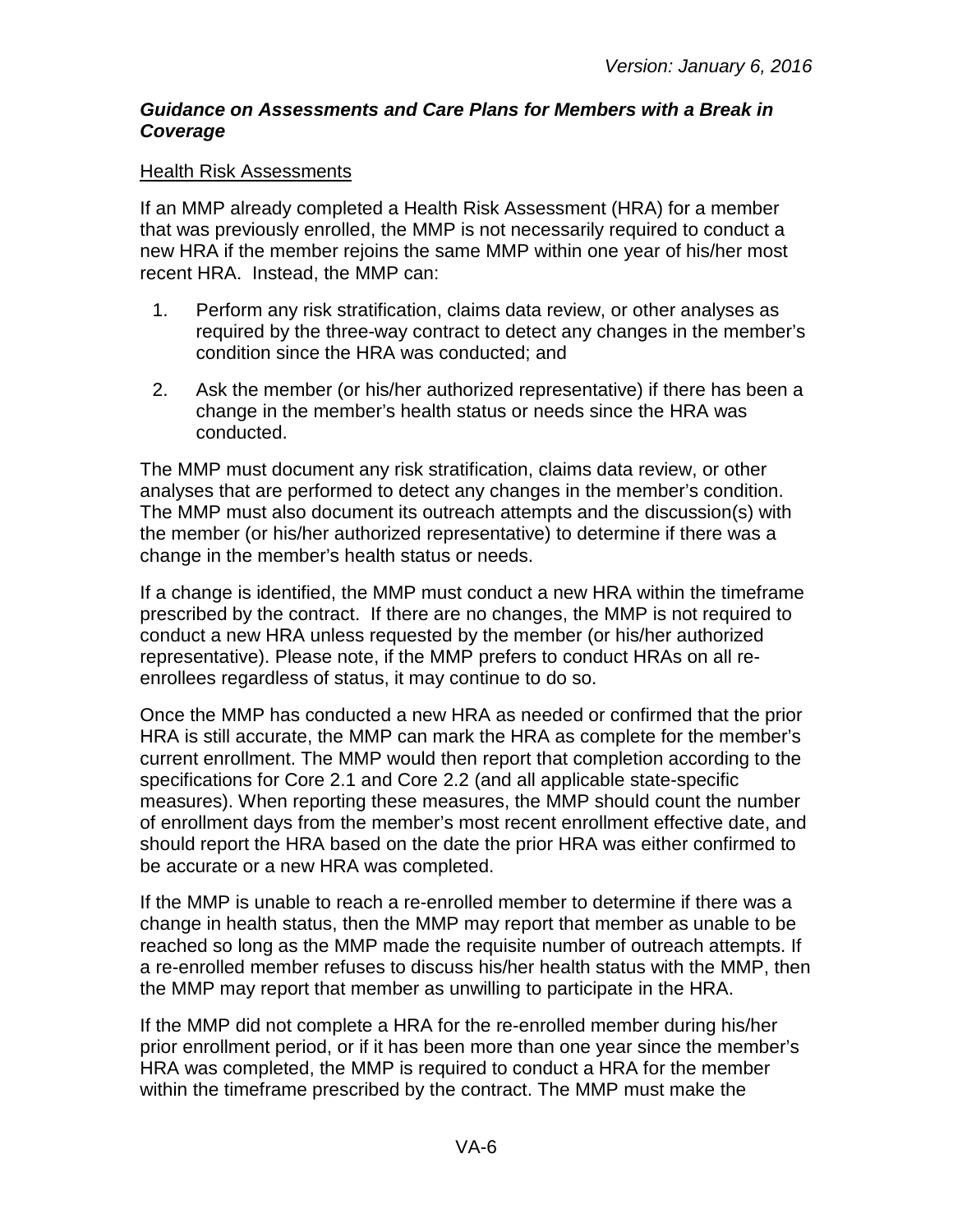requisite number of attempts to reach the member (at minimum) after his/her most recent enrollment effective date, even if the MMP reported that the member was unable to be reached during his/her prior enrollment. Similarly, members that refused the HRA during their prior enrollment must be asked again to participate (i.e., the MMP may not carry over a refusal from one enrollment period to the next).

#### Plans of Care

If the MMP conducts a new HRA for the re-enrolled member, the MMP must revise the Plan of Care (POC) accordingly within the timeframe prescribed by the contract. Once the POC is revised, the MMP may mark the POC as complete for the member's current enrollment. If the MMP determines that the prior HRA is still accurate and therefore no updates are required to the previously completed POC, the MMP may mark the POC as complete for the current enrollment at the same time that the HRA is marked complete. The MMP would then follow the applicable state-specific measure specifications for reporting the completion. Please note, for purposes of reporting, the POC for the re-enrolled member should be classified as an *initial* POC.

If the MMP did not complete a POC for the re-enrolled member during his/her prior enrollment period, or if it has been more than one year since the member's POC was completed, the MMP is required to complete a POC for the member within the timeframe prescribed by the contract. The MMP must also follow the above guidance regarding reaching out to members that previously refused to participate or were not reached.

#### Annual Reassessments and POC Updates

The MMP must follow contract requirements regarding the completion of annual reassessments and updates to POCs. If the MMP determined that a HRA/POC from a member's prior enrollment was accurate and marked that HRA/POC as complete for the member's current enrollment, the MMP should count continuously from the date that the HRA/POC was completed in the prior enrollment period to determine the due date for the annual reassessment and POC update. For example, when reporting Core 2.3, the MMP should count 365 days from the date when the HRA was actually completed, even if that date was during the member's prior enrollment period.

## <span id="page-6-0"></span>*Value Sets*

The measure specifications in this document refer to code value sets that must be used to determine and report measure data element values. A value set is the complete set of codes used to identify a service or condition included in a measure. The Virginia State-Specific Value Sets Workbook includes all value sets and codes needed to report certain measures included in the Virginia-Specific Reporting Requirements and is intended to be used in conjunction with the measure specifications outlined in this document. The Virginia State-Specific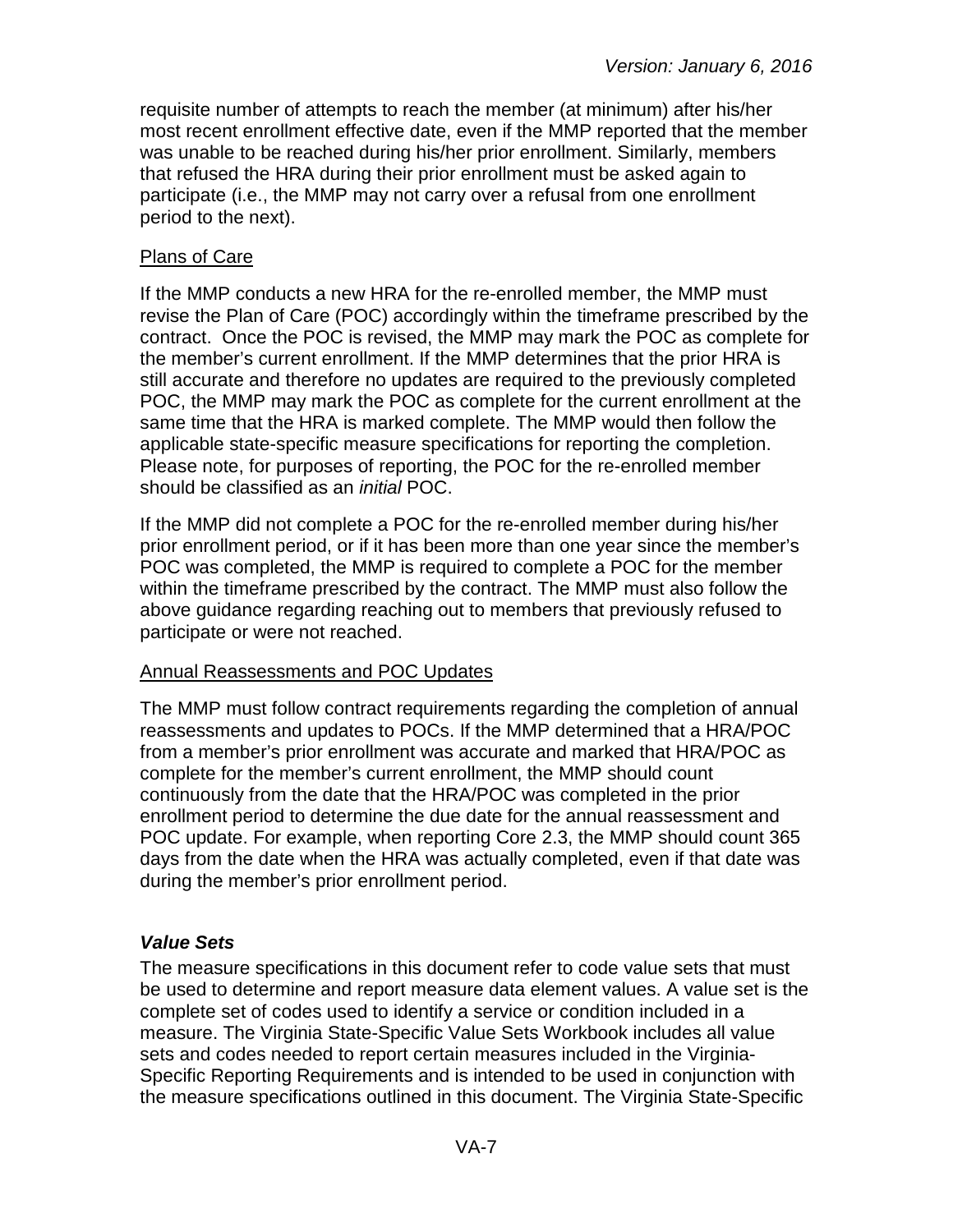Value Sets Workbook can be found on the CMS website at the following address: [http://www.cms.gov/Medicare-Medicaid-Coordination/Medicare-and-Medicaid-](http://www.cms.gov/Medicare-Medicaid-Coordination/Medicare-and-Medicaid-Coordination/Medicare-Medicaid-Coordination-Office/FinancialAlignmentInitiative/InformationandGuidanceforPlans.html)[Coordination/Medicare-Medicaid-Coordination-](http://www.cms.gov/Medicare-Medicaid-Coordination/Medicare-and-Medicaid-Coordination/Medicare-Medicaid-Coordination-Office/FinancialAlignmentInitiative/InformationandGuidanceforPlans.html)[Office/FinancialAlignmentInitiative/InformationandGuidanceforPlans.html.](http://www.cms.gov/Medicare-Medicaid-Coordination/Medicare-and-Medicaid-Coordination/Medicare-Medicaid-Coordination-Office/FinancialAlignmentInitiative/InformationandGuidanceforPlans.html)

<span id="page-7-0"></span>*Virginia's Implementation, Ongoing, and Continuous Reporting Periods*

| <b>Demonstration Year 1</b> |                          |                             |                                                                                                         |
|-----------------------------|--------------------------|-----------------------------|---------------------------------------------------------------------------------------------------------|
|                             | <b>Phase</b>             | <b>Dates</b>                | <b>Explanation</b>                                                                                      |
| Continuous                  | Implementation<br>Period | 4-1-14 through 12-31-14     | From the first effective enrollment<br>date through the end of the ninth<br>month of the demonstration. |
| Reporting                   | <b>Ongoing Period</b>    | 4-1-14 through 12-31-15     | From the first effective enrollment<br>date through the end of the first<br>demonstration year.         |
|                             |                          | <b>Demonstration Year 2</b> |                                                                                                         |
| Continuous<br>Reporting     | <b>Ongoing Period</b>    | 1-1-16 through 12-31-16     | From January 1st through the<br>end of the second demonstration<br>year.                                |
| <b>Demonstration Year 3</b> |                          |                             |                                                                                                         |
| Continuous<br>Reporting     | <b>Ongoing Period</b>    | 1-1-17 through 12-31-17     | From January 1st through the<br>end of the third demonstration<br>vear.                                 |

## <span id="page-7-1"></span>*Data Submission*

All MMPs will submit state-specific measure data through the web-based Financial Alignment Initiative (FAI) Data Collection System (unless otherwise specified in the measure description). All data submissions must be submitted to this site by 5:00 p.m. ET on the applicable due date. This site can be accessed at the following web address: [https://Financial-Alignment-Initiative.NORC.org](https://financial-alignment-initiative.norc.org/)

(Note: Prior to the first use of the system, all MMPs will receive an email notification with the username and password that has been assigned to their plan. This information will be used to log in to the FAI system and complete the data submission.)

All MMPs will submit core measure data in accordance with the Core Reporting Requirements. Submission requirements vary by measure, but most core measures are reported through the Health Plan Management System (HPMS).

Please note, late submissions may result in compliance action from CMS.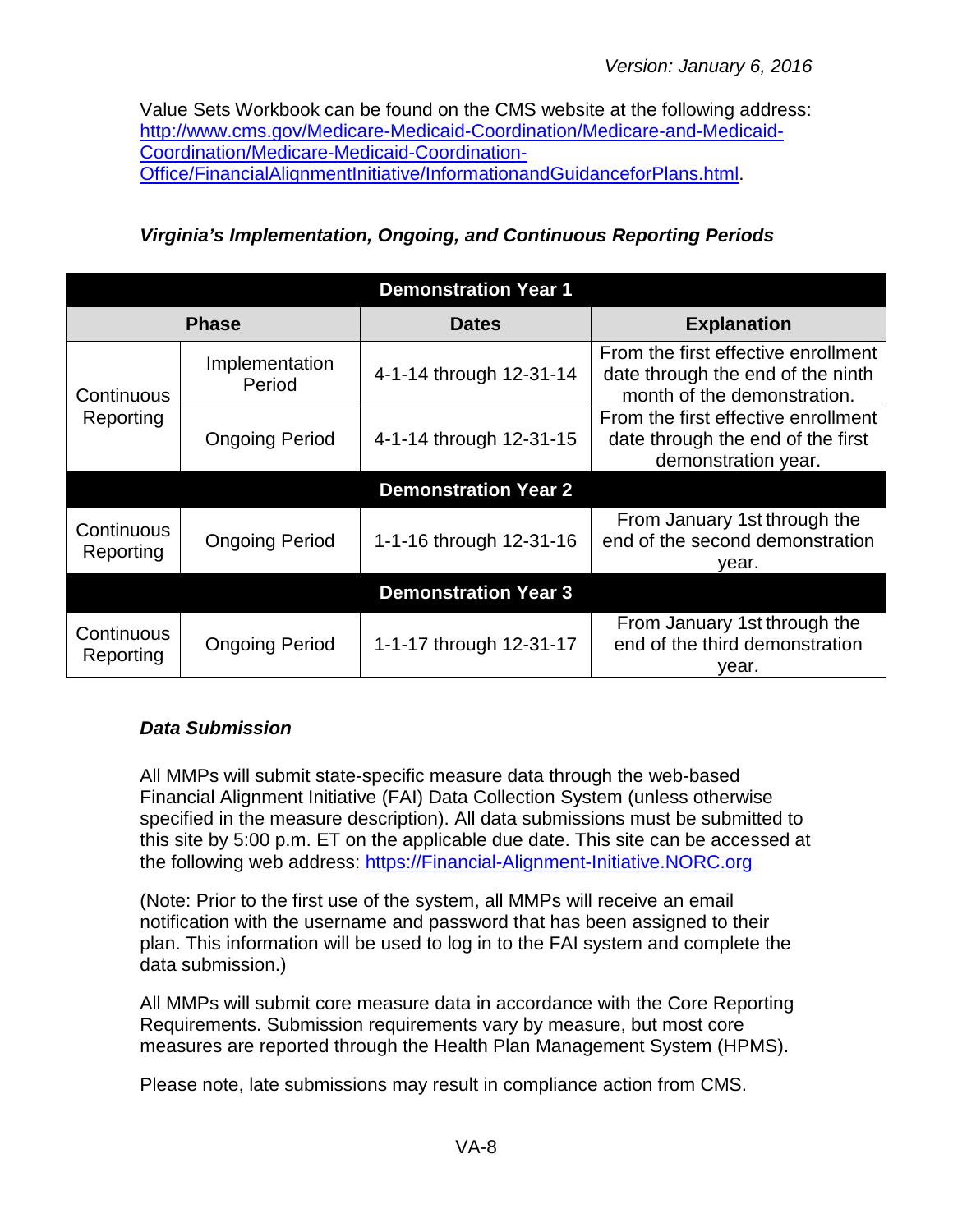## <span id="page-8-0"></span>*Resubmission of Data to the FAI Data Collection System or HPMS*

MMPs must comply with the following steps to resubmit data after an established due date:

- 1. Email the VA HelpDesk [\(VAHelpDesk@norc.org\)](mailto:VAHelpDesk@norc.org) to request resubmission.
	- o Specify in the email which measures need resubmission;
	- o Specify for which reporting period(s) the resubmission is needed; and
	- o Provide a brief explanation for why the data need to be resubmitted.
- 2. After review of the request, the VA HelpDesk will notify the MMP once the FAI Data Collection System and/or HPMS has been re-opened.
- 3. Resubmit data through the applicable reporting system.
- 4. Notify the VA HelpDesk again after resubmission has been completed.

Please note, requests for resubmission after an established due date may result in compliance action from CMS.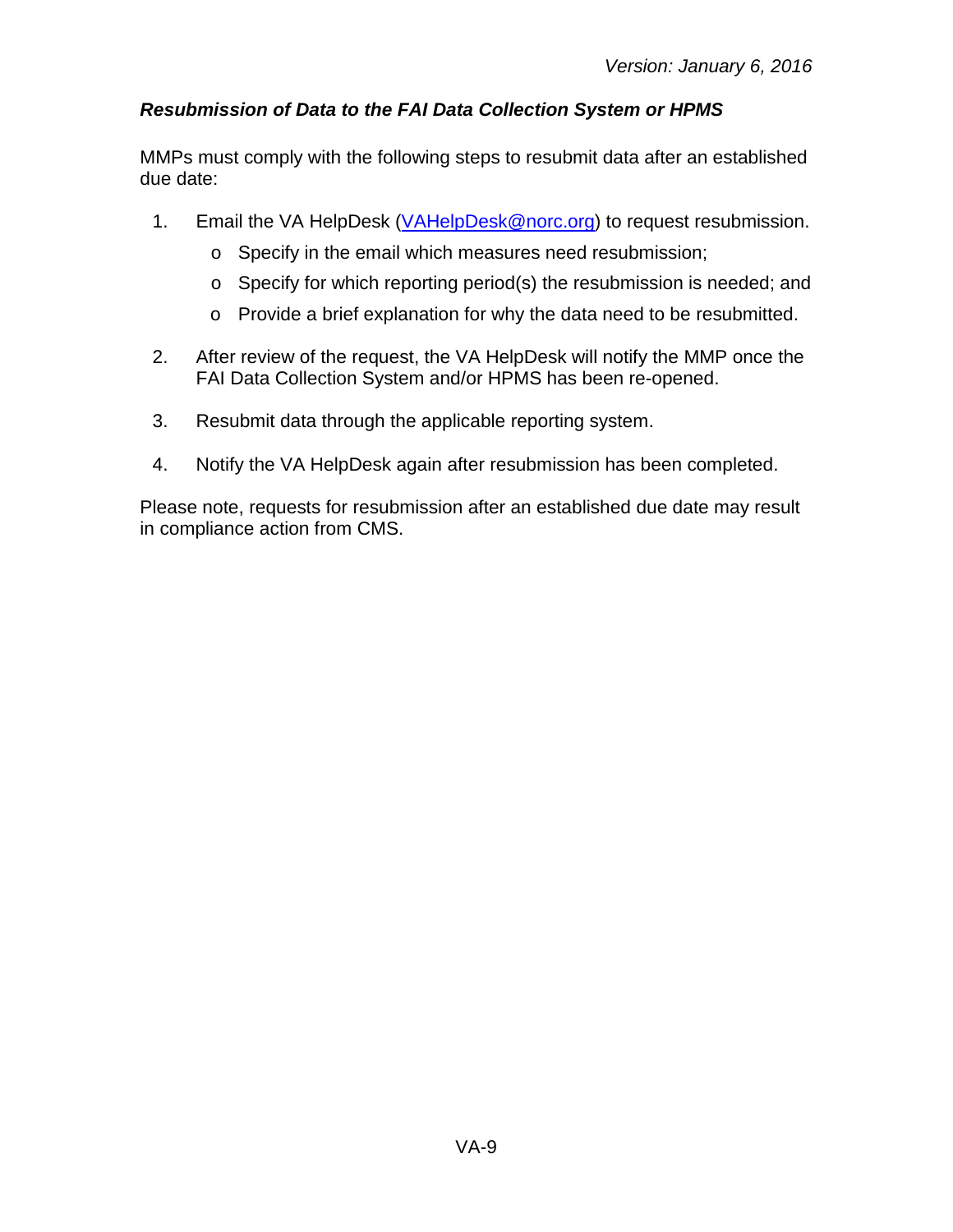## <span id="page-9-0"></span>**Section VAI. Assessment**

| <b>CONTINUOUS REPORTING</b>        |                                      |          |                                                                                                     |                                                                                           |
|------------------------------------|--------------------------------------|----------|-----------------------------------------------------------------------------------------------------|-------------------------------------------------------------------------------------------|
| <b>Reporting</b><br><b>Section</b> | <b>Reporting</b><br><b>Frequency</b> | Level    | <b>Reporting</b><br><b>Periods</b>                                                                  | Due Date                                                                                  |
| VA1.<br>Assessment                 | Quarterly                            | Contract | Current<br>Calendar<br>Quarter<br>Ex:<br>$1/1 - 3/31$<br>$4/1 - 6/30$<br>$7/1 - 9/30$<br>10/1-12/31 | By the end of the<br>second month<br>following the last<br>day of the reporting<br>period |

VA1.1 Community Well members with a health risk assessment completed within 60 days of enrollment.<sup>i, ii</sup>

A. Data element definitions – details for each data element reported to CMS and the state, including examples, calculation methods, and how various data elements are associated.

| <b>Element</b><br><b>Letter</b> | <b>Element Name</b>                                                                                                                                                    | <b>Definition</b>                                                                                                                                                                                   | <b>Allowable Values</b>                           |
|---------------------------------|------------------------------------------------------------------------------------------------------------------------------------------------------------------------|-----------------------------------------------------------------------------------------------------------------------------------------------------------------------------------------------------|---------------------------------------------------|
| А.                              | Total number of<br>members classified as<br>Community Well upon<br>enrollment whose 60th<br>day of enrollment<br>occurred within the<br>reporting period.              | Total number of<br>members classified as<br><b>Community Well upon</b><br>enrollment whose 60th<br>day of enrollment<br>occurred within the<br>reporting period.                                    | Field Type: Numeric                               |
| <b>B.</b>                       | Total number of<br><b>Community Well</b><br>members who were<br>documented as<br>unwilling to complete<br>a health risk<br>assessment within 60<br>days of enrollment. | Of the total reported in<br>A, the number of<br><b>Community Well</b><br>members who were<br>documented as<br>unwilling to complete<br>a health risk<br>assessment within 60<br>days of enrollment. | Field Type: Numeric<br>Note: Is a subset of<br>А. |
| C.                              | Total number of<br><b>Community Well</b><br>members the MMP<br>was unable to reach,<br>following three<br>documented attempts<br>within 60 days of<br>enrollment.      | Of the total reported in<br>A, the number of<br><b>Community Well</b><br>members the MMP<br>was unable to reach,<br>following three<br>documented attempts<br>within 60 days of<br>enrollment.      | Field type: Numeric<br>Note: Is a subset of<br>Α. |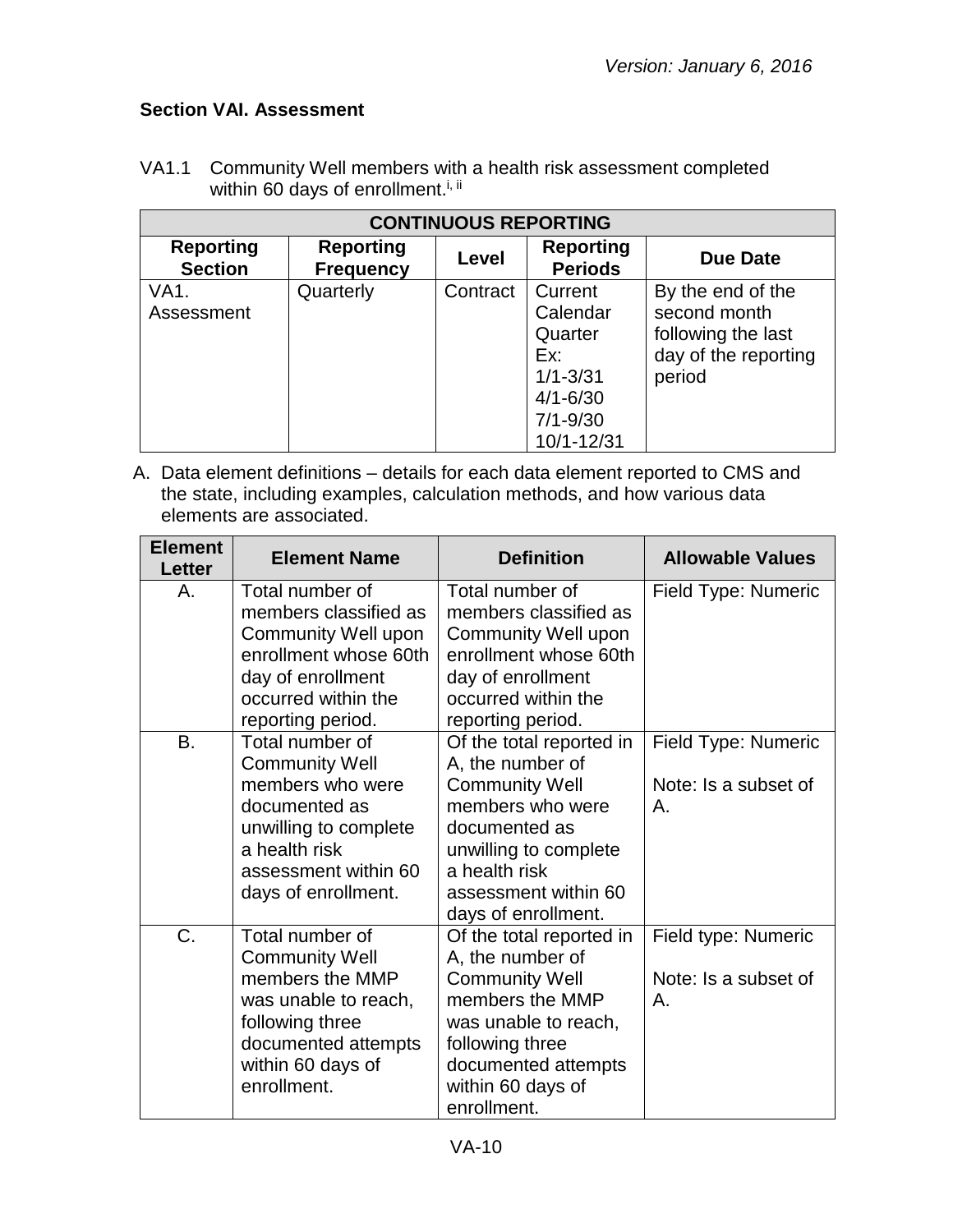| <b>Element</b><br><b>Letter</b> | <b>Element Name</b>   | <b>Definition</b>        | <b>Allowable Values</b> |
|---------------------------------|-----------------------|--------------------------|-------------------------|
| D.                              | The number of         | Of the total reported in | Field type: Numeric     |
|                                 | <b>Community Well</b> | A, the number of         |                         |
|                                 | members with a health | <b>Community Well</b>    | Note: Is a subset of    |
|                                 | risk assessment       | members with a health    | Α.                      |
|                                 | completed within 60   | risk assessment          |                         |
|                                 | days of enrollment.   | completed within 60      |                         |
|                                 |                       | days of enrollment.      |                         |

- B. QA checks/Thresholds procedures used by CMS and the state to establish benchmarks in order to identify outliers or data that are potentially erroneous.
	- Guidance will be forthcoming on the established threshold for this measure.
- C. Edits and Validation checks validation checks that should be performed by each MMP prior to data submission.
	- Confirm those data elements listed above as subsets of other elements.
	- MMPs should validate that data elements B, C, and D are less than or equal to data element A.
	- All data elements should be positive values.
- D. Analysis how CMS and the state will evaluate reported data, as well as how other data sources may be monitored. CMS and the state will evaluate the percentage of members classified as Community Well upon enrollment who:
	- Were unable to be reached to have a health risk assessment completed within 60 days of enrollment.
	- Refused to have a health risk assessment completed within 60 days of enrollment.
	- Had a health risk assessment completed within 60 days of enrollment.
	- Were willing to participate and who could be reached who had a health risk assessment completed within 60 days of enrollment.
- E. Notes additional clarifications to a reporting section. This section incorporates previously answered frequently asked questions.
	- MMPs should include all members regardless of whether the member was enrolled through passive enrollment or opt-in enrollment. Medicaid-only members should not be included.
	- MMPs should include all members who meet the criteria outlined in Element A, regardless of whether they are disenrolled as of the end of the reporting period (i.e., include all members regardless of whether they are currently enrolled or disenrolled as of the last day of the reporting period).
	- MMPs should refer to the Virginia three-way contract for specific requirements pertaining to a health risk assessment.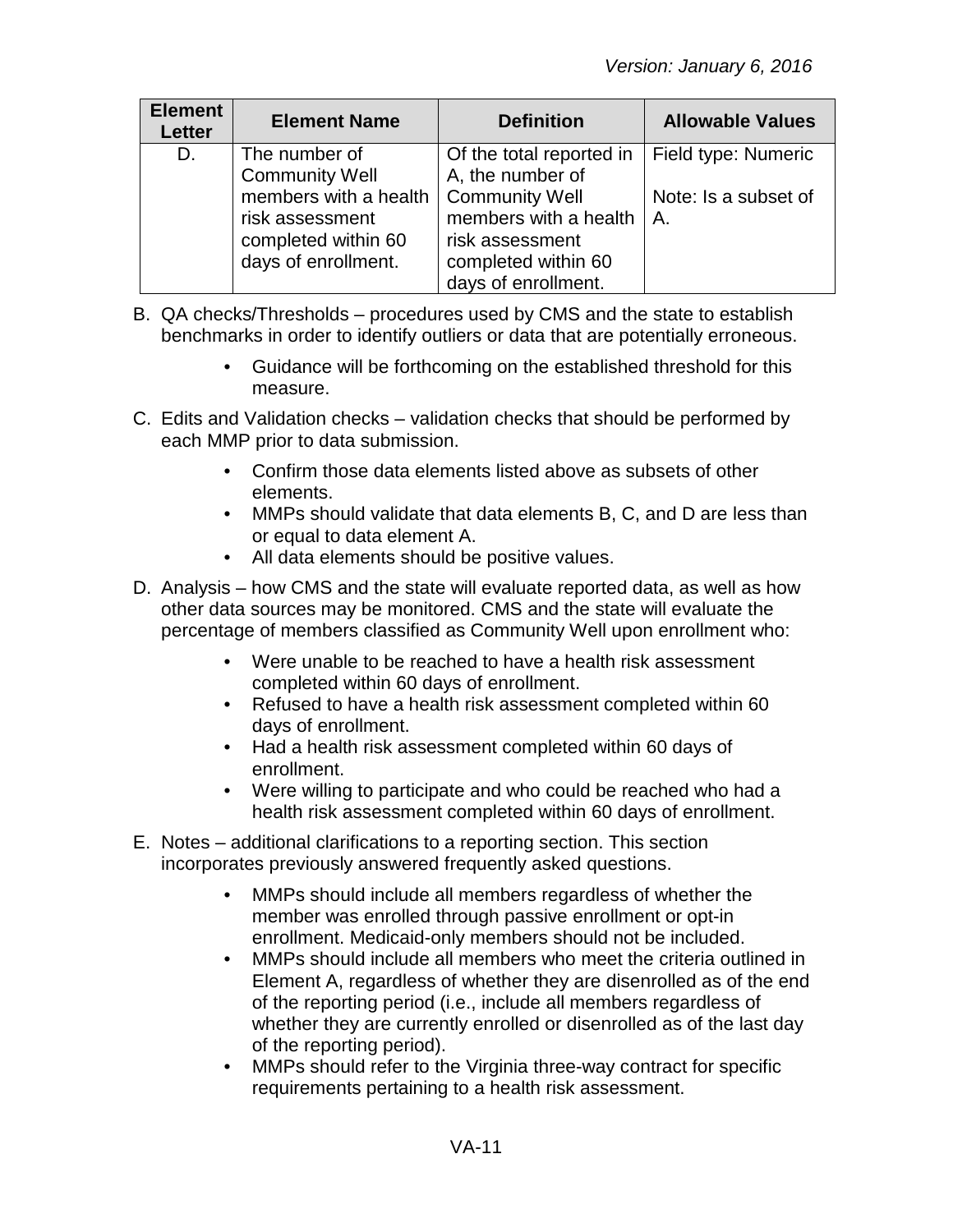- The 60th day of enrollment should be based on each member's effective date of enrollment. For purposes of reporting this measure, 60 days of enrollment will be equivalent to two full calendar months.
- The effective date of enrollment is the first date of the member's coverage through the MMP.
- MMPs should include members classified as Community Well on the first effective date of enrollment in this measure, even if the member transitions to a nursing facility, EDCD waiver, or vulnerable subpopulation within the first 60 days of enrollment.
- For data element B, MMPs should report the number of members who were unwilling to participate in the health risk assessment if the member (or his or her authorized representative):
	- o Affirmatively declines to participate in the assessment. Member communicates this refusal by phone, mail, fax, or in person.
	- o Expresses willingness to complete the assessment but asks for it to be conducted after 60 days (despite being offered a reasonable opportunity to complete the assessment within 60 days). Discussions with the member must be documented by the MMP.
	- o Expresses willingness to complete the assessment, but reschedules or is a no-show and then is subsequently nonresponsive. Attempts to contact the member must be documented by the MMP.
	- o Initially agrees to complete the assessment, but then declines to answer a majority of the questions in the assessment.
- For data element C, MMPs should report the number of members the MMP was unable to reach after three attempts to contact the member. MMPs should refer to the Virginia three-way contract or state guidance for any specific requirements pertaining to the method of outreach to members. MMPs must document each attempt to reach the member, including the method of the attempt (i.e., phone, mail, or email), as CMS and the state may validate this number. There may be instances when the MMP has a high degree of confidence that a member's contact information is correct, yet that member is not responsive to the MMP's outreach efforts. So long as the MMP follows the guidance regarding outreach attempts, these members may be included in the count for this data element.
- There may be certain circumstances that make it impossible or inappropriate to complete an assessment within 60 days of enrollment. For example, a member may be medically unable to respond and have no authorized representative to do so on their behalf, or a member may be experiencing an acute medical or behavioral health crisis that requires immediate attention and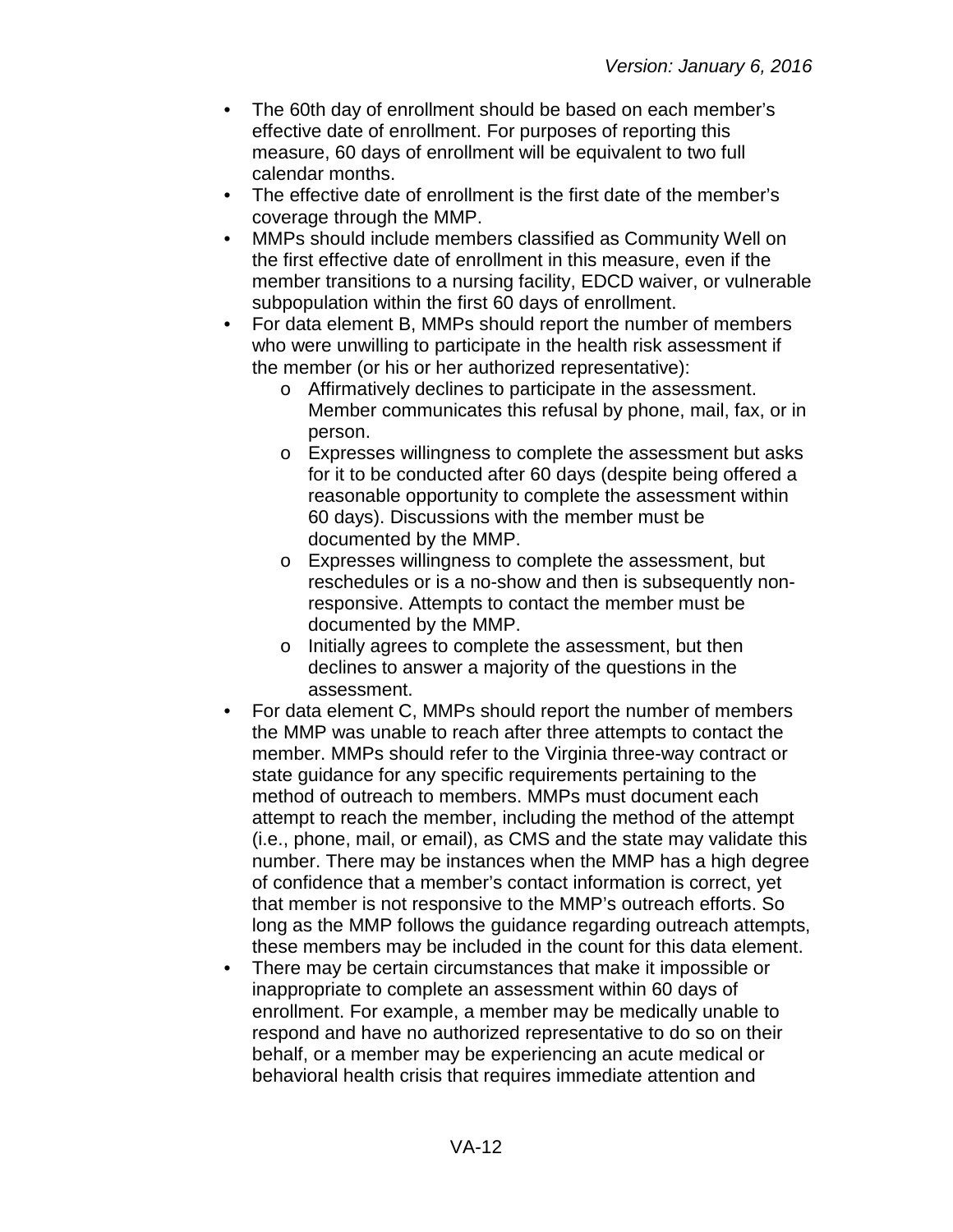outweighs the need for an assessment. However, MMPs should not include such members in the counts for data elements B and C.

- If a member's assessment was started but not completed within 60 days of enrollment, then the assessment should not be considered completed and, therefore, would not be counted in data elements B, C, or D. However, this member would be included in data element A.
- Community Well members are enrollees ages 21 and older who do not meet a Nursing Facility Level of Care (NFLOC) standard.
- F. Data Submission how MMPs will submit data collected to CMS and the state.
	- MMPs will submit data collected for this measure in the above specified format through a secure data collection site established by CMS. This site can be accessed at the following web address: [https://Financial-Alignment-Initiative.NORC.org](https://financial-alignment-initiative.norc.org/)
- VA1.2 Vulnerable subpopulation members, EDCD members, and nursing facility members with a health risk assessment completed within the required timeframe.<sup>i, ii</sup>

| <b>CONTINUOUS REPORTING</b>        |                                      |          |                                                                                                     |                                                                                           |
|------------------------------------|--------------------------------------|----------|-----------------------------------------------------------------------------------------------------|-------------------------------------------------------------------------------------------|
| <b>Reporting</b><br><b>Section</b> | <b>Reporting</b><br><b>Frequency</b> | Level    | <b>Reporting</b><br><b>Periods</b>                                                                  | <b>Due Date</b>                                                                           |
| VA1.<br>Assessment                 | Quarterly                            | Contract | Current<br>Calendar<br>Quarter<br>Ex:<br>$1/1 - 3/31$<br>$4/1 - 6/30$<br>$7/1 - 9/30$<br>10/1-12/31 | By the end of the<br>second month<br>following the last<br>day of the reporting<br>period |

A. Data element definitions – details for each data element reported to CMS and the state, including examples, calculation methods, and how various data elements are associated.

| <b>Element</b><br>Letter | <b>Element Name</b>   | <b>Definition</b>     | <b>Allowable Values</b> |
|--------------------------|-----------------------|-----------------------|-------------------------|
| A.                       | Total number of       | Total number of       | Field Type:             |
|                          | members classified as | members classified as | Numeric                 |
|                          | EDCD members upon     | EDCD members upon     |                         |
|                          | enrollment whose 30th | enrollment whose 30th |                         |
|                          | day of enrollment     | day of enrollment     |                         |
|                          | occurred within the   | occurred within the   |                         |
|                          | reporting period.     | reporting period.     |                         |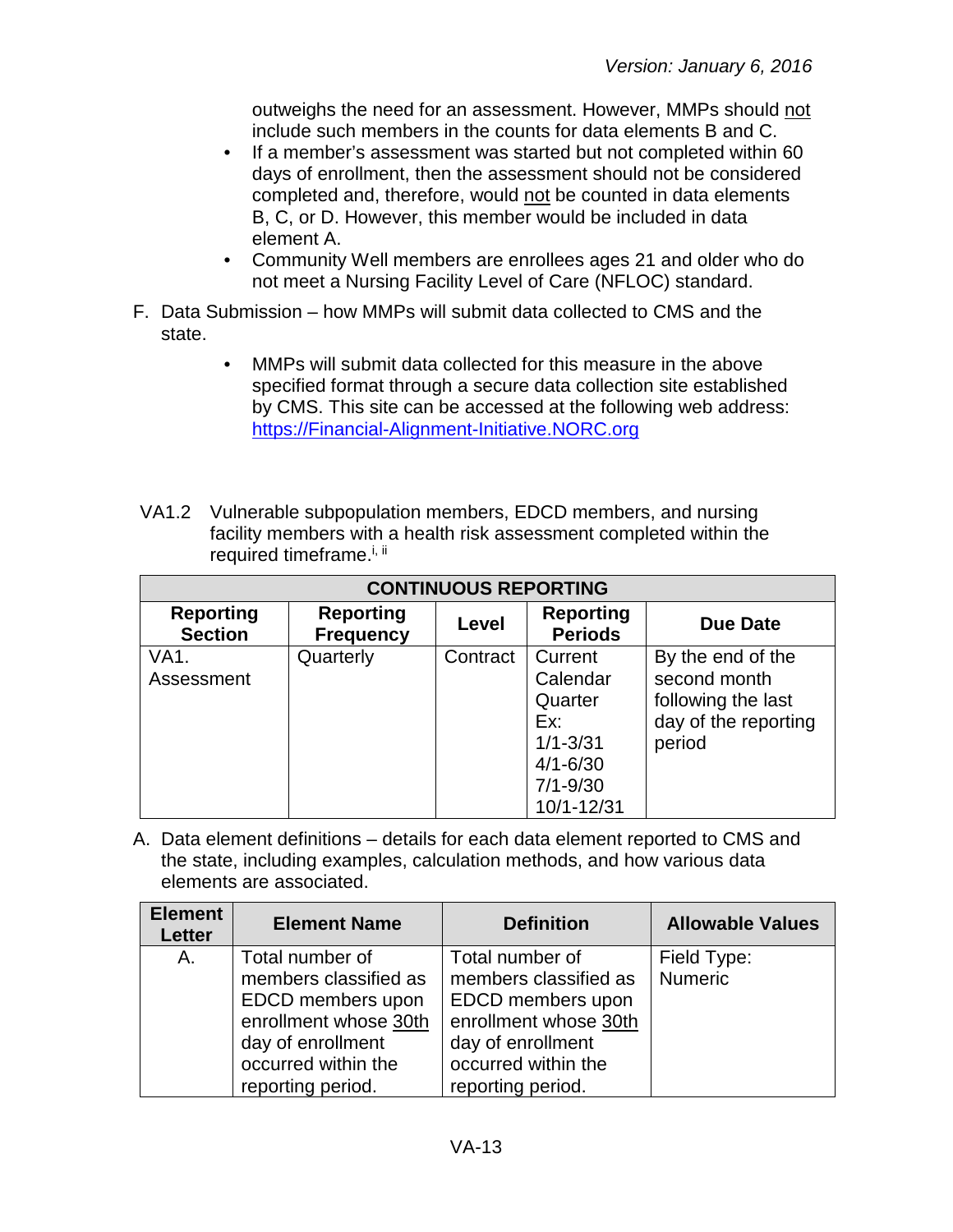| <b>Element</b><br>Letter | <b>Element Name</b>                                                                                                                                                    | <b>Definition</b>                                                                                                                                                                              | <b>Allowable Values</b>                                     |
|--------------------------|------------------------------------------------------------------------------------------------------------------------------------------------------------------------|------------------------------------------------------------------------------------------------------------------------------------------------------------------------------------------------|-------------------------------------------------------------|
| Β.                       | Total number of EDCD<br>members who were<br>documented as<br>unwilling to complete a<br>health risk assessment<br>within 30 days of<br>enrollment.                     | Of the total reported in<br>A, the number of<br><b>EDCD</b> members who<br>were documented as<br>unwilling to complete a<br>health risk assessment<br>within 30 days of<br>enrollment.         | Field Type:<br><b>Numeric</b><br>Note: Is a subset of<br>Α. |
| C.                       | <b>Total number of EDCD</b><br>members the MMP<br>was unable to reach,<br>following three<br>documented attempts<br>within 30 days of<br>enrollment.                   | Of the total reported in<br>A, the number of<br><b>EDCD</b> members the<br>MMP was unable to<br>reach, following three<br>documented attempts<br>within 30 days of<br>enrollment.              | Field type: Numeric<br>Note: Is a subset of<br>Α.           |
| D.                       | Total number of EDCD<br>members with a health<br>risk assessment<br>completed within 30<br>days of enrollment.                                                         | Of the total reported in<br>A, the number of<br>EDCD members with a<br>health risk assessment<br>completed within 30<br>days of enrollment.                                                    | Field type: Numeric<br>Note: Is a subset of<br>Α.           |
| Ε.                       | Total number of<br>members classified as<br>nursing facility<br>members upon<br>enrollment whose 60th<br>day of enrollment<br>occurred within the<br>reporting period. | Total number of<br>members classified as<br>nursing facility<br>members upon<br>enrollment whose 60th<br>day of enrollment<br>occurred within the<br>reporting period.                         | Field Type:<br><b>Numeric</b>                               |
| F.                       | Total number of<br>nursing facility<br>members who were<br>documented as<br>unwilling to complete a<br>health risk assessment<br>within 60 days of<br>enrollment.      | Of the total reported in<br>E, the number of<br>nursing facility<br>members who were<br>documented as<br>unwilling to complete a<br>health risk assessment<br>within 60 days of<br>enrollment. | Field Type:<br>Numeric<br>Note: Is a subset of<br>Е.        |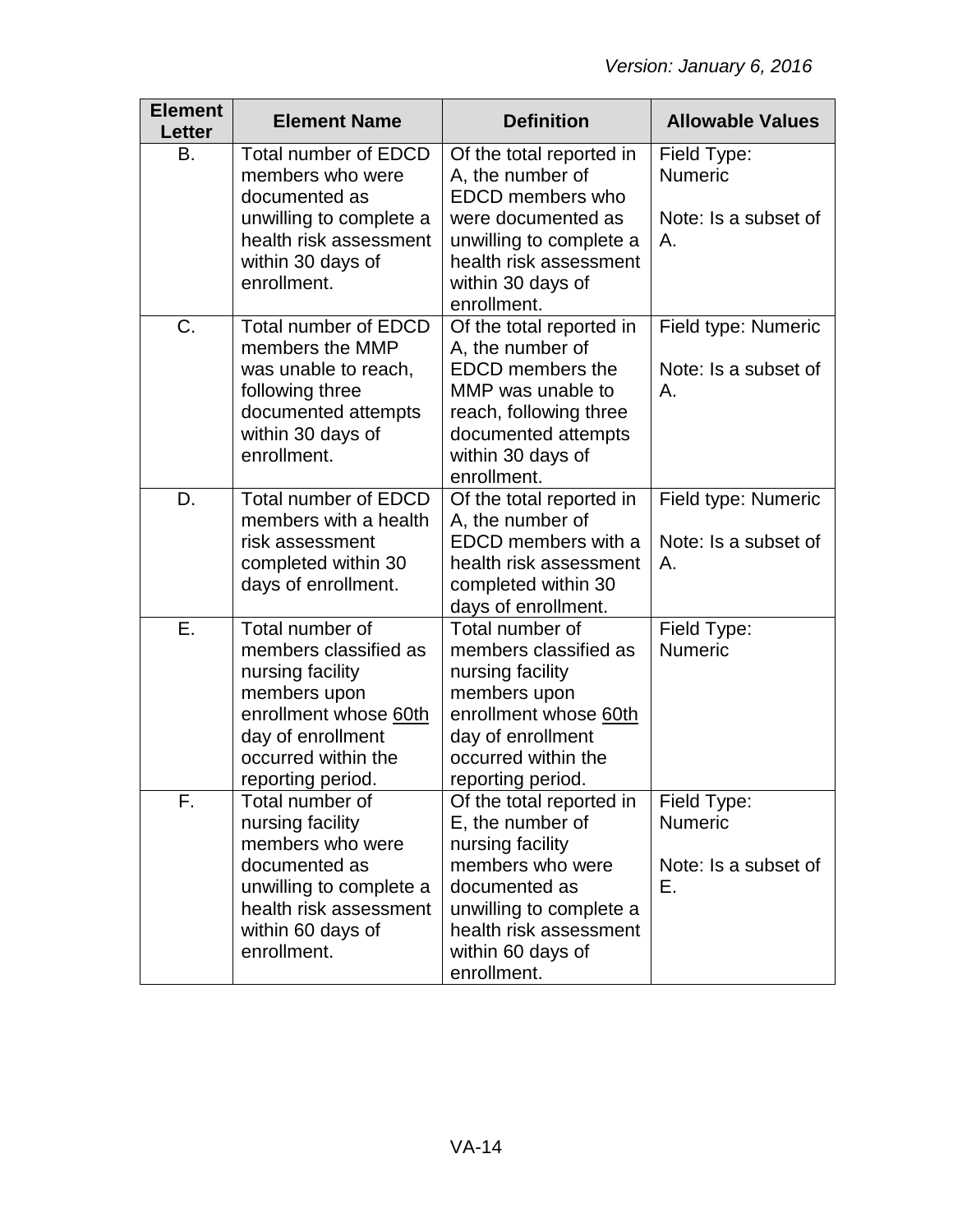| <b>Element</b><br><b>Letter</b> | <b>Element Name</b>                                                                                                                                                                         | <b>Definition</b>                                                                                                                                                                                                   | <b>Allowable Values</b>                                                                                        |
|---------------------------------|---------------------------------------------------------------------------------------------------------------------------------------------------------------------------------------------|---------------------------------------------------------------------------------------------------------------------------------------------------------------------------------------------------------------------|----------------------------------------------------------------------------------------------------------------|
| G.                              | Total number of<br>nursing facility<br>members the MMP<br>was unable to reach,<br>following three<br>documented attempts<br>within 60 days of<br>enrollment.                                | Of the total reported in<br>E, the number of<br>nursing facility<br>members the MMP<br>was unable to reach,<br>following three<br>documented attempts<br>within 60 days of<br>enrollment.                           | Field type: Numeric<br>Note: Is a subset of<br>Ε.                                                              |
| Η.                              | Total number of<br>nursing facility<br>members with a health<br>risk assessment<br>completed within 60<br>days of enrollment.                                                               | Of the total reported in<br>E, the number of<br>nursing facility<br>members with a health<br>risk assessment<br>completed within 60<br>days of enrollment.                                                          | Field type: Numeric<br>Note: Is a subset of<br>Е.                                                              |
| $\mathbf{I}$ .                  | Total number of<br>members classified as<br>all other vulnerable<br>subpopulation<br>members upon<br>enrollment whose 60th<br>day of enrollment<br>occurred within the<br>reporting period. | Total number of<br>members classified as<br>all other vulnerable<br>subpopulation<br>members upon<br>enrollment whose 60th<br>day of enrollment<br>occurred within the<br>reporting period.                         | Field Type:<br><b>Numeric</b><br>Note: Exclude<br><b>EDCD and NF</b><br>members.                               |
| J.                              | Total number of all<br>other vulnerable<br>subpopulation<br>members who were<br>documented as<br>unwilling to complete a<br>health risk assessment<br>within 60 days of<br>enrollment.      | Of the total reported in<br>I, the number of all<br>other vulnerable<br>subpopulation<br>members who were<br>documented as<br>unwilling to complete a<br>health risk assessment<br>within 60 days of<br>enrollment. | Field Type:<br><b>Numeric</b><br>Note: Is a subset of<br>I.<br>Note: Exclude<br><b>EDCD and NF</b><br>members. |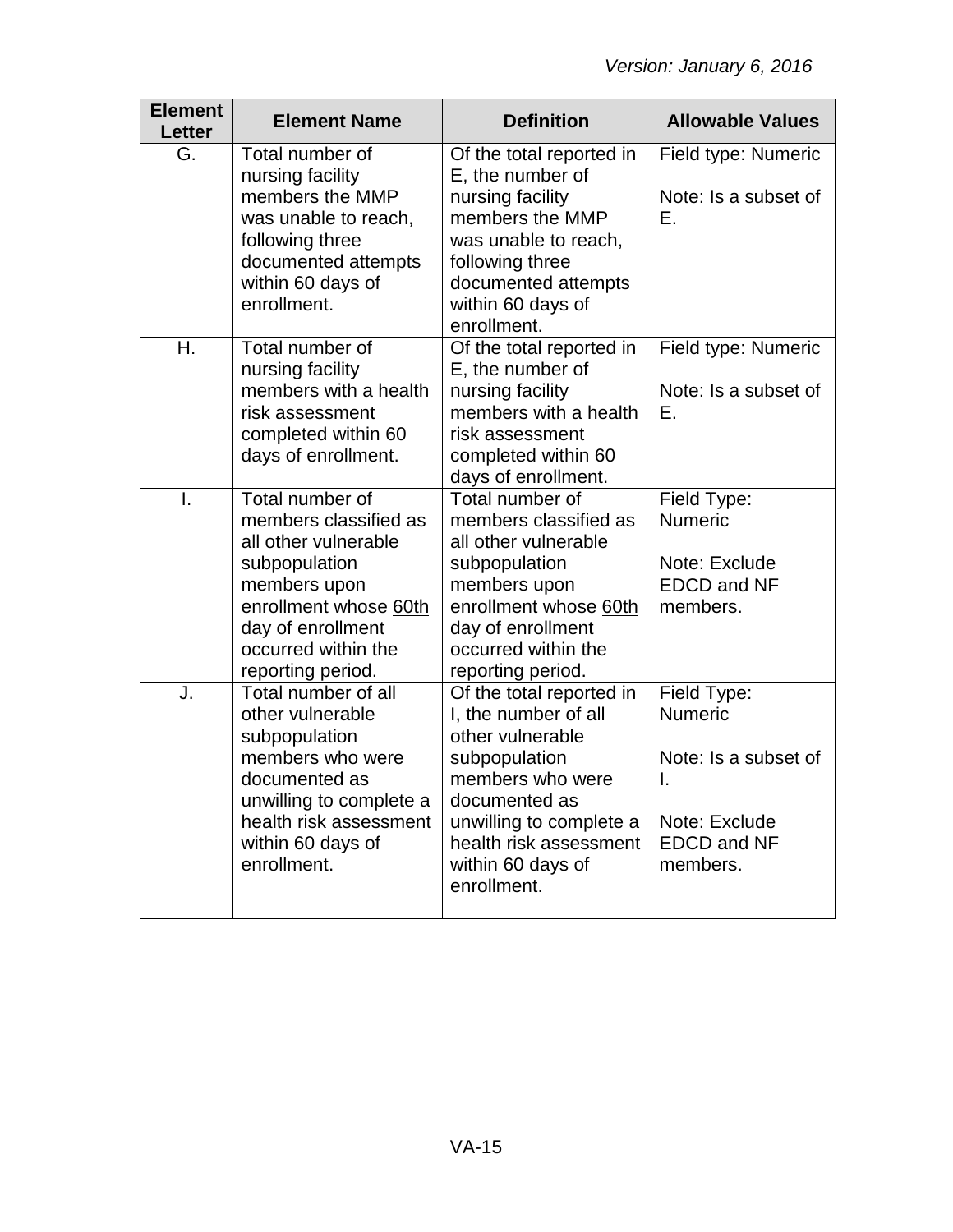| <b>Element</b><br><b>Letter</b> | <b>Element Name</b>                                                                                                                                                               | <b>Definition</b>                                                                                                                                                                                              | <b>Allowable Values</b>                                                                              |
|---------------------------------|-----------------------------------------------------------------------------------------------------------------------------------------------------------------------------------|----------------------------------------------------------------------------------------------------------------------------------------------------------------------------------------------------------------|------------------------------------------------------------------------------------------------------|
| Κ.                              | Total number of all<br>other vulnerable<br>subpopulation<br>members the MMP<br>was unable to reach,<br>following three<br>documented attempts<br>within 60 days of<br>enrollment. | Of the total reported in<br>I, the number of all<br>other vulnerable<br>subpopulation<br>members the MMP<br>was unable to reach,<br>following three<br>documented attempts<br>within 60 days of<br>enrollment. | Field type: Numeric<br>Note: Is a subset of<br>I.<br>Note: Exclude<br><b>EDCD and NF</b><br>members. |
|                                 | Total number of all<br>other vulnerable<br>subpopulation<br>members with a health<br>risk assessment<br>completed within 60<br>days of enrollment.                                | Of the total reported in<br>I, the number of all<br>other vulnerable<br>subpopulation<br>members with a health<br>risk assessment<br>completed within 60<br>days of enrollment.                                | Field type: Numeric<br>Note: Is a subset of<br>Ι.<br>Note: Exclude<br><b>EDCD and NF</b><br>members. |

B. QA checks/Thresholds – procedures used by CMS and the state to establish benchmarks in order to identify outliers or data that are potentially erroneous.

- Guidance will be forthcoming on the established threshold for this measure.
- C. Edits and Validation checks validation checks that should be performed by each MMP prior to data submission.
	- Confirm those data elements listed above as subsets of other elements.
	- MMPs should validate that data elements B, C, and D are less than or equal to data element A.
	- MMPs should validate that data elements F, G, and H are less than or equal to data element E.
	- MMPs should validate that data elements J, K, and L are less than or equal to data element I.
	- All data elements should be positive values.
- D. Analysis how CMS and the state will evaluate reported data, as well as how other data sources may be monitored. CMS and the state will evaluate the percentage of members classified as:
	- EDCD members upon enrollment who refused to have a health risk assessment completed within 30 days of enrollment.
	- EDCD members upon enrollment who were unable to be reached to have a health risk assessment completed within 30 days of enrollment.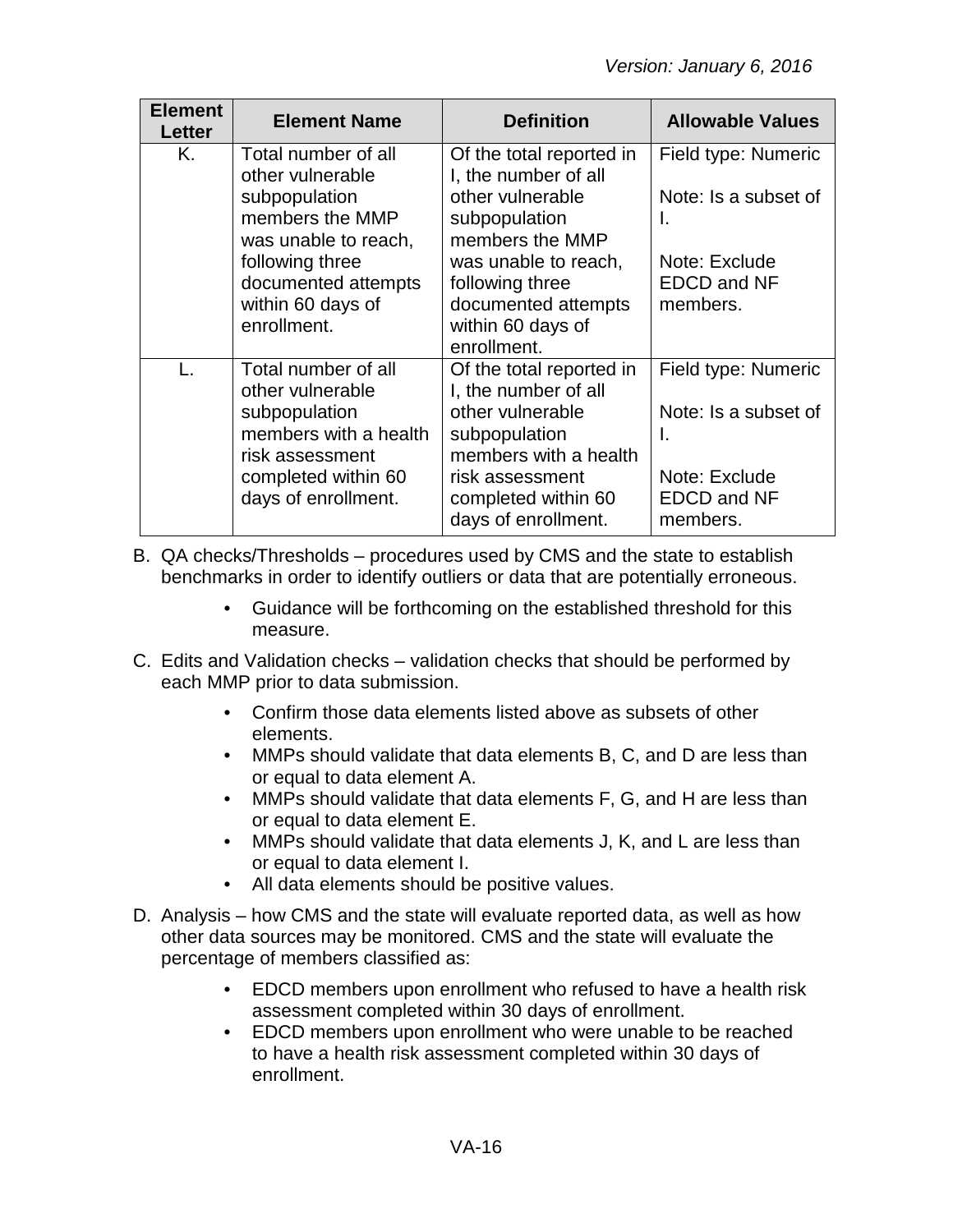- EDCD members upon enrollment who had a health risk assessment completed within 30 days of enrollment.
- EDCD members upon enrollment who were willing to participate and who could be reached who had a health risk assessment completed within 30 days of enrollment.
- Nursing facility members upon enrollment who refused to have a health risk assessment completed within 60 days of enrollment.
- Nursing facility members upon enrollment who were unable to be reached to have a health risk assessment completed within 60 days of enrollment.
- Nursing facility members upon enrollment who had a health risk assessment completed within 60 days of enrollment.
- Nursing facility members upon enrollment who were willing to participate and who could be reached who had a health risk assessment completed within 60 days of enrollment.
- All other vulnerable subpopulation members upon enrollment who refused to have a health risk assessment completed within 60 days of enrollment.
- All other vulnerable subpopulation members upon enrollment who were unable to be reached to have a health risk assessment completed within 60 days of enrollment.
- All other vulnerable subpopulation members upon enrollment who had a health risk assessment completed within 60 days of enrollment.
- All other vulnerable subpopulation members upon enrollment who were willing to participate and who could be reached who had a health risk assessment completed within 60 days of enrollment.
- E. Notes additional clarifications to a reporting section. This section incorporates previously answered frequently asked questions.
	- MMPs should include all members regardless of whether the member was enrolled through passive enrollment or opt-in enrollment. Medicaid-only members should not be included.
	- MMPs should include all members who meet the criteria outlined in Elements A, E, and I regardless of whether they are disenrolled as of the end of the reporting period (i.e., include all members regardless of whether they are currently enrolled or disenrolled as of the last day of the reporting period).
	- MMPs should refer to the Virginia three-way contract for specific requirements pertaining to a health risk assessment.
	- The 30th day of enrollment for EDCD members should be based on each member's effective date of enrollment. For the purposes of reporting this measure, 30 days is equivalent to one full calendar month.
	- The 60th day of enrollment for Nursing facility and all other vulnerable subpopulation members should be based on each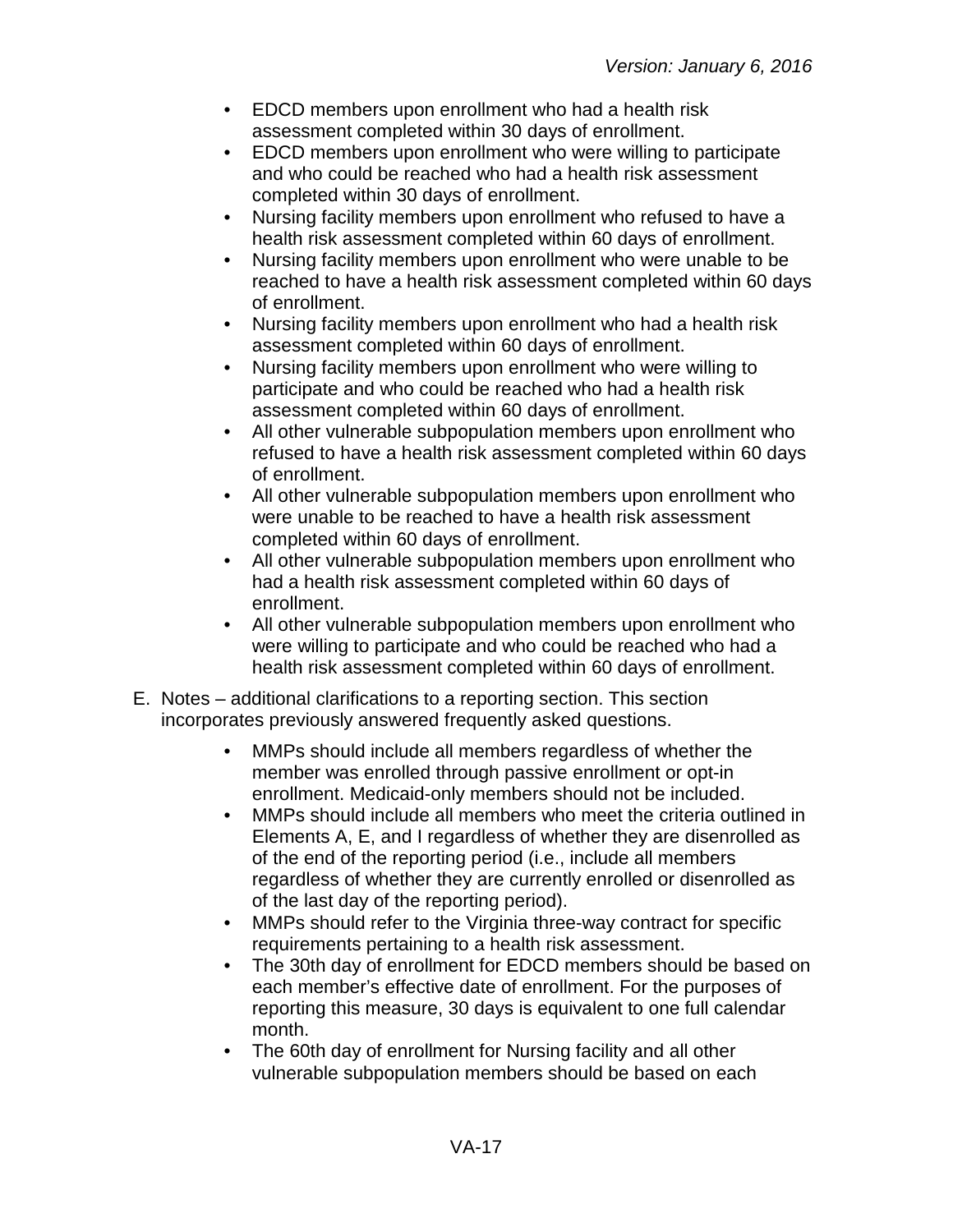member's effective date of enrollment. For purposes of reporting this measure, 60 days is equivalent to two full calendar months.

- The effective date of enrollment is the first date of the member's coverage through the MMP.
- For data elements B, F, and J, MMPs should report the number of members who were unwilling to participate in the health risk assessment if the member (or his or her authorized representative):
	- o Affirmatively declines to participate in the assessment. Member communicates this refusal by phone, mail, fax, or in person.
	- o Expresses willingness to complete the assessment but asks for it to be conducted after the specified timeframe (despite being offered a reasonable opportunity to complete the assessment within that timeframe). Discussions with the member must be documented by the MMP.
	- o Expresses willingness to complete the assessment, but reschedules or is a no-show and then is subsequently nonresponsive. Attempts to contact the member must be documented by the MMP.
	- o Initially agrees to complete the assessment, but then declines to answer a majority of the questions in the assessment.
- For data elements C, G, and K, MMPs should report the number of members the MMP was unable to reach after three attempts to contact the member. MMPs should refer to the Virginia three-way contract or state guidance for any specific requirements pertaining to the method of outreach to members. MMPs must document each attempt to reach the member, including the method of the attempt (i.e., phone, mail, or email), as CMS and the state may validate this number. There may be instances when the MMP has a high degree of confidence that a member's contact information is correct, yet that member is not responsive to the MMP's outreach efforts. So long as the MMP follows the guidance regarding outreach attempts, these members may be included in the count for this data element.
- There may be certain circumstances that make it impossible or inappropriate to complete an assessment within the specified timeframe. For example, a member may be medically unable to respond and have no authorized representative to do so on their behalf, or a member may be experiencing an acute medical or behavioral health crisis that requires immediate attention and outweighs the need for an assessment. However, MMPs should not include such members in the counts for data elements B, C, F, G, J, and K.
- If a member's assessment was started but not completed within the specified timeframe, then the assessment should not be considered completed and, therefore, would not be counted in data elements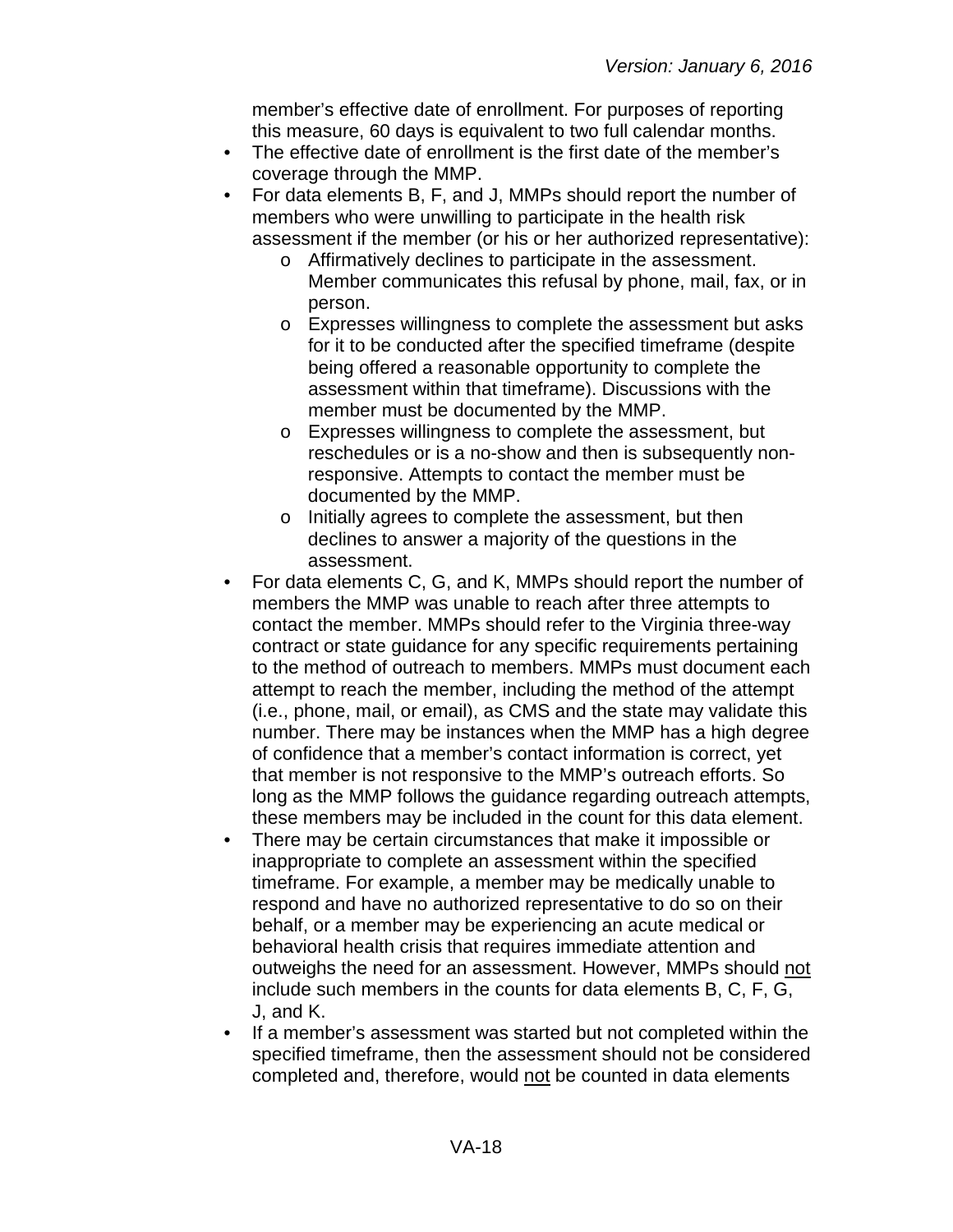B, C, D, F, G, H, J, K, and L. However, this member would be included in data element A, E, or I.

- Vulnerable subpopulation members are:
	- i. Individuals enrolled in the EDCD waiver;
	- ii. Individuals with intellectual/developmental disabilities;
	- iii. Individuals with cognitive or memory problems (e.g., dementia or traumatic brain injury);
	- iv. Individuals with physical or sensory disabilities;
	- v. Individuals residing in nursing facilities;
	- vi. Individuals with serious and persistent mental illnesses;
	- vii. Individuals with end stage renal disease; and,
	- viii. Individuals with complex or multiple chronic conditions.
- Exclude EDCD and nursing facility members from the vulnerable subpopulation for the calculation of totals in data elements I-L. "All other vulnerable subpopulations" should only include vulnerable subpopulation members not in the EDCD waiver and not residing in a nursing facility.
- An EDCD waiver is a CMS-approved §1915(c) waiver that covers a range of community support services offered to EDCD members. EDCD members are individuals who are elderly or who have a disability who would otherwise require a nursing facility level of care.
- Health risk assessments for individuals enrolled in the EDCD Waiver and for individuals residing in nursing facilities must be conducted face-to-face. The health risk assessments for individuals residing in nursing facilities must also incorporate the Minimum Data Set (MDS).
- MDS is part of the federally-mandated process for assessing individuals receiving care in certified skilled nursing facilities in order to record their overall health status regardless of payer source. The process provides a comprehensive health risk assessment of individuals' current health conditions, treatments, abilities, and plans for discharge. The MDS is administered to all residents upon admission, quarterly, yearly, and whenever there is a significant change in an individual's condition. Section Q is the part of the MDS designed to explore meaningful opportunities for nursing facility residents to return to community settings.
- F. Data Submission how MMPs will submit data collected to CMS and the state.
	- MMPs will submit data collected for this measure in the above specified format through a secure data collection site established by CMS. This site can be accessed at the following web address: [https://Financial-Alignment-Initiative.NORC.org](https://financial-alignment-initiative.norc.org/)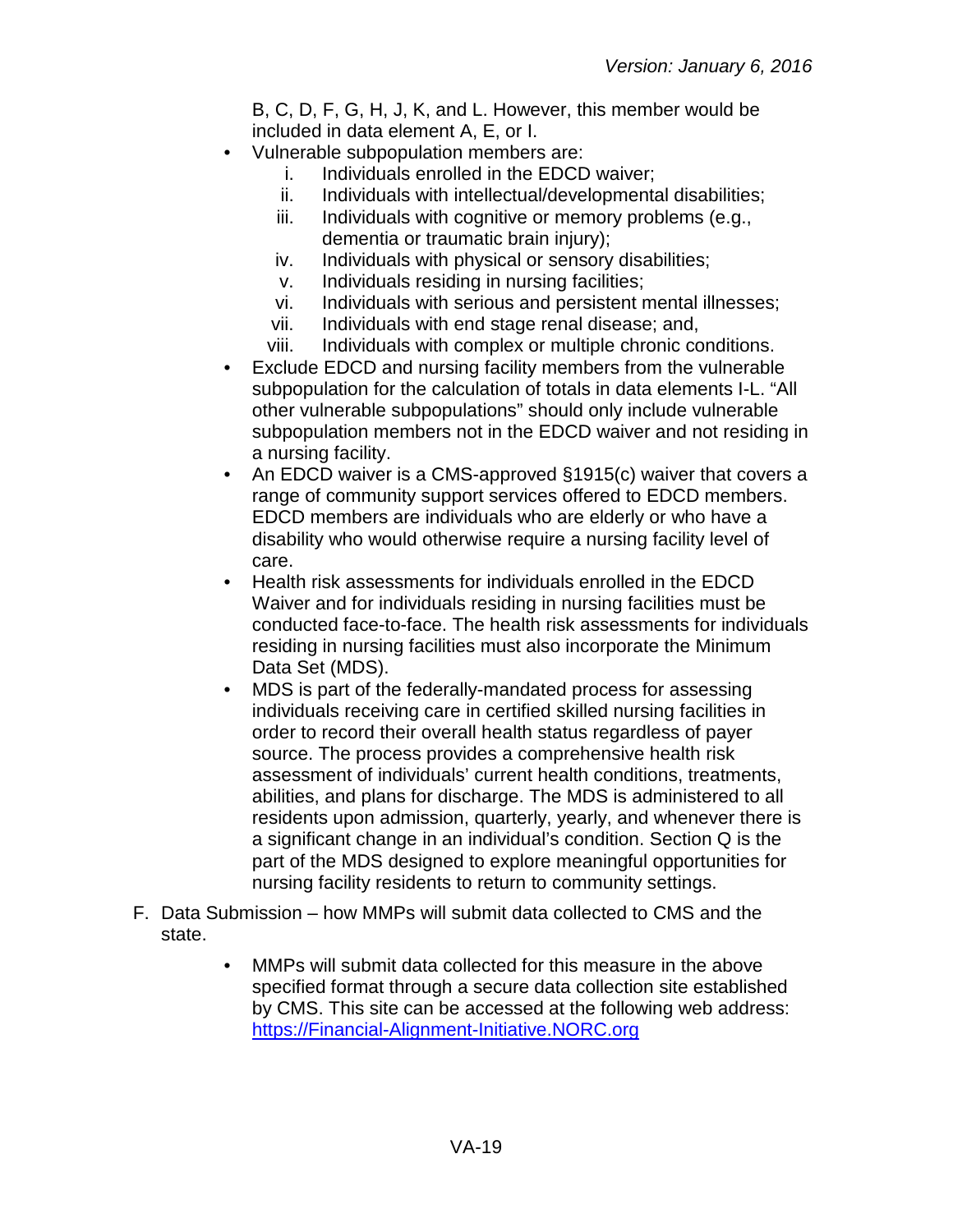VA1.3 EDCD waiver enrollees who received an annual LOC evaluation.

**Please note**: No MMP reporting to NORC is required for this measure as part of the reporting requirements; MMPs should continue to follow the CCC LOCERI LOC reassessment process by directly working with DMAS' Long Term Care Division.

VA1.4 EDCD waiver enrollees with service plans developed in accordance with Virginia's regulations and policies.

> **Please note**: No MMP reporting to NORC is required for this measure as part of the reporting requirements; MMPs should continue to follow the CCC MMP Waiver Assurances Sampling Methodology and Other Expectations issued by DMAS in conducting waiver quality assurances and reporting directly to DMAS.

VA1.5 Community Well members, vulnerable subpopulation members, EDCD members, and nursing facility members with a reassessment.

| <b>CONTINUOUS REPORTING</b>        |                                      |          |                                      |                                                                                           |
|------------------------------------|--------------------------------------|----------|--------------------------------------|-------------------------------------------------------------------------------------------|
| <b>Reporting</b><br><b>Section</b> | <b>Reporting</b><br><b>Frequency</b> | Level    | <b>Reporting</b><br><b>Periods</b>   | <b>Due Date</b>                                                                           |
| VA <sub>1</sub><br>Assessment      | Semi-Annual                          | Contract | Ex:<br>$1/1 - 6/30$<br>$7/1 - 12/31$ | By the end of the<br>second month<br>following the last<br>day of the reporting<br>period |

A. Data element definitions – details for each data element reported to CMS and the state, including examples, calculation methods, and how various data elements are associated.

| <b>Element</b><br>Letter | <b>Element Name</b>                                                                                                                                                                                   | <b>Definition</b>                                                                                                                                                                                     | <b>Allowable Values</b> |
|--------------------------|-------------------------------------------------------------------------------------------------------------------------------------------------------------------------------------------------------|-------------------------------------------------------------------------------------------------------------------------------------------------------------------------------------------------------|-------------------------|
| Α.                       | Total number of<br>members classified as<br>Community Well as of<br>the first day of the<br>reporting period<br>eligible for an annual<br>health risk<br>reassessment during<br>the reporting period. | Total number of<br>members classified as<br>Community Well as of<br>the first day of the<br>reporting period<br>eligible for an annual<br>health risk<br>reassessment during<br>the reporting period. | Field Type: Numeric     |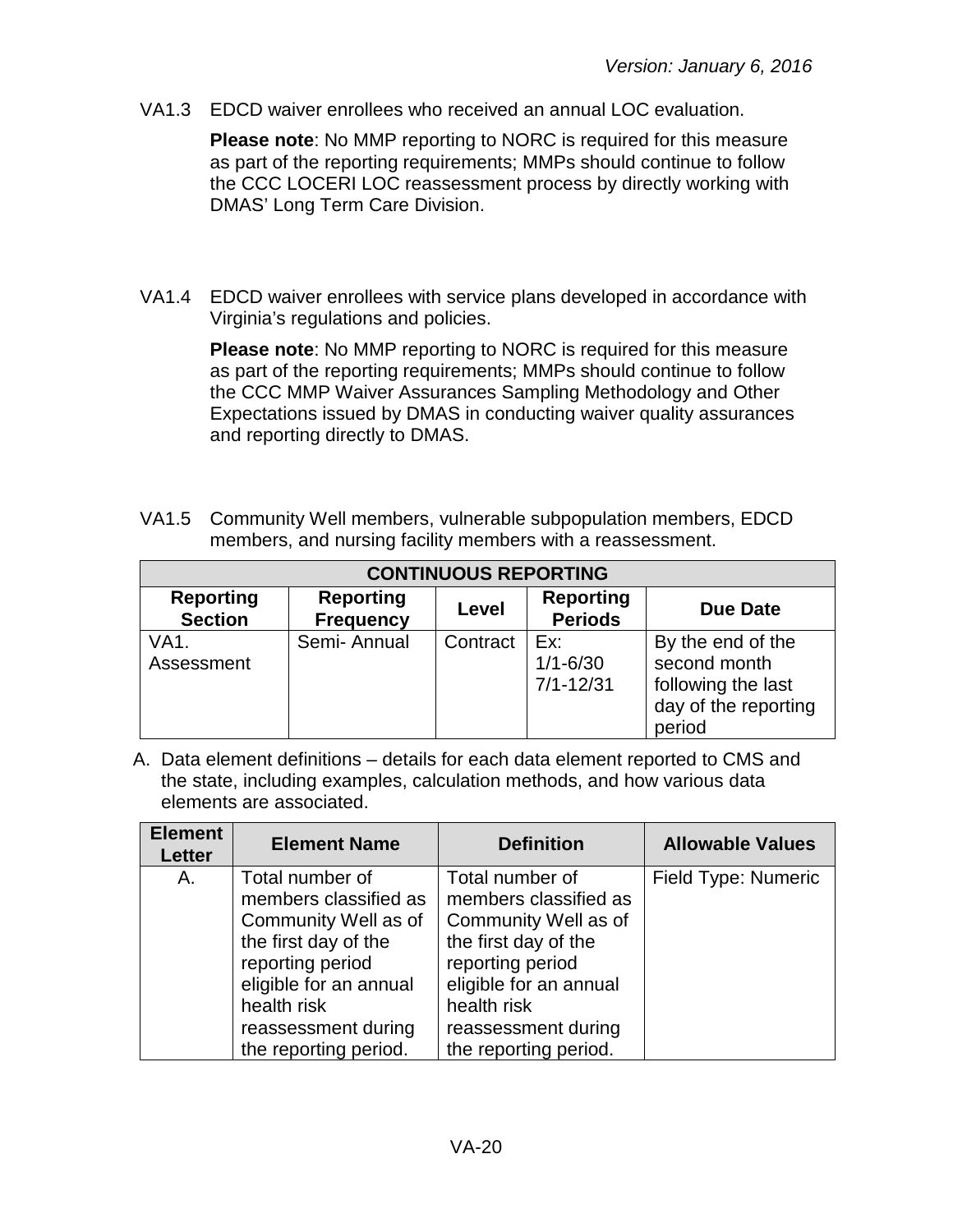| <b>Element</b><br>Letter | <b>Element Name</b>                                                                                                                                                                                                                                                                                                    | <b>Definition</b>                                                                                                                                                                                                                                                                                                                                   | <b>Allowable Values</b>                           |
|--------------------------|------------------------------------------------------------------------------------------------------------------------------------------------------------------------------------------------------------------------------------------------------------------------------------------------------------------------|-----------------------------------------------------------------------------------------------------------------------------------------------------------------------------------------------------------------------------------------------------------------------------------------------------------------------------------------------------|---------------------------------------------------|
| В.                       | Total number of<br>eligible Community<br>Well members with an<br>annual health risk<br>reassessment<br>completed during the<br>reporting period.                                                                                                                                                                       | Of the total reported in<br>A, the number of<br>eligible Community<br>Well members with an<br>annual health risk<br>reassessment<br>completed during the<br>reporting period.                                                                                                                                                                       | Field Type: Numeric<br>Note: Is a subset of<br>Α. |
| C.                       | Total number of<br>eligible Community<br>Well members whose<br>first completed annual<br>health risk<br>reassessment during<br>the reporting period<br>was no more than 365<br>days from the last<br>health risk<br>assessment (or<br>reassessment) or the<br>member's enrollment<br>date, whichever<br>occurred last. | Of the total reported in<br>B, the number of<br>eligible Community<br>Well members whose<br>first completed annual<br>health risk<br>reassessment during<br>the reporting period<br>was no more than 365<br>days from the last<br>health risk<br>assessment (or<br>reassessment) or the<br>member's enrollment<br>date, whichever<br>occurred last. | Field type: Numeric<br>Note: Is a subset of<br>В. |
| D.                       | Total number of<br>members classified as<br>EDCD members as of<br>the first day of the<br>reporting period<br>eligible for an annual<br>health risk<br>reassessment during<br>the reporting period.                                                                                                                    | Total number of<br>members classified as<br>EDCD members as of<br>the first day of the<br>reporting period<br>eligible for an annual<br>health risk<br>reassessment during<br>the reporting period.                                                                                                                                                 | Field Type: Numeric                               |
| Е.                       | Total number of<br>eligible EDCD<br>members with an<br>annual health risk<br>reassessment<br>completed during the<br>reporting period.                                                                                                                                                                                 | Of the total reported in<br>D, the number of<br>eligible EDCD<br>members with an<br>annual health risk<br>reassessment<br>completed during the<br>reporting period.                                                                                                                                                                                 | Field Type: Numeric<br>Note: Is a subset of<br>D. |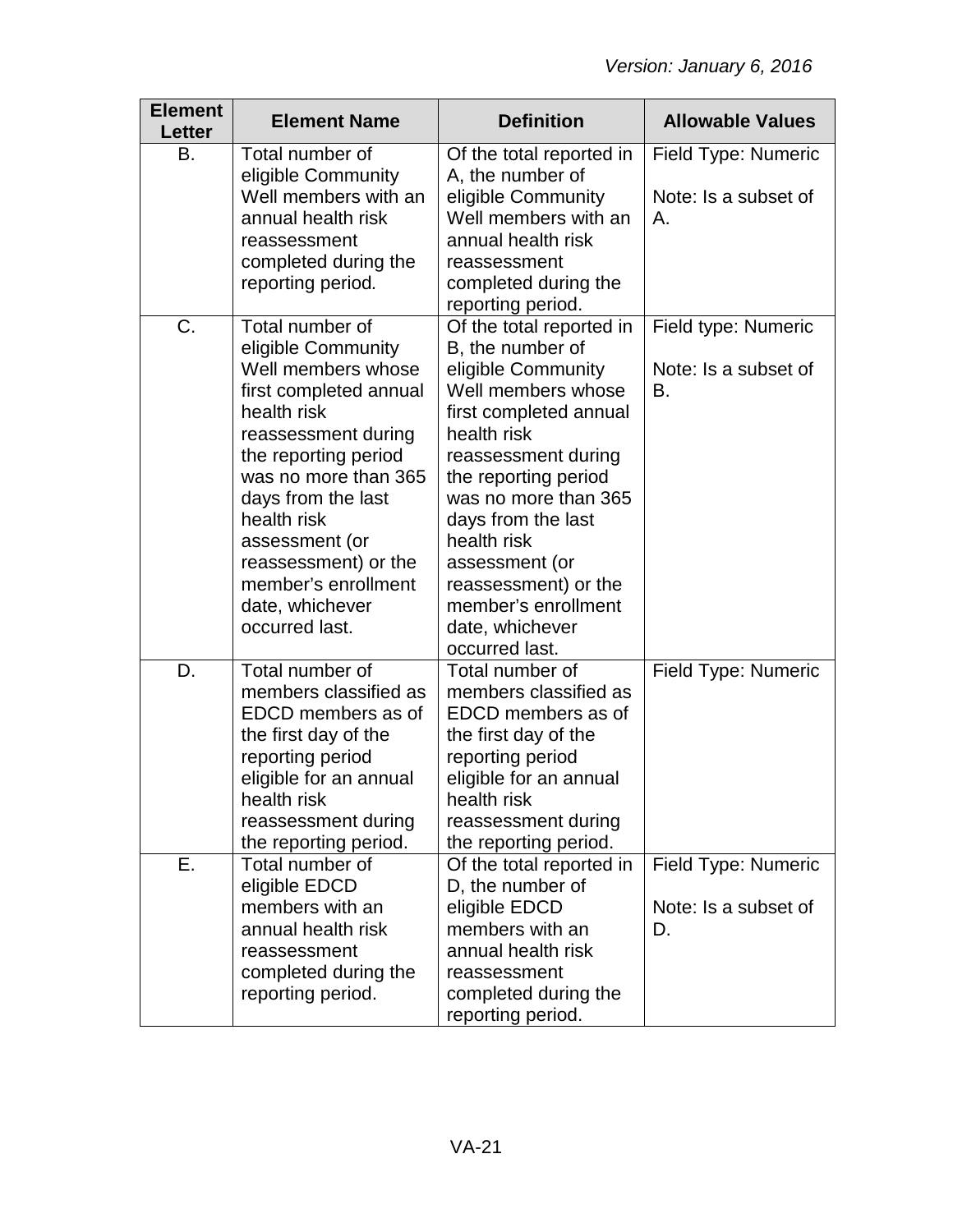| <b>Element</b><br>Letter | <b>Element Name</b>                                                                                                                                                                                                                                                      | <b>Definition</b>                                                                                                                                                                                                                                                                         | <b>Allowable Values</b>                           |
|--------------------------|--------------------------------------------------------------------------------------------------------------------------------------------------------------------------------------------------------------------------------------------------------------------------|-------------------------------------------------------------------------------------------------------------------------------------------------------------------------------------------------------------------------------------------------------------------------------------------|---------------------------------------------------|
| F.                       | Total number of<br>eligible EDCD                                                                                                                                                                                                                                         | Of the total reported in<br>E, the number of                                                                                                                                                                                                                                              | Field type: Numeric                               |
|                          | members whose first<br>completed annual<br>health risk<br>reassessment during<br>the reporting period<br>was no more than 365<br>days from the last<br>health risk<br>assessment (or<br>reassessment) or the<br>member's enrollment<br>date, whichever<br>occurred last. | eligible EDCD<br>members whose first<br>completed annual<br>health risk<br>reassessment during<br>the reporting period<br>was no more than 365<br>days from the last<br>health risk<br>assessment (or<br>reassessment) or the<br>member's enrollment<br>date, whichever<br>occurred last. | Note: Is a subset of<br>Е.                        |
| G.                       | Total number of<br>members classified as<br>nursing facility<br>members as of the<br>first day of the<br>reporting period<br>eligible for an annual<br>health risk<br>reassessment during<br>the reporting period.                                                       | Total number of<br>members classified as<br>nursing facility<br>members as of the<br>first day of the<br>reporting period<br>eligible for an annual<br>health risk<br>reassessment during<br>the reporting period.                                                                        | Field Type: Numeric                               |
| Η.                       | Total number of<br>eligible nursing facility<br>members with an<br>annual health risk<br>reassessment<br>completed during the<br>reporting period.                                                                                                                       | Of the total reported in<br>G, the number of<br>eligible nursing facility<br>members with an<br>annual health risk<br>reassessment<br>completed during the<br>reporting period.                                                                                                           | Field Type: Numeric<br>Note: Is a subset of<br>G. |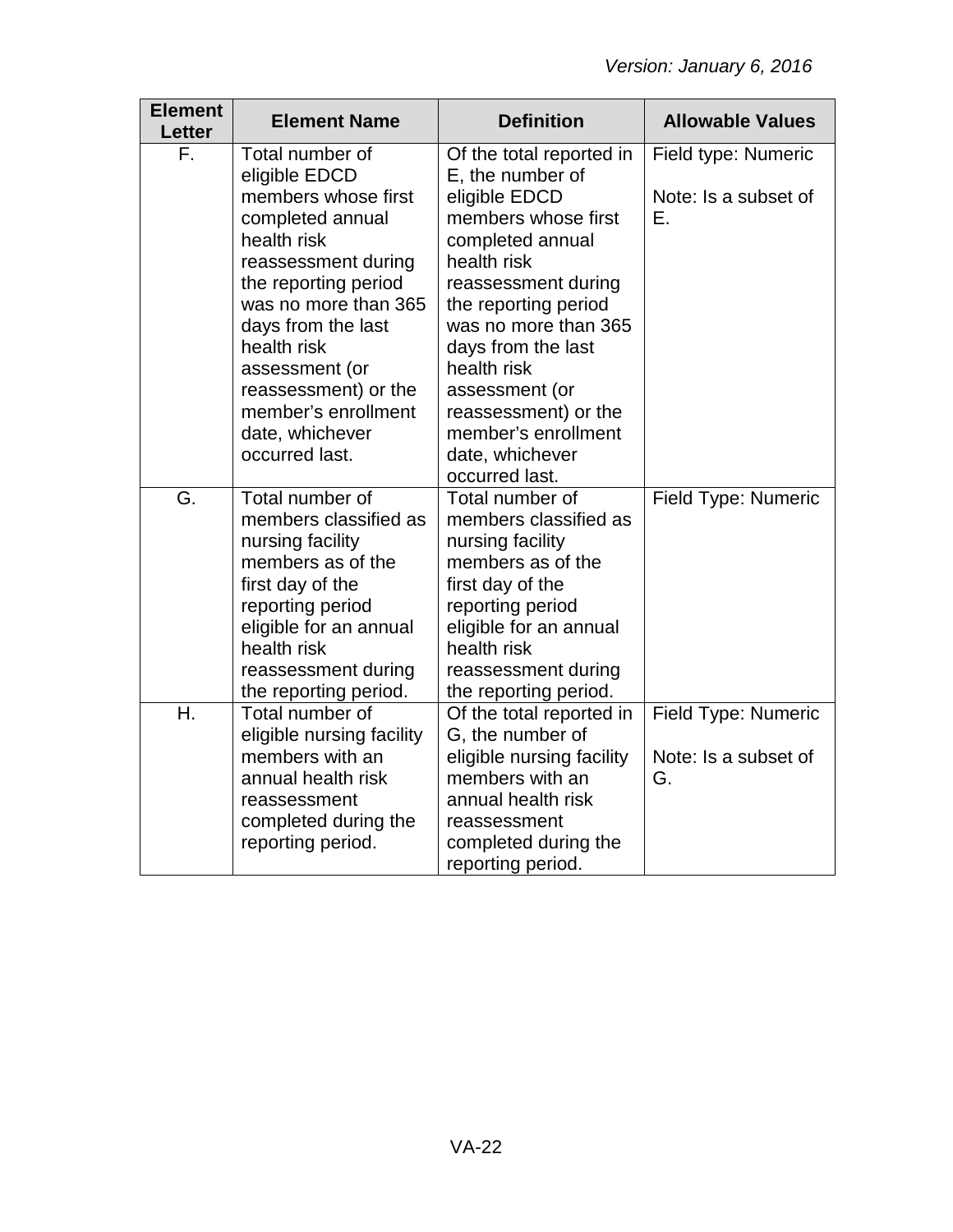| <b>Element</b><br><b>Letter</b> | <b>Element Name</b>                              | <b>Definition</b>                             | <b>Allowable Values</b>    |
|---------------------------------|--------------------------------------------------|-----------------------------------------------|----------------------------|
|                                 | Total number of                                  | Of the total reported in                      | Field type: Numeric        |
|                                 | eligible nursing facility<br>members whose first | H, the number of<br>eligible nursing facility | Note: Is a subset of       |
|                                 | completed annual                                 | members whose first                           | Η.                         |
|                                 | health risk                                      | completed annual                              |                            |
|                                 | reassessment during                              | health risk                                   |                            |
|                                 | the reporting period                             | reassessment during                           |                            |
|                                 | was no more than 365                             | the reporting period                          |                            |
|                                 | days from the last                               | was no more than 365                          |                            |
|                                 | health risk                                      | days from the last                            |                            |
|                                 | assessment (or<br>reassessment) or the           | health risk<br>assessment (or                 |                            |
|                                 | member's enrollment                              | reassessment) or the                          |                            |
|                                 | date, whichever                                  | member's enrollment                           |                            |
|                                 | occurred last.                                   | date, whichever                               |                            |
|                                 |                                                  | occurred last.                                |                            |
| J.                              | Total number of                                  | Total number of                               | <b>Field Type: Numeric</b> |
|                                 | members classified as                            | members classified as                         |                            |
|                                 | all other vulnerable                             | all other vulnerable                          |                            |
|                                 | subpopulation                                    | subpopulation                                 |                            |
|                                 | members as of the<br>first day of the            | members as of the<br>first day of the         |                            |
|                                 | reporting period                                 | reporting period                              |                            |
|                                 | eligible for an annual                           | eligible for an annual                        |                            |
|                                 | health risk                                      | health risk                                   |                            |
|                                 | reassessment during                              | reassessment during                           |                            |
|                                 | the reporting period.                            | the reporting period.                         |                            |
| K.                              | Total number of all                              | Of the total reported in                      | Field Type: Numeric        |
|                                 | other vulnerable                                 | J, the number of all                          |                            |
|                                 | subpopulation                                    | other vulnerable                              | Note: Is a subset of       |
|                                 | members with an<br>annual health risk            | subpopulation<br>members with an              | J.                         |
|                                 | reassessment                                     | annual health risk                            |                            |
|                                 | completed during                                 | reassessment                                  |                            |
|                                 | reporting period.                                | completed during the                          |                            |
|                                 |                                                  | reporting period.                             |                            |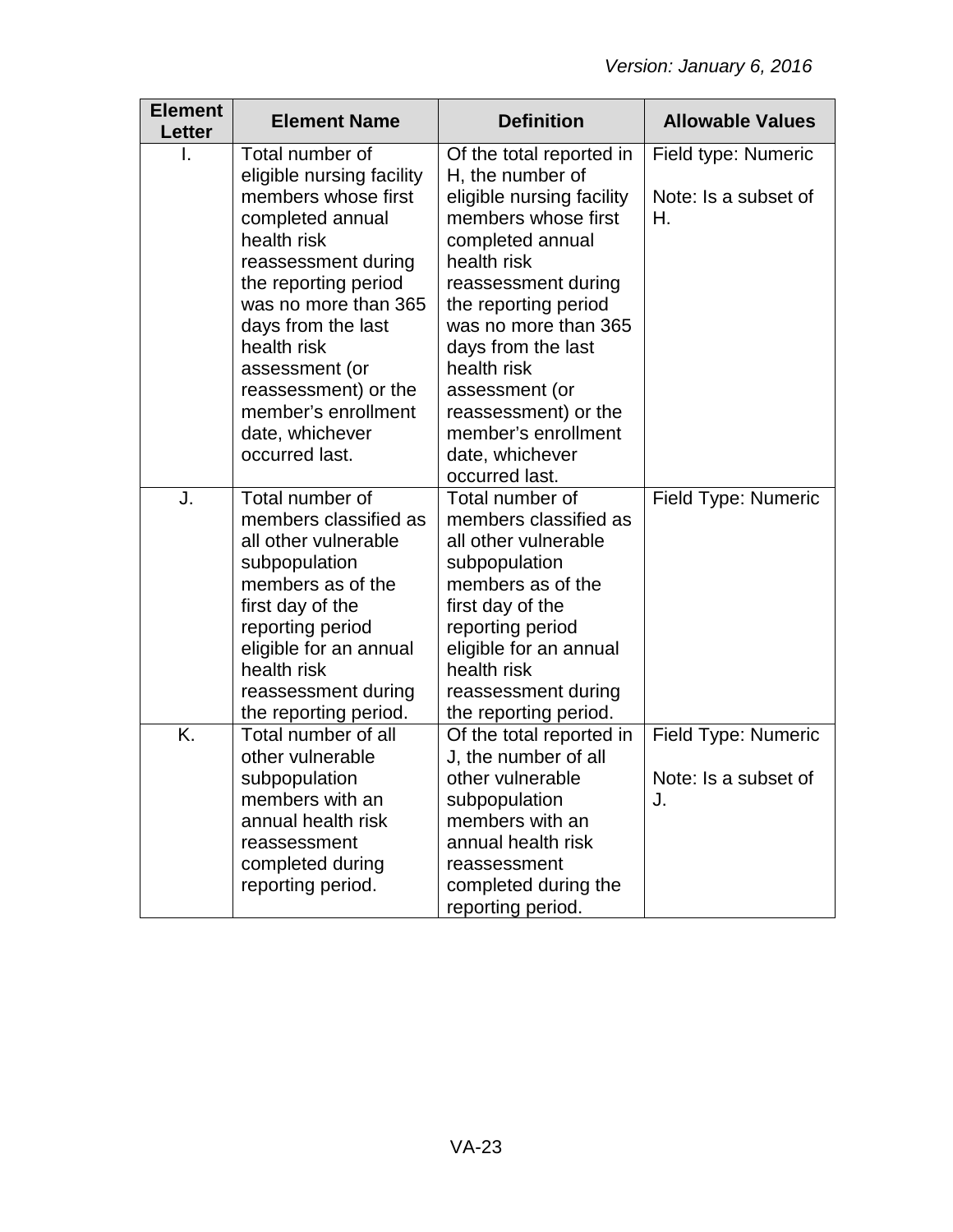| <b>Element</b><br>Letter | <b>Element Name</b>                                                                                                                                                                                                                                                                                                                              | <b>Definition</b>                                                                                                                                                                                                                                                                                                                                                             | <b>Allowable Values</b>                           |
|--------------------------|--------------------------------------------------------------------------------------------------------------------------------------------------------------------------------------------------------------------------------------------------------------------------------------------------------------------------------------------------|-------------------------------------------------------------------------------------------------------------------------------------------------------------------------------------------------------------------------------------------------------------------------------------------------------------------------------------------------------------------------------|---------------------------------------------------|
|                          | Total number of<br>eligible all other<br>vulnerable<br>subpopulation<br>members whose first<br>completed annual<br>health risk<br>reassessment during<br>the reporting period<br>was no more than 365<br>days from the last<br>health risk<br>assessment (or<br>reassessment) or the<br>member's enrollment<br>date, whichever<br>occurred last. | Of the total reported in<br>K, the number of<br>eligible all other<br>vulnerable<br>subpopulation<br>members whose first<br>completed annual<br>health risk<br>reassessment during<br>the reporting period<br>was no more than 365<br>days from the last<br>health risk<br>assessment (or<br>reassessment) or the<br>member's enrollment<br>date, whichever<br>occurred last. | Field type: Numeric<br>Note: Is a subset of<br>Κ. |

B. QA checks/Thresholds – procedures used by CMS and the state to establish benchmarks in order to identify outliers or data that are potentially erroneous.

- CMS and the state will perform an outlier analysis.
- As data are received from MMPs over time, CMS and the state will apply threshold checks.
- C. Edits and Validation checks validation checks that should be performed by each MMP prior to data submission.
	- Confirm those data elements listed above as subsets of other elements.
	- MMPs should validate that data element B is less than or equal to data element A.
	- MMPs should validate that data element C is less than or equal to data element B.
	- MMPs should validate that data element E is less than or equal to data element D.
	- MMPs should validate that data element F is less than or equal to data element E.
	- MMPs should validate that data element H is less than or equal to data element G.
	- MMPs should validate that data element I is less than or equal to data element H.
	- MMPs should validate that data element K is less than or equal to data element J.
	- MMPs should validate that data element L is less than or equal to data element K.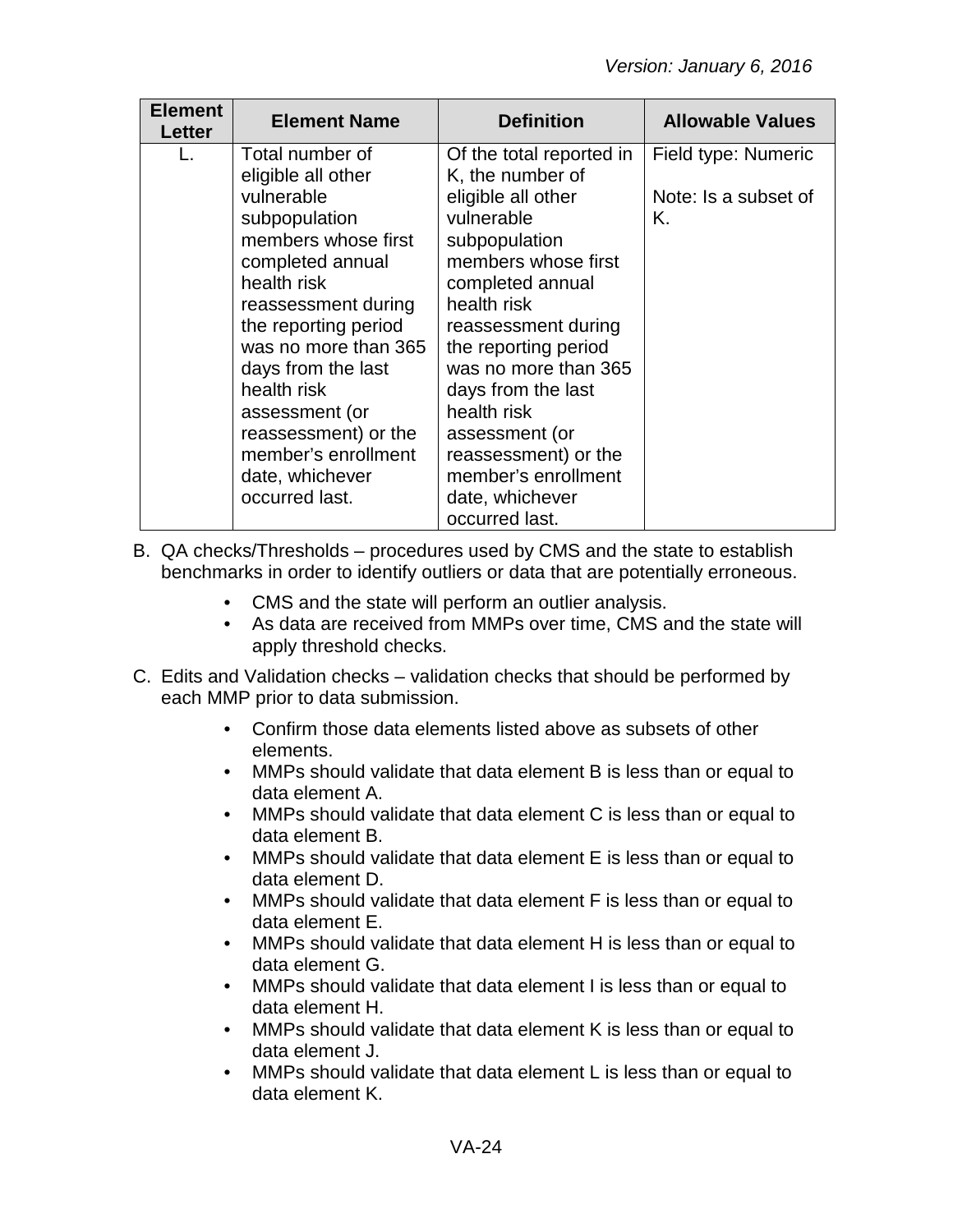- All data elements should be positive values.
- D. Analysis how CMS and the state will evaluate reported data, as well as how other data sources may be monitored. CMS and the state will evaluate the percentage of :
	- Community Well members eligible for an annual health risk reassessment who had a reassessment completed during the reporting period that was no more than 365 days from the completion date of the last health risk assessment (or reassessment) or enrollment date, whichever occurred last.
	- EDCD members eligible for an annual health risk reassessment who had a reassessment completed during the reporting period that was no more than 365 days from the completion date of the last health risk assessment (or reassessment) or enrollment date, whichever occurred last.
	- Nursing facility members eligible for an annual health risk reassessment who had a reassessment completed during the reporting period that was no more than 365 days from the completion date of the last health risk assessment (or reassessment) or enrollment date, whichever occurred last.
	- All other vulnerable subpopulation members eligible for an annual health risk reassessment who had a reassessment completed during of the reporting period that was no more than 365 days from the completion date of the last health risk assessment (or reassessment) or enrollment date, whichever occurred last.
- E. Notes additional clarifications to a reporting section. This section incorporates previously answered frequently asked questions.
	- MMPs should include all members regardless of whether the member was enrolled through passive enrollment or opt-in enrollment. Medicaid-only members should not be included.
	- MMPs should include all members who meet the criteria outlined in data elements A, D, G, and J, regardless if they are disenrolled as of the end of the reporting period (i.e., include all members regardless if they are currently enrolled or disenrolled as of the last day of the reporting period).
	- A members' Community Well, EDCD, nursing facility, or other vulnerable subpopulation status should be based on the members' status at the first day of the reporting period.
	- The assessment for this measure should be the comprehensive health risk reassessment.
	- For reporting members eligible for reassessment under data elements A, D, G, and J, report all members within their population in the same MMP who:
		- o Received a reassessment health risk assessment within 365 days of their last health risk assessment (initial or reassessment) during the reporting period.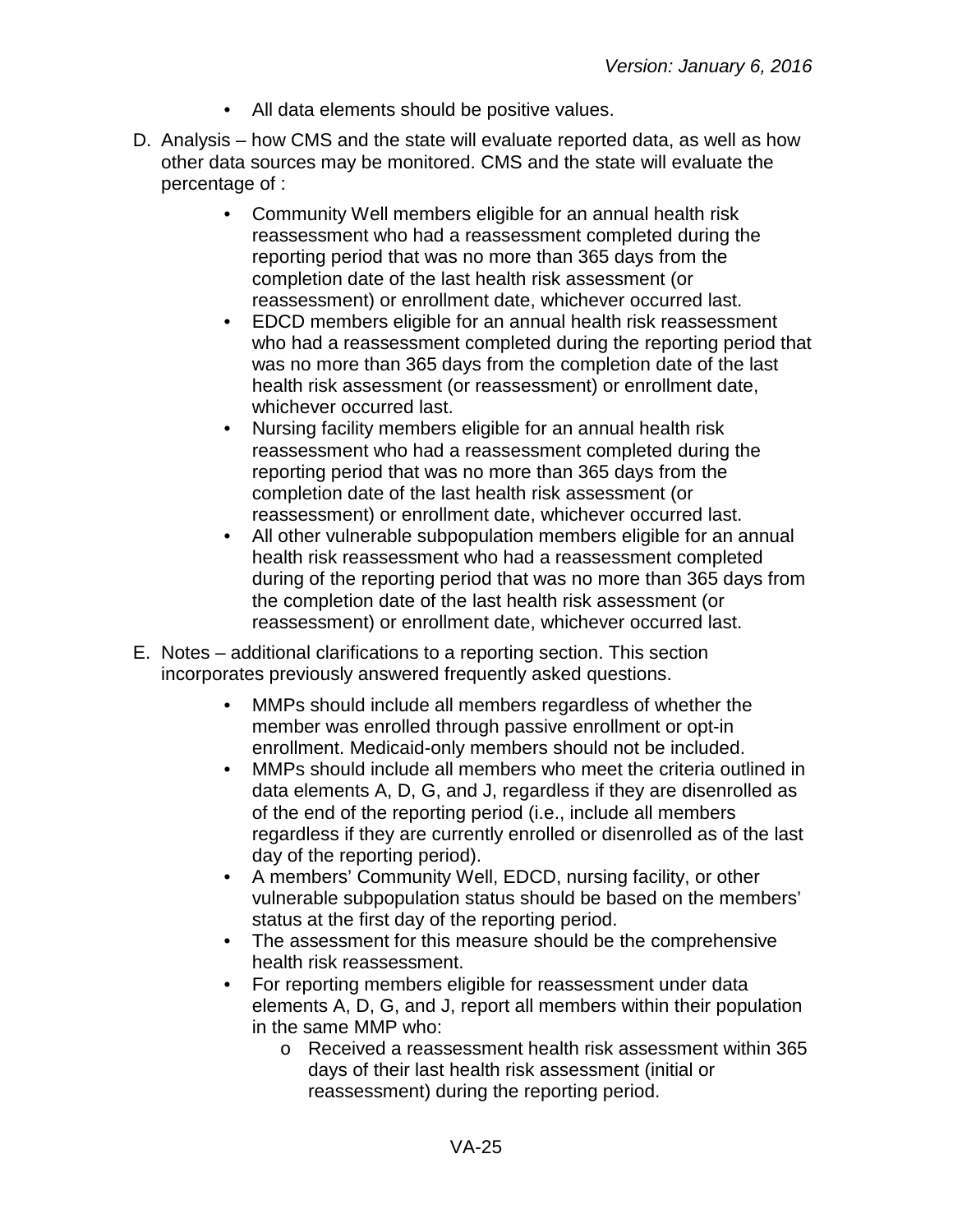- o Were enrolled for 365 days continuously after their initial health risk assessment or their last health risk reassessment and did not receive a health risk reassessment within 365 days.
- o Did not receive an initial health risk assessment within 365 days of enrollment and reached the threshold of 365 days of continuous enrollment after initial enrollment without receiving a health risk reassessment.
- MMPs should refer to the "Guidance on Assessments and Care Plans for Members with a Break in Coverage" section.
- F. Data Submission how MMPs will submit data collected to CMS and the state.
	- MMPs will submit data collected for this measure in the above specified format through a secure data collection site established by CMS. This site can be accessed at the following web address: [https://Financial-Alignment-Initiative.NORC.org](https://financial-alignment-initiative.norc.org/)
- VA1.6 Community Well members, vulnerable subpopulation members, EDCD members, and nursing facility members' reassessment due to triggering event.

| <b>CONTINUOUS REPORTING</b>        |                                      |          |                                      |                                                                                           |
|------------------------------------|--------------------------------------|----------|--------------------------------------|-------------------------------------------------------------------------------------------|
| <b>Reporting</b><br><b>Section</b> | <b>Reporting</b><br><b>Frequency</b> | Level    | <b>Reporting</b><br><b>Periods</b>   | <b>Due Date</b>                                                                           |
| VA1.<br>Assessment                 | Semi-Annual                          | Contract | Ex:<br>$1/1 - 6/30$<br>$7/1 - 12/31$ | By the end of the<br>second month<br>following the last<br>day of the reporting<br>period |

A. Data element definitions – details for each data element reported to CMS and the state, including examples, calculation methods, and how various data elements are associated.

| <b>Element</b><br><b>Letter</b> | <b>Element Name</b>                                                                                                                                                                        | <b>Definition</b>                                                                                                                                                                          | <b>Allowable Values</b> |
|---------------------------------|--------------------------------------------------------------------------------------------------------------------------------------------------------------------------------------------|--------------------------------------------------------------------------------------------------------------------------------------------------------------------------------------------|-------------------------|
| Α.                              | Total number of health<br>risk reassessments<br>completed during the<br>reporting period for<br>members classified as<br>Community Well as of<br>the first day of the<br>reporting period. | Total number of health<br>risk reassessments<br>completed during the<br>reporting period for<br>members classified as<br>Community Well as of<br>the first day of the<br>reporting period. | Field Type: Numeric     |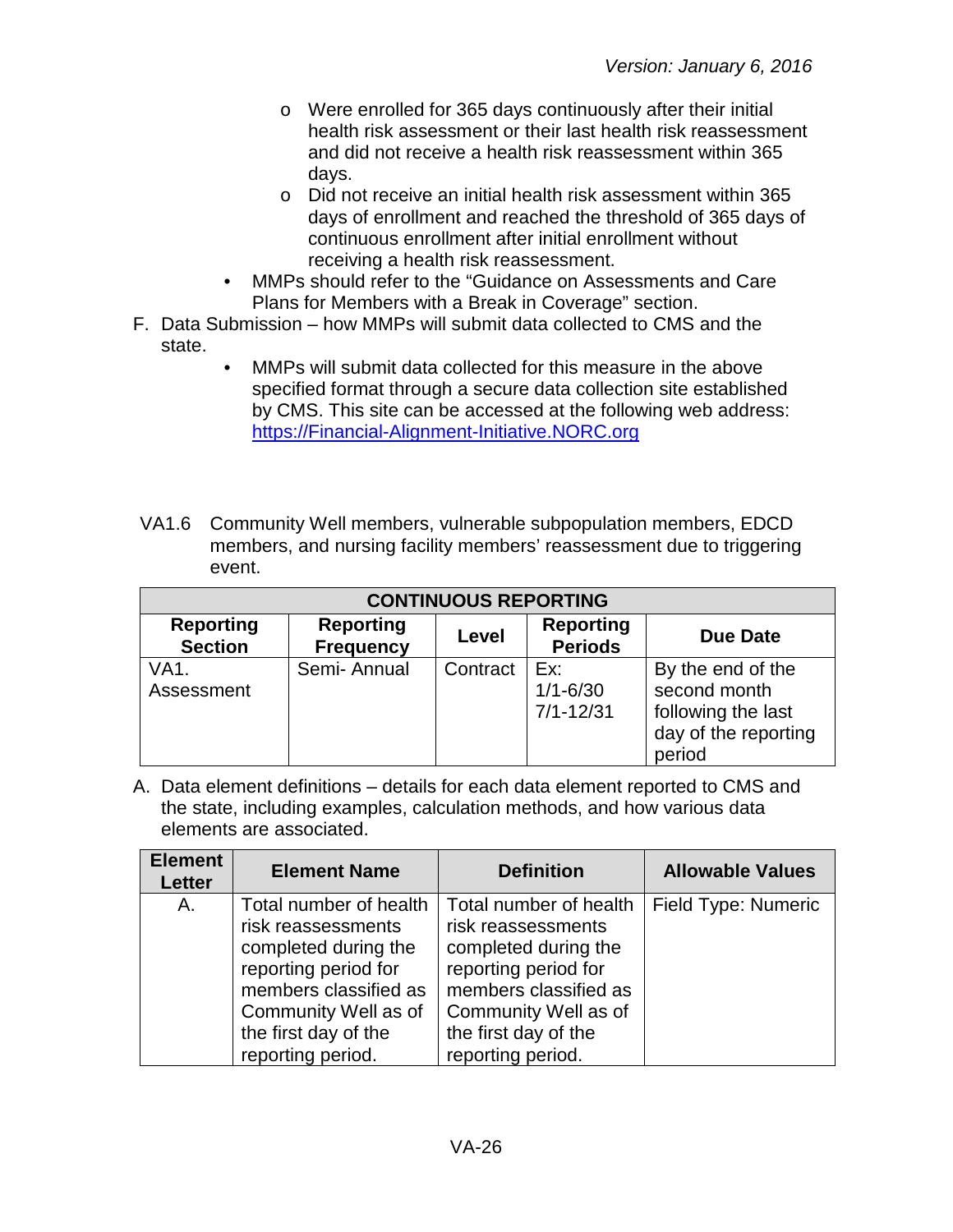| <b>Element</b><br>Letter | <b>Element Name</b>                           | <b>Definition</b>                             | <b>Allowable Values</b> |
|--------------------------|-----------------------------------------------|-----------------------------------------------|-------------------------|
| B.                       | Total number of health<br>risk reassessments  | Of the total reported in<br>A, the number of  | Field type: Numeric     |
|                          | completed during the                          | health risk                                   | Note: Is a subset of    |
|                          | reporting period for<br>members classified as | reassessments<br>completed during the         | Α.                      |
|                          | <b>Community Well that</b>                    | reporting period for                          |                         |
|                          | were due to a                                 | members classified as                         |                         |
|                          | triggering event.                             | <b>Community Well that</b><br>were due to a   |                         |
|                          |                                               | triggering event.                             |                         |
| C.                       | Total number of health<br>risk reassessments  | Total number of health<br>risk reassessments  | Field Type: Numeric     |
|                          | completed during the                          | completed during the                          |                         |
|                          | reporting period for                          | reporting period for                          |                         |
|                          | members classified as<br>EDCD members as of   | members classified as<br>EDCD members as of   |                         |
|                          | the first day of the                          | the first day of the                          |                         |
|                          | reporting period.                             | reporting period.                             |                         |
| D.                       | Total number of health                        | Of the total reported in                      | Field type: Numeric     |
|                          | risk reassessments<br>completed during the    | C, the number of<br>health risk               | Note: Is a subset of    |
|                          | reporting period for                          | reassessments                                 | C.                      |
|                          | members classified as                         | completed during the                          |                         |
|                          | <b>EDCD</b> members that<br>were due to a     | reporting period for<br>members classified as |                         |
|                          | triggering event.                             | <b>EDCD</b> members that                      |                         |
|                          |                                               | were due to a                                 |                         |
| Е.                       | Total number of health                        | triggering event.<br>Total number of health   | Field Type: Numeric     |
|                          | risk reassessments                            | risk reassessments                            |                         |
|                          | completed during the                          | completed during the                          |                         |
|                          | reporting period for<br>members classified as | reporting period for<br>members classified as |                         |
|                          | nursing facility                              | nursing facility                              |                         |
|                          | members as of the                             | members as of the                             |                         |
|                          | first day of the<br>reporting period.         | first day of the<br>reporting period.         |                         |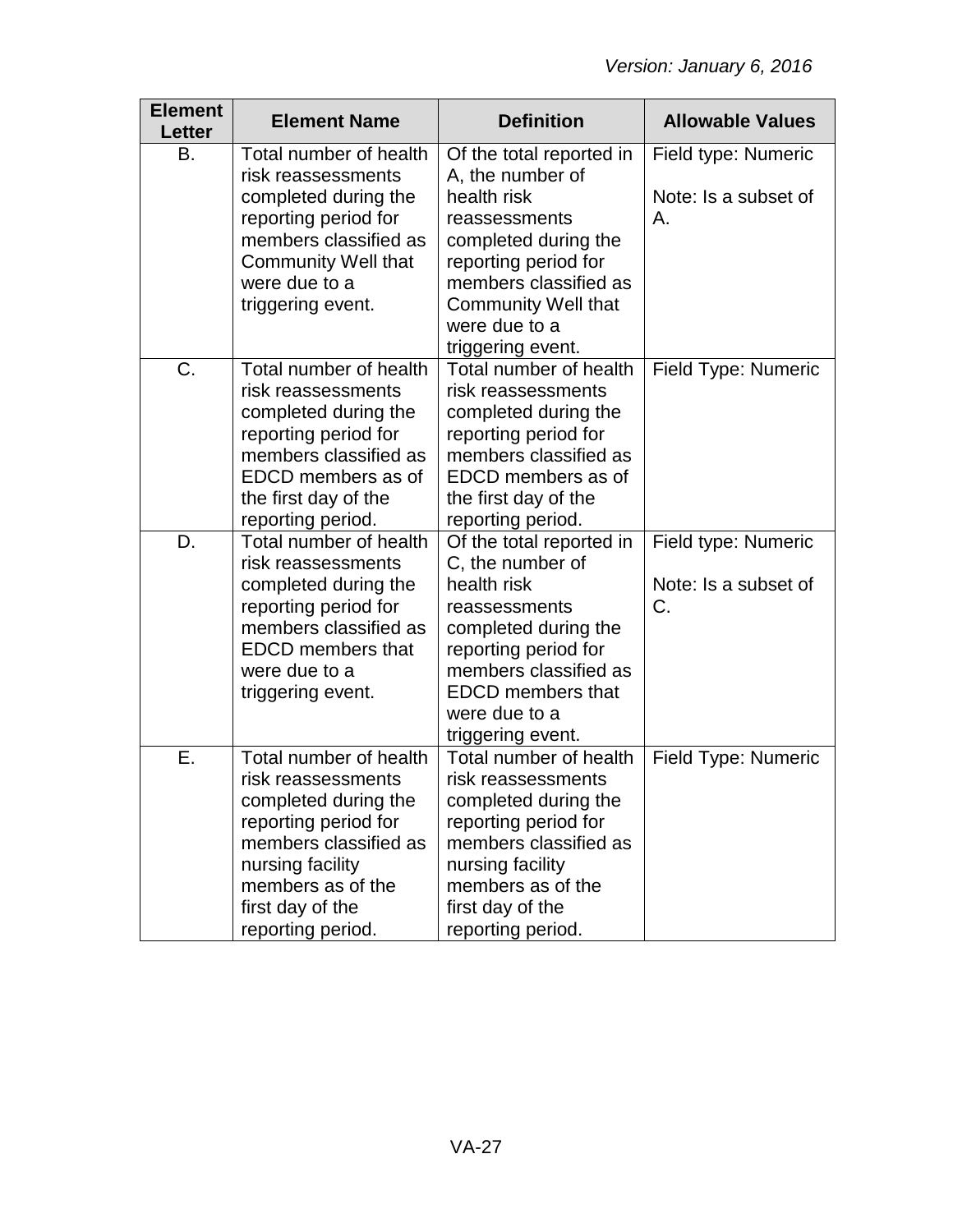| <b>Element</b><br><b>Letter</b> | <b>Element Name</b>                                                                                                                                                                                                          | <b>Definition</b>                                                                                                                                                                                                                                    | <b>Allowable Values</b>                                                                              |
|---------------------------------|------------------------------------------------------------------------------------------------------------------------------------------------------------------------------------------------------------------------------|------------------------------------------------------------------------------------------------------------------------------------------------------------------------------------------------------------------------------------------------------|------------------------------------------------------------------------------------------------------|
| F.                              | Total number of health<br>risk reassessments<br>completed during the<br>reporting period for<br>members classified as<br>nursing facility<br>members that were<br>due to a triggering<br>event.                              | Of the total reported in<br>E, the number of<br>health risk<br>reassessments<br>completed during the<br>reporting period for<br>members classified as<br>nursing facility<br>members that were<br>due to a triggering<br>event.                      | Field type: Numeric<br>Note: Is a subset of<br>Е.                                                    |
| G.                              | Total number of health<br>risk reassessments<br>completed during the<br>reporting period for<br>members classified as<br>all other vulnerable<br>subpopulation<br>members as of the<br>first day of the<br>reporting period. | Total number of health<br>risk reassessments<br>completed during the<br>reporting period for<br>members classified as<br>all other vulnerable<br>subpopulation<br>members as of the<br>first day of the<br>reporting period.                         | Field Type: Numeric<br>Note: Exclude<br><b>EDCD and NF</b><br>members.                               |
| H.                              | Total number of health<br>risk reassessments<br>completed during the<br>reporting period<br>members classified as<br>all other vulnerable<br>subpopulation<br>members that were<br>due to a triggering<br>event.             | Of the total reported in<br>G, the number of<br>health risk<br>reassessments<br>completed during the<br>reporting period for<br>members classified as<br>all other vulnerable<br>subpopulation<br>members that were<br>due to a triggering<br>event. | Field type: Numeric<br>Note: Is a subset of<br>G.<br>Note: Exclude<br><b>EDCD and NF</b><br>members. |

- B. QA checks/Thresholds procedures used by CMS and the state to establish benchmarks in order to identify outliers or data that are potentially erroneous.
	- CMS and the state will perform an outlier analysis.
	- As data are received from MMPs over time, CMS and the state will apply threshold checks.
- C. Edits and Validation checks validation checks that should be performed by each MMP prior to data submission.
	- Confirm those data elements listed above as subsets of other elements.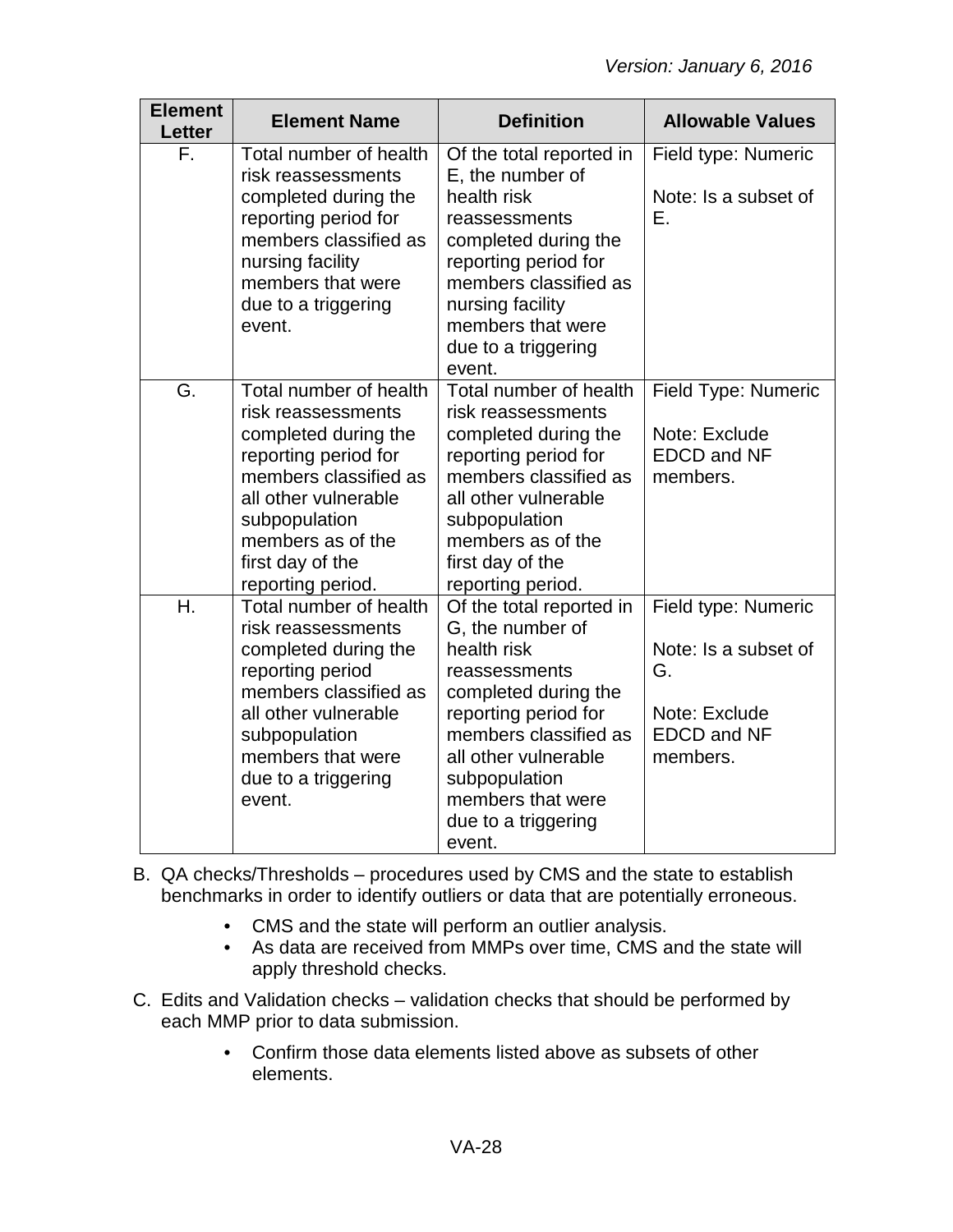- MMPs should validate that data element B is less than or equal to data element A.
- MMPs should validate that data element D is less than or equal to data element C.
- MMPs should validate that data element F is less than or equal to data element E.
- MMPs should validate that data element H is less than or equal to data element G.
- All data elements should be positive values.
- D. Analysis how CMS and the state will evaluate reported data, as well as how other data sources may be monitored. CMS and the state will evaluate the percentage of health risk reassessments completed during the reporting period for members classified as:
	- Community Well as of the first day of the reporting period that were due to a triggering event.
	- EDCD members as of the first day of the reporting period that were due to a triggering event.
	- Nursing facility members as of the first day of the reporting period that were due to a triggering event.
	- All other vulnerable subpopulation members as of the first day of the reporting period that were due to a triggering event.
- E. Notes additional clarifications to a reporting section. This section incorporates previously answered frequently asked questions.
	- MMPs should include all members regardless of whether the member was enrolled through passive enrollment or opt-in enrollment. Medicaid-only members should not be included.
	- MMPs should include all members who meet the criteria outlined in Elements A, C, E, and G regardless if they are disenrolled as of the end of the reporting period (i.e., include all members regardless if they are currently enrolled or disenrolled as of the last day of the reporting period).
	- A members' Community Well, EDCD, nursing facility, or other vulnerable subpopulation status should be based on the members' status at the first day of the reporting period.
	- This measure is evaluating reassessments, not a member's initial assessment.
	- A triggering event is defined as a hospitalization or significant change in health or functional status (e.g., change in the ability to perform activities of daily living and instrumental activities of daily living).
- F. Data Submission how MMPs will submit data collected to CMS and the state.
	- MMPs will submit data collected for this measure in the above specified format through a secure data collection site established by CMS. This site can be accessed at the following web address: [https://Financial-Alignment-Initiative.NORC.org](https://financial-alignment-initiative.norc.org/)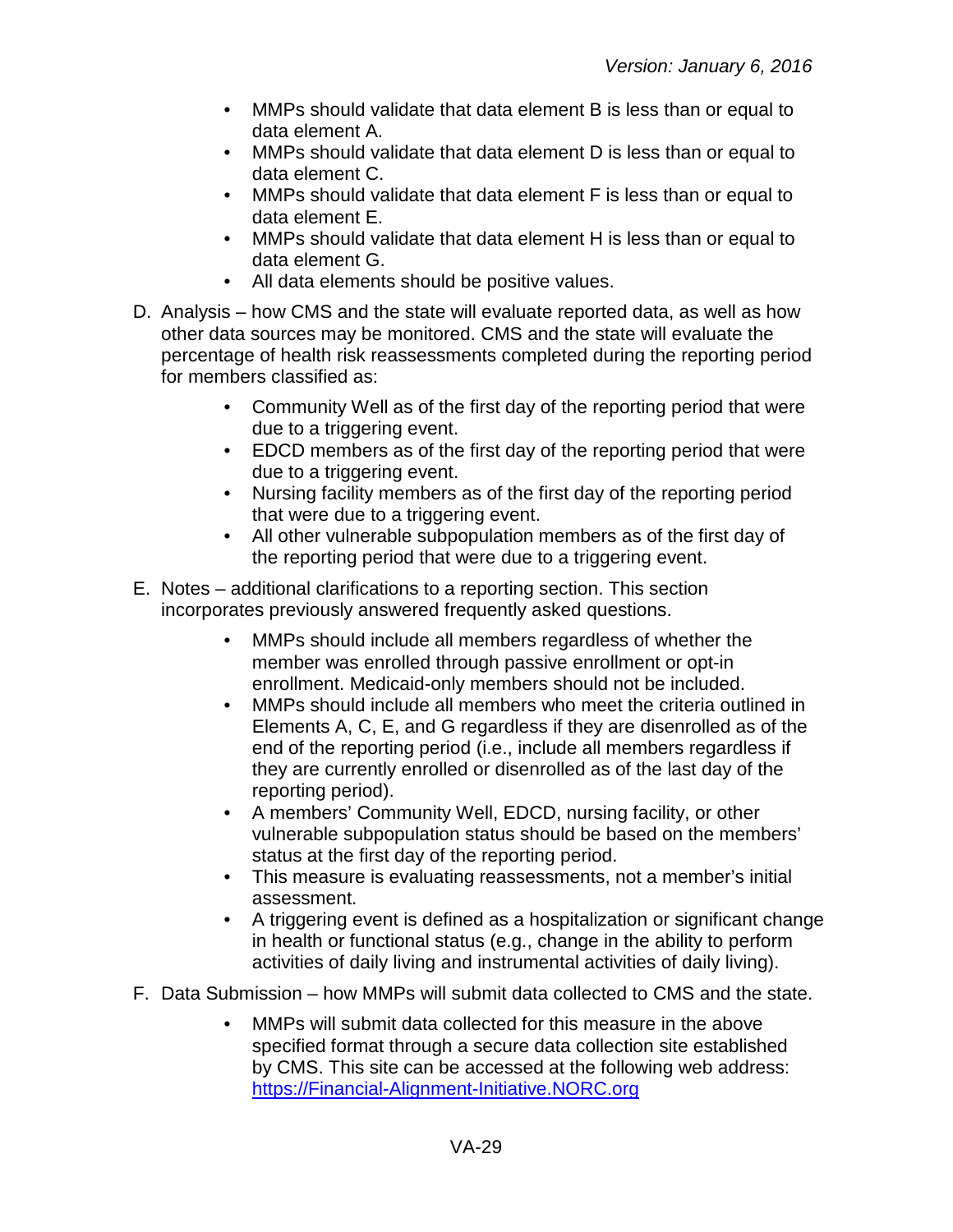## <span id="page-29-0"></span>**Section VAII. Care Coordination**

VA2.1 Community Well members, vulnerable subpopulation members, EDCD members, and nursing facility members with a Plan of Care (POC) completed within the required timeframe.<sup>i, ii</sup>

| <b>CONTINUOUS REPORTING</b>        |                                      |          |                                                                                                     |                                                                                           |  |
|------------------------------------|--------------------------------------|----------|-----------------------------------------------------------------------------------------------------|-------------------------------------------------------------------------------------------|--|
| <b>Reporting</b><br><b>Section</b> | <b>Reporting</b><br><b>Frequency</b> | Level    | <b>Reporting</b><br><b>Periods</b>                                                                  | <b>Due Date</b>                                                                           |  |
| VA2. Care<br>Coordination          | Quarterly                            | Contract | Current<br>Calendar<br>Quarter<br>Ex:<br>$1/1 - 3/31$<br>$4/1 - 6/30$<br>$7/1 - 9/30$<br>10/1-12/31 | By the end of the<br>second month<br>following the last day<br>of the reporting<br>period |  |

A. Data element definitions – details for each data element reported to CMS and the state, including examples, calculation methods, and how various data elements are associated.

#### **Community Well Members**

| <b>Element</b><br><b>Letter</b> | <b>Element Name</b>                                                                                                                                              | <b>Definition</b>                                                                                                                                                             | <b>Allowable</b><br><b>Values</b>                 |
|---------------------------------|------------------------------------------------------------------------------------------------------------------------------------------------------------------|-------------------------------------------------------------------------------------------------------------------------------------------------------------------------------|---------------------------------------------------|
| Α.                              | Total number of<br>members classified as<br><b>Community Well upon</b><br>enrollment whose<br>90th day of enrollment<br>occurred within the<br>reporting period. | Total number of<br>members classified as<br><b>Community Well upon</b><br>enrollment whose<br>90th day of enrollment<br>occurred within the<br>reporting period.              | Field Type: Numeric                               |
| B.                              | Total number of<br><b>Community Well</b><br>members who were<br>documented as<br>unwilling to complete<br>a POC within 90 days<br>of enrollment.                 | Of the total reported<br>in A, the number of<br><b>Community Well</b><br>members who were<br>documented as<br>unwilling to complete<br>a POC within 90 days<br>of enrollment. | Field Type: Numeric<br>Note: Is a subset of<br>Α. |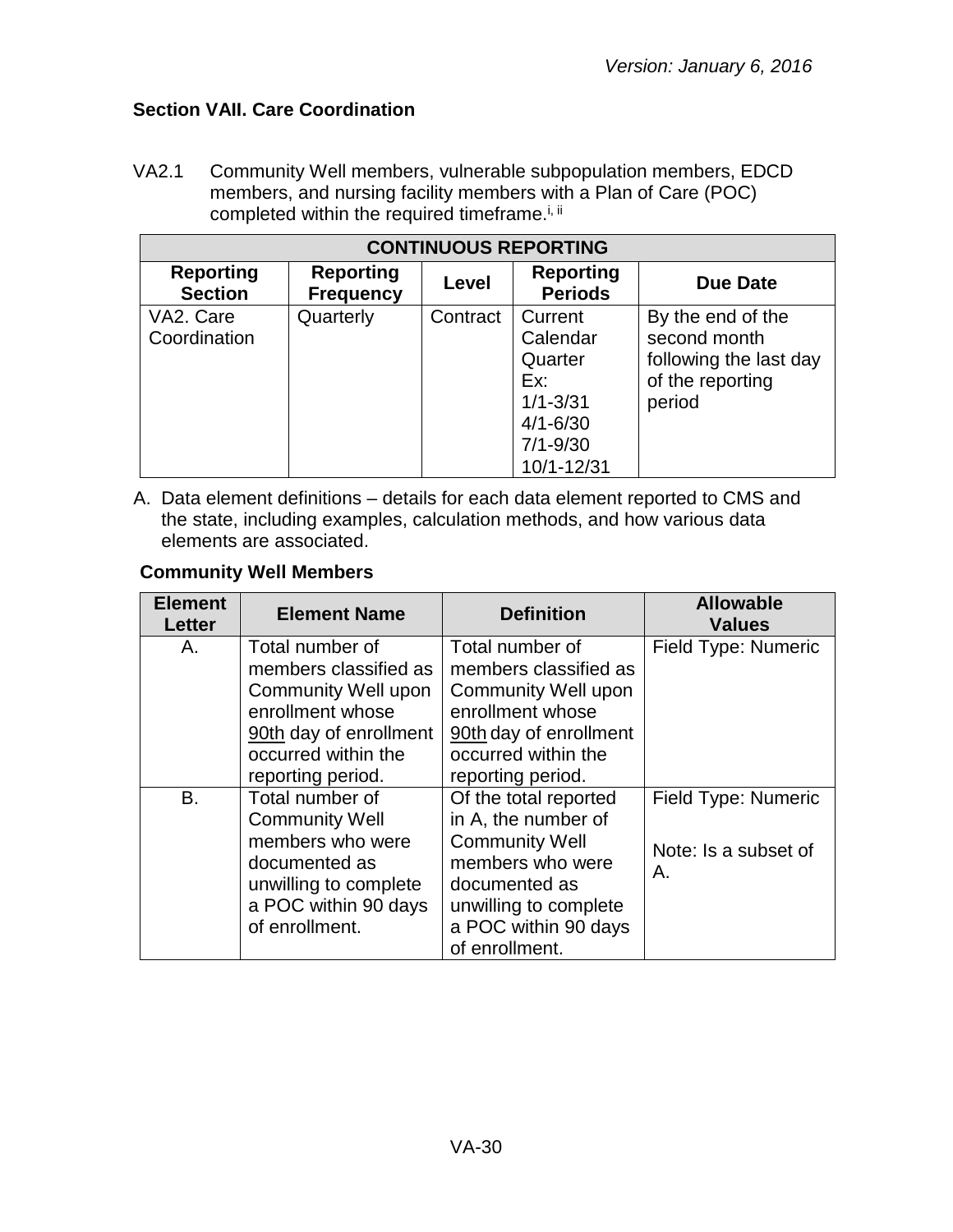| <b>Element</b><br><b>Letter</b> | <b>Element Name</b>                                                                                                                                               | <b>Definition</b>                                                                                                                                                                              | <b>Allowable</b><br><b>Values</b>                 |
|---------------------------------|-------------------------------------------------------------------------------------------------------------------------------------------------------------------|------------------------------------------------------------------------------------------------------------------------------------------------------------------------------------------------|---------------------------------------------------|
| $C_{1}$                         | Total number of<br><b>Community Well</b><br>members the MMP<br>was unable to reach,<br>following three<br>documented attempts<br>within 90 days of<br>enrollment. | Of the total reported<br>in A, the number of<br><b>Community Well</b><br>members the MMP<br>was unable to reach,<br>following three<br>documented attempts<br>within 90 days of<br>enrollment. | Field Type: Numeric<br>Note: Is a subset of<br>Α. |
| D.                              | Total number of<br><b>Community Well</b><br>members with a POC<br>completed within 90<br>days of enrollment.                                                      | Of the total reported<br>in A, the number of<br><b>Community Well</b><br>members with a POC<br>completed within 90<br>days of enrollment.                                                      | Field Type: Numeric<br>Note: Is a subset of<br>Α. |

## **EDCD Member**

| <b>Element</b><br><b>Letter</b> | <b>Element Name</b>                                                                                                                                     | <b>Definition</b>                                                                                                                                                                 | <b>Allowable</b><br><b>Values</b>                 |
|---------------------------------|---------------------------------------------------------------------------------------------------------------------------------------------------------|-----------------------------------------------------------------------------------------------------------------------------------------------------------------------------------|---------------------------------------------------|
| E.                              | Total number of<br>members classified as<br>EDCD members upon<br>enrollment whose<br>30th day of enrollment<br>occurred within the<br>reporting period. | Total number of<br>members classified as<br>EDCD members upon<br>enrollment whose<br>30th day of enrollment<br>occurred within the<br>reporting period.                           | Field Type: Numeric                               |
| F.                              | Total number of<br>EDCD members who<br>were documented as<br>unwilling to complete<br>a POC within 30 days<br>of enrollment.                            | Of the total reported<br>in E, the number of<br>EDCD members who<br>were documented as<br>unwilling to complete<br>a POC within 30 days<br>of enrollment.                         | Field Type: Numeric<br>Note: Is a subset of<br>Е. |
| G.                              | Total number of<br><b>EDCD</b> members the<br>MMP was unable to<br>reach, following three<br>documented attempts<br>within 30 days of<br>enrollment.    | Of the total reported<br>in E, the number of<br><b>EDCD</b> members the<br>MMP was unable to<br>reach, following three<br>documented attempts<br>within 30 days of<br>enrollment. | Field Type: Numeric<br>Note: Is a subset of<br>E. |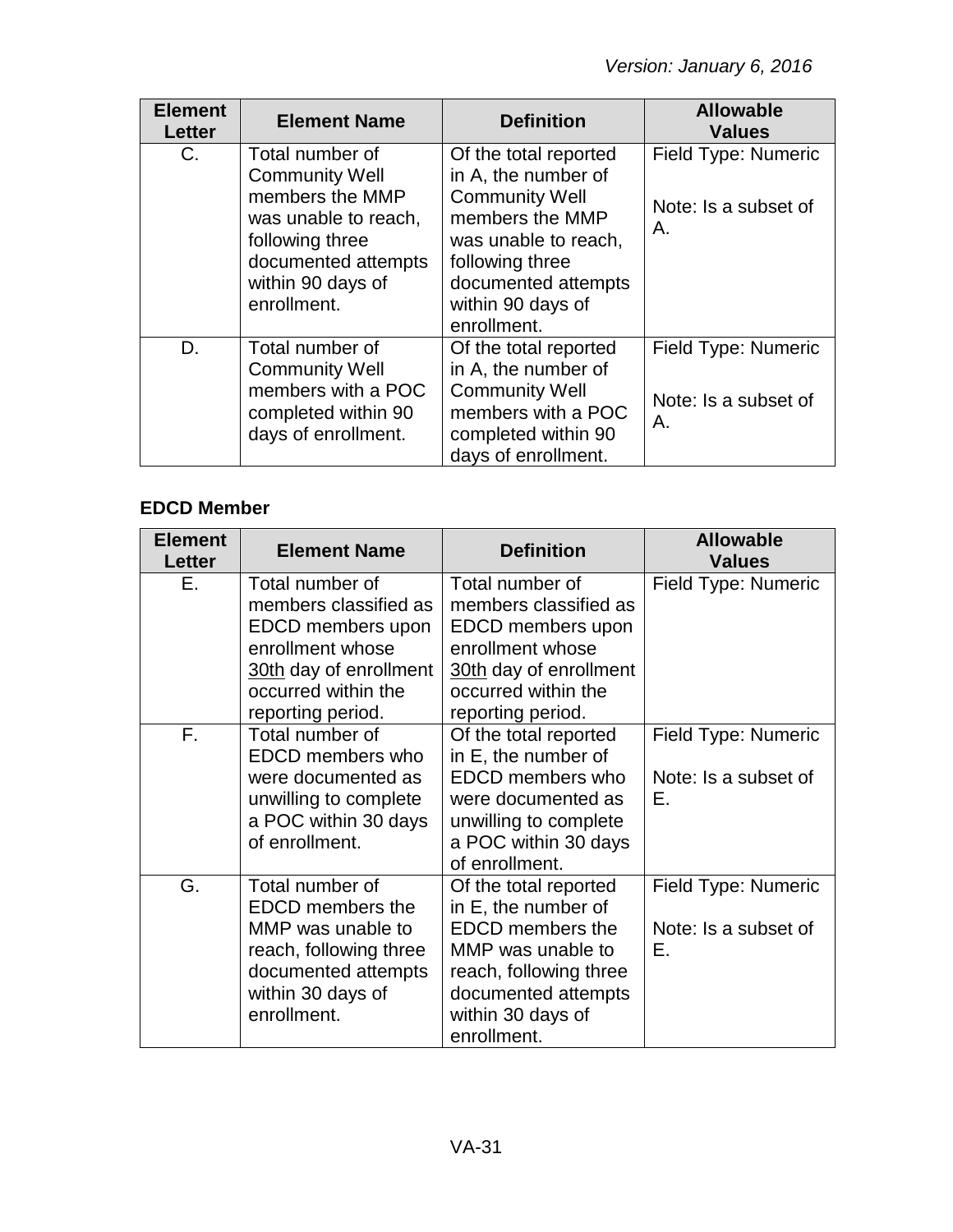| <b>Element</b><br><b>Letter</b> | <b>Element Name</b>                                                                                | <b>Definition</b>                                                                                                               | <b>Allowable</b><br><b>Values</b>                 |
|---------------------------------|----------------------------------------------------------------------------------------------------|---------------------------------------------------------------------------------------------------------------------------------|---------------------------------------------------|
| Н.                              | Total number of<br><b>EDCD</b> members with<br>a POC completed<br>within 30 days of<br>enrollment. | Of the total reported<br>in E, the number of<br><b>EDCD</b> members with<br>a POC completed<br>within 30 days of<br>enrollment. | Field Type: Numeric<br>Note: Is a subset of<br>Е. |

# **Nursing Facility Members**

| <b>Element</b><br>Letter | <b>Element Name</b>                                                                                                                                                    | <b>Definition</b>                                                                                                                                                                         | <b>Allowable</b><br><b>Values</b>                 |
|--------------------------|------------------------------------------------------------------------------------------------------------------------------------------------------------------------|-------------------------------------------------------------------------------------------------------------------------------------------------------------------------------------------|---------------------------------------------------|
|                          | Total number of<br>members classified as<br>nursing facility<br>members upon<br>enrollment whose<br>60th day of enrollment<br>occurred within the<br>reporting period. | Total number of<br>members classified as<br>nursing facility<br>members upon<br>enrollment whose<br>60th day of enrollment<br>occurred within the<br>reporting period.                    | Field Type: Numeric                               |
| J.                       | Total number of<br>nursing facility<br>members who were<br>documented as<br>unwilling to complete<br>a POC within 60 days<br>of enrollment.                            | Of the total reported<br>in I, the number of<br>nursing facility<br>members who were<br>documented as<br>unwilling to complete<br>a POC within 60 days<br>of enrollment.                  | Field Type: Numeric<br>Note: Is a subset of<br>I. |
| $\overline{K}$           | Total number of<br>nursing facility<br>members the MMP<br>was unable to reach,<br>following three<br>documented attempts<br>within 60 days of<br>enrollment.           | Of the total reported<br>in I, the number of<br>nursing facility<br>members the MMP<br>was unable to reach,<br>following three<br>documented attempts<br>within 60 days of<br>enrollment. | Field type: Numeric<br>Note: Is a subset of<br>I. |
| L.                       | Total number of<br>nursing facility<br>members with a POC<br>completed within 60<br>days of enrollment.                                                                | Of the total reported<br>in I, the number of<br>nursing facility<br>members with a POC<br>completed within 60<br>days of enrollment.                                                      | Field Type: Numeric<br>Note: Is a subset of<br>I. |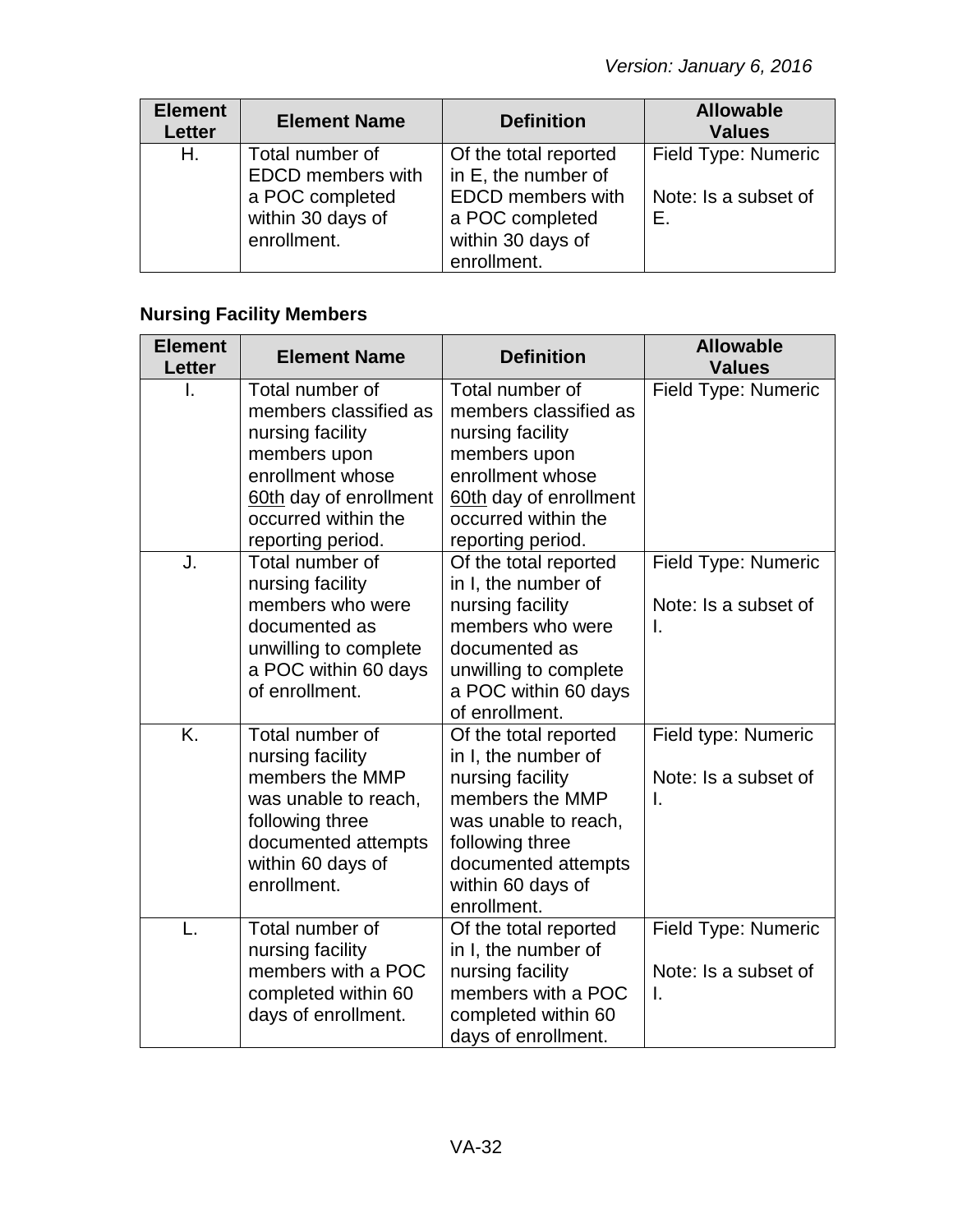| <b>Element</b><br><b>Letter</b> | <b>Element Name</b>                                         | <b>Definition</b>                                               | <b>Allowable</b><br><b>Values</b>              |
|---------------------------------|-------------------------------------------------------------|-----------------------------------------------------------------|------------------------------------------------|
| М.                              | Total number of<br>members classified as                    | Total number of<br>members classified as                        | Field Type: Numeric                            |
|                                 | all other vulnerable<br>subpopulation                       | all other vulnerable<br>subpopulation                           | Note: Exclude<br><b>EDCD and NF</b>            |
|                                 | members upon                                                | members upon                                                    | members                                        |
|                                 | enrollment whose<br>60th day of enrollment                  | enrollment whose<br>60th day of enrollment                      |                                                |
|                                 | occurred within the<br>reporting period.                    | occurred within the<br>reporting period.                        |                                                |
| N.                              | Total number of all<br>other vulnerable                     | Of the total reported<br>in M, the number of all                | Field Type: Numeric                            |
|                                 | subpopulation<br>members who were<br>documented as          | other vulnerable<br>subpopulation<br>members who were           | Note: Is a subset of<br>М.                     |
|                                 | unwilling to complete                                       | documented as                                                   | Note: Exclude                                  |
|                                 | a POC within 60 days<br>of enrollment.                      | unwilling to complete<br>a POC within 60 days<br>of enrollment. | <b>EDCD and NF</b><br>members                  |
| O <sub>1</sub>                  | Total number of all<br>other vulnerable                     | Of the total reported<br>in M, the number of all                | Field Type: Numeric                            |
|                                 | subpopulation<br>members the MMP<br>was unable to reach,    | other vulnerable<br>subpopulation<br>members the MMP            | Note: Is a subset of<br>М.                     |
|                                 | following three<br>documented attempts<br>within 60 days of | was unable to reach,<br>following three<br>documented attempts  | Note: Exclude<br><b>EDCD and NF</b><br>members |
|                                 | enrollment.                                                 | within 60 days of<br>enrollment.                                |                                                |
| Р.                              | Total number of all<br>other vulnerable                     | Of the total reported<br>in M, the number of all                | Field Type: Numeric                            |
|                                 | subpopulation<br>members with a POC<br>completed within 60  | other vulnerable<br>subpopulation<br>members with a POC         | Note: Is a subset of<br>М.                     |
|                                 | days of enrollment.                                         | completed within 60<br>days of enrollment.                      | Note: Exclude<br><b>EDCD and NF</b><br>members |

## **All Other Vulnerable Subpopulation Members**

- B. QA checks/Thresholds procedures used by CMS and the state to establish benchmarks in order to identify outliers or data that are potentially erroneous.
	- Guidance will be forthcoming on the established threshold for this measure.
- C. Edits and Validation checks validation checks that should be performed by each MMP prior to data submission.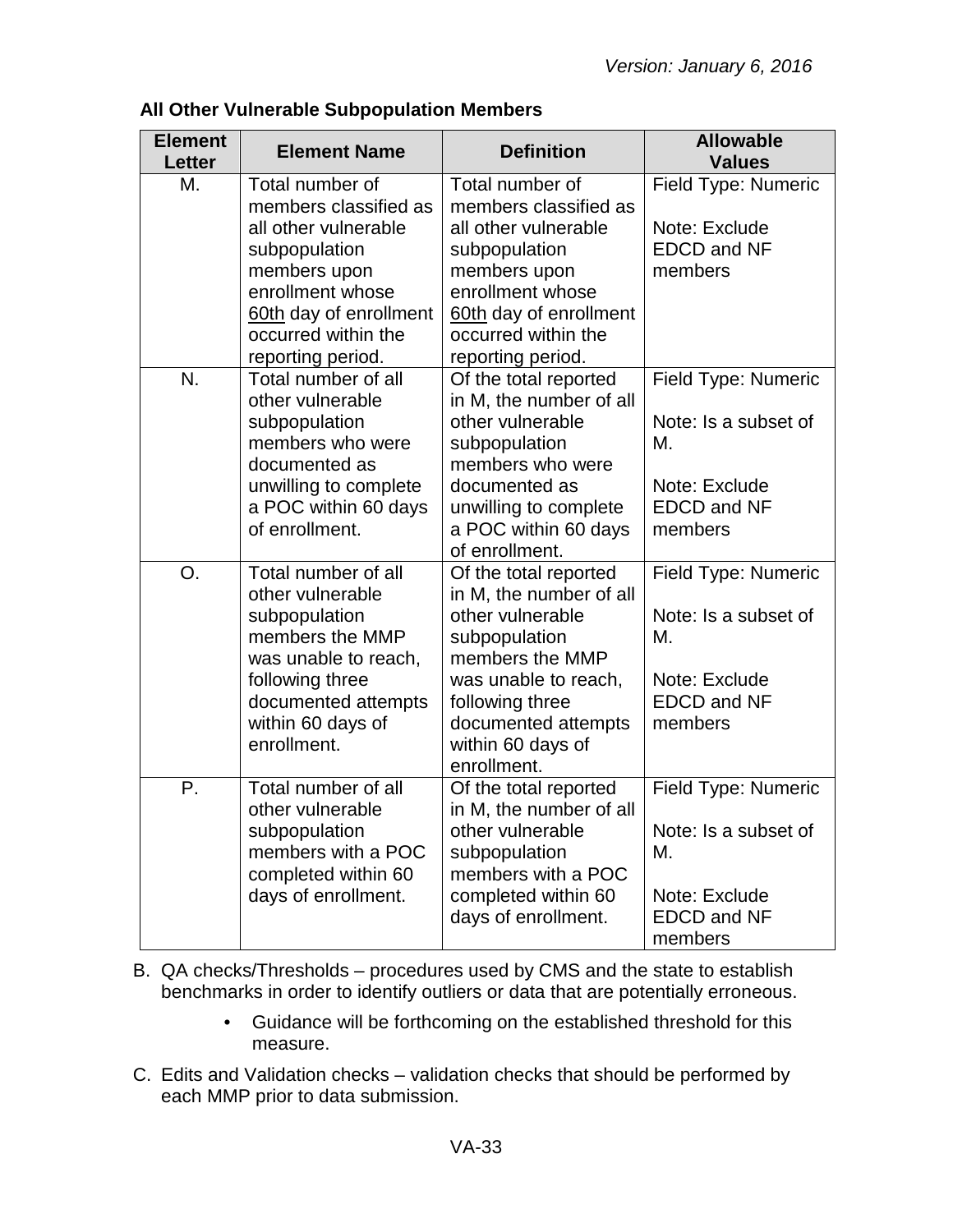- Confirm those data elements listed above as subsets of other elements.
- MMPs should validate that data elements B, C, and D are less than or equal to data element A.
- MMPs should validate that data elements F, G, and H are less than or equal to data element E.
- MMPs should validate that data elements J, K, and L are less than or equal to data element I.
- MMPs should validate that data elements N, O, and P are less than or equal to data element M.
- All data elements should be positive values.
- D. Analysis how CMS and the state will evaluate reported data, as well as how other data sources may be monitored. CMS and the state will evaluate the percentage of members classified as:
	- Community Well upon enrollment who refused to have a POC completed within 90 days of enrollment.
	- Community Well upon enrollment who were unable to be reached to have a POC completed within 90 days of enrollment.
	- Community Well upon enrollment who had a POC completed within 90 days of enrollment.
	- Community Well upon enrollment who were willing to participate and who could be reached who had a POC completed within 90 days of enrollment.
	- EDCD members upon enrollment who refused to have a POC completed within 30 days of enrollment.
	- EDCD members upon enrollment who were unable to be reached to have a POC completed within 30 days of enrollment.
	- EDCD members upon enrollment who had a POC completed within 30 days of enrollment.
	- EDCD members upon enrollment who were willing to participate and who could be reached who had a POC completed within 30 days of enrollment.
	- Nursing facility members upon enrollment who refused to have a POC completed within 60 days of enrollment.
	- Nursing facility members upon enrollment who were unable to be reached to have a POC completed within 60 days of enrollment.
	- Nursing facility members upon enrollment who had a POC completed within 60 days of enrollment.
	- Nursing facility members upon enrollment who were willing to participate and who could be reached who had a POC completed within 60 days of enrollment.
	- All other vulnerable subpopulation members upon enrollment who refused to have a POC completed within 60 days of enrollment.
	- All other vulnerable subpopulation members upon enrollment who were unable to be reached to have a POC completed within 60 days of enrollment.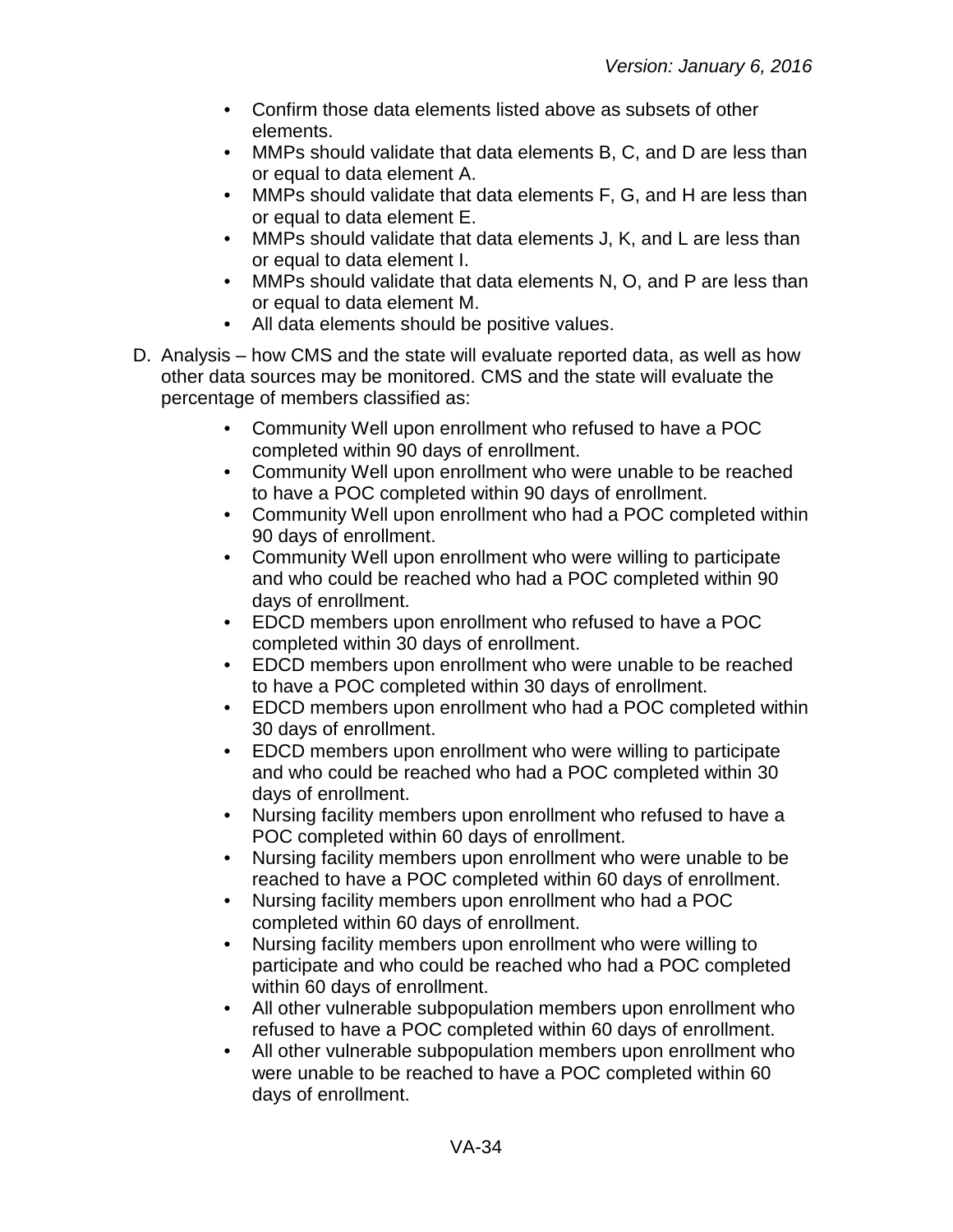- All other vulnerable subpopulation members upon enrollment who had a POC completed within 60 days of enrollment.
- All other vulnerable subpopulation members upon enrollment who were willing to participate and who could be reached who had a POC completed within 60 days of enrollment.
- E. Notes additional clarifications to a reporting section. This section incorporates previously answered frequently asked questions.
	- MMPs should include all Community Well, EDCD, nursing facility, and all other vulnerable subpopulation members regardless of whether the member was enrolled through passive enrollment or opt-in enrollment. Medicaid-only members should not be included.
	- MMPs should include all members who meet the criteria outlined in Elements A, E, I, and M regardless of whether they are disenrolled as of the end of the reporting period (i.e., include all members regardless of whether they are currently enrolled or disenrolled as of the last day of the reporting period).
	- MMPs should refer to the Virginia three-way contract for specific requirements pertaining to a POC.
	- The 90th, 60th, and 30th day of enrollment should be based on each member's effective date of enrollment. For purposes of reporting this measure, 90 days of enrollment will be equivalent to three full calendar months, 60 days of enrollment will be equivalent to two full calendar months, and 30 days of enrollment will be equivalent to one full calendar month.
	- The effective date of enrollment is the first date of the member's coverage through the MMP.
	- MMPs should include members classified as Community Well, EDCD members, nursing facility members, or vulnerable subpopulation members on the first effective date of enrollment in this measure, even if the member transitions to another subpopulation within the first 30-90 days of enrollment.
	- For data elements B, F, J, and N, MMPs should report the number of members who were unwilling to participate in the development of the POC if the member (or his or her authorized representative):
		- o Affirmatively declines to participate in the POC. Member communicates this refusal by phone, mail, fax, or in person.
		- o Expresses willingness to complete the POC but asks for it to be conducted after the specified timeframe (despite being offered a reasonable opportunity to complete the POC within that timeframe). Discussions with the member must be documented by the MMP.
		- o Expresses willingness to complete the POC, but reschedules or is a no-show and then is subsequently non-responsive. Attempts to contact the member must be documented by the MMP.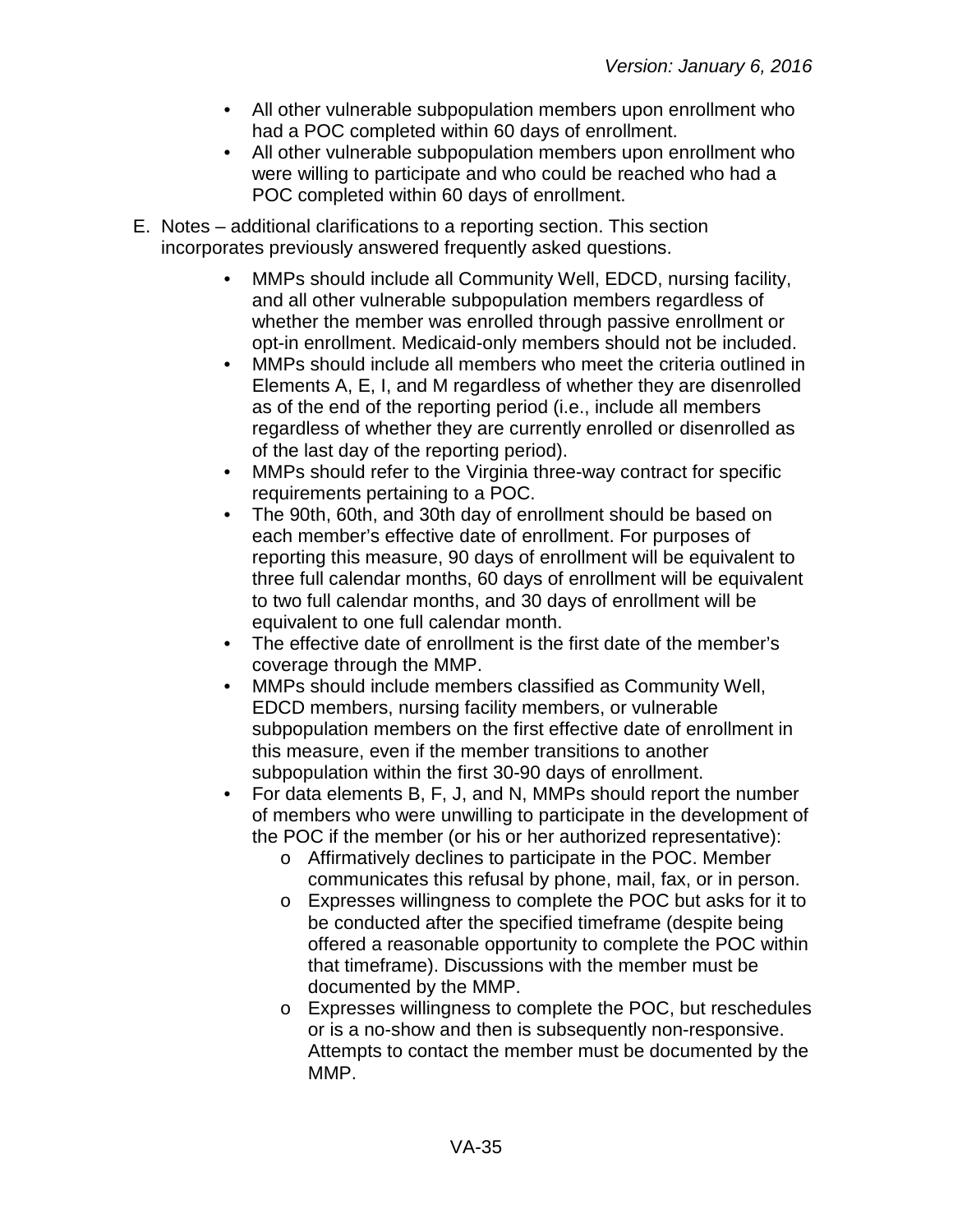- o Initially agrees to complete the POC, but then declines to participate in the POC.
- For data elements C, G, K, and O, MMPs should report the number of members the MMP was unable to reach after three attempts to contact the member. MMPs should refer to the Virginia three-way contract or state guidance for any specific requirements pertaining to the method of outreach to members. MMPs must document each attempt to reach the member, including the method of the attempt (i.e., phone, mail, or email), as CMS and the state may validate this number. There may be instances when the MMP has a high degree of confidence that a member's contact information is correct, yet that member is not responsive to the MMP's outreach efforts. So long as the MMP follows the guidance regarding outreach attempts, these members may be included in the count for this data element.
- There may be certain circumstances that make it impossible or inappropriate to complete a POC within the specified timeframe. For example, a member may be medically unable to respond and have no authorized representative to do so on their behalf, or a member may be experiencing an acute medical or behavioral health crisis that requires immediate attention and outweighs the need for a POC. However, MMPs should not include such members in the counts for data elements B, C, F, G, J, K, N, and O.
- According to section 2.7.4.3 of the Virginia three-way contract, the member or his/her representative, as appropriate, must review and sign the initial POC and all subsequent revisions to the POC. The signature of the member or his/her representative on the established POC should be used as the marker for POC completion (i.e., data elements D, H, L, and P), with the exception of Community Well members. In the event the member or his/her representative, as appropriate, refuses to sign, or the member is not competent to sign, mark or assent to the established POC, the refusal or notation of incompetency should be used as the marker for POC completion.
	- o Community Well members are exempt from the handwritten signature requirement. Communications between MMPs and Community Well members are often telephonic; therefore, verbal approval of the POC and electronic signature on the POC are acceptable for this population. MMPs are required to document the verbal approval and electronic signature process for authentication. These documentations must be available for audit and validation, upon request from CMS, DMAS, and their designees.
- The POC to be reviewed and signed by a member must be the POC finalized by the member's formal full Interdisciplinary Care Team (ICT) meeting based on the completed health risk assessment.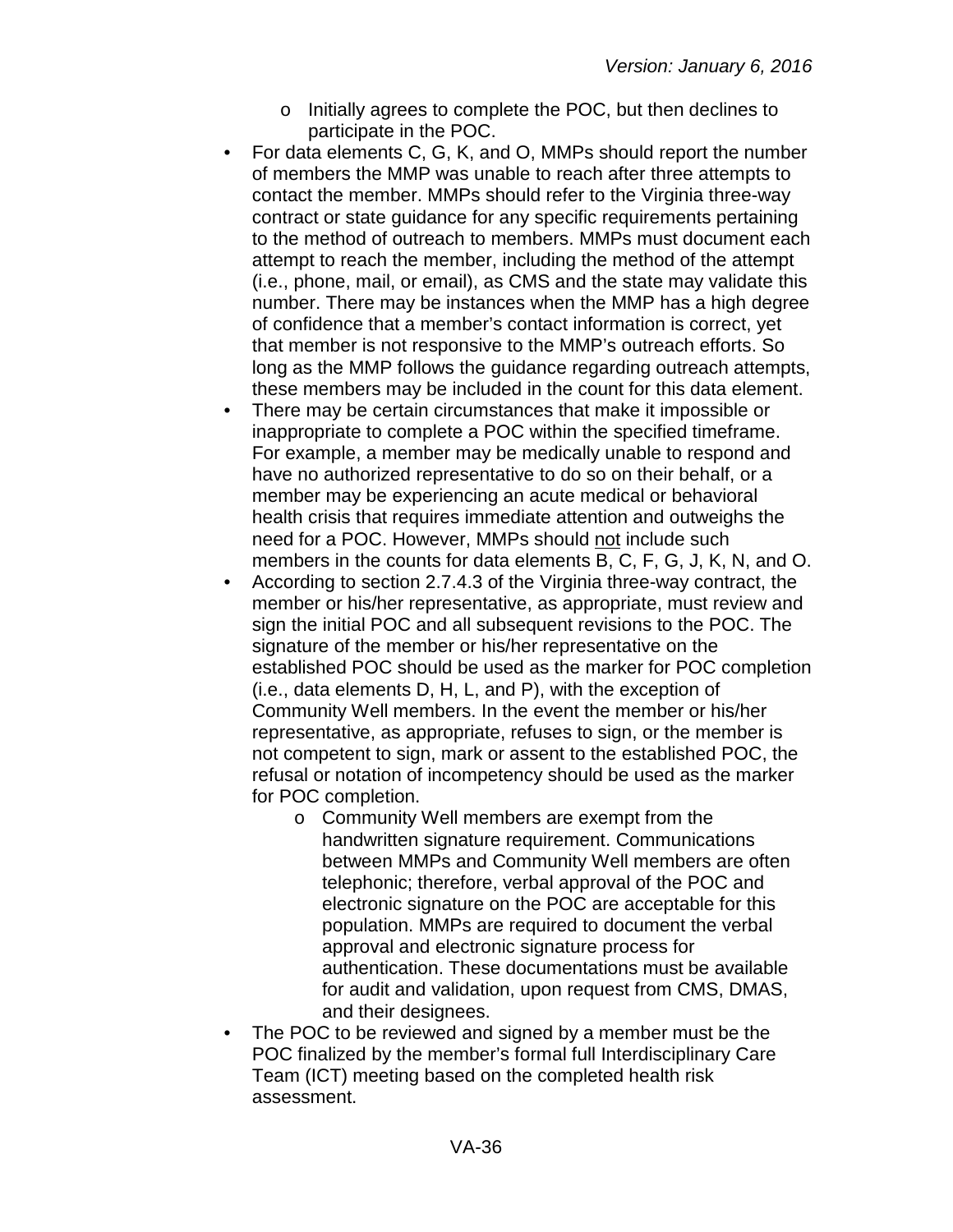- If a member's POC was started but not completed within the specified timeframe, then the POC should not be considered completed and, therefore, would not be counted in data elements B, C, D, F, G, H, J, K, L, N, O, and P. However, this member would be included in data element A, E, I, or M.
- Community Well members are enrollees ages 21 and older who do not meet a Nursing Facility Level of Care (NFLOC) standard.
- Vulnerable subpopulation members are:
	- i. Individuals enrolled in the EDCD waiver;
	- ii. Individuals with intellectual/developmental disabilities;
	- iii. Individuals with cognitive or memory problems (e.g., dementia or traumatic brain injury);
	- iv. Individuals with physical or sensory disabilities;
	- v. Individuals residing in nursing facilities;
	- vi. Individuals with serious and persistent mental illnesses;
	- vii. Individuals with end stage renal disease; and,
	- viii. Individuals with complex or multiple chronic conditions.
- Exclude EDCD and nursing facility members from the vulnerable subpopulation for the calculation the totals in data elements M-P. "All other vulnerable subpopulation" should only include members not in the EDCD waiver and not residing in a nursing facility.
- An EDCD waiver is a CMS-approved §1915(c) waiver that covers a range of community support services offered to EDCD members. EDCD members are individuals who are elderly or who have a disability who would otherwise require a nursing facility level of care.
- F. Data Submission how MMPs will submit data collected to CMS and the state.
	- MMPs will submit data collected for this measure in the above specified format through a secure data collection site established by CMS. This site can be accessed at the following web address: [https://Financial-Alignment-Initiative.NORC.org](https://financial-alignment-initiative.norc.org/)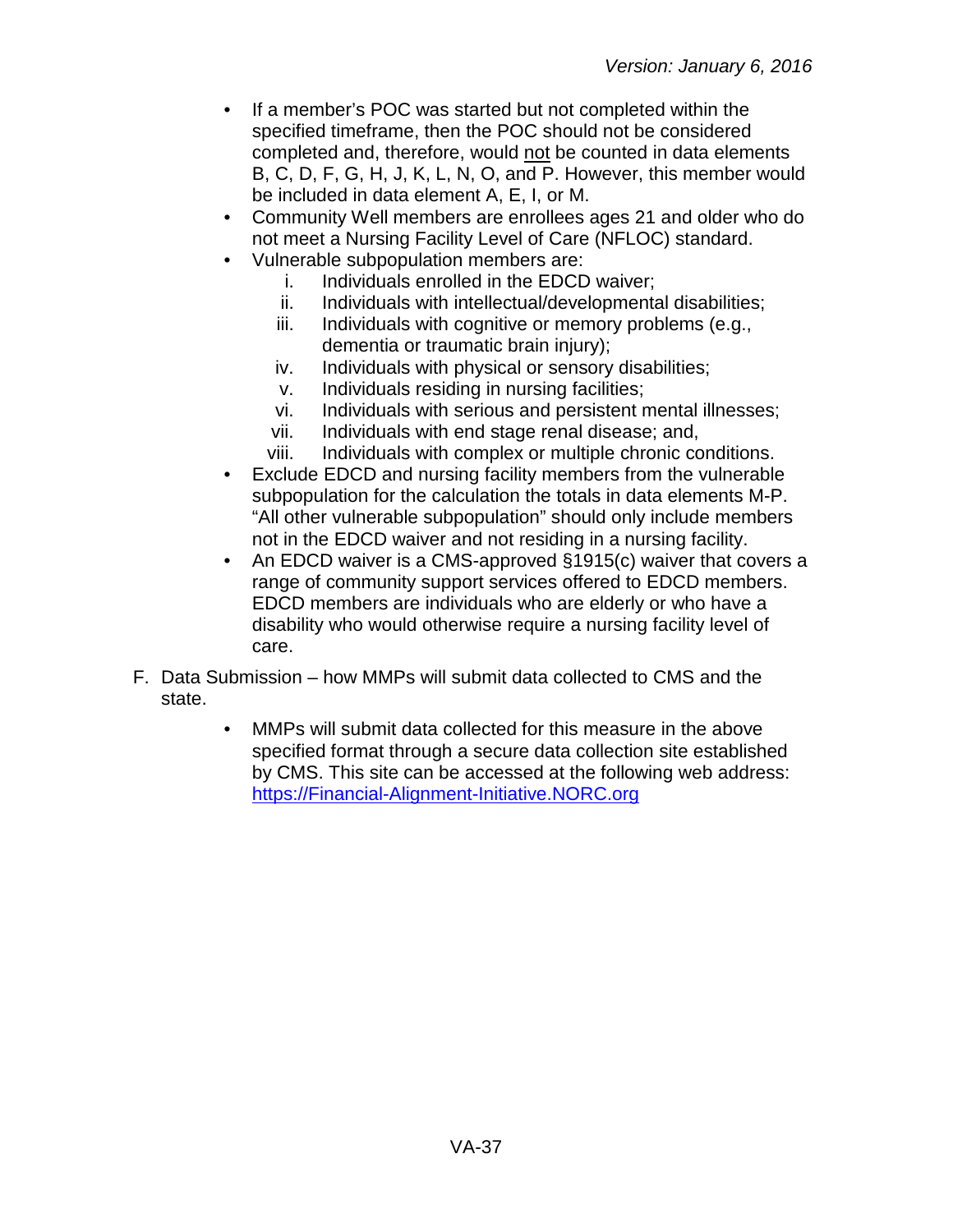| <b>IMPLEMENTATION</b>              |                                      |              |                                                                                                     |                                                                                           |
|------------------------------------|--------------------------------------|--------------|-----------------------------------------------------------------------------------------------------|-------------------------------------------------------------------------------------------|
| <b>Reporting</b><br><b>Section</b> | <b>Reporting</b><br><b>Frequency</b> | Level        | <b>Reporting</b><br><b>Period</b>                                                                   | <b>Due Date</b>                                                                           |
| VA2. Care<br>Coordination          | Monthly                              | Contract     | Current<br>Month<br>Ex:<br>$1/1 - 1/31$                                                             | By the end of the<br>month following the<br>last day of the<br>reporting period           |
|                                    | <b>ONGOING</b>                       |              |                                                                                                     |                                                                                           |
| <b>Reporting</b><br><b>Section</b> | <b>Reporting</b><br><b>Frequency</b> | <b>Level</b> | <b>Reporting</b><br><b>Periods</b>                                                                  | Due Date                                                                                  |
| VA2. Care<br>Coordination          | Quarterly                            | Contract     | Current<br>Calendar<br>Quarter<br>Ex:<br>$1/1 - 3/31$<br>$4/1 - 6/30$<br>$7/1 - 9/30$<br>10/1-12/31 | By the end of the<br>second month<br>following the last<br>day of the reporting<br>period |

VA2.2 Members with documented discussions of care goals.<sup>i</sup>

| <b>Element</b><br>Letter | <b>Element Name</b>                                                                                              | <b>Definition</b>                                                                                                                             | <b>Allowable</b><br><b>Values</b>              |
|--------------------------|------------------------------------------------------------------------------------------------------------------|-----------------------------------------------------------------------------------------------------------------------------------------------|------------------------------------------------|
| А.                       | Total number of<br>members with an<br>initial Plan of Care<br>(POC) completed.                                   | Total number of<br>members with an<br>initial POC completed<br>during the reporting<br>period.                                                | Field Type: Numeric                            |
| B.                       | Total number of<br>members with at least<br>one documented<br>discussion of care<br>goals in the initial<br>POC. | Of the total reported<br>in A, the number of<br>members with at least<br>one documented<br>discussion of care<br>goals in the initial<br>POC. | Field Type: Numeric<br>Note: Is a subset of A. |
| C.                       | Total number of<br>existing POCs<br>revised.                                                                     | Total number of<br>existing POCs revised<br>during the reporting<br>period.                                                                   | Field Type: Numeric                            |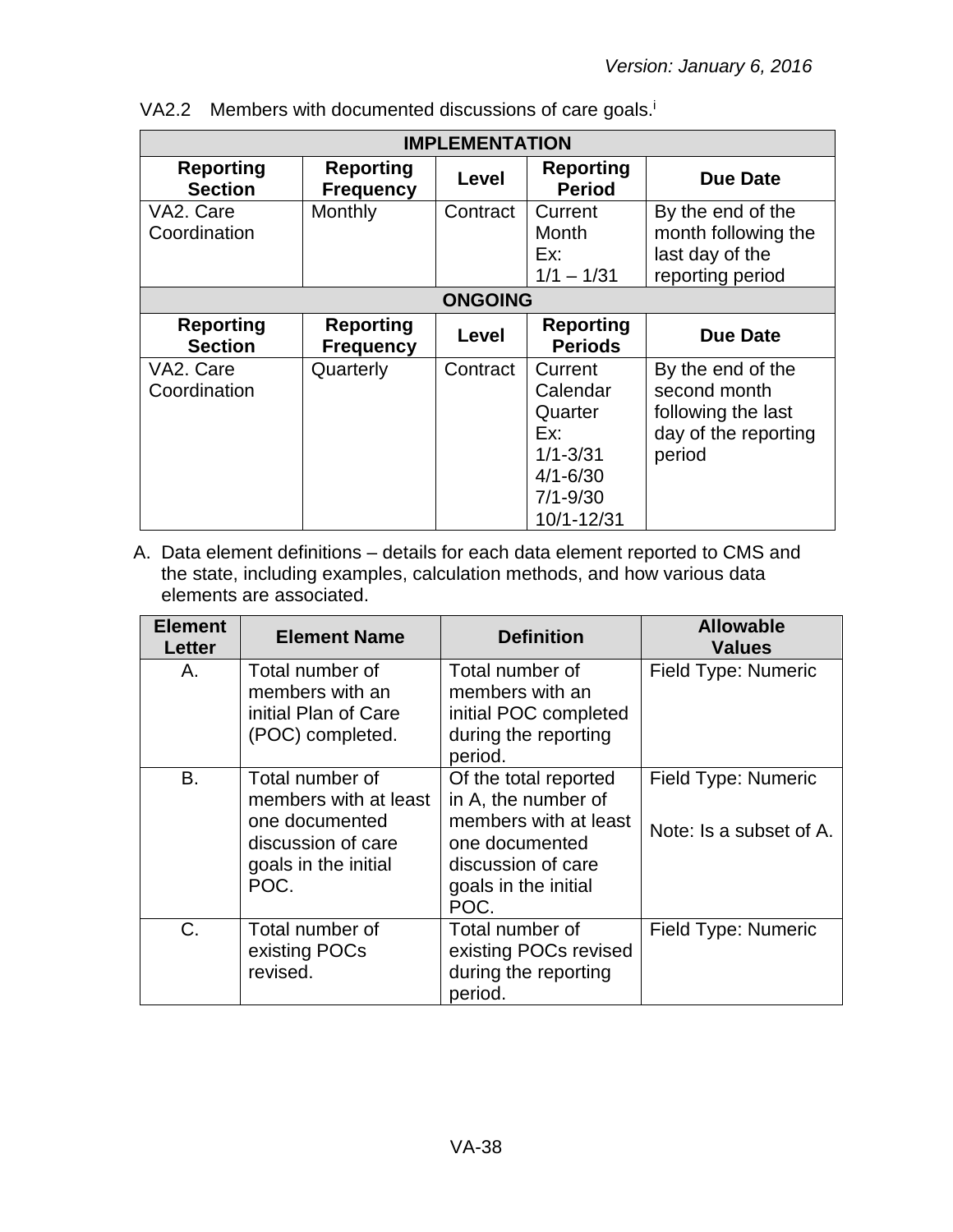| <b>Element</b><br><b>Letter</b> | <b>Element Name</b>                                                                                             | <b>Definition</b>                                                                                                                            | <b>Allowable</b><br><b>Values</b>                    |
|---------------------------------|-----------------------------------------------------------------------------------------------------------------|----------------------------------------------------------------------------------------------------------------------------------------------|------------------------------------------------------|
| D.                              | Total number of<br>revised POCs with at<br>least one documented<br>discussion of new or<br>existing care goals. | Of the total reported<br>in C, the number of<br>revised POCs with at<br>least one documented<br>discussion of new or<br>existing care goals. | Field Type: Numeric<br>Note: Is a subset of<br>$C$ . |

- B. QA checks/Thresholds procedures used by CMS and the state to establish benchmarks in order to identify outliers or data that are potentially erroneous.
	- CMS and the state will perform an outlier analysis.
	- As data are received from MMPs over time, CMS and the state will apply threshold checks.
- C. Edits and Validation checks validation checks that should be performed by each MMP prior to data submission.
	- Confirm those data elements listed above as subsets of other elements.
	- MMPs should validate that data element B is less than or equal to data element A.
	- MMPs should validate that data element D is less than or equal to data element C.
	- All data elements should be positive values.
- D. Analysis how CMS and the state will evaluate reported data, as well as how other data sources may be monitored. CMS and the state will evaluate the percentage of:
	- Members with a POC completed during the reporting period who had at least one documented discussion of care goals in the POC.
	- POCs revised during the reporting period that had at least one documented discussion of new or existing care goals.
- E. Notes additional clarifications to a reporting section. This section incorporates previously answered frequently asked questions.
	- MMPs should include all members regardless of whether the member was enrolled through passive enrollment or opt-in enrollment. Medicaid-only members should not be included.
	- MMPs should include all members and revised POCs for members that meet the criteria outlined in data element A or data element C, regardless if the members are disenrolled as of the end of the reporting period (i.e., include all members regardless if they are currently enrolled or disenrolled as of the last day of the reporting period).
	- Data element A should include all members with POCs that were completed for the first time during the reporting period (i.e., the member did not previously have a POC completed prior to the start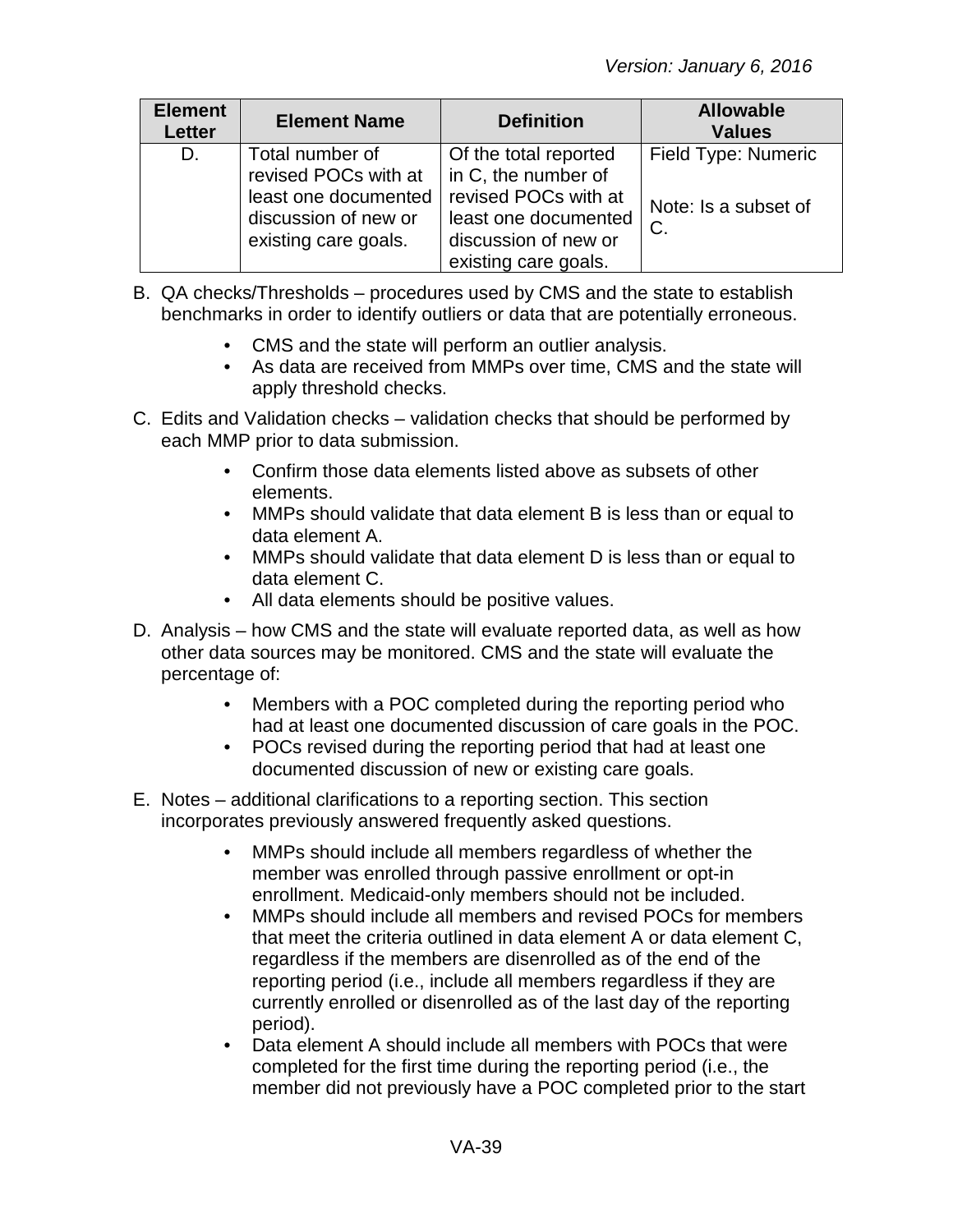of the reporting period). There can be no more than one initial POC completed per member.

- MMPs should only include members in data element B when the discussion of care goals is clearly documented in the member's initial POC.
- Data element C should include all existing POCs that were revised during the reporting period. MMPs should refer to the Virginia threeway contract for specific requirements pertaining to updating the POC.
- MMPs should only include POCs in data element D when a new or previously documented care goal is discussed and is clearly documented in the member's revised POC. If the initial POC clearly documented the discussion of care goals, but those existing care goals were not revised or discussed, or new care goals are not discussed and documented during the revision of the POC, then that POC should not be reported in data element D.
- If a member has an initial POC completed during the reporting period, and has their POC revised during the same reporting period, then the member should be reported in data element A and the member's revised POC should be reported in data element C.
- If a member's POC is revised multiple times during the same reporting period, each revision should be reported in data element C. For example, if a member's POC is revised twice during the same reporting period, two POCs should be counted in data element C.
- According to section 2.7.4.3 of the Virginia three-way contract, the member or his/her representative, as appropriate, must review and sign the initial POC and all subsequent revisions to the POC. The signature of the member or his/her representative on the established POC should be used as the marker for POC completion (i.e., data elements A and C), with the exception of Community Well members. In the event the member or his/her representative, as appropriate, refuses to sign, or the member is not competent to sign, mark or assent to the established POC, the refusal or notation of incompetency should be used as the marker for POC completion.
	- i. Community Well members are exempt from the handwritten signature requirement. Communications between MMPs and Community Well members are often telephonic; therefore, verbal approval of the POC and electronic signature on the POC are acceptable for this population. MMPs are required to document the verbal approval and electronic signature process for authentication. These documentations must be available for audit and validation, upon request from CMS, DMAS, and their designees.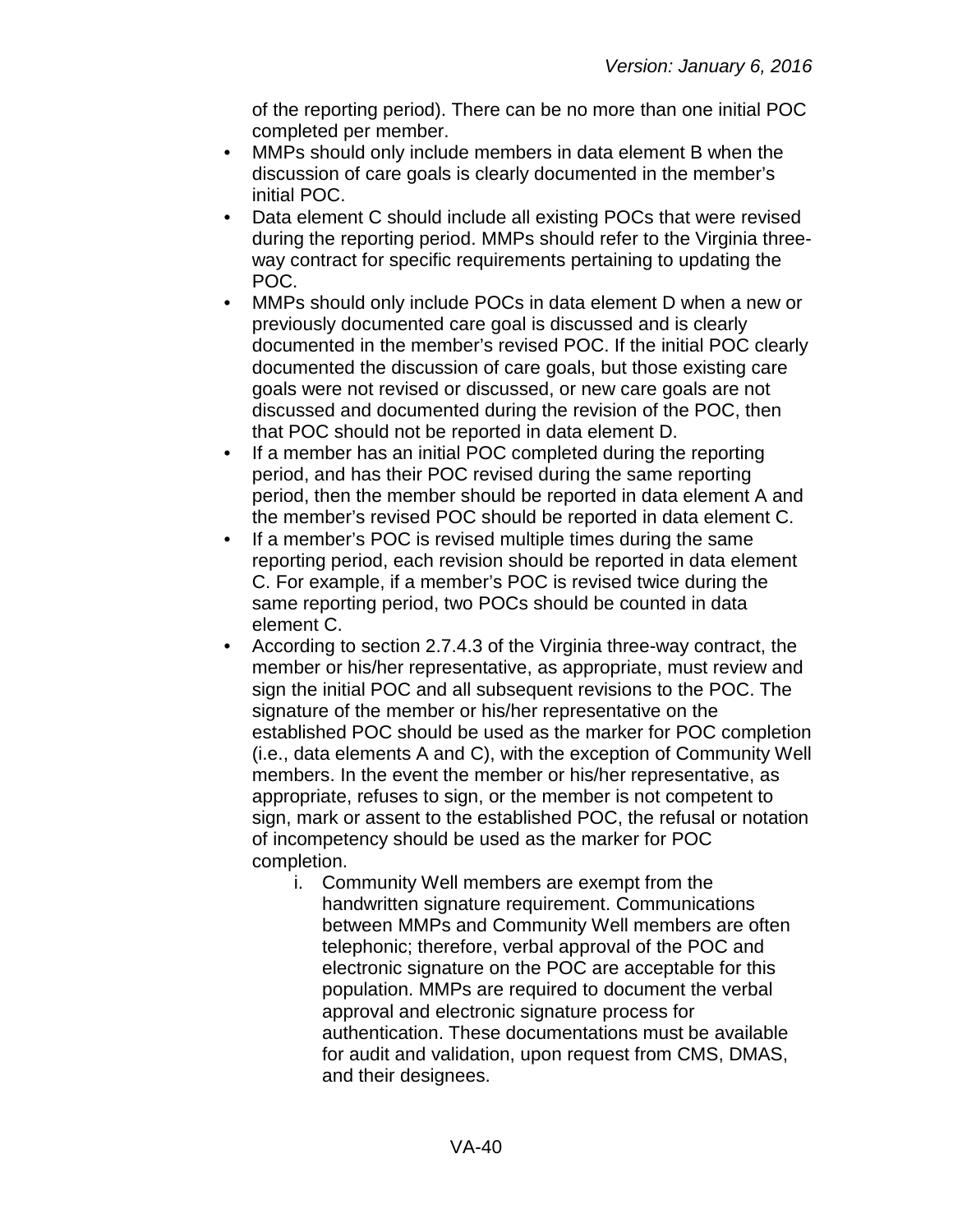- The POC to be reviewed and signed by a member must be the POC finalized by the member's formal full Interdisciplinary Care Team (ICT) meeting based on the completed health risk assessment.
- F. Data Submission how MMPs will submit data collected to CMS and the state.
	- MMPs will submit data collected for this measure in the above specified format through a secure data collection site established by CMS. This site can be accessed at the following web address: [https://Financial-Alignment-Initiative.NORC.org](https://financial-alignment-initiative.norc.org/)

|  |  | VA2.3 Members with first follow-up visit within 30 days of discharge. |
|--|--|-----------------------------------------------------------------------|
|  |  |                                                                       |

| <b>CONTINUOUS REPORTING</b>        |                                      |          |                                    |                      |  |
|------------------------------------|--------------------------------------|----------|------------------------------------|----------------------|--|
| <b>Reporting</b><br><b>Section</b> | <b>Reporting</b><br><b>Frequency</b> | Level    | <b>Reporting</b><br><b>Periods</b> | Due Date             |  |
| VA2. Care                          | Quarterly                            | Contract | Current                            | By the end of the    |  |
| Coordination                       |                                      |          | Calendar                           | fourth month         |  |
|                                    |                                      |          | Quarter                            | following the last   |  |
|                                    |                                      |          | Ex:                                | day of the reporting |  |
|                                    |                                      |          | $1/1 - 3/31$                       | period               |  |
|                                    |                                      |          | $4/1 - 6/30$                       |                      |  |
|                                    |                                      |          | $7/1 - 9/30$                       |                      |  |
|                                    |                                      |          | 10/1-12/31                         |                      |  |

A. Data element definitions – details for each data element reported to CMS and the state, including examples, calculation methods, and how various data elements are associated.

| <b>Element Name</b>                                                                                                                            | <b>Definition</b>                                                                                                                                                         | <b>Allowable</b><br><b>Values</b>              |
|------------------------------------------------------------------------------------------------------------------------------------------------|---------------------------------------------------------------------------------------------------------------------------------------------------------------------------|------------------------------------------------|
| Total number of<br>hospital discharges.                                                                                                        | Total number of<br>hospital discharges<br>during the reporting<br>period.                                                                                                 | Field Type: Numeric                            |
| Total number of<br>hospital discharges<br>that resulted in an<br>ambulatory care<br>follow-up visit within<br>30 days of<br>discharge from the | Of the total reported in<br>A, the number of<br>hospital discharges<br>that resulted in an<br>ambulatory care follow-<br>up visit within 30 days<br>of discharge from the | Field Type: Numeric<br>Note: Is a subset of A. |
|                                                                                                                                                | hospital.                                                                                                                                                                 | hospital.                                      |

B. QA checks/Thresholds – procedures used by CMS and the state to establish benchmarks in order to identify outliers or data that are potentially erroneous.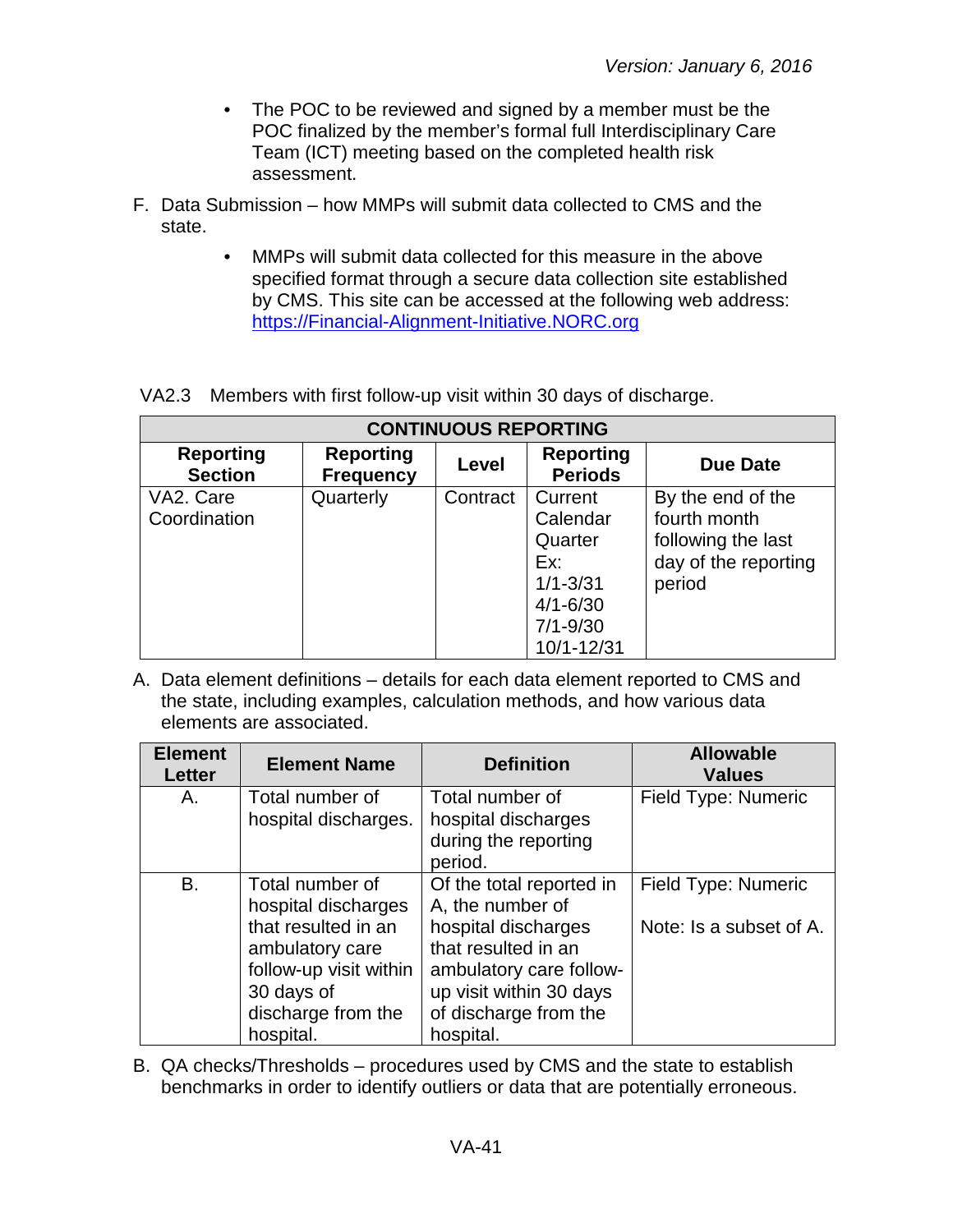- CMS and the state will perform an outlier analysis.
- As data are received from MMPs over time, CMS and the state will apply threshold checks.
- C. Edits and Validation checks validation checks that should be performed by each MMP prior to data submission.
	- Confirm those data elements listed above as subsets of other elements.
	- MMPs should validate that data element B is less than or equal to data element A.
	- All data elements should be positive values.
- D. Analysis how CMS and the state will evaluate reported data, as well as how other data sources may be monitored.
	- CMS and the state will evaluate the percentage of hospital discharges that resulted in an ambulatory care follow-up visit within 30 days of the discharge from the hospital.
- E. Notes additional clarifications to a reporting section. This section incorporates previously answered frequently asked questions.
	- MMPs should include all members regardless of whether the member was enrolled through passive enrollment or opt-in enrollment. Medicaid-only members should not be included.
	- MMPs should include all hospital discharges for members who meet the criteria outlined in Element A and who were continuously enrolled from the date of the hospital discharge through 30 days after the hospital discharge, regardless if they are disenrolled as of the end of the reporting period.
	- The date of discharge must occur within the reporting period, but the follow-up visit may not be in the same reporting period. For example, if a discharge occurs during the last month of the reporting period, look to the first month of the following reporting period to identify the follow-up visit.
	- The member needs to be enrolled from the date of the hospital discharge through 30 days after the hospital discharge, with no gaps in enrollment.
	- A follow-up visit is defined as an ambulatory care follow-up visit to assess the member's health following a hospitalization. Codes to identify follow-up visits are provided in the Ambulatory Visits #1 and Other Ambulatory Visits value set.
	- Codes to identify inpatient discharges are provided in the Inpatient Stay value set.
	- Exclude discharges in which the patient was readmitted within 30 days after discharge to an acute or non-acute facility.
	- Exclude discharges due to death, using the Discharges due to Death value set.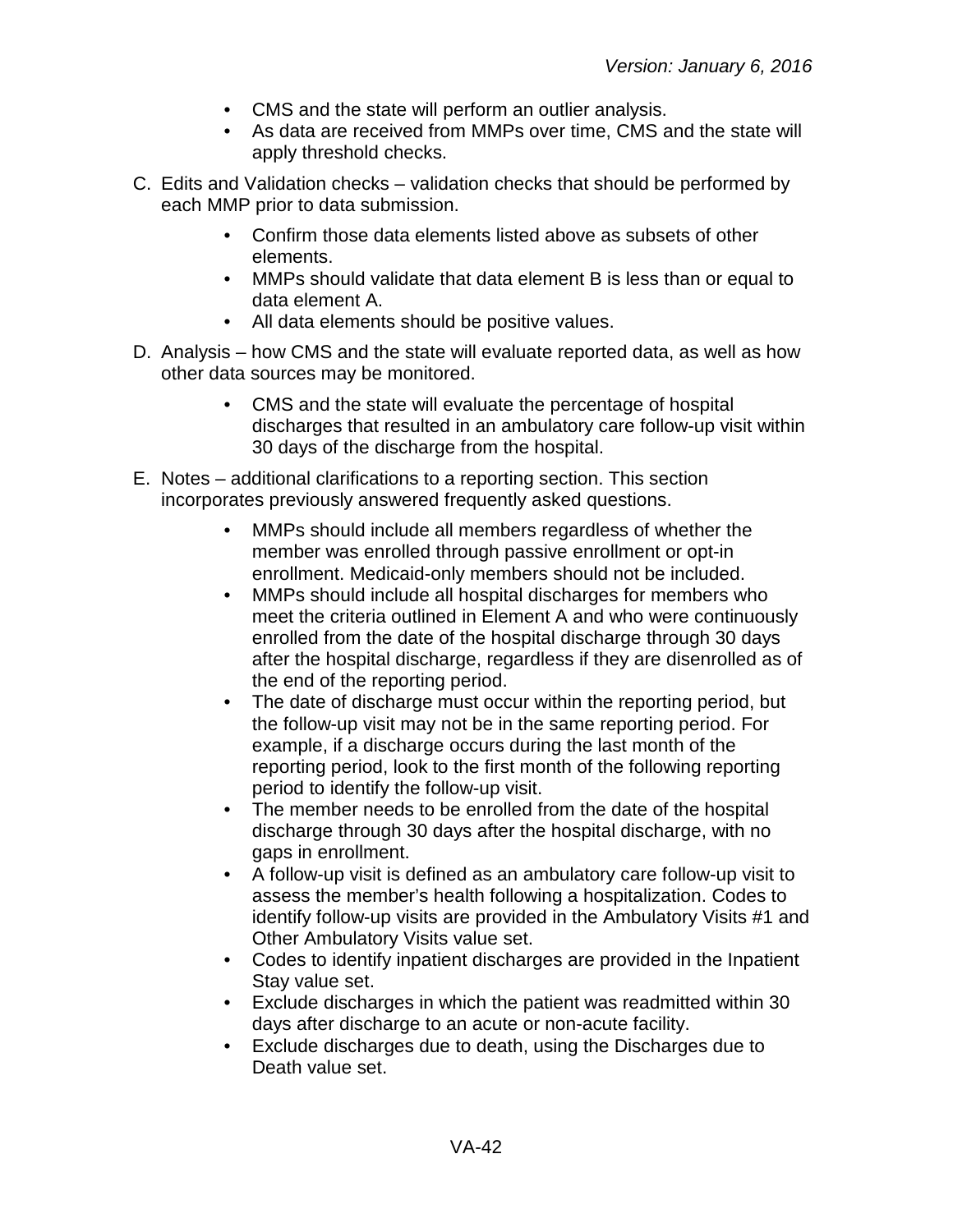- F. Data Submission how MMPs will submit data collected to CMS and the state.
	- MMPs will submit data collected for this measure in the above specified format through a secure data collection site established by CMS. This site can be accessed at the following web address: [https://Financial-Alignment-Initiative.NORC.org](https://financial-alignment-initiative.norc.org/)
- VA2.4 EDCD waiver enrollees with a service plan.

**Please note:** No MMP reporting to NORC is required for this measure as part of the reporting requirements; MMPs should continue to follow the CCC MMP Waiver Assurances Sampling Methodology and Other Expectations issued by DMAS in conducting waiver quality assurances and reporting directly to DMAS.

VA2.5 Service plans that were revised as needed.

**Please note:** No MMP reporting to NORC is required for this measure as part of the reporting requirements; MMPs should continue to follow the CCC MMP Waiver Assurances Sampling Methodology and Other Expectations issued by DMAS in conducting waiver quality assurances and reporting directly to DMAS.

VA2.6 EDCD waiver enrollees who received services specified in the service plan.

> **Please note:** No MMP reporting to NORC is required for this measure as part of the reporting requirements; MMPs should continue to follow the CCC MMP Waiver Assurances Sampling Methodology and Other Expectations issued by DMAS in conducting waiver quality assurances and reporting directly to DMAS.

VA2.7 EDCD waiver enrollee records that contain an appropriately completed and signed form that specifies a choice was offered.

**Please note:** No MMP reporting to NORC is required for this measure as part of the reporting requirements; MMPs should continue to follow the CCC MMP Waiver Assurances Sampling Methodology and Other Expectations issued by DMAS in conducting waiver quality assurances and reporting directly to DMAS.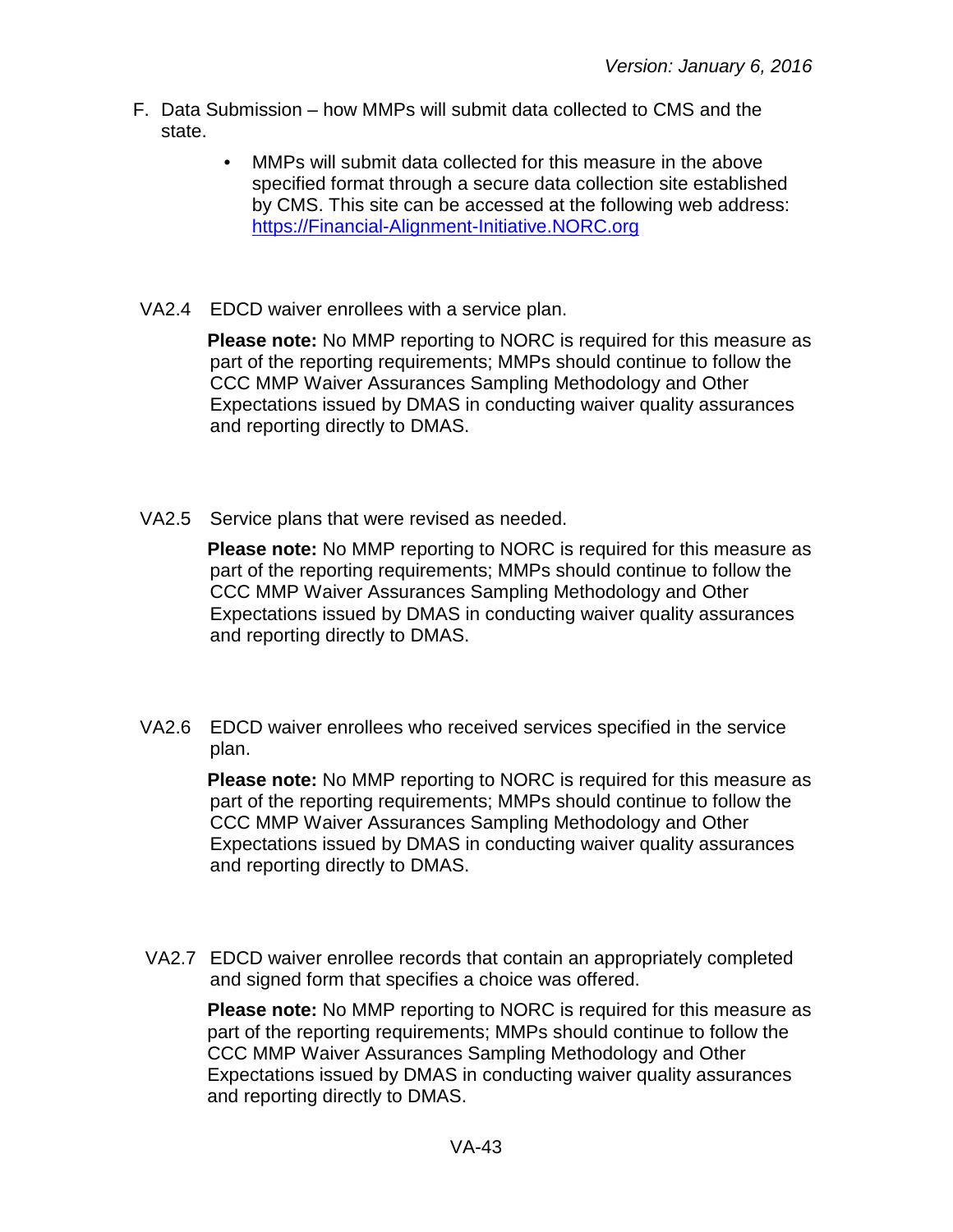VA2.8 Case management records reviewed for documentation of a choice of waiver providers.

**Please note:** No MMP reporting to NORC is required for this measure as part of the reporting requirements; MMPs should continue to follow the CCC MMP Waiver Assurances Sampling Methodology and Other Expectations issued by DMAS in conducting waiver quality assurances and reporting directly to DMAS.

VA2.9 Transition of members between Community, waiver, and long-term care services.

| <b>CONTINUOUS REPORTING</b>        |                                      |          |                                                                                                     |                                                                                           |  |
|------------------------------------|--------------------------------------|----------|-----------------------------------------------------------------------------------------------------|-------------------------------------------------------------------------------------------|--|
| <b>Reporting</b><br><b>Section</b> | <b>Reporting</b><br><b>Frequency</b> | Level    | <b>Reporting</b><br><b>Periods</b>                                                                  | Due Date                                                                                  |  |
| VA2. Care<br>Coordination          | Quarterly                            | Contract | Current<br>Calendar<br>Quarter<br>Ex:<br>$1/1 - 3/31$<br>$4/1 - 6/30$<br>$7/1 - 9/30$<br>10/1-12/31 | By the end of the<br>second month<br>following the last day<br>of the reporting<br>period |  |

| <b>Element</b><br>Letter | <b>Element Name</b>                                                                                                                                                                    | <b>Definition</b>                                                                                                                                                                      | <b>Allowable</b><br><b>Values</b> |
|--------------------------|----------------------------------------------------------------------------------------------------------------------------------------------------------------------------------------|----------------------------------------------------------------------------------------------------------------------------------------------------------------------------------------|-----------------------------------|
| А.                       | Total number of<br><b>Community Well</b><br>members enrolled at<br>the beginning of the<br>reporting period, who<br>were continuously<br>enrolled for the entire<br>reporting period.  | Total number of<br><b>Community Well</b><br>members enrolled at<br>the beginning of the<br>reporting period, who<br>were continuously<br>enrolled for the entire<br>reporting period.  | <b>Field Type: Numeric</b>        |
| B.                       | Total number of new<br><b>Community Well</b><br>members enrolled<br>during the reporting<br>period, who were<br>continuously enrolled<br>for the remainder of<br>the reporting period. | Total number of new<br><b>Community Well</b><br>members enrolled<br>during the reporting<br>period, who were<br>continuously enrolled<br>for the remainder of<br>the reporting period. | Field Type: Numeric               |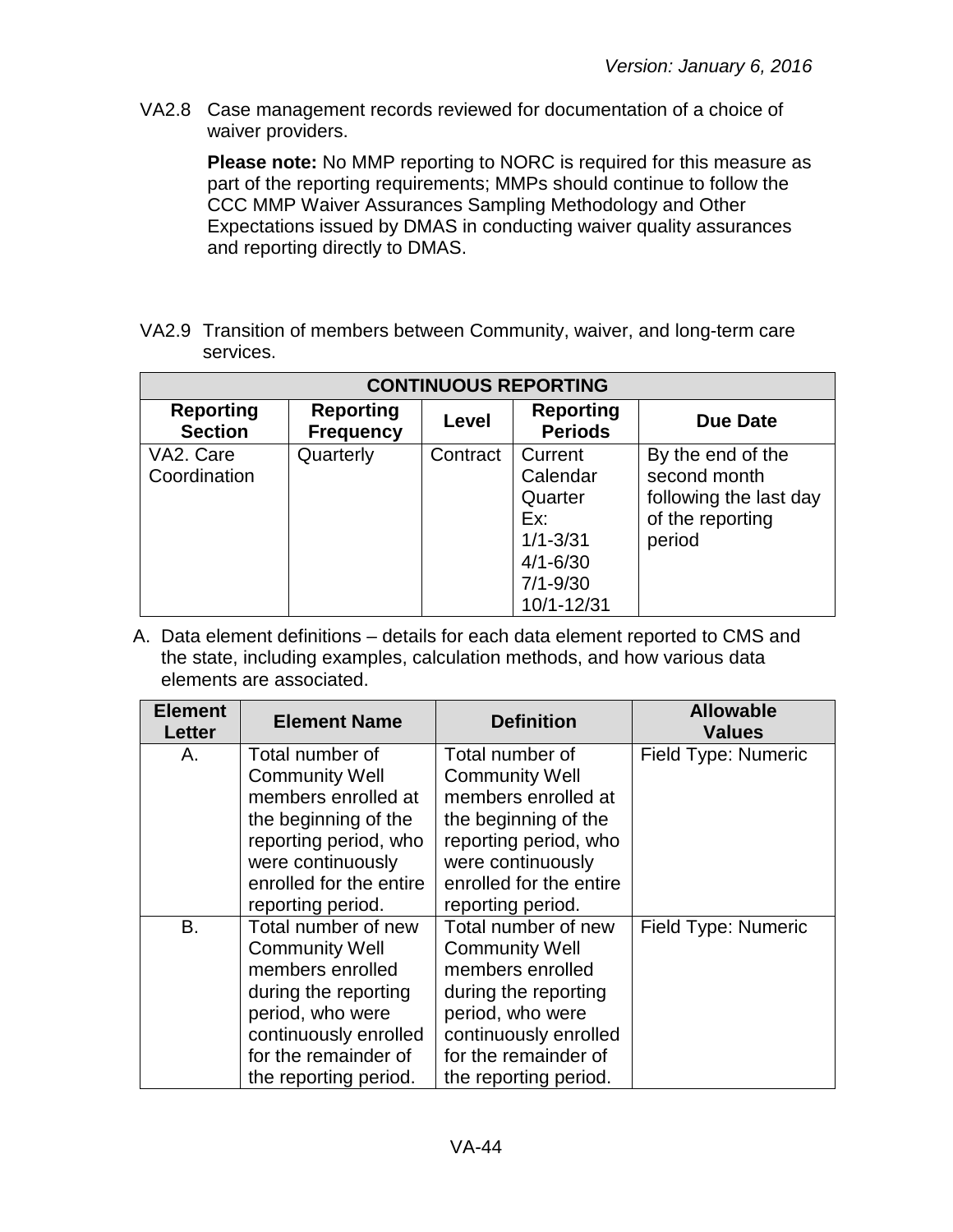| <b>Element</b><br><b>Letter</b> | <b>Element Name</b>                   | <b>Definition</b>                        | <b>Allowable</b><br><b>Values</b> |
|---------------------------------|---------------------------------------|------------------------------------------|-----------------------------------|
| C.                              | Total number of                       | Of the total reported                    | Field Type: Numeric               |
|                                 | <b>Community Well</b>                 | in A and B, the                          |                                   |
|                                 | members who                           | number of                                | Note: Is a subset of              |
|                                 | transitioned to EDCD                  | <b>Community Well</b><br>members who     | the sum of A and B.               |
|                                 | waiver services.                      | transitioned to EDCD                     |                                   |
|                                 |                                       | waiver services                          |                                   |
|                                 |                                       | during the reporting                     |                                   |
|                                 |                                       | period.                                  |                                   |
| D.                              | Total number of                       | Of the total reported                    | Field Type: Numeric               |
|                                 | <b>Community Well</b>                 | in A and B, the                          |                                   |
|                                 | members who                           | number of                                | Note: Is a subset of              |
|                                 | transitioned to a                     | <b>Community Well</b>                    | the sum of A and B.               |
|                                 | nursing facility.                     | members who                              |                                   |
|                                 |                                       | transitioned to a                        |                                   |
|                                 |                                       | nursing facility during                  |                                   |
| Ε.                              | Total number of                       | the reporting period.<br>Total number of | Field Type: Numeric               |
|                                 | <b>EDCD</b> waiver                    | <b>EDCD</b> waiver                       |                                   |
|                                 | members enrolled at                   | members enrolled at                      |                                   |
|                                 | the beginning of the                  | the beginning of the                     |                                   |
|                                 | reporting period, who                 | reporting period, who                    |                                   |
|                                 | were continuously                     | were continuously                        |                                   |
|                                 | enrolled for the entire               | enrolled for the entire                  |                                   |
|                                 | reporting period.                     | reporting period.                        |                                   |
| F.                              | Total number of new                   | Total number of new                      | Field Type: Numeric               |
|                                 | <b>EDCD</b> waiver                    | <b>EDCD</b> waiver                       |                                   |
|                                 | members enrolled                      | members enrolled                         |                                   |
|                                 | during the reporting                  | during the reporting                     |                                   |
|                                 | period, who were                      | period, who were                         |                                   |
|                                 | continuously enrolled                 | continuously enrolled                    |                                   |
|                                 | for the remainder of                  | for the remainder of                     |                                   |
|                                 | the reporting period.                 | the reporting period.                    |                                   |
| G.                              | Total number of<br><b>EDCD</b> waiver | Of the total reported<br>in E and F, the | Field Type: Numeric               |
|                                 | members who                           | number of EDCD                           | Note: Is a subset of              |
|                                 | transitioned to the                   | waiver members who                       | the sum of E and F.               |
|                                 | Community.                            | transitioned to the                      |                                   |
|                                 |                                       | Community during                         |                                   |
|                                 |                                       | the reporting period.                    |                                   |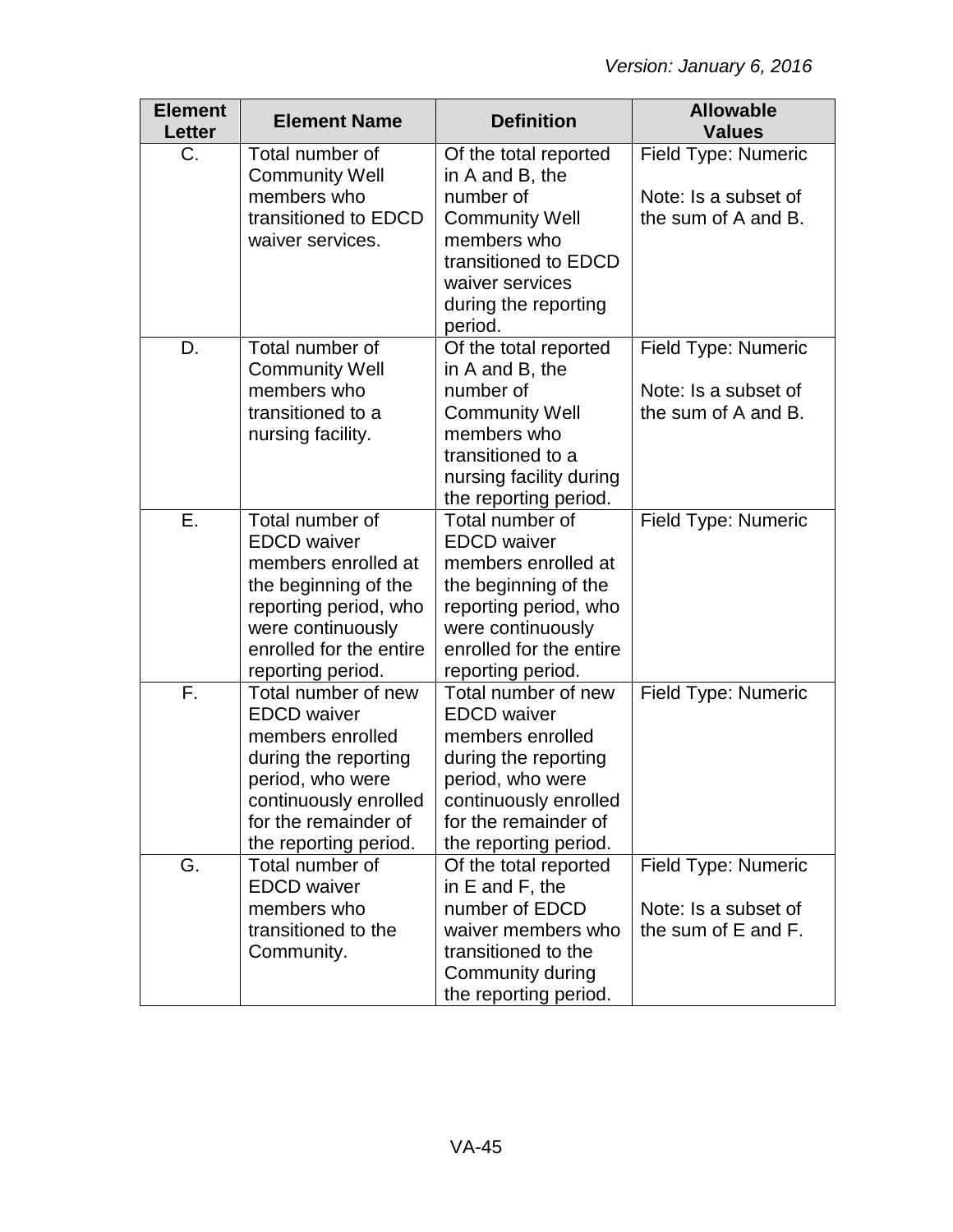| <b>Element</b><br>Letter | <b>Element Name</b>                      | <b>Definition</b>                        | <b>Allowable</b><br><b>Values</b> |
|--------------------------|------------------------------------------|------------------------------------------|-----------------------------------|
| Η.                       | Total number of                          | Of the total reported                    | Field Type: Numeric               |
|                          | <b>EDCD</b> waiver                       | in $E$ and $F$ , the                     |                                   |
|                          | members who                              | number of EDCD                           | Note: Is a subset of              |
|                          | transitioned to a                        | waiver members who                       | the sum of E and F.               |
|                          | nursing facility.                        | transitioned to a                        |                                   |
|                          |                                          | nursing facility during                  |                                   |
|                          |                                          | the reporting period.                    |                                   |
| I.                       | Total number of                          | Total number of                          | Field Type: Numeric               |
|                          | nursing facility                         | nursing facility                         |                                   |
|                          | members enrolled at                      | members enrolled at                      |                                   |
|                          | the beginning of the                     | the beginning of the                     |                                   |
|                          | reporting period, who                    | reporting period, who                    |                                   |
|                          | were continuously                        | were continuously                        |                                   |
|                          | enrolled for the entire                  | enrolled for the entire                  |                                   |
|                          | reporting period.                        | reporting period.<br>Total number of new |                                   |
| J.                       | Total number of new                      |                                          | <b>Field Type: Numeric</b>        |
|                          | nursing facility<br>members enrolled     | nursing facility<br>members enrolled     |                                   |
|                          |                                          |                                          |                                   |
|                          | during the reporting<br>period, who were | during the reporting<br>period, who were |                                   |
|                          | continuously enrolled                    | continuously enrolled                    |                                   |
|                          | for the remainder of                     | for the remainder of                     |                                   |
|                          | the reporting period.                    | the reporting period.                    |                                   |
| K.                       | Total number of                          | Of the total reported                    | Field Type: Numeric               |
|                          | nursing facility                         | in I and J, the                          |                                   |
|                          | members who                              | number of nursing                        | Note: Is a subset of              |
|                          | transitioned to the                      | facility members who                     | the sum of I and J.               |
|                          | Community.                               | transitioned to the                      |                                   |
|                          |                                          | Community during                         |                                   |
|                          |                                          | the reporting period.                    |                                   |
|                          | Total number of                          | Of the total reported                    | <b>Field Type: Numeric</b>        |
|                          | nursing facility                         | in I and J, the                          |                                   |
|                          | members who                              | number of nursing                        | Note: Is a subset of              |
|                          | transitioned to EDCD                     | facility members who                     | the sum of I and J.               |
|                          | waiver services.                         | transitioned to EDCD                     |                                   |
|                          |                                          | waiver services                          |                                   |
|                          |                                          | during the reporting                     |                                   |
|                          |                                          | period.                                  |                                   |

- B. QA checks/Thresholds procedures used by CMS and the state to establish benchmarks in order to identify outliers or data that are potentially erroneous.
	- CMS and the state will perform an outlier analysis.
	- As data are received from MMPs over time, CMS and the state will apply threshold checks.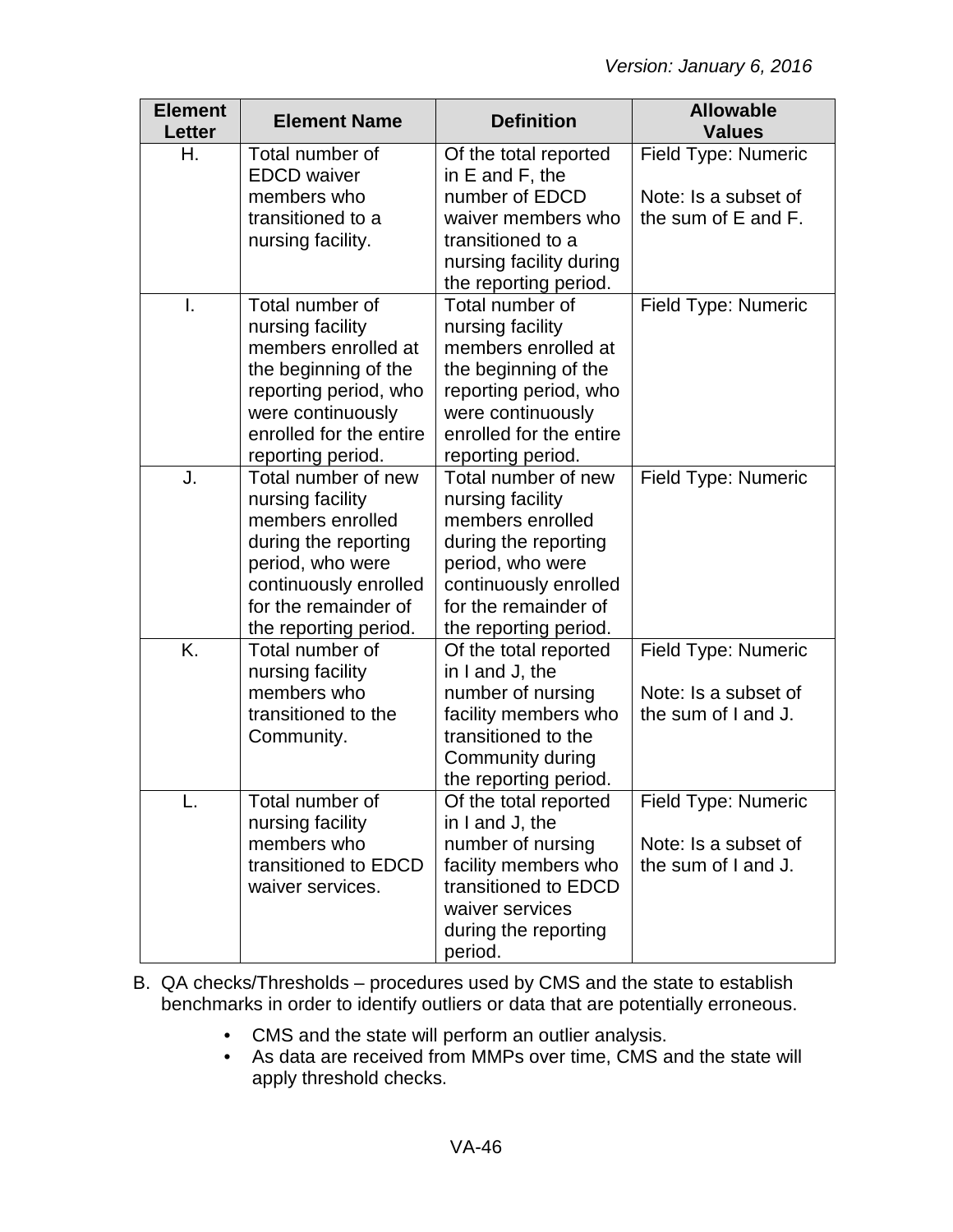- C. Edits and Validation checks validation checks that should be performed by each MMP prior to data submission.
	- Confirm those data elements listed above as subsets of other elements.
	- MMPs should validate that data elements C and D are less than or equal to the sum of data elements A and B.
	- MMPs should validate that data elements G and H are less than or equal to the sum of data elements E and F.
	- MMPs should validate that data elements K and L are less than or equal to the sum of data elements I and J.
	- All data elements should be positive values.
- D. Analysis how CMS and the state will evaluate reported data, as well as how other data sources may be monitored. CMS and the state will evaluate the percentage of:
	- Community Well members enrolled at the beginning of the reporting period and new Community Well members enrolled during the reporting period who transitioned to EDCD waiver services during the reporting period.
	- Community Well members enrolled at the beginning of the reporting period and new Community Well members enrolled during the reporting period who transitioned to a nursing facility during the reporting period.
	- EDCD waiver members enrolled at the beginning of the reporting period and new EDCD waiver members enrolled during the reporting period who transitioned to the Community during the reporting period.
	- EDCD waiver members enrolled at the beginning of the reporting period and new EDCD waiver members enrolled during the reporting period who transitioned to a nursing facility during the reporting period.
	- Nursing facility members enrolled at the beginning of the reporting period and new nursing facility members enrolled during the reporting period who transitioned to the Community during the reporting period.
	- Nursing facility members enrolled at the beginning of the reporting period and new nursing facility members enrolled during the reporting period who transitioned to EDCD waiver services during the reporting period.
- E. Notes additional clarifications to a reporting section. This section incorporates previously answered frequently asked questions.
	- MMPs should include all members regardless of whether the member was enrolled through passive enrollment or opt-in enrollment. Medicaid-only members should not be included.
	- Members must be continuously enrolled during the reporting period, with no gaps in enrollment, to be included in this measure.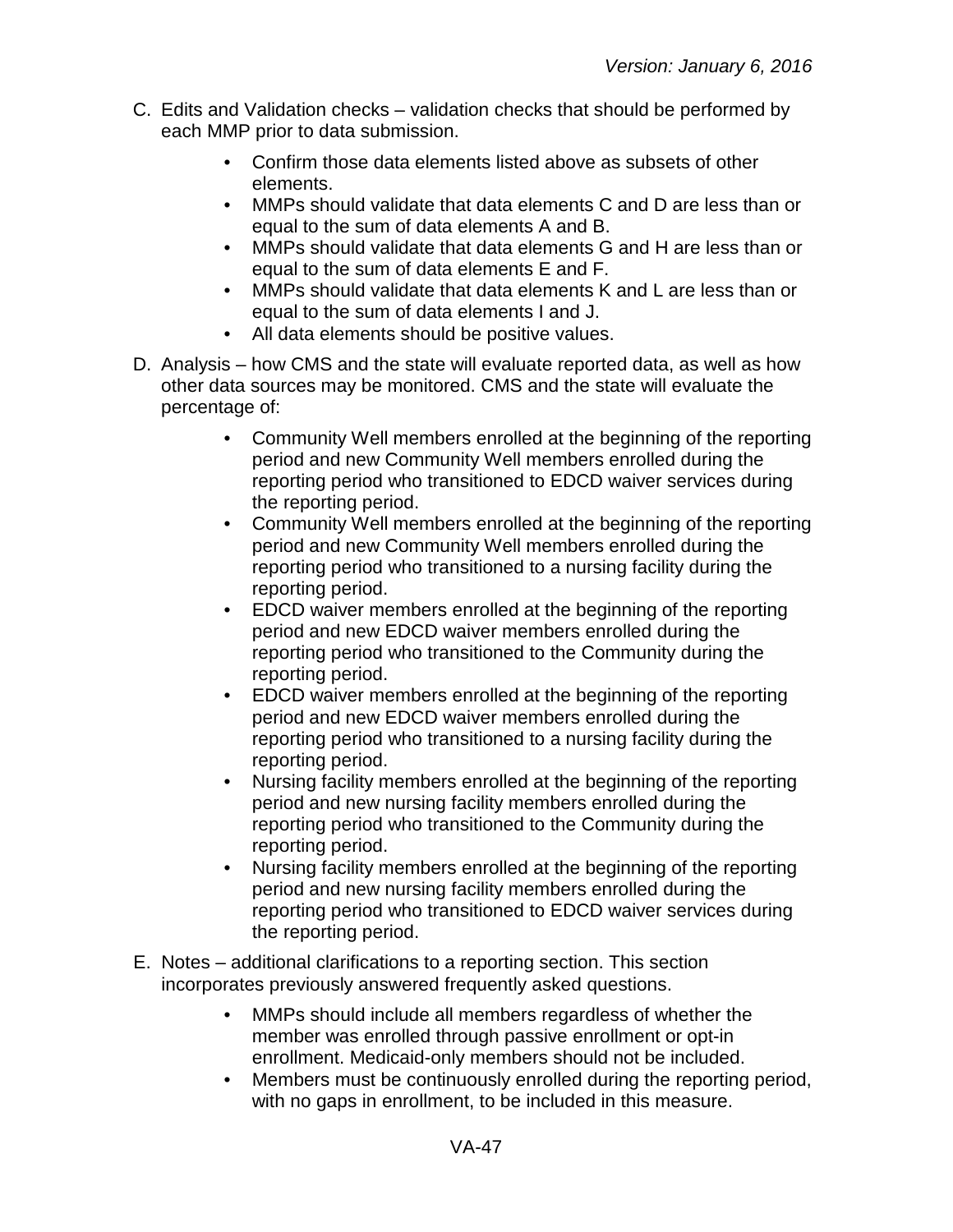- Exclude institutional stays less than 20 days.
- Exclude transitions that resulted in an admission or transfer to a hospital.
- For members who had more than one eligible transition during the reporting period, please only count the first eligible transition when reporting data for this measure. For example, if a Community Well member who enrolled on April 1 transitioned to a nursing facility on April 14, then transitioned back to Community Well on May 14, the member would only be reported in data elements A and D for the quarterly reporting period April 1 – June 30 (i.e., only the transition from Community Well to the nursing facility is reported).
- Data elements A, E, and I, include members who were enrolled in the MMP as of the first day of the reporting period. For example, a Community Well member enrolled on April 1 would be reported in data element A for the quarterly reporting period April 1 – June 30, because they were enrolled on the first day of the reporting period.
- Conversely, data elements B, F, and J include new members who were enrolled in the MMP during the reporting period. For example, a Community Well member enrolled on May 1 would be reported in data element B for the quarterly reporting period April 1 – June 30, because they were enrolled during the reporting period, and were not enrolled on the first day of the reporting period. Data elements B, F, and J only include members newly enrolled in the MMP, not members who transitioned between different subpopulations during the reporting period.
- F. Data Submission how MMPs will submit data collected to CMS and the state.
	- MMPs will submit data collected for this measure in the above specified format through a secure data collection site established by CMS. This site can be accessed at the following web address: [https://Financial-Alignment-Initiative.NORC.org](https://financial-alignment-initiative.norc.org/)
- VA2.10 MMPs with established work plan and systems in place for ensuring smooth transition to and from hospitals, nursing facilities, and the Community.<sup>i</sup>

| <b>CONTINUOUS REPORTING</b>        |                                      |          |                                   |                                                                                           |
|------------------------------------|--------------------------------------|----------|-----------------------------------|-------------------------------------------------------------------------------------------|
| <b>Reporting</b><br><b>Section</b> | <b>Reporting</b><br><b>Frequency</b> | Level    | <b>Reporting</b><br><b>Period</b> | <b>Due Date</b>                                                                           |
| VA2. Care<br>Coordination          | Annually                             | Contract | Calendar<br>Year                  | By the end of the<br>second month<br>following the last<br>day of the reporting<br>period |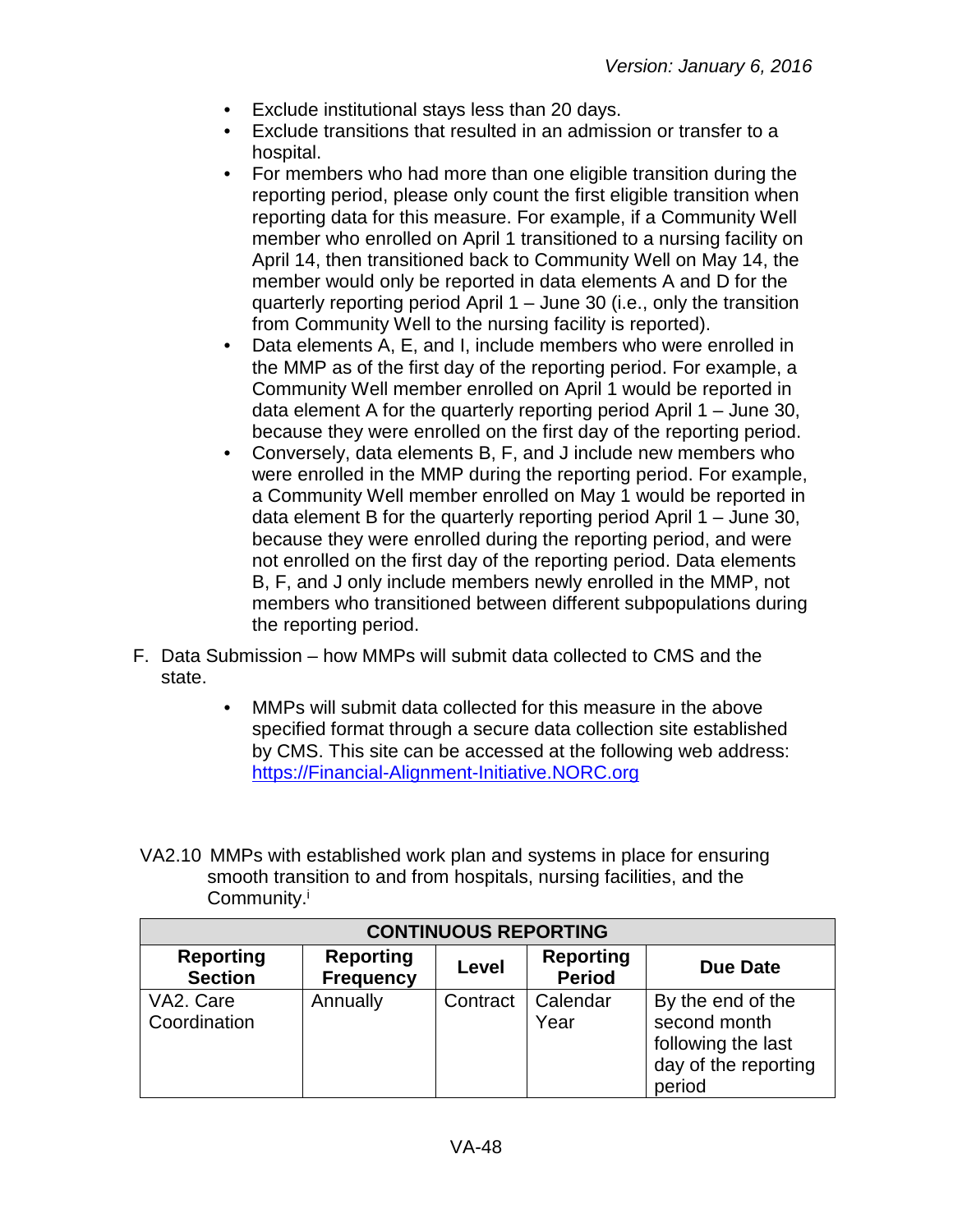| <b>Element</b><br><b>Letter</b> | <b>Element Name</b>                                                                                         | <b>Definition</b>                                                                                                                                                                                                                                                                                                                                                                                 | <b>Allowable</b><br><b>Values</b>                                                             |
|---------------------------------|-------------------------------------------------------------------------------------------------------------|---------------------------------------------------------------------------------------------------------------------------------------------------------------------------------------------------------------------------------------------------------------------------------------------------------------------------------------------------------------------------------------------------|-----------------------------------------------------------------------------------------------|
| Α.                              | Policies and<br>procedures around                                                                           | Policies and procedures<br>around timely                                                                                                                                                                                                                                                                                                                                                          | Field Type: N/A                                                                               |
|                                 | timely identification<br>of planned and<br>unplanned<br>transitions.                                        | identification of planned<br>and unplanned<br>transitions, such as an<br>internal data system<br>mechanism to alert<br>planned and unplanned<br>transitions and contracted                                                                                                                                                                                                                        | Note: File will be<br>uploaded to FTP<br>site as a separate<br>attachment.                    |
|                                 |                                                                                                             | facilities reporting<br>requirements for<br>unplanned transitions.                                                                                                                                                                                                                                                                                                                                |                                                                                               |
| <b>B.</b>                       | Policies and<br>procedures around                                                                           | Policies and procedures<br>around supporting                                                                                                                                                                                                                                                                                                                                                      | Field Type: N/A                                                                               |
|                                 | supporting<br>members' moves<br>between care                                                                | members' moves<br>between care settings,<br>including items to be                                                                                                                                                                                                                                                                                                                                 | Note: File will be<br>uploaded to FTP<br>site as a separate                                   |
|                                 | settings.                                                                                                   | completed by each care<br>setting and around<br>communicating with<br>members or responsible<br>parties.                                                                                                                                                                                                                                                                                          | attachment.                                                                                   |
| C.                              | Policies and<br>procedures to<br>identify members at<br>risk of transitions<br>and reducing<br>transitions. | Policies and procedures<br>to identify members at<br>risk of transitions and<br>reducing transitions, such<br>as how data are collected<br>and analyzed at specified<br>intervals to identify<br>members who are at risk<br>for a health status<br>change and potential<br>transition and how case<br>managers contact at-risk<br>members to assess<br>needs and arrange<br>appropriate services. | Field Type: N/A<br>Note: File will be<br>uploaded to FTP<br>site as a separate<br>attachment. |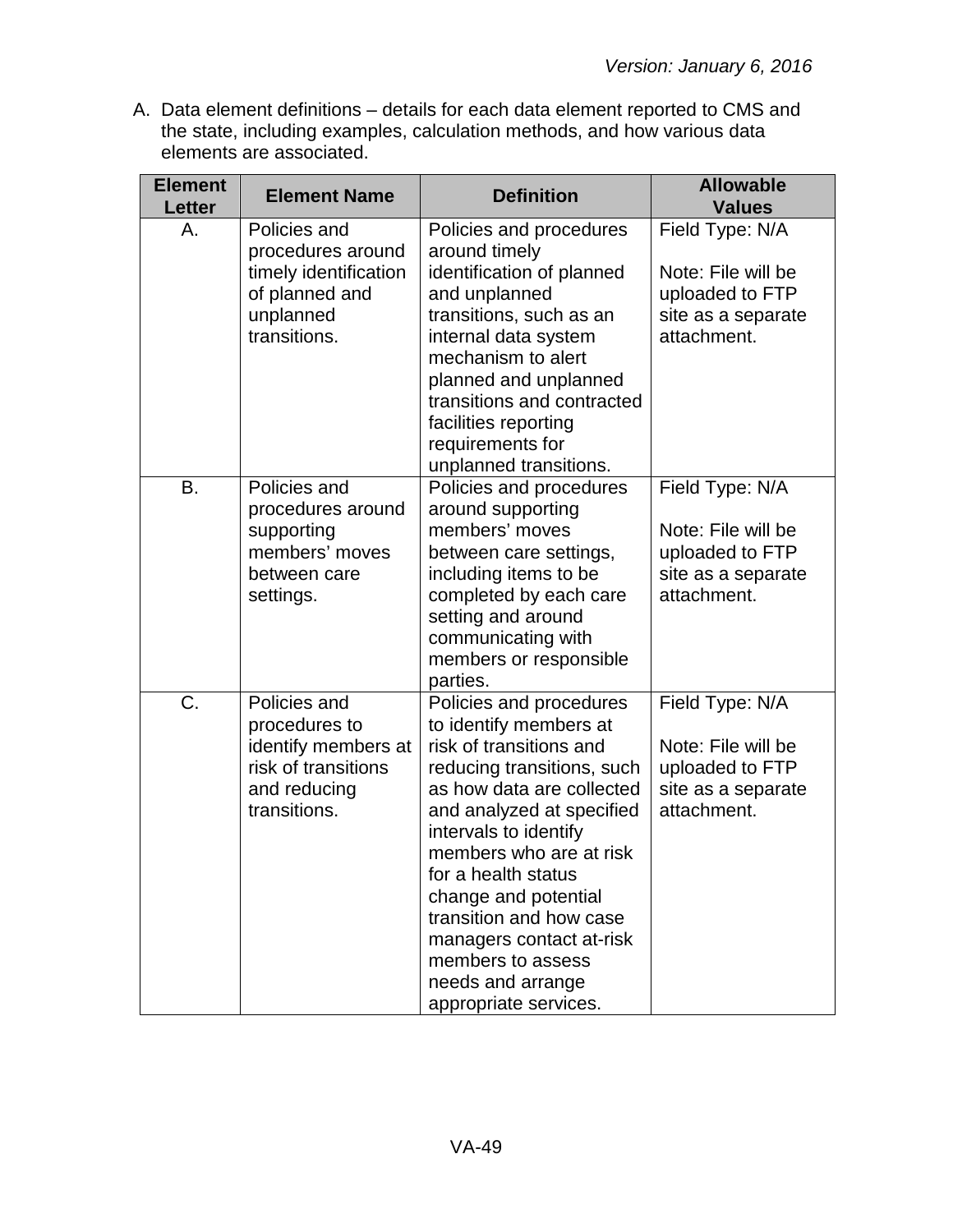| <b>Element</b><br><b>Letter</b> | <b>Element Name</b>                                                                                                                                         | <b>Definition</b>                                                                                                                                  | <b>Allowable</b><br><b>Values</b>                                                             |
|---------------------------------|-------------------------------------------------------------------------------------------------------------------------------------------------------------|----------------------------------------------------------------------------------------------------------------------------------------------------|-----------------------------------------------------------------------------------------------|
| D.                              | Policies and<br>procedures around<br>annual smooth<br>transition<br>management<br>performance for the<br>key steps<br>mentioned in data<br>elements A to C. | Policies and procedures<br>around annual smooth<br>transition management<br>performance for the key<br>steps mentioned in data<br>elements A to C. | Field Type: N/A<br>Note: File will be<br>uploaded to FTP<br>site as a separate<br>attachment. |

- B. QA checks/Thresholds procedures used by CMS and the state to establish benchmarks in order to identify outliers or data that are potentially erroneous.
	- MMPs must submit policies and procedures that align with the requirements outlined in this measure specification. If deficiencies are identified in the MMP's policies and procedures, the MMP will be notified and provided with the opportunity to correct the deficiencies.
- C. Edits and Validation checks validation checks that should be performed by each MMP prior to data submission.
	- All policies and procedures should be implemented with supporting documentation.
- D. Analysis how CMS and the state will evaluate reported data, as well as how other data sources may be monitored.
	- CMS, DMAS and DMAS's EQRO contractor will evaluate the policies and procedures, and their backup documentation to demonstrate their implementation.
- E. Notes additional clarifications to a reporting section. This section incorporates previously answered frequently asked questions.
	- A transition is the movement of a member from one care setting to another as the member's health status changes; for example, moving from home to a hospital as the result of an exacerbation of a chronic condition or moving from the hospital to a rehabilitation facility after surgery.
	- A planned transition includes a scheduled procedure, elective surgery or a decision to enter a long-term care facility.
	- An unplanned transition includes an emergency leading to a hospital admission from the emergency department.
- F. Data Submission how MMPs will submit data collected to CMS and the state.
	- MMPs will submit data collected for this measure in the above specified format through a secure data transmission site established by CMS. This site can be accessed at the following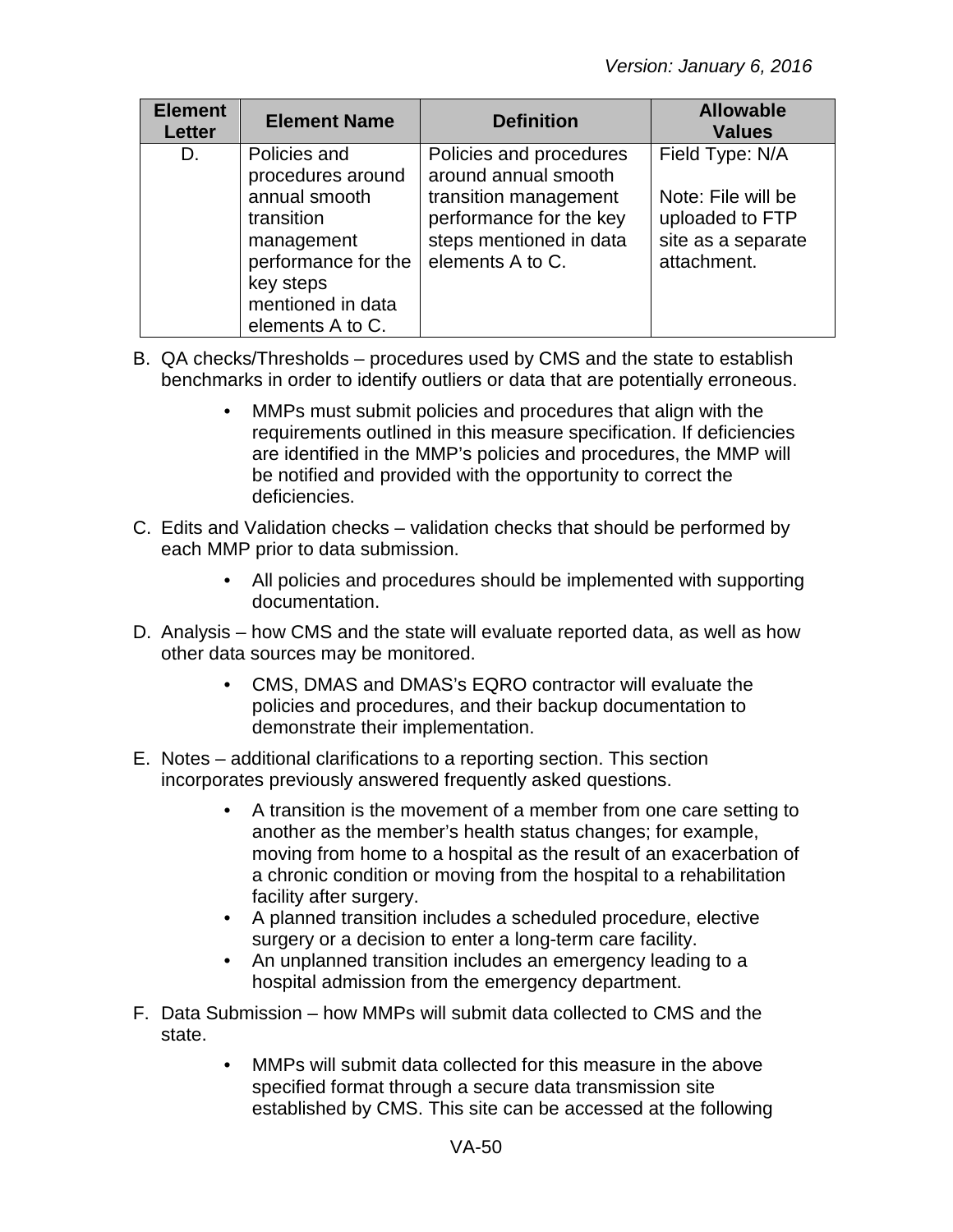web address:

<https://fm.hshapps.com/login.aspx?ReturnUrl=%2fdefault.aspx>

- For data submission, each data element above should be uploaded as a separate attachment.
- Required File Format is Microsoft Word File.
- The file name extension should be ".docx"
- File name= VA\_(CONTRACTID)\_(REPORTING PERIOD) (SUBMISSIONDATE) (ELEMENTNAME).docx.
- Replace (CONTRACTID) with the contract ID, (REPORTINGPERIOD) with the year and month of the beginning of the reporting period in YYYYMM format (e.g., February 2014 would be 201402), (SUBMISSIONDATE) with the year, month, and date of the submission in YYYYMMDD format (e.g., March 31, 2014 would be 20140331), and (ELEMENTNAME) with the element name listed below.
- For element letter "A", the (ELEMENTNAME) should be (Timely Identification).
- For element letter "B", the (ELEMENTNAME) should be (Supporting Members Movement).
- For element letter "C", the (ELEMENTNAME) should be (Identify Members at Risk).
- For element letter "D", the (ELEMENTNAME) should be (Annual Smooth Transition).
- VA2.11 Transitions (admissions and discharges) between hospitals, nursing facilities, and the Community.<sup>ii</sup>

| <b>CONTINUOUS REPORTING</b>        |                                      |          |                                    |                      |  |
|------------------------------------|--------------------------------------|----------|------------------------------------|----------------------|--|
| <b>Reporting</b><br><b>Section</b> | <b>Reporting</b><br><b>Frequency</b> | Level    | <b>Reporting</b><br><b>Periods</b> | Due Date             |  |
| VA2. Care                          | Quarterly                            | Contract | Current                            | By the end of the    |  |
| Coordination                       |                                      |          | Calendar                           | fourth month         |  |
|                                    |                                      |          | Quarter                            | following the last   |  |
|                                    |                                      |          | Ex:                                | day of the reporting |  |
|                                    |                                      |          | $1/1 - 3/31$                       | period               |  |
|                                    |                                      |          | $4/1 - 6/30$                       |                      |  |
|                                    |                                      |          | $7/1 - 9/30$                       |                      |  |
|                                    |                                      |          | 10/1-12/31                         |                      |  |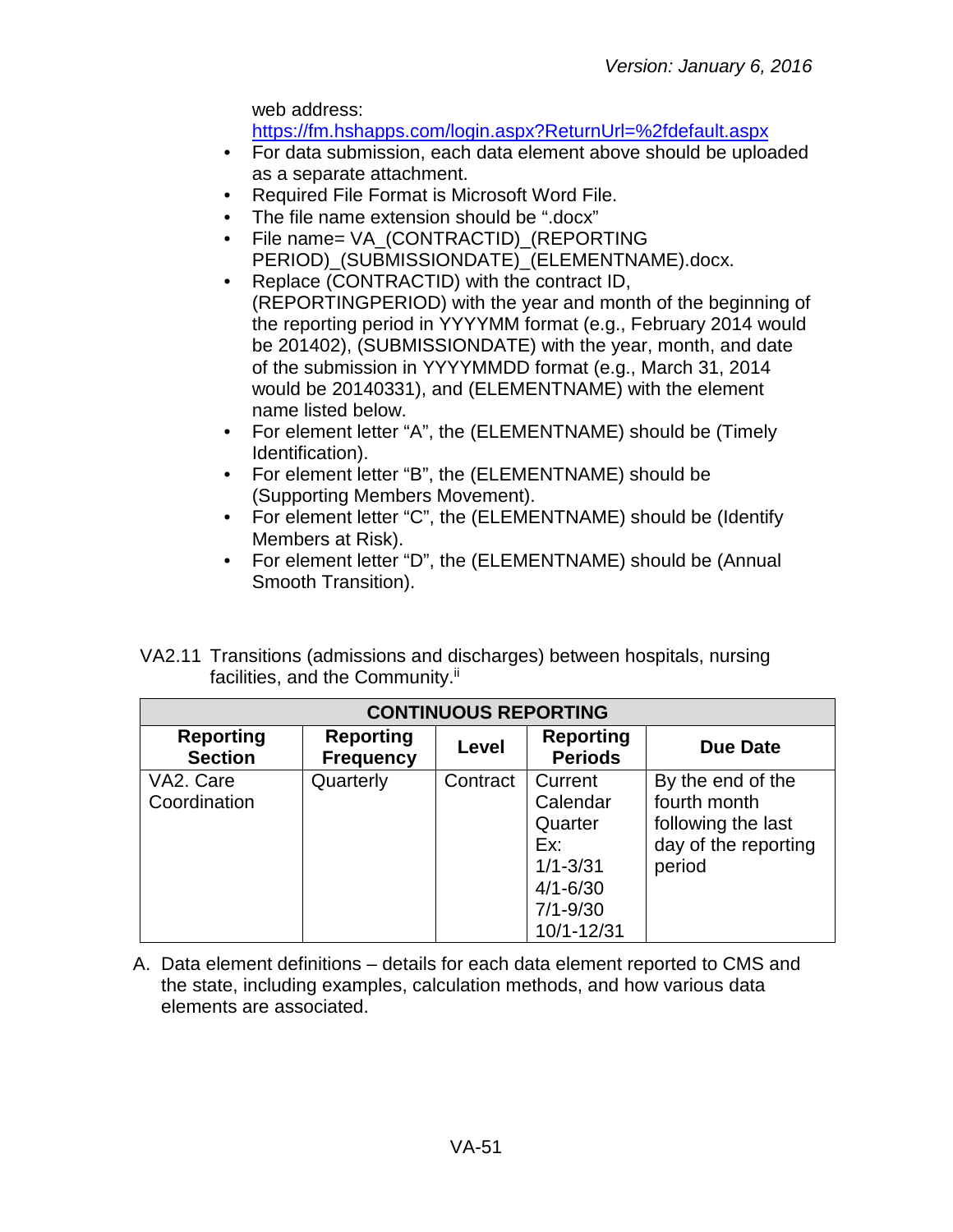| <b>Element</b><br><b>Letter</b> | <b>Element Name</b>                                                             | <b>Definition</b>                                                                                                                              | <b>Allowable</b><br><b>Values</b> |
|---------------------------------|---------------------------------------------------------------------------------|------------------------------------------------------------------------------------------------------------------------------------------------|-----------------------------------|
| А.                              | Total number of<br>member months<br>during the reporting<br>period.             | Total number of<br>member months<br>during the reporting<br>period.                                                                            | Field Type: Numeric               |
| <b>B.</b>                       | Total number of<br>inpatient hospital<br>discharges to nursing<br>facilities.   | Of the total reported<br>in A, the number of<br>inpatient hospital<br>discharges to nursing<br>facilities during the<br>reporting period.      | Field Type: Numeric               |
| C.                              | Total number of<br>inpatient hospital<br>discharges to the<br>Community.        | Of the total reported<br>in A, the number of<br>inpatient hospital<br>discharges to the<br>Community during the<br>reporting period.           | Field Type: Numeric               |
| D.                              | Total number of<br>inpatient hospital<br>admissions from the<br>Community.      | Of the total reported<br>in A, the number of<br>inpatient hospital<br>admissions from the<br>Community during the<br>reporting period.         | Field Type: Numeric               |
| Ε.                              | Total number of<br>nursing facility<br>admissions from the<br>Community.        | Of the total reported<br>in A, the number of<br>nursing facility<br>admissions from the<br>Community during the<br>reporting period.           | Field Type: Numeric               |
| F.                              | Total number of<br>nursing facility<br>discharges to the<br>Community.          | Of the total reported<br>in A, the number of<br>nursing facility<br>discharges to the<br>Community during the<br>reporting period.             | Field Type: Numeric               |
| G.                              | Total number of<br>inpatient hospital<br>admissions from<br>nursing facilities. | Of the total reported<br>in A, the number of<br>inpatient hospital<br>admissions from<br>nursing facilities<br>during the reporting<br>period. | Field Type: Numeric               |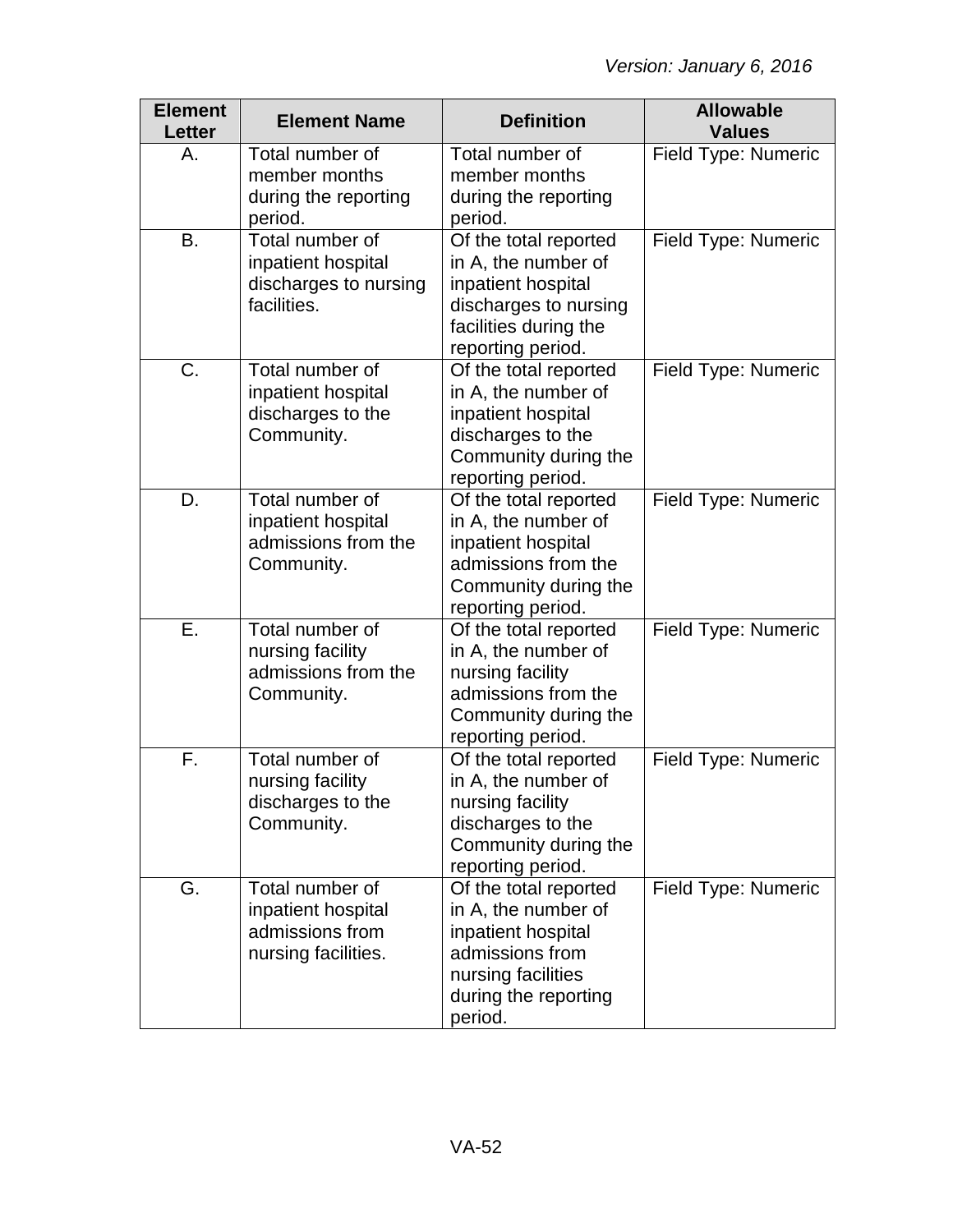| <b>Element</b><br>Letter | <b>Element Name</b>                                                                                                                                                        | <b>Definition</b>                                                                                                                                                                                                                     | <b>Allowable</b><br><b>Values</b>                                                  |
|--------------------------|----------------------------------------------------------------------------------------------------------------------------------------------------------------------------|---------------------------------------------------------------------------------------------------------------------------------------------------------------------------------------------------------------------------------------|------------------------------------------------------------------------------------|
| Η.                       | Total number of<br>unplanned transitions.                                                                                                                                  | Of the total reported<br>in A, the number of<br>unplanned transitions<br>for members moving<br>to and from the<br>hospital during the<br>reporting period.                                                                            | Field Type: Numeric                                                                |
| Ī.                       | Total number of<br>planned transitions.                                                                                                                                    | Of the total reported<br>in A, the number of<br>planned transitions for<br>members moving to<br>and from the hospital<br>during the reporting<br>period.                                                                              | Field Type: Numeric                                                                |
| J.                       | Total number of<br>transitions where the<br>member's PCP was<br>notified of the<br>transition within 1<br>business day of the<br>transition.                               | Of the sum of B, C, $D$ ,<br>E, F, and G, the<br>number of transitions<br>where the member's<br>PCP was notified of<br>the transition within 1<br>business day of the<br>transition during the<br>reporting period.                   | Field Type: Numeric<br>Note: Is a subset of<br>the sum of B, C, D,<br>E, F, and G. |
| K.                       | Total number of<br>discharges with<br>documented<br>participation in the<br>discharge plan by the<br>care manager and the<br>member, or the<br>member's<br>representative. | Of the sum of B, C,<br>and F, the number of<br>discharges with<br>documented<br>participation in the<br>discharge plan by the<br>care manager and the<br>member, or the<br>member's<br>representative during<br>the reporting period. | Field Type: Numeric<br>Note: Is a subset of<br>the sum of B, C, and<br>F.          |

- B. QA checks/Thresholds procedures used by CMS and the state to establish benchmarks in order to identify outliers or data that are potentially erroneous.
	- Guidance will be forthcoming on the established threshold for this measure.
- C. Edits and Validation checks validation checks that should be performed by each MMP prior to data submission.
	- Confirm those data elements listed above as subsets of other elements.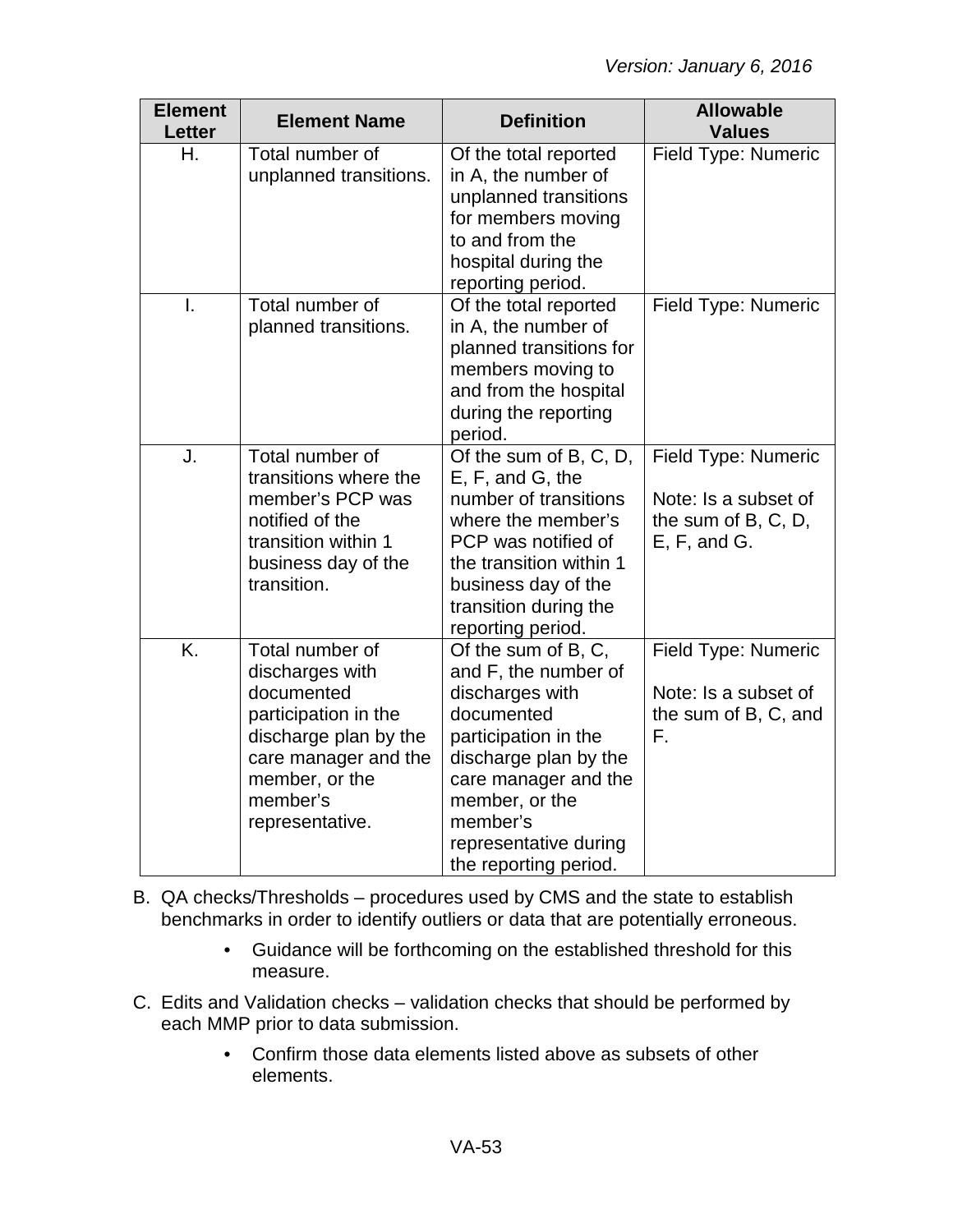- MMPs should validate that data element J is less than or equal to the sum of data elements B, C, D, E, F, and G.
- MMPs should validate that data element K is less than or equal to the sum of data elements B, C, and F.
- All data elements should be positive values.
- D. Analysis how CMS and the state will evaluate reported data, as well as how other data sources may be monitored. CMS and the state will evaluate:
	- Inpatient hospital discharges to nursing facilities during the reporting period per 1,000 member months.
	- Inpatient hospital discharges to the Community during the reporting period per 1,000 member months.
	- Inpatient hospital admissions from the Community during the reporting period per 1,000 member months.
	- Nursing facility admissions from the Community during the reporting period per 1,000 member months.
	- Nursing facility discharges to the Community during the reporting period per 1,000 member months.
	- Inpatient hospital admissions from nursing facilities during the reporting period per 1,000 member months.
	- Unplanned transitions for members moving to and from the hospital during the reporting period per 1,000 member months.
	- Planned transitions for members moving to and from the hospital during the reporting period per 1,000 member months.
	- Percentage of transitions where the member's PCP was notified of the transition within 1 business day of the transition during the reporting period.
	- Percentage of discharges with documented participation in the discharge plan by the care manager and the member, or the member's representative during the reporting period.
- E. Notes additional clarifications to a reporting section. This section incorporates previously answered frequently asked questions.
	- MMPs should include all discharges and admissions for members who meet the criteria outlined in all data elements, regardless if they are disenrolled as of the end of the reporting period (i.e., include all members regardless if they are currently enrolled or disenrolled as of the last day of the reporting period).
	- A transition is the movement (i.e., admission or discharge) of a member from one care setting to another as the member's health status changes; for example, moving from home to a hospital as the result of an exacerbation of a chronic condition or moving from the hospital to a rehabilitation facility after surgery.
	- Inpatient hospital admissions and discharges are based on the CMS 2 midnight rule. The 2 midnight rule requires members to be admitted to the hospital for a minimum of 2 midnights to be considered an inpatient hospital admission. For further guidance on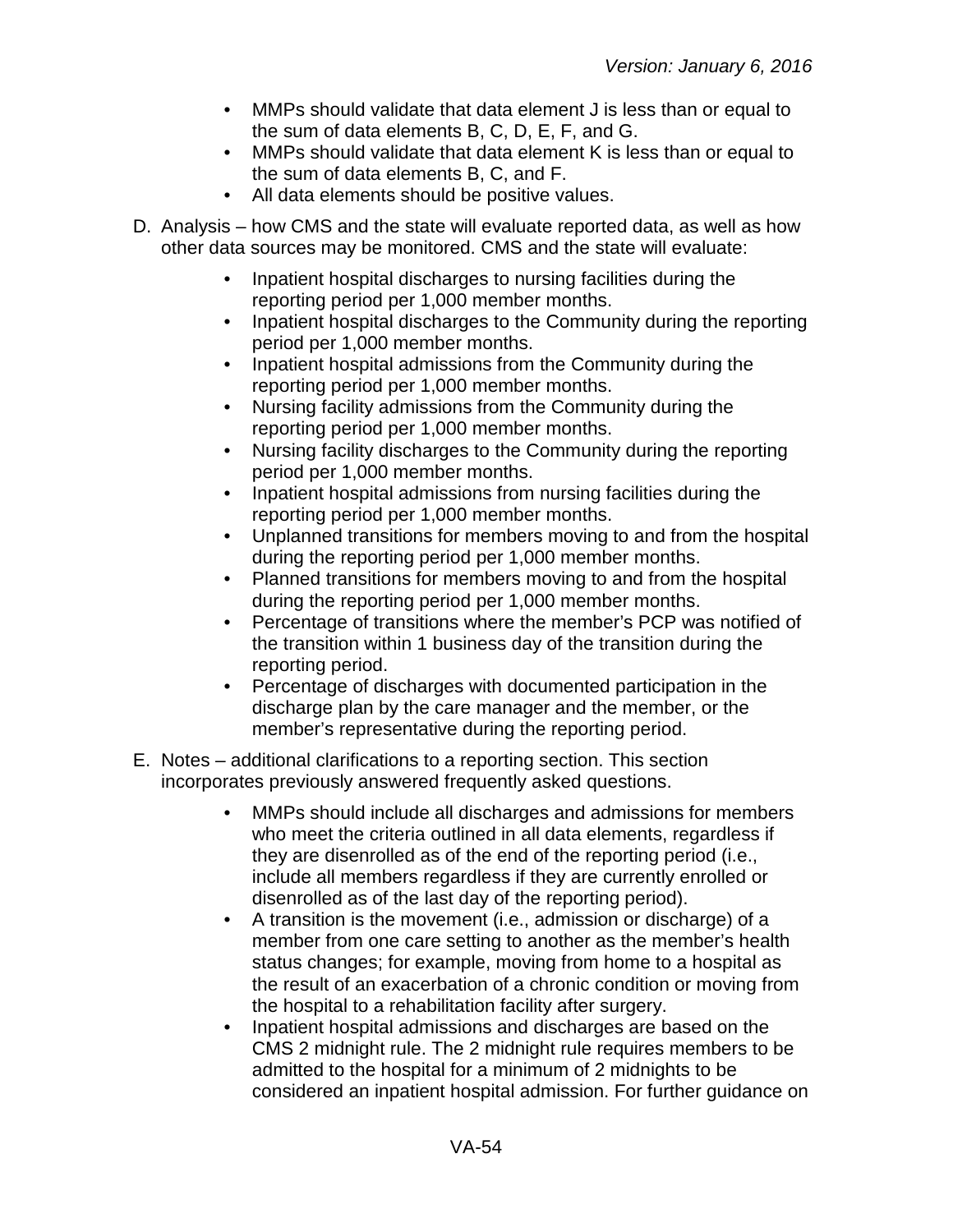applying the 2 midnight rule, please review the FAQ posted on CMS' Web site: [http://www.cms.gov/Research-Statistics-Data-and-](http://www.cms.gov/Research-Statistics-Data-and-Systems/Monitoring-Programs/Medicare-FFS-Compliance-Programs/Medical-Review/Downloads/Questions_andAnswersRelatingtoPatientStatusReviewsforPosting_31214.pdf)[Systems/Monitoring-Programs/Medicare-FFS-Compliance-](http://www.cms.gov/Research-Statistics-Data-and-Systems/Monitoring-Programs/Medicare-FFS-Compliance-Programs/Medical-Review/Downloads/Questions_andAnswersRelatingtoPatientStatusReviewsforPosting_31214.pdf)[Programs/Medical-](http://www.cms.gov/Research-Statistics-Data-and-Systems/Monitoring-Programs/Medicare-FFS-Compliance-Programs/Medical-Review/Downloads/Questions_andAnswersRelatingtoPatientStatusReviewsforPosting_31214.pdf)[Review/Downloads/Questions\\_andAnswersRelatingtoPatientStatus](http://www.cms.gov/Research-Statistics-Data-and-Systems/Monitoring-Programs/Medicare-FFS-Compliance-Programs/Medical-Review/Downloads/Questions_andAnswersRelatingtoPatientStatusReviewsforPosting_31214.pdf) [ReviewsforPosting\\_31214.pdf](http://www.cms.gov/Research-Statistics-Data-and-Systems/Monitoring-Programs/Medicare-FFS-Compliance-Programs/Medical-Review/Downloads/Questions_andAnswersRelatingtoPatientStatusReviewsforPosting_31214.pdf)

- A planned transition is a scheduled transition, which includes scheduled procedures, elective surgery or a decision to enter a long-term care facility.
- An unplanned transition is an unscheduled transition, which includes an emergency leading to a hospital admission from the emergency department.
- Data elements H and I are limited to planned and unplanned transitions for members moving to and from the hospital from the community and nursing facilities during the reporting period (i.e., hospital admissions from the community and nursing facilities, and hospital discharges to the community and nursing facilities).
- The total number of transitions reported in data element J includes all transitions related to movement between the Community, hospital, and nursing facility.
- Data element K is limited to hospital and nursing facility discharges with documented participation in the discharge plan by the care manager and the member, or the member's representative.
- Data element K is intended to capture pre-discharge interactions between a member or the member's representative and care managers, not post-discharge interactions.
- Exclude outpatient hospitalizations.
- Data element J, per state and statutory regulations for behavioral health, MMPs are required to obtain consent from the member before notifying his/her primary care provider (PCP).
- F. Data Submission how MMPs will submit data collected to CMS and the state.
	- MMPs will submit data collected for this measure in the above specified format through a secure data collection site established by CMS. This site can be accessed at the following web address: [https://Financial-Alignment-Initiative.NORC.org](https://financial-alignment-initiative.norc.org/)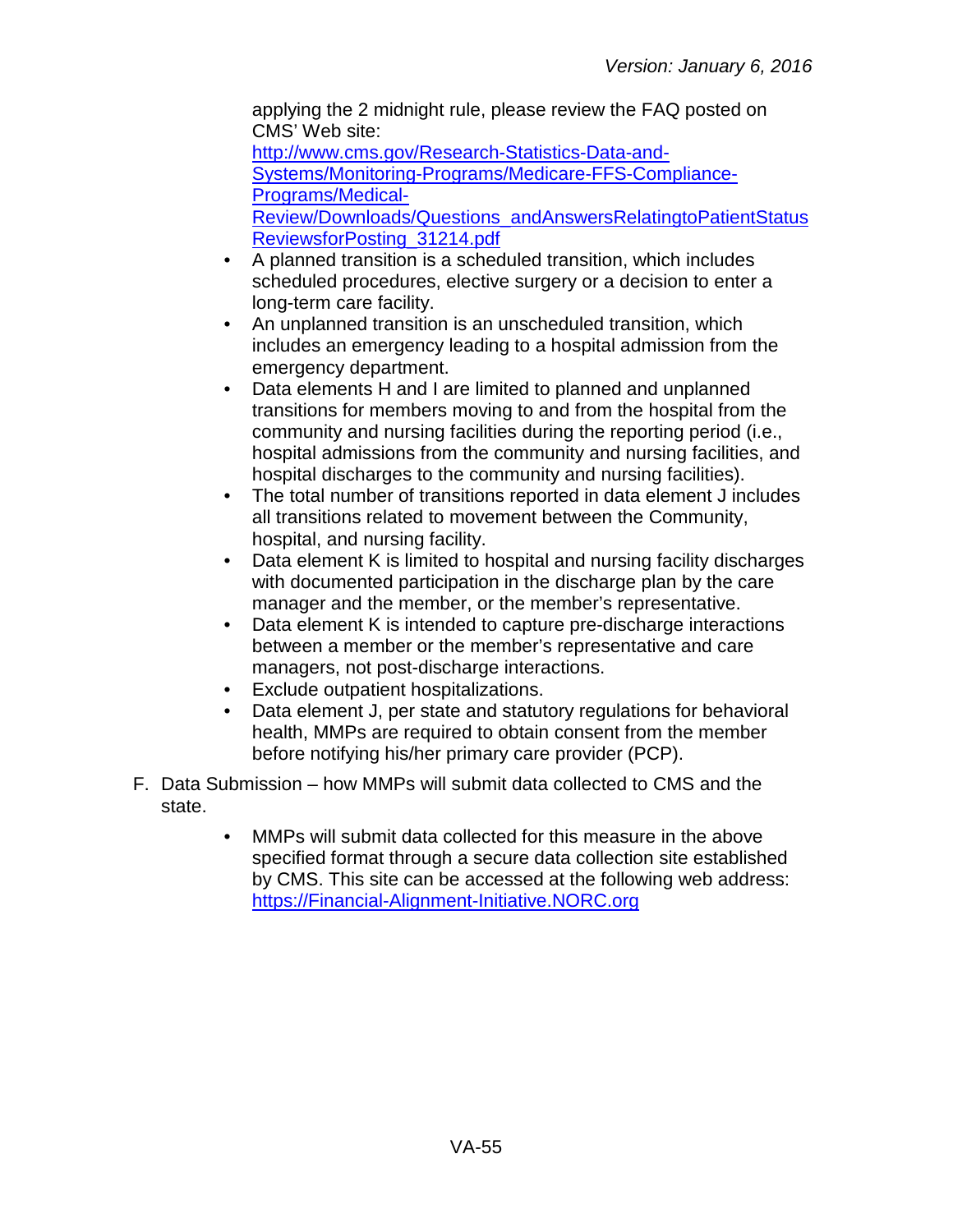VA2.12 Community Well members, vulnerable subpopulation members, EDCD members with an annual Plan of Care (POC) Reviewed or Revised.

| <b>CONTINUOUS REPORTING</b>        |                                      |          |                                      |                                                                                           |  |
|------------------------------------|--------------------------------------|----------|--------------------------------------|-------------------------------------------------------------------------------------------|--|
| <b>Reporting</b><br><b>Section</b> | <b>Reporting</b><br><b>Frequency</b> | Level    | <b>Reporting</b><br><b>Periods</b>   | Due Date                                                                                  |  |
| VA2. Care<br>Coordination          | Semi-Annual                          | Contract | Ex:<br>$1/1 - 6/30$<br>$7/1 - 12/31$ | By the end of the<br>second month<br>following the last<br>day of the reporting<br>period |  |

| <b>Element</b><br><b>Letter</b> | <b>Element Name</b>                                                                                                                                                                                                                                             | <b>Definition</b>                                                                                                                                                                                                                                                                            | <b>Allowable Values</b>                               |
|---------------------------------|-----------------------------------------------------------------------------------------------------------------------------------------------------------------------------------------------------------------------------------------------------------------|----------------------------------------------------------------------------------------------------------------------------------------------------------------------------------------------------------------------------------------------------------------------------------------------|-------------------------------------------------------|
| Α.                              | Total number of<br>members classified<br>as Community Well<br>as of the first day of<br>the reporting period<br>eligible for a plan of<br>care (POC) review or<br>revision during the<br>reporting period.                                                      | Total number of<br>members classified<br>as Community Well<br>as of the first day of<br>the reporting period<br>eligible for a POC<br>review or revision<br>during the reporting<br>period.                                                                                                  | Field Type: Numeric                                   |
| <b>B.</b>                       | Total number of<br>eligible Community<br>Well members with a<br>POC review or<br>revision completed<br>during the reporting<br>period.                                                                                                                          | Of those reported in<br>A, the number of<br>eligible Community<br>Well members with a<br>POC review or<br>revision completed<br>during the reporting<br>period.                                                                                                                              | <b>Field Type: Numeric</b><br>Note: Is a subset of A. |
| C.                              | Total number of<br>eligible Community<br>Well members whose<br>first POC review or<br>revision completed<br>during the reporting<br>period was no more<br>than 365 days from<br>the last POC or the<br>member's enrollment<br>date, whichever<br>occurred last. | Of the total reported<br>in B, the number of<br>eligible Community<br>Well members whose<br>first POC review or<br>revision completed<br>during the reporting<br>period was no more<br>than 365 days from<br>the last POC or the<br>member's enrollment<br>date, whichever<br>occurred last. | Field type: Numeric<br>Note: Is a subset of B.        |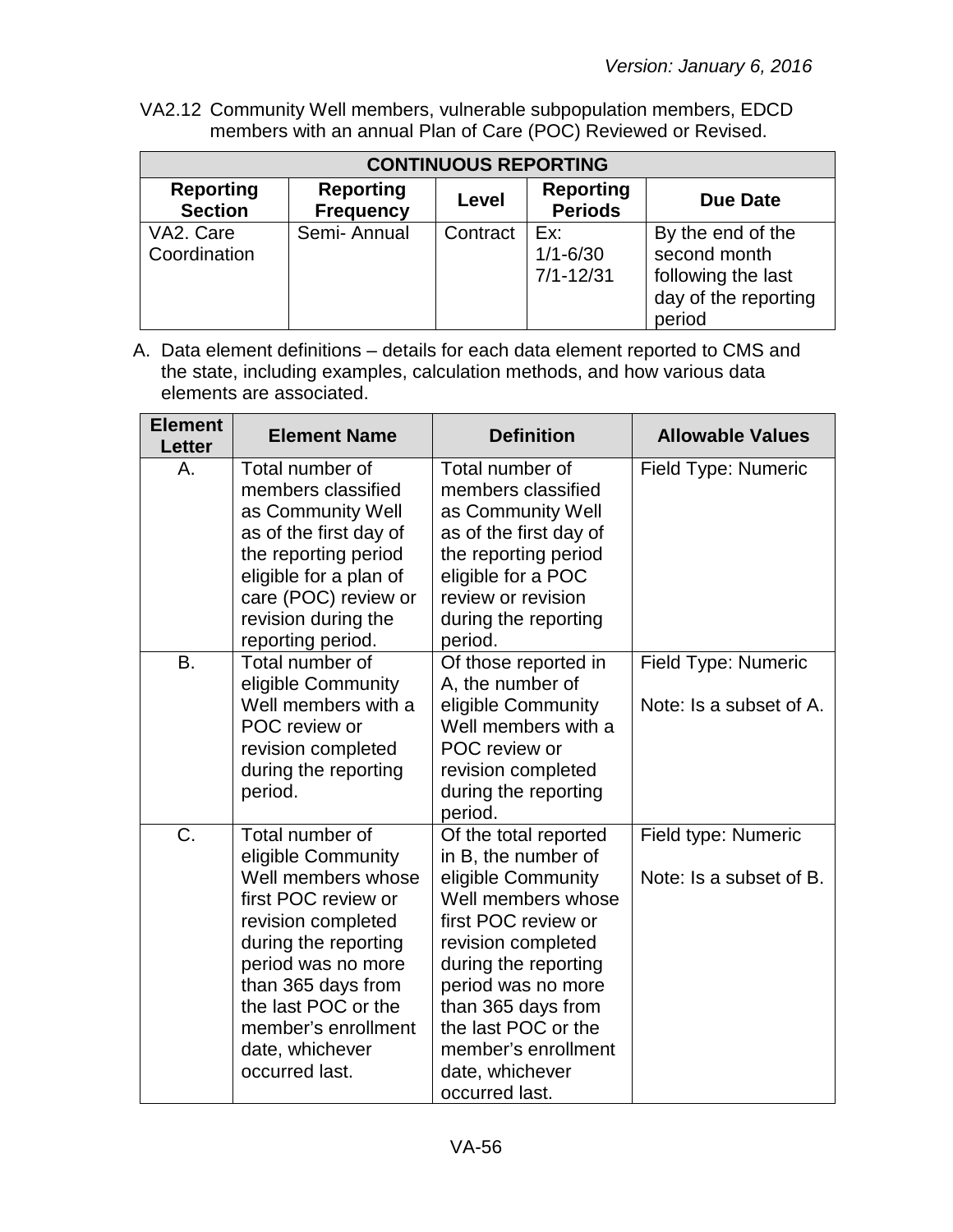| <b>Element</b><br>Letter | <b>Element Name</b>                                                                                                                                                                                                                                   | <b>Definition</b>                                                                                                                                                                                                                                                                  | <b>Allowable Values</b>                        |
|--------------------------|-------------------------------------------------------------------------------------------------------------------------------------------------------------------------------------------------------------------------------------------------------|------------------------------------------------------------------------------------------------------------------------------------------------------------------------------------------------------------------------------------------------------------------------------------|------------------------------------------------|
| D.                       | Total number of<br>members classified<br>as EDCD members<br>as of the first day of<br>the reporting period<br>eligible for a POC<br>review or revision<br>during the reporting<br>period.                                                             | Total number of<br>members classified<br>as EDCD members<br>as of the first day of<br>the reporting period<br>eligible for a POC<br>review or revision<br>during the reporting<br>period.                                                                                          | Field Type: Numeric                            |
| Е.                       | Total number of<br>eligible EDCD<br>members with a POC<br>review or revision<br>completed during<br>reporting period.                                                                                                                                 | Of those reported in<br>D, the number of<br>eligible EDCD<br>members with a POC<br>review or revision<br>completed during the<br>reporting period.                                                                                                                                 | Field Type: Numeric<br>Note: Is a subset of D. |
| F.                       | Total number of<br>eligible EDCD<br>members whose first<br>POC review or<br>revision completed<br>during the reporting<br>period was no more<br>than 365 days from<br>the last POC or the<br>member's enrollment<br>date, whichever<br>occurred last. | Of the total reported<br>in E, the number of<br>eligible EDCD<br>members whose first<br>POC review or<br>revision completed<br>during the reporting<br>period was no more<br>than 365 days from<br>the last POC or the<br>member's enrollment<br>date, whichever<br>occurred last. | Field type: Numeric<br>Note: Is a subset of E. |
| G.                       | Total number of<br>members classified<br>as nursing facility<br>members as of the<br>first day of the<br>reporting period<br>eligible for a POC<br>review or revision<br>during the reporting<br>period.                                              | Total number of<br>members classified<br>as nursing facility<br>members as of the<br>first day of the<br>reporting period<br>eligible for a POC<br>review or revision<br>during the reporting<br>period.                                                                           | Field Type: Numeric                            |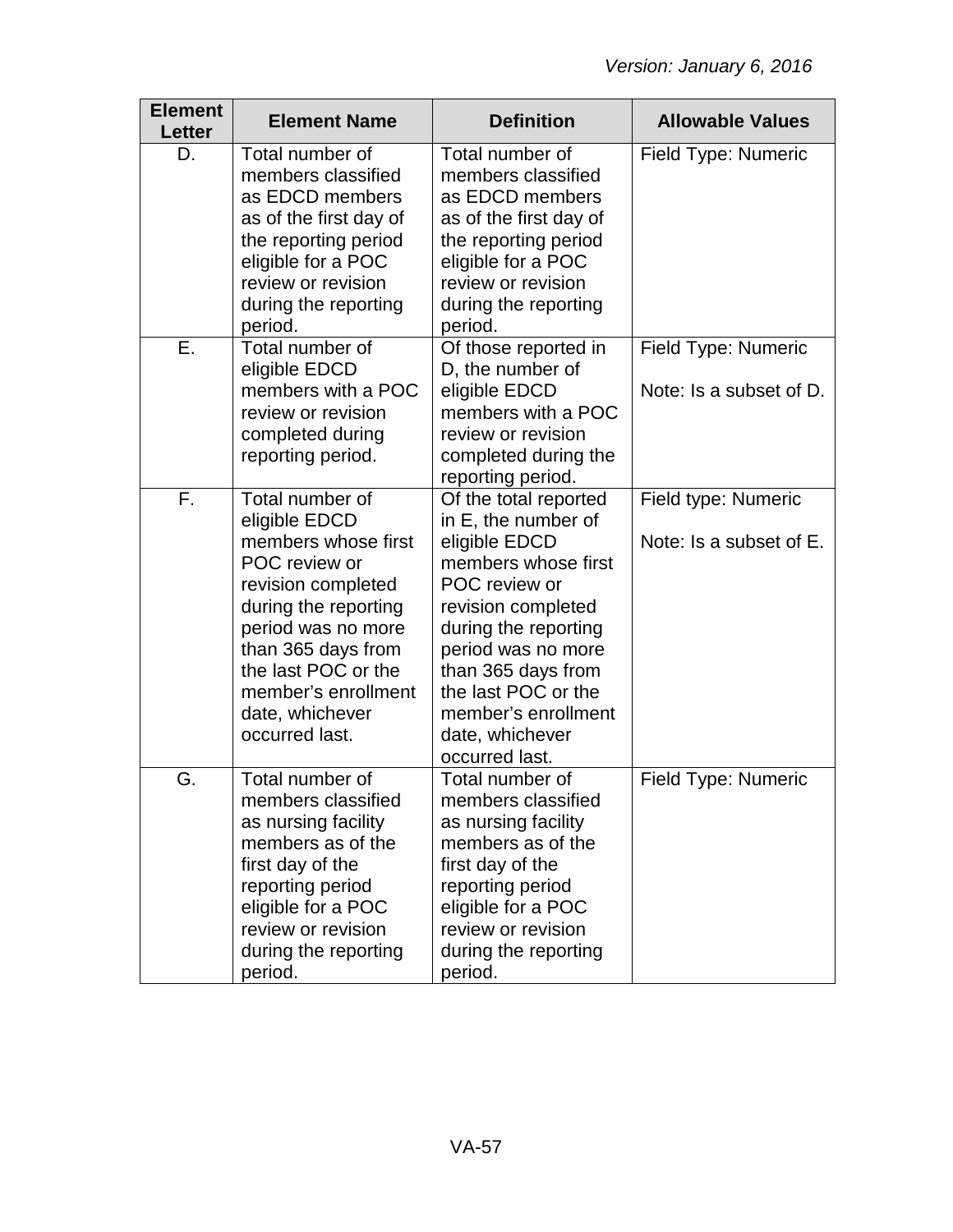| <b>Element</b><br>Letter | <b>Element Name</b>                                                                                                                                                                                                                                               | <b>Definition</b>                                                                                                                                                                                                                                                                              | <b>Allowable Values</b>                        |
|--------------------------|-------------------------------------------------------------------------------------------------------------------------------------------------------------------------------------------------------------------------------------------------------------------|------------------------------------------------------------------------------------------------------------------------------------------------------------------------------------------------------------------------------------------------------------------------------------------------|------------------------------------------------|
| Η.                       | Total number of<br>eligible nursing facility<br>members with a POC<br>review or revision<br>completed during the<br>reporting period.                                                                                                                             | Of those reported in<br>G, the number of<br>eligible nursing facility<br>members with a POC<br>review or revision<br>completed during the<br>reporting period.                                                                                                                                 | Field Type: Numeric<br>Note: Is a subset of G. |
| I.                       | Total number of<br>eligible nursing facility<br>members whose first<br>POC review or<br>revision completed<br>during the reporting<br>period was no more<br>than 365 days from<br>the last POC or the<br>member's enrollment<br>date, whichever<br>occurred last. | Of the total reported<br>in H, the number of<br>eligible nursing facility<br>members whose first<br>POC review or<br>revision completed<br>during the reporting<br>period was no more<br>than 365 days from<br>the last POC or the<br>member's enrollment<br>date, whichever<br>occurred last. | Field type: Numeric<br>Note: Is a subset of H. |
| J.                       | Total number of<br>members classified<br>as all other vulnerable<br>subpopulation<br>members as of the<br>first day of the<br>reporting period<br>eligible for a POC<br>review or revision<br>during the reporting<br>period.                                     | Total number of<br>members classified<br>as all other vulnerable<br>subpopulation<br>members as of the<br>first day of the<br>reporting period<br>eligible for a POC<br>review or revision<br>during the reporting<br>period.                                                                  | Field Type: Numeric                            |
| K.                       | Total number of<br>eligible all other<br>vulnerable<br>subpopulation<br>members with a POC<br>review or revision<br>completed during the<br>reporting period.                                                                                                     | Of those reported in<br>J, the number of<br>eligible all other<br>vulnerable<br>subpopulation<br>members with a POC<br>review or revision<br>completed during the<br>reporting period.                                                                                                         | Field Type: Numeric<br>Note: Is a subset of J. |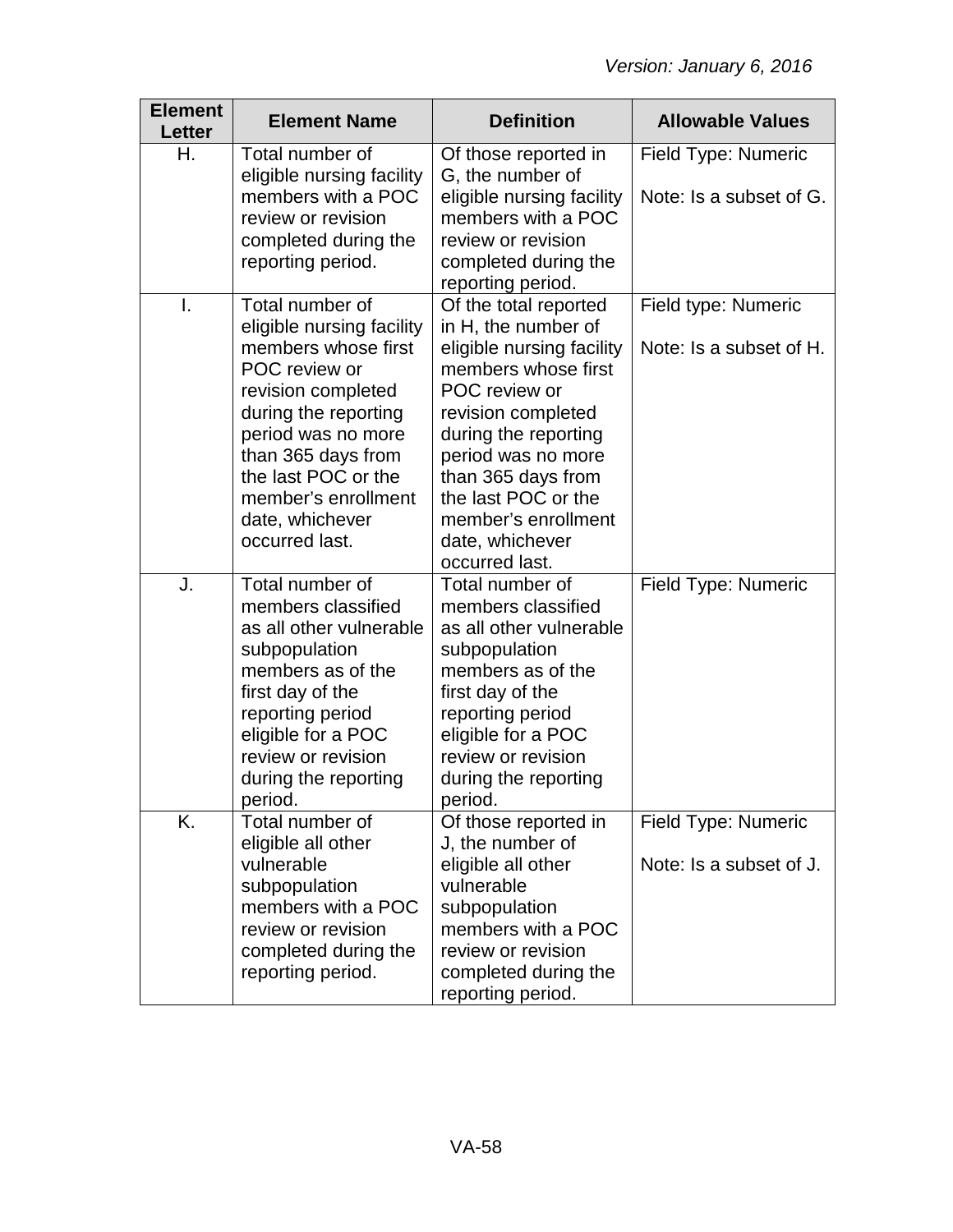| <b>Element</b><br>Letter | <b>Element Name</b>                                                                                                                                                                                                                              | <b>Definition</b>                                                                                                                                                                                                                                                      | <b>Allowable Values</b> |
|--------------------------|--------------------------------------------------------------------------------------------------------------------------------------------------------------------------------------------------------------------------------------------------|------------------------------------------------------------------------------------------------------------------------------------------------------------------------------------------------------------------------------------------------------------------------|-------------------------|
| L.                       | Total number of<br>eligible all other                                                                                                                                                                                                            | Of the total reported<br>in K, the number of                                                                                                                                                                                                                           | Field type: Numeric     |
|                          | vulnerable<br>subpopulation<br>members whose first<br>POC review or<br>revision completed<br>during the reporting<br>period was no more<br>than 365 days from<br>the last POC or the<br>member's enrollment<br>date, whichever<br>occurred last. | eligible all other<br>vulnerable<br>subpopulation<br>members whose first<br>POC review or<br>revision completed<br>during the reporting<br>period was no more<br>than 365 days from<br>the last POC or the<br>member's enrollment<br>date, whichever<br>occurred last. | Note: Is a subset of K. |

- B. QA checks/Thresholds procedures used by CMS and the state to establish benchmarks in order to identify outliers or data that are potentially erroneous.
	- CMS and the state will perform an outlier analysis.
	- As data are received from MMPs over time, CMS and the state will apply threshold checks.
- C. Edits and Validation checks validation checks that should be performed by each MMP prior to data submission.
	- Confirm those data elements listed above as subsets of other elements.
	- MMPs should validate that data element B is less than or equal to data element A.
	- MMPs should validate that data element C is less than or equal to data element B.
	- MMPs should validate that data element E is less than or equal to data element D.
	- MMPs should validate that data element F is less than or equal to data element E.
	- MMPs should validate that data element H is less than or equal to data element G.
	- MMPs should validate that data element I is less than or equal to data element H.
	- MMPs should validate that data element K is less than or equal to data element J.
	- MMPs should validate that data element L is less than or equal to data element K.
	- All data elements should be positive values.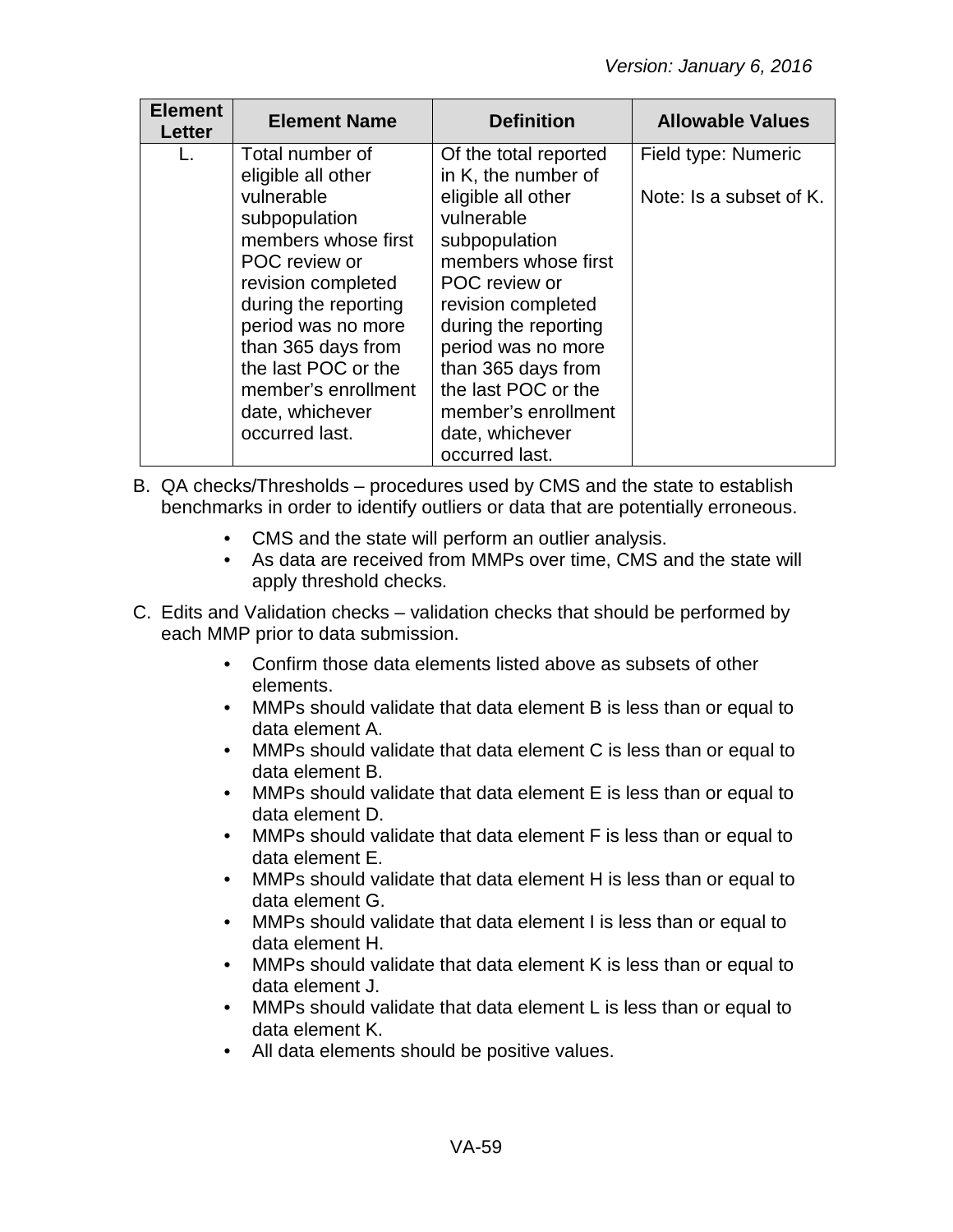- D. Analysis how CMS and the state will evaluate reported data, as well as how other data sources may be monitored. CMS and the state will evaluate the percentage of:
	- Community Well members eligible for a POC review or revision who had a POC review or revision completed during the reporting period that was no more than 365 days from the completion date of the last POC or enrollment date, whichever occurred last.
	- EDCD members eligible for a POC review or revision who had a POC review or revision completed during the reporting period that was no more than 365 days from the completion date of the last POC or enrollment date, whichever occurred last.
	- Nursing facility members eligible for a POC review or revision who had a POC review or revision completed during the reporting period that was no more than 365 days from the completion date of the last POC or enrollment date, whichever occurred last.
	- All other vulnerable subpopulation members eligible for a POC review or revision who had a POC review or revision completed during the reporting period that was no more than 365 days from the completion date of the last POC or enrollment date, whichever occurred last.
- E. Notes additional clarifications to a reporting section. This section incorporates previously answered frequently asked questions.
	- MMPs should include all members regardless of whether the member was enrolled through passive enrollment or opt-in enrollment. Medicaid-only members should not be included.
	- MMPs should include all members who meet the criteria outlined in data elements A, D, G, and J, regardless if they are disenrolled as of the end of the reporting period (i.e., include all members regardless if they are currently enrolled or disenrolled as of the last day of the reporting period).
	- A members' Community Well, EDCD, nursing facility, or other vulnerable subpopulation status should be based on the members' status at the first day of the reporting period.
	- For reporting member eligible for POC review or revision under data element A, D, G, and J, report all members within their population in the same MMP who:
		- o Received a POC review or revision within 365 days of their last POC (initial or reassessment) during the reporting period.
		- o Were enrolled for 365 days continuously after their initial POC or their last POC review or revision and did not receive a POC review or revision within 365 days.
		- o Did not receive an initial POC within 365 days of enrollment and reached the threshold of 365 days of continuous enrollment after initial enrollment without receiving a POC review or revision.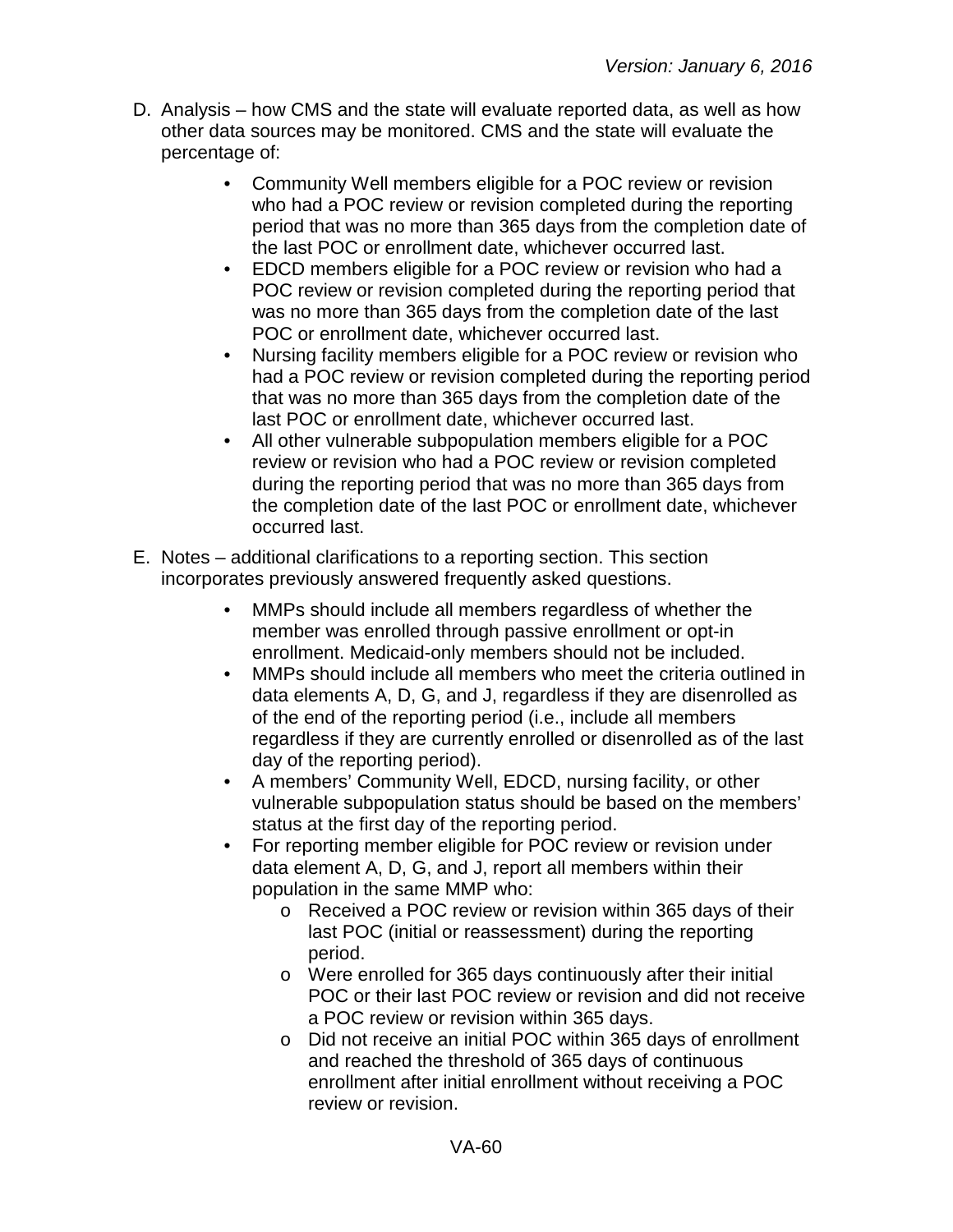- MMPs should refer to the "Guidance on Assessments and Care Plans for Members with a Break in Coverage" section.
- F. Data Submission how MMPs will submit data collected to CMS and the state.
	- MMPs will submit data collected for this measure in the above specified format through a secure data collection site established by CMS. This site can be accessed at the following web address: [https://Financial-Alignment-Initiative.NORC.org](https://financial-alignment-initiative.norc.org/)
- VA2.13 Community Well members, vulnerable subpopulation members, EDCD members, and nursing facility members' POC review or revision due to triggering event.

| <b>CONTINUOUS REPORTING</b>        |                                      |          |                                      |                                                                                           |  |
|------------------------------------|--------------------------------------|----------|--------------------------------------|-------------------------------------------------------------------------------------------|--|
| <b>Reporting</b><br><b>Section</b> | <b>Reporting</b><br><b>Frequency</b> | Level    | <b>Reporting</b><br><b>Periods</b>   | <b>Due Date</b>                                                                           |  |
| VA2. Care<br>Coordination          | Semi-Annual                          | Contract | Ex:<br>$1/1 - 6/30$<br>$7/1 - 12/31$ | By the end of the<br>second month<br>following the last<br>day of the reporting<br>period |  |

| <b>Element</b><br>Letter | <b>Element Name</b>                                                                                                                                                                          | <b>Definition</b>                                                                                                                                                                                                     | <b>Allowable Values</b>                        |
|--------------------------|----------------------------------------------------------------------------------------------------------------------------------------------------------------------------------------------|-----------------------------------------------------------------------------------------------------------------------------------------------------------------------------------------------------------------------|------------------------------------------------|
| Α.                       | Total number of<br>POC reviews or<br>revisions completed<br>during the reporting<br>period for members<br>classified as<br>Community Well as<br>of the first day of the<br>reporting period. | Total number of POC<br>reviews or revisions<br>completed during the<br>reporting period for<br>members classified as<br>Community Well as of<br>the first day of the<br>reporting period.                             | Field Type: Numeric                            |
| B.                       | Total number of<br>POC reviews or<br>revisions completed<br>during the reporting<br>period for members<br>classified as<br><b>Community Well that</b><br>were due to a<br>triggering event.  | Of the total reported in<br>A, the number of POC<br>reviews or revisions<br>completed during the<br>reporting period for<br>members classified as<br><b>Community Well that</b><br>were due to a<br>triggering event. | Field type: Numeric<br>Note: Is a subset of A. |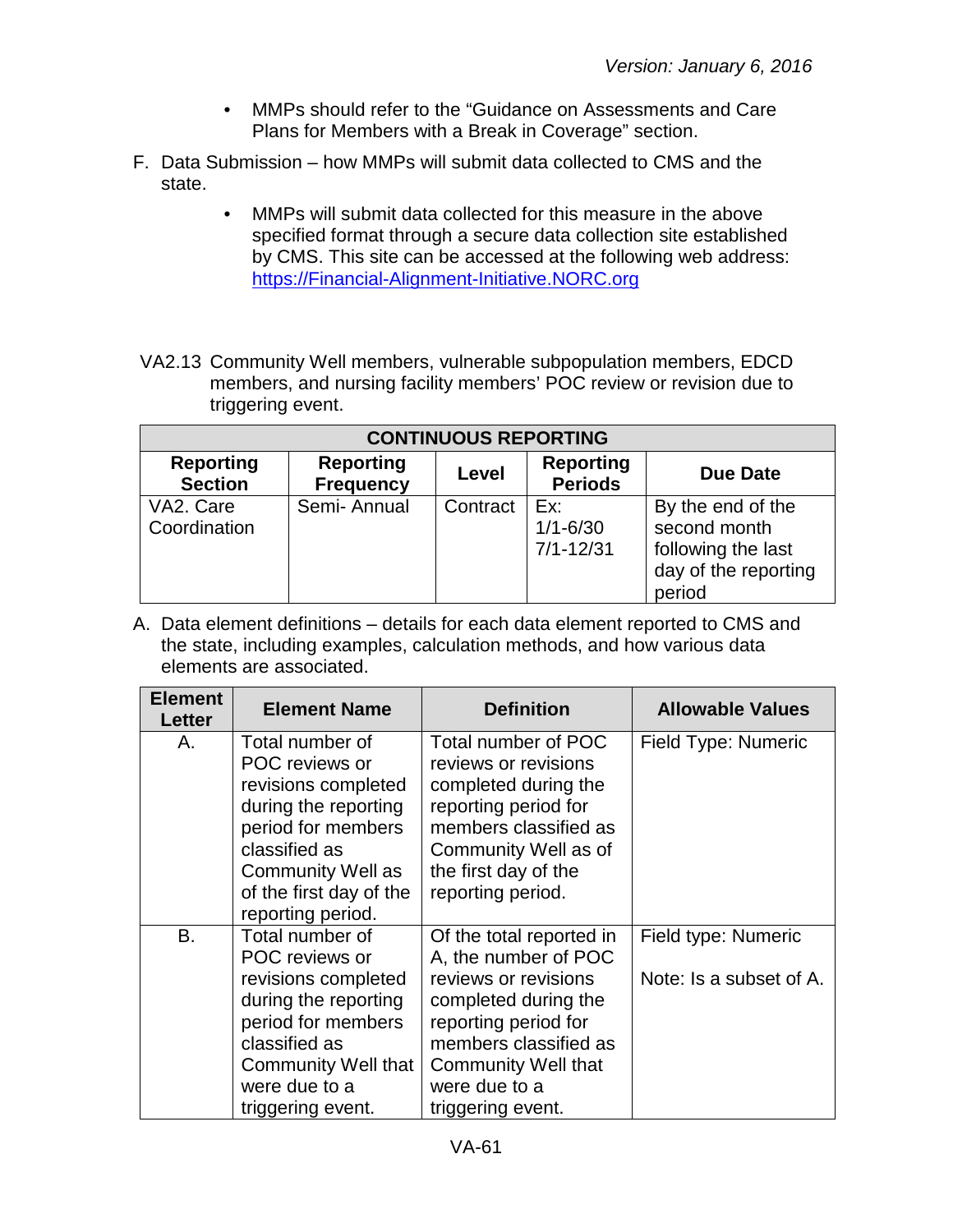| <b>Element</b><br><b>Letter</b> | <b>Element Name</b>                                                                                                                                                                                    | <b>Definition</b>                                                                                                                                                                                                           | <b>Allowable Values</b>                        |
|---------------------------------|--------------------------------------------------------------------------------------------------------------------------------------------------------------------------------------------------------|-----------------------------------------------------------------------------------------------------------------------------------------------------------------------------------------------------------------------------|------------------------------------------------|
| C.                              | Total number of<br>POC reviews or<br>revisions completed<br>during the reporting<br>period for members<br>classified as EDCD<br>members as of the<br>first day of the<br>reporting period.             | Total number of POC<br>reviews or revisions<br>completed during the<br>reporting period for<br>members classified as<br>EDCD members as of<br>the first day of the<br>reporting period.                                     | Field Type: Numeric                            |
| D.                              | Total number of<br>POC reviews or<br>revisions completed<br>during the reporting<br>period for members<br>classified as EDCD<br>members that were<br>due to a triggering<br>event.                     | Of the total reported in<br>C, the number of POC<br>reviews or revisions<br>completed during the<br>reporting period for<br>members classified as<br><b>EDCD</b> members that<br>were due to a<br>triggering event.         | Field type: Numeric<br>Note: Is a subset of C. |
| Ε.                              | Total number of<br>POC reviews or<br>revisions completed<br>during the reporting<br>period for members<br>classified as nursing<br>facility members as<br>of the first day of the<br>reporting period. | Total number of POC<br>reviews or revisions<br>completed during the<br>reporting period for<br>members classified as<br>nursing Facility<br>members as of the first<br>day of the reporting<br>period.                      | Field Type: Numeric                            |
| F.                              | Total number of<br>POC reviews or<br>revisions completed<br>during the reporting<br>period for members<br>classified as nursing<br>facility members that<br>were due to a<br>triggering event.         | Of the total reported in<br>E, the number of POC<br>reviews or revisions<br>completed during the<br>reporting period for<br>members classified as<br>nursing facility<br>members that were<br>due to a triggering<br>event. | Field type: Numeric<br>Note: Is a subset of E. |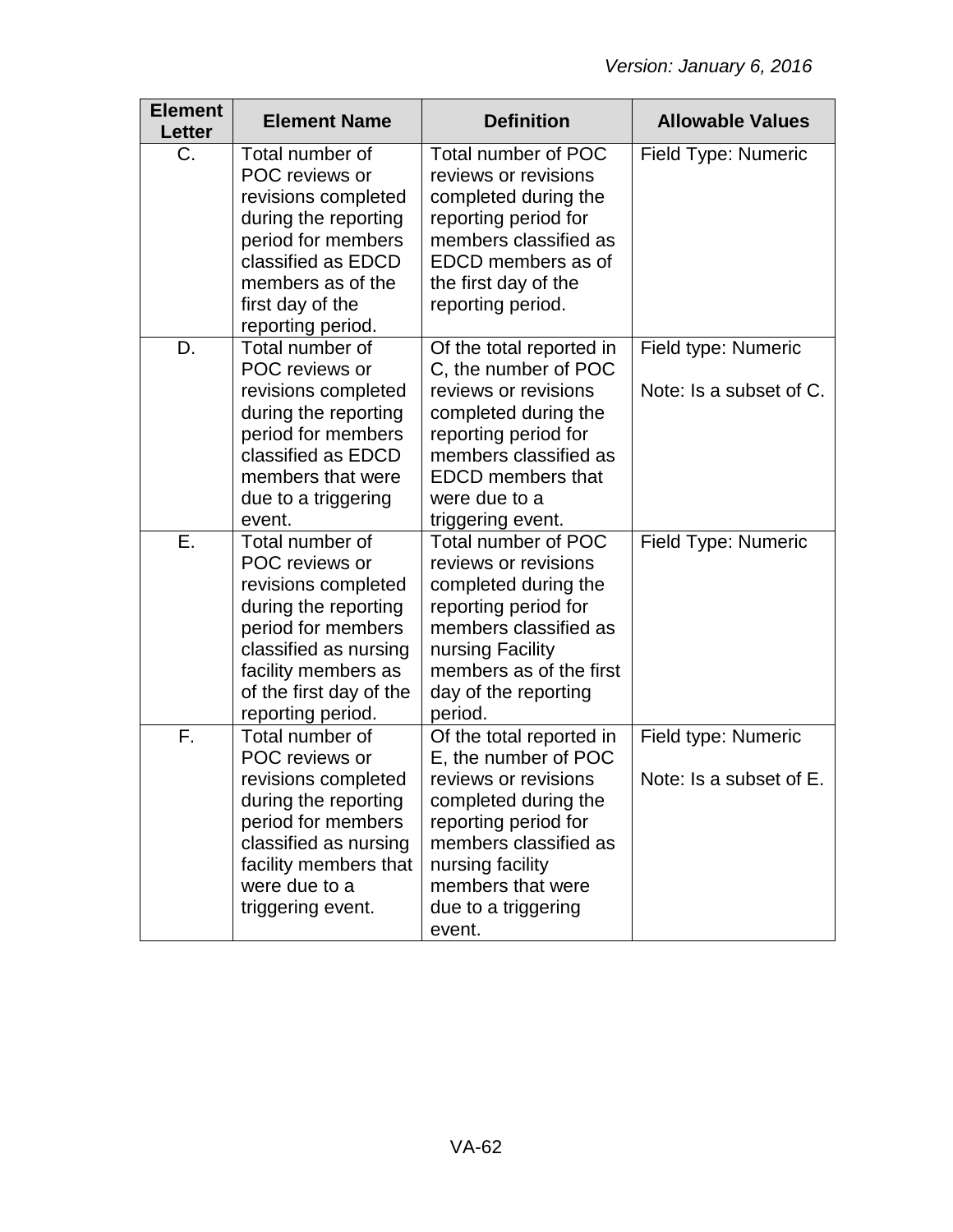| <b>Element</b><br><b>Letter</b> | <b>Element Name</b>                                                                                                                                                                                                            | <b>Definition</b>                                                                                                                                                                                                           | <b>Allowable Values</b>                                                                 |
|---------------------------------|--------------------------------------------------------------------------------------------------------------------------------------------------------------------------------------------------------------------------------|-----------------------------------------------------------------------------------------------------------------------------------------------------------------------------------------------------------------------------|-----------------------------------------------------------------------------------------|
| G.                              | Total number of<br>POC reviews or<br>revisions completed<br>during the reporting<br>period for members<br>classified as all<br>other vulnerable<br>subpopulation<br>members as of the<br>first day of the<br>reporting period. | Total number of POC<br>reviews or revisions<br>completed during the<br>reporting period for<br>members classified as<br>all other vulnerable<br>subpopulation<br>members as of the first<br>day of the reporting<br>period. | Field Type: Numeric<br>Note: Exclude EDCD<br>and NF members.                            |
| Η.                              | Total number of<br>POC reviews or<br>revisions completed<br>during the reporting<br>period for members<br>classified as all<br>other vulnerable<br>subpopulation<br>members that were<br>due to a triggering<br>event.         | Total number of POC<br>reviews or revisions<br>completed during the<br>reporting period for<br>members classified as<br>all other vulnerable<br>subpopulation<br>members that were<br>due to a triggering<br>event.         | Field type: Numeric<br>Note: Is a subset of G.<br>Note: Exclude EDCD<br>and NF members. |

- B. QA checks/Thresholds procedures used by CMS and the state to establish benchmarks in order to identify outliers or data that are potentially erroneous.
	- CMS and the state will perform an outlier analysis.
	- As data are received from MMPs over time, CMS and the state will apply threshold checks.
- C. Edits and Validation checks validation checks that should be performed by each MMP prior to data submission.
	- Confirm those data elements listed above as subsets of other elements.
	- MMPs should validate that data element B is less than or equal to data element A.
	- MMPs should validate that data element D is less than or equal to data element C.
	- MMPs should validate that data element F is less than or equal to data element E.
	- MMPs should validate that data element H is less than or equal to data element G.
	- All data elements should be positive values.
- D. Analysis how CMS and the state will evaluate reported data, as well as how other data sources may be monitored. CMS and the state will evaluate the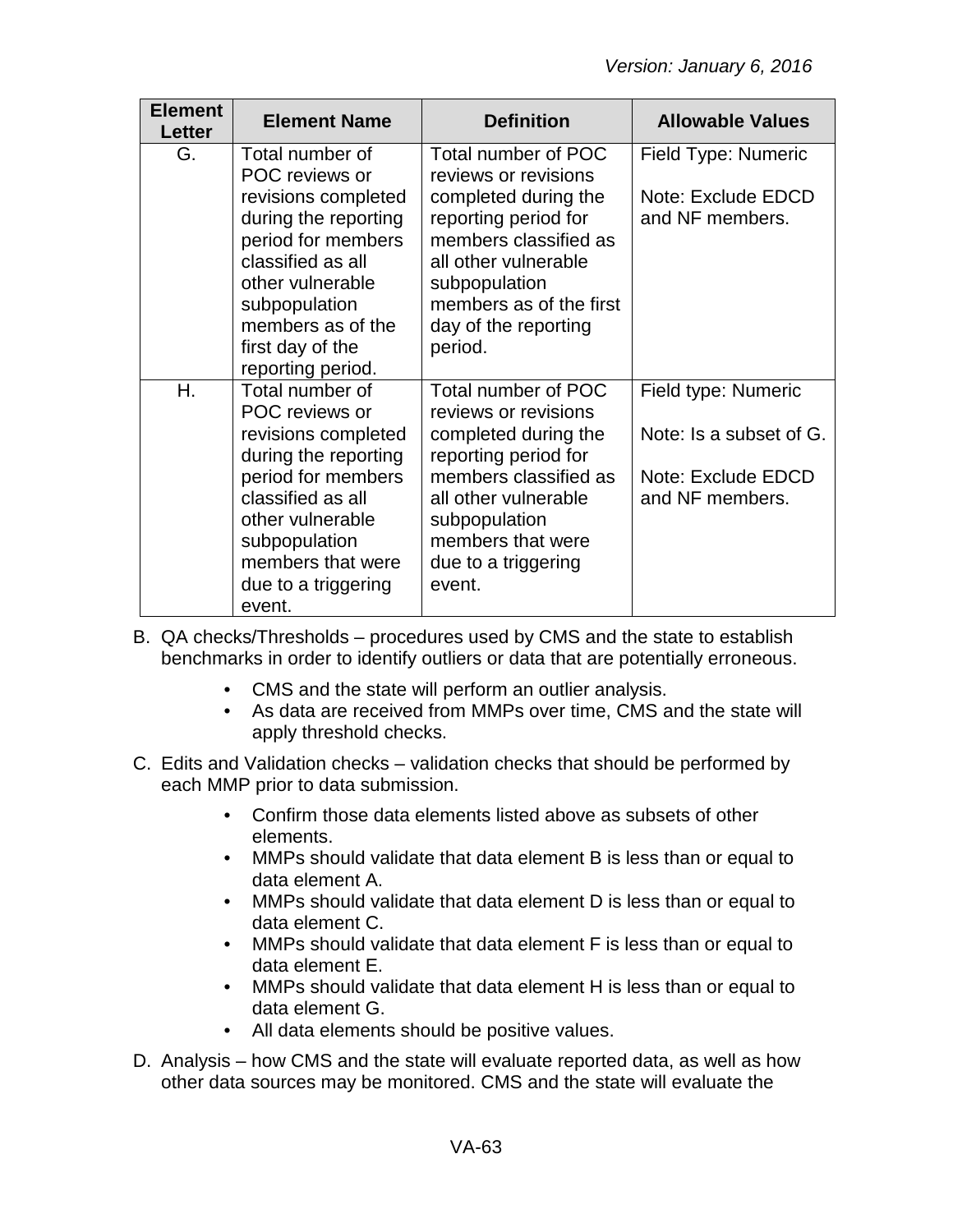percentage of POC reviews or revisions completed during the reporting period for members classified as:

- Community Well as of the first day of the reporting period that were due to a triggering event.
- EDCD members as of the first day of the reporting period that were due to a triggering event.
- Nursing facility members as of the first day of the reporting period that were due to a triggering event.
- All other vulnerable subpopulation members as of the first day of the reporting period that were to a triggering event.
- E. Notes additional clarifications to a reporting section. This section incorporates previously answered frequently asked questions.
	- MMPs should include all members regardless of whether the member was enrolled through passive enrollment or opt-in enrollment. Medicaid-only members should not be included.
	- MMPs should include all reassessments for members who meet the criteria outlined in Elements A, C, E, and G regardless if they are disenrolled as of the end of the reporting period (i.e., include all members regardless if they are currently enrolled or disenrolled as of the last day of the reporting period).
	- A members' Community Well, EDCD, nursing facility, or other vulnerable subpopulation status should be based on the members' status at the first day of the reporting period.
	- This measure is evaluating existing POCs that are reviewed or revised, not a members initial POC.
	- A triggering event is defined as a hospitalization or significant change in health or functional status (e.g., change in the ability to perform activities of daily living and instrumental activities of daily living).
- F. Data Submission how MMPs will submit data collected to CMS and the state.
	- MMPs will submit data collected for this measure in the above specified format through a secure data collection site established by CMS. This site can be accessed at the following web address: [https://Financial-Alignment-Initiative.NORC.org](https://financial-alignment-initiative.norc.org/)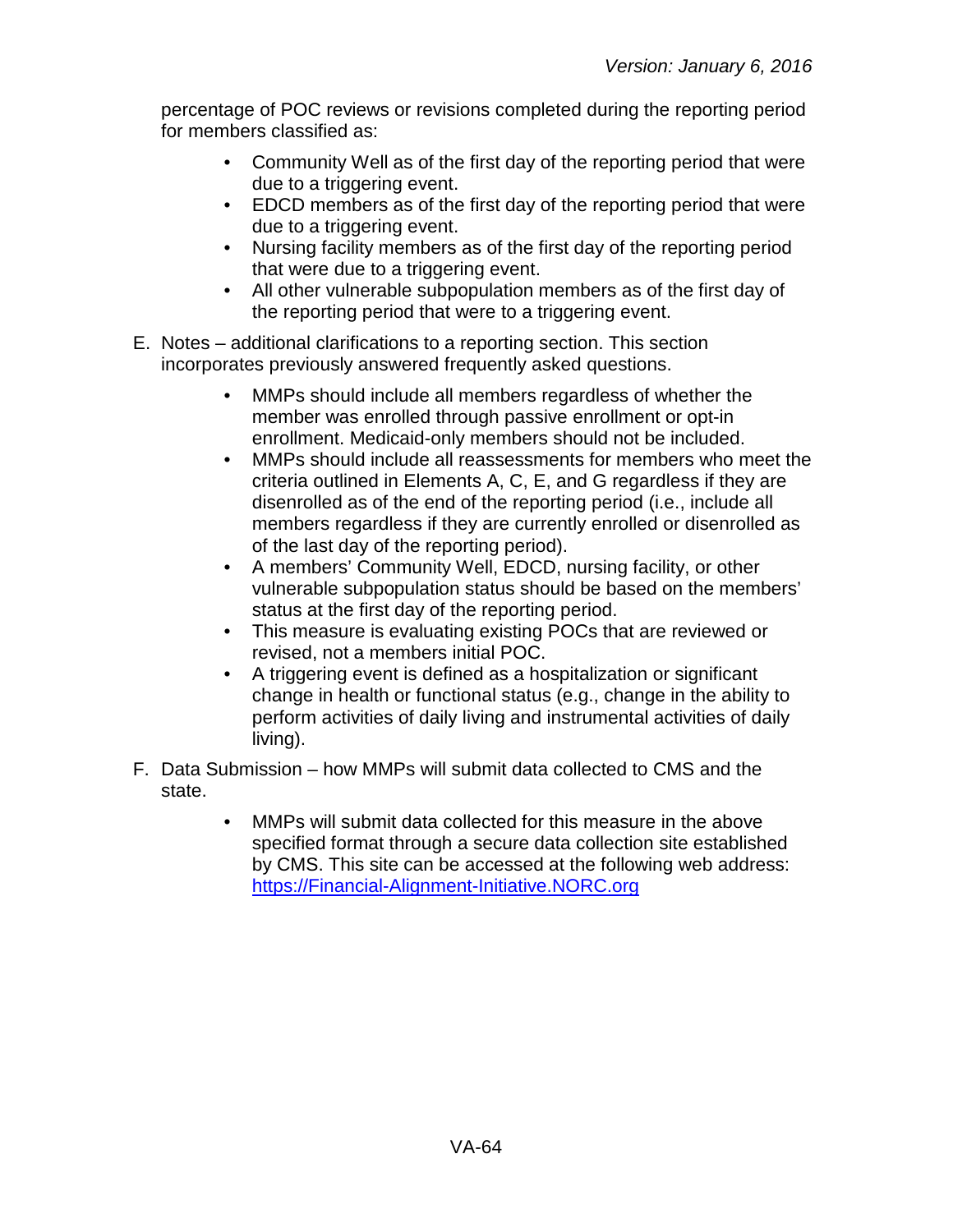| <b>CONTINUOUS REPORTING</b>        |                                      |          |                                   |                                                                                          |
|------------------------------------|--------------------------------------|----------|-----------------------------------|------------------------------------------------------------------------------------------|
| <b>Reporting</b><br><b>Section</b> | <b>Reporting</b><br><b>Frequency</b> | Level    | <b>Reporting</b><br><b>Period</b> | Due Date                                                                                 |
| VA2. Care<br>Coordination          | Annually                             | Contract | <b>Calendar Year</b>              | By the end of the<br>sixth month<br>following the last<br>day of the<br>reporting period |

VA2.14 Medication Reconciliation Post-Discharge.

| <b>Element</b><br>Letter | <b>Element Name</b>                                                                                                                                                                                                                                                                               | <b>Definition</b>                                                                                                                                                                                                                                                                                                            | <b>Allowable</b><br><b>Values</b>              |
|--------------------------|---------------------------------------------------------------------------------------------------------------------------------------------------------------------------------------------------------------------------------------------------------------------------------------------------|------------------------------------------------------------------------------------------------------------------------------------------------------------------------------------------------------------------------------------------------------------------------------------------------------------------------------|------------------------------------------------|
| А.                       | Total number of<br>inpatient<br>discharges during<br>the reporting<br>period.                                                                                                                                                                                                                     | Total number of<br>inpatient discharges<br>that occurred between<br>January 1 and<br>December 1 during<br>the reporting period.                                                                                                                                                                                              | Field Type: Numeric                            |
| В.                       | Total number of<br>inpatient<br>discharges for<br>which a medication<br>reconciliation was<br>conducted by a<br>prescribing<br>practitioner, clinical<br>pharmacist or<br>registered nurse on<br>the date of<br>discharge through<br>30 days after the<br>inpatient discharge<br>(31 days total). | Of the total reported in<br>A, the number of<br>inpatient discharges<br>for which a medication<br>reconciliation was<br>conducted by a<br>prescribing<br>practitioner, clinical<br>pharmacist, or<br>registered nurse on<br>the date of discharge<br>through 30 days after<br>the inpatient<br>discharge (31 days<br>total). | Field Type: Numeric<br>Note: Is a subset of A. |

- B. QA checks/Thresholds procedures used by CMS and the state to establish benchmarks in order to identify outliers or data that are potentially erroneous.
	- CMS and the state will perform an outlier analysis.
	- As data are received from MMPs over time, CMS and the state will apply threshold checks.
- C. Edits and Validation checks validation checks that should be performed by each MMP prior to data submission.
	- Confirm those data elements listed above as subsets of other elements.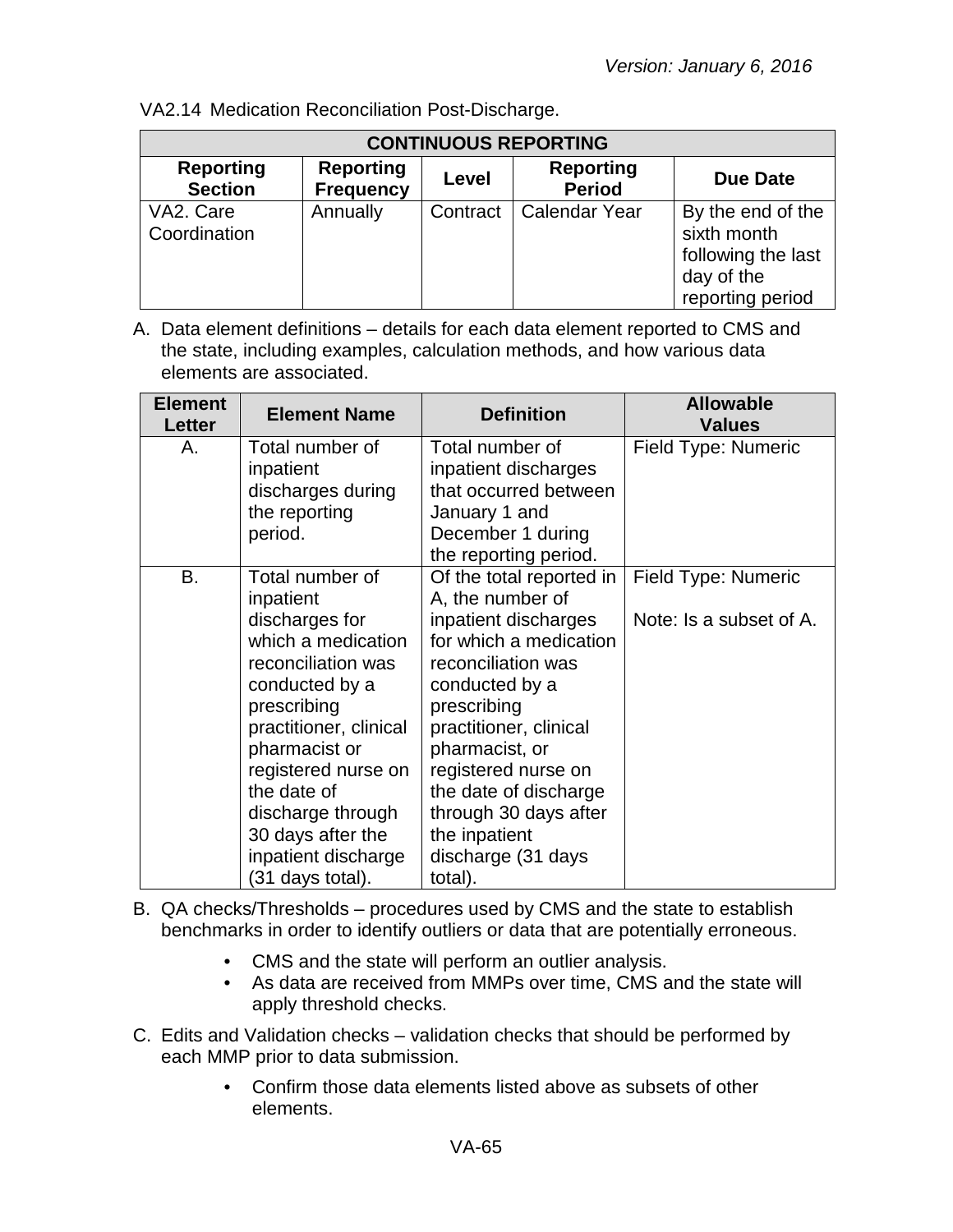- MMPs should validate that data element B is less than or equal to data element A.
- All data elements should be positive values.
- D. Analysis how CMS and the state will evaluate reported data, as well as how other data sources may be monitored.
	- CMS and the state will evaluate the percentage of inpatient discharges from January 1–December 1 of the reporting period for which a medication reconciliation was conducted by a prescribing practitioner, clinical pharmacist, or registered nurse on the date of discharge through 30 days of the inpatient discharge during the reporting period (31 days total).
- E. Notes additional clarifications to a reporting section. This section incorporates previously answered frequently asked questions.
	- MMPs should include all members regardless of whether the member was enrolled through passive enrollment or opt-in enrollment. Medicaid-only members should not be included.
	- MMPs should include all inpatient discharges for members who meet the criteria outlined in Element A and were continuously enrolled from the date of discharge through 30 days after the discharge, regardless of whether they are disenrolled as of the end of the reporting period (i.e., include all members regardless of whether they are currently enrolled or disenrolled as of the last day of the reporting period).
	- The denominator for this measure is based on discharges, not members.
	- If a member has more than one discharge, include all discharges on or between January 1 and December 1 of the reporting period. To identify acute and nonacute inpatient discharges:
		- i. Identify all acute and nonacute inpatient stays (Inpatient Stay value set)
		- ii. Identify the discharge date for the stay
	- Medication reconciliation is a type of review in which the discharge medications are reconciled with the most recent medication list in the outpatient medical record.
	- Medication Reconciliation can be identified using the Medication Reconciliation value set.
	- For data element A, if the discharge is followed by a readmission or direct transfer to an acute or nonacute inpatient care setting on the date of discharge through 30 days after discharge (31 total days), count only the last discharge. To identify readmissions during the 31-day period:
		- i. Identify all acute and nonacute inpatient stays (Inpatient Stay value set)
		- ii. Identify the admission date for the stay (the admission date must occur during the 31-day period)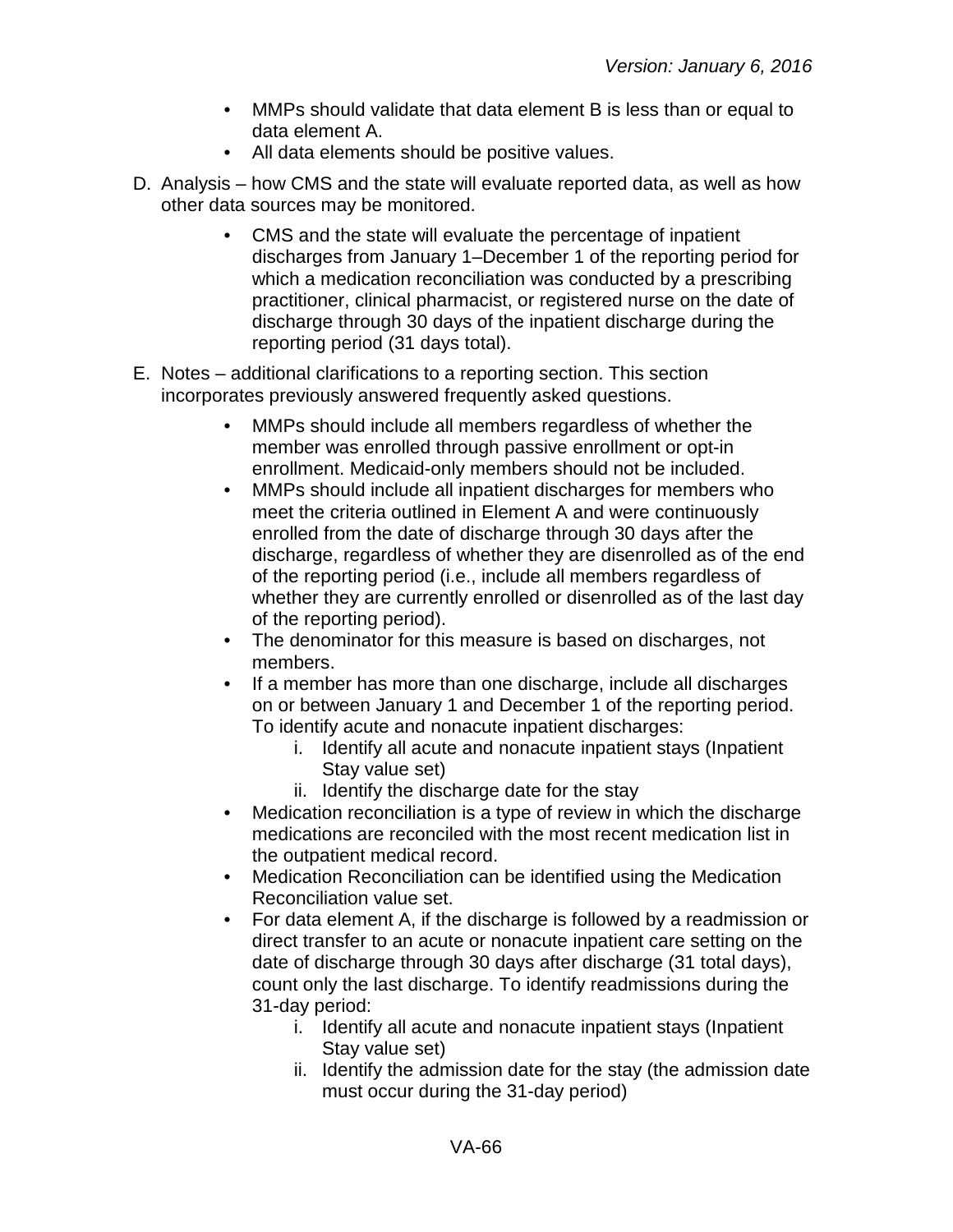- iii. Identify the discharge date for the stay (the discharge date is the event date)
- MMPs must identify "transfers" using their own methods and then confirm the acute or nonacute inpatient care setting using the Inpatient Stay value set.
- For data element A, exclude both the initial and the readmission/direct transfer discharges if the last discharge occurs after December 1 of the reporting period.
- Members must be continuously enrolled in the MMP from the date of discharge through 30 days after discharge with no gap in enrollment, to be included in this measure.
- If a member remains in an acute or non-acute care setting through December 1 of the reporting period, a discharge is not included in the measure for this member, but the MMP must have a method for identifying the member's status for the remainder of the reporting period, and may not assume the member remained admitted based only on the absence of a charge before December 1.
- F. Data Submission how MMPs will submit data collected to CMS and the state.
	- MMPs will submit data collected for this measure in the above specified format through a secure data collection site established by CMS. This site can be accessed at the following web address: [https://Financial-Alignment-Initiative.NORC.org](https://financial-alignment-initiative.norc.org/)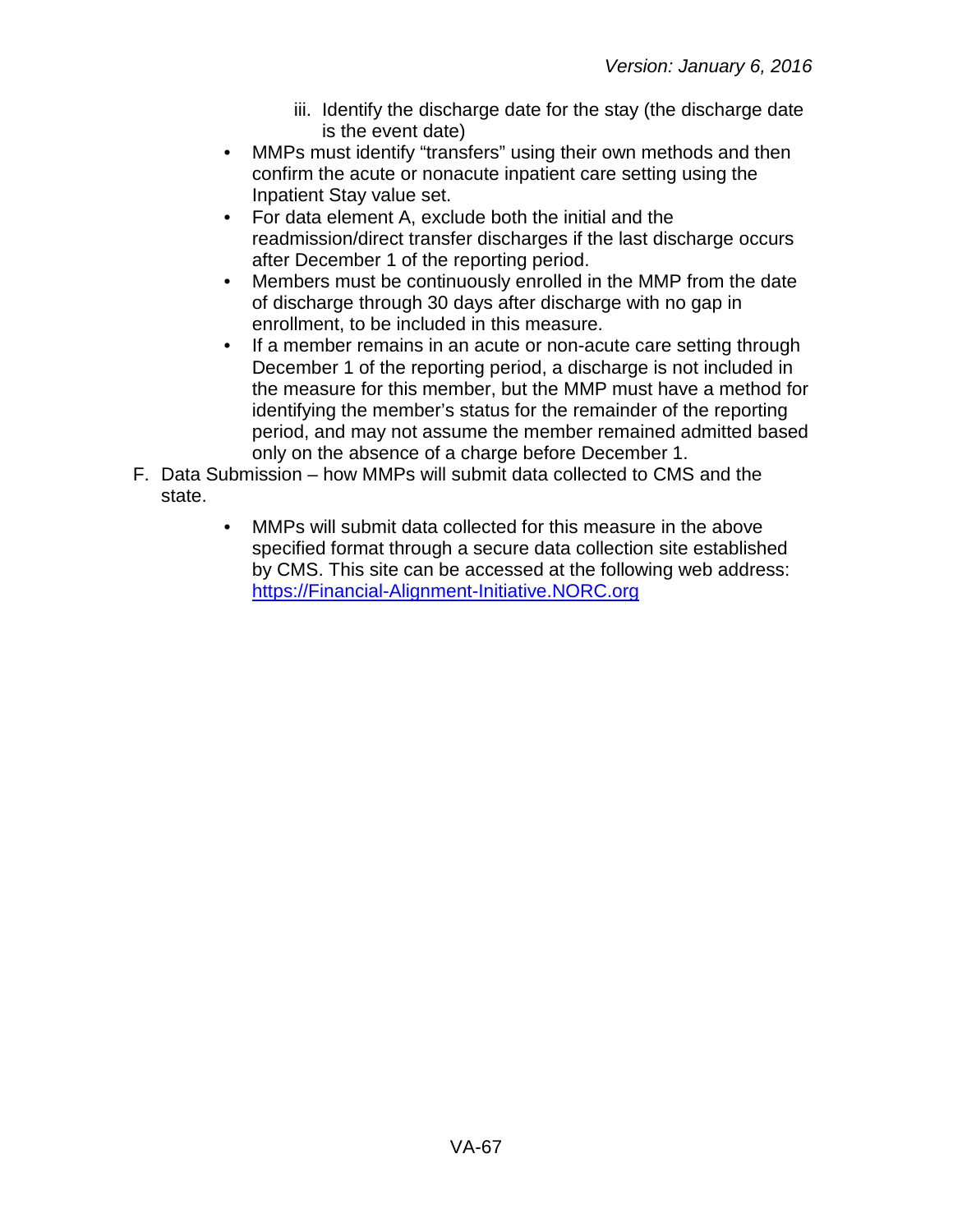## **Section VAIII. Enrollee Protections**

| <b>IMPLEMENTATION</b>               |                                      |          |                                                                                                     |                                                                                           |
|-------------------------------------|--------------------------------------|----------|-----------------------------------------------------------------------------------------------------|-------------------------------------------------------------------------------------------|
| <b>Reporting</b><br><b>Section</b>  | <b>Reporting</b><br><b>Frequency</b> | Level    | <b>Reporting</b><br><b>Period</b>                                                                   | <b>Due Date</b>                                                                           |
| VA3. Enrollee<br><b>Protections</b> | Monthly                              | Contract | <b>Current Month</b><br>Ex:<br>$1/1 - 1/31$                                                         | By the end of the<br>month following<br>the last day of the<br>reporting period           |
| <b>ONGOING</b>                      |                                      |          |                                                                                                     |                                                                                           |
| <b>Reporting</b><br><b>Section</b>  | <b>Reporting</b><br><b>Frequency</b> | Level    | <b>Reporting</b><br><b>Periods</b>                                                                  | <b>Due Date</b>                                                                           |
| VA3. Enrollee<br><b>Protections</b> | Quarterly                            | Contract | Current<br>Calendar<br>Quarter<br>Ex:<br>$1/1 - 3/31$<br>$4/1 - 6/30$<br>$7/1 - 9/30$<br>10/1-12/31 | By the end of the<br>second month<br>following the last<br>day of the<br>reporting period |

VA3.1 The number of critical incident and abuse reports for members receiving LTSS.

| <b>Element</b><br><b>Letter</b> | <b>Element Name</b>                                        | <b>Definition</b>                                                                                                      | <b>Allowable</b><br><b>Values</b> |
|---------------------------------|------------------------------------------------------------|------------------------------------------------------------------------------------------------------------------------|-----------------------------------|
| Α.                              | Total number of<br>members receiving<br>LTSS.              | Total number of<br>members receiving<br>LTSS during the<br>reporting period.                                           | Field Type: Numeric               |
| <b>B.</b>                       | Total number of<br>critical incident and<br>abuse reports. | Of the total reported<br>in A, the number of<br>critical incident and<br>abuse reports during<br>the reporting period. | <b>Field Type: Numeric</b>        |

- B. QA checks/Thresholds procedures used by CMS and the state to establish benchmarks in order to identify outliers or data that are potentially erroneous.
	- CMS and the state will perform an outlier analysis.
	- As data are received from MMPs over time, CMS and the state will apply threshold checks.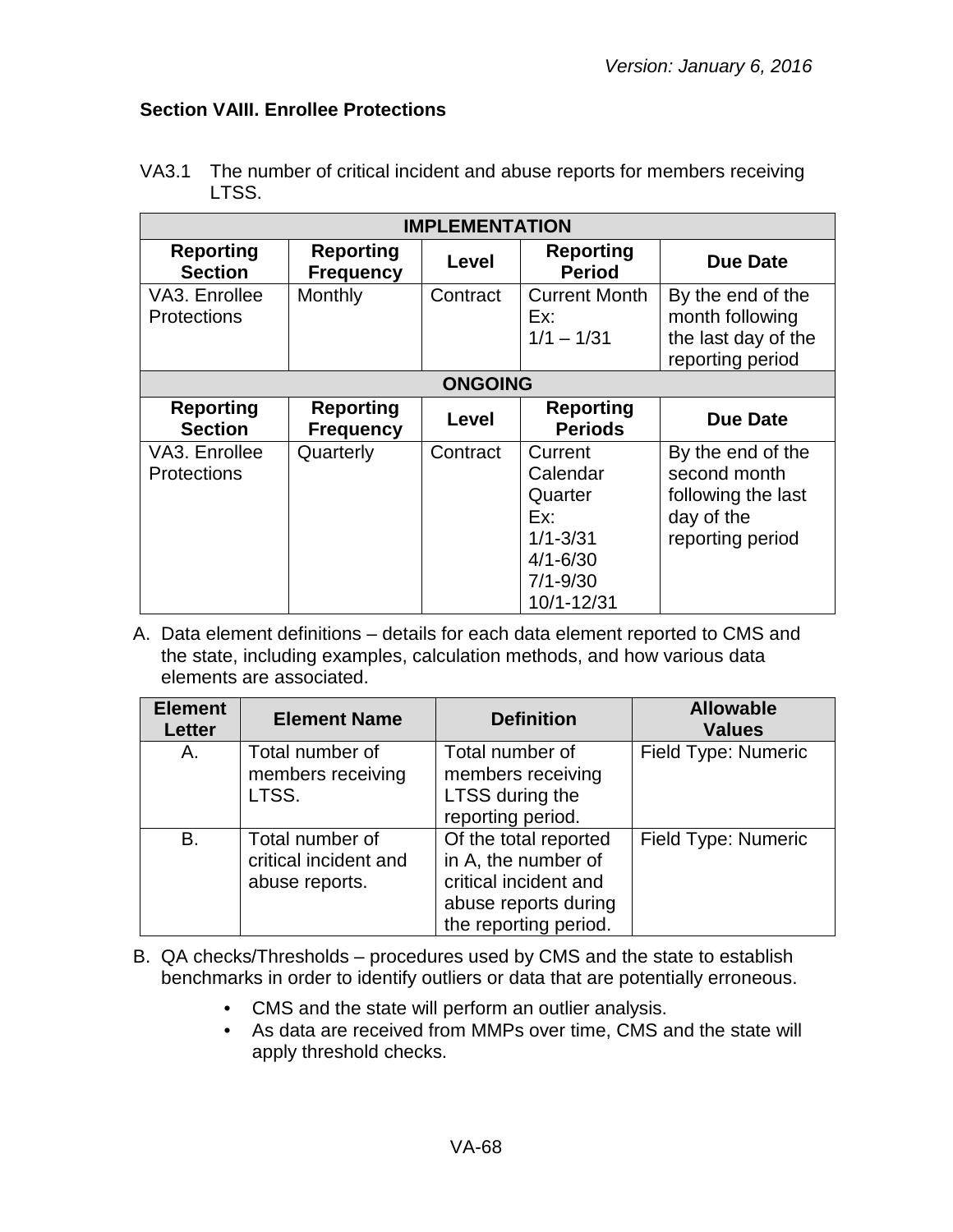- C. Edits and Validation checks validation checks that should be performed by each MMP prior to data submission.
	- All data elements should be positive values.
- D. Analysis how CMS and the state will evaluate reported data, as well as how other data sources may be monitored.
	- CMS and the state will evaluate the number of critical incident and abuse reports per 1,000 members receiving LTSS.
- E. Notes additional clarifications to a reporting section. This section incorporates previously answered frequently asked questions.
	- MMPs should include all members regardless of whether the member was enrolled through passive enrollment or opt-in enrollment. Medicaid-only members should not be included.
	- MMPs should include all members who meet the criteria outlined in Element A regardless if they are disenrolled as of the end of the reporting period (i.e., include all members regardless if they are currently enrolled or disenrolled as of the last day of the reporting period).
	- For data element B, MMPs should include all new critical incident and abuse cases that are reported during the reporting period, regardless if the case status is open or closed as of the last day of the reporting period.
	- Critical incident and abuse reports could be reported by the MMP or any provider, and are not limited to only those providers defined as LTSS providers.
	- It is possible for members to have more than one critical incident and/or abuse report during the reporting period. All critical incident and abuse reports during the reporting period should be counted.
	- Critical incident refers to any actual or alleged event or situation that creates a significant risk of substantial or serious harm to the physical or mental health, safety or well-being of a member.
	- Abuse refers to:
		- i. Willful use of offensive, abusive, or demeaning language by a caretaker that causes mental anguish;
		- ii. Knowing, reckless, or intentional acts or failures to act which cause injury or death to an individual or which places that individual at risk of injury or death;
		- iii. Rape or sexual assault;
		- iv. Corporal punishment or striking of an individual;
		- v. Unauthorized use or the use of excessive force in the placement of bodily restraints on an individual; and
		- vi. Use of bodily or chemical restraints on an individual which is not in compliance with federal or state laws and administrative regulations.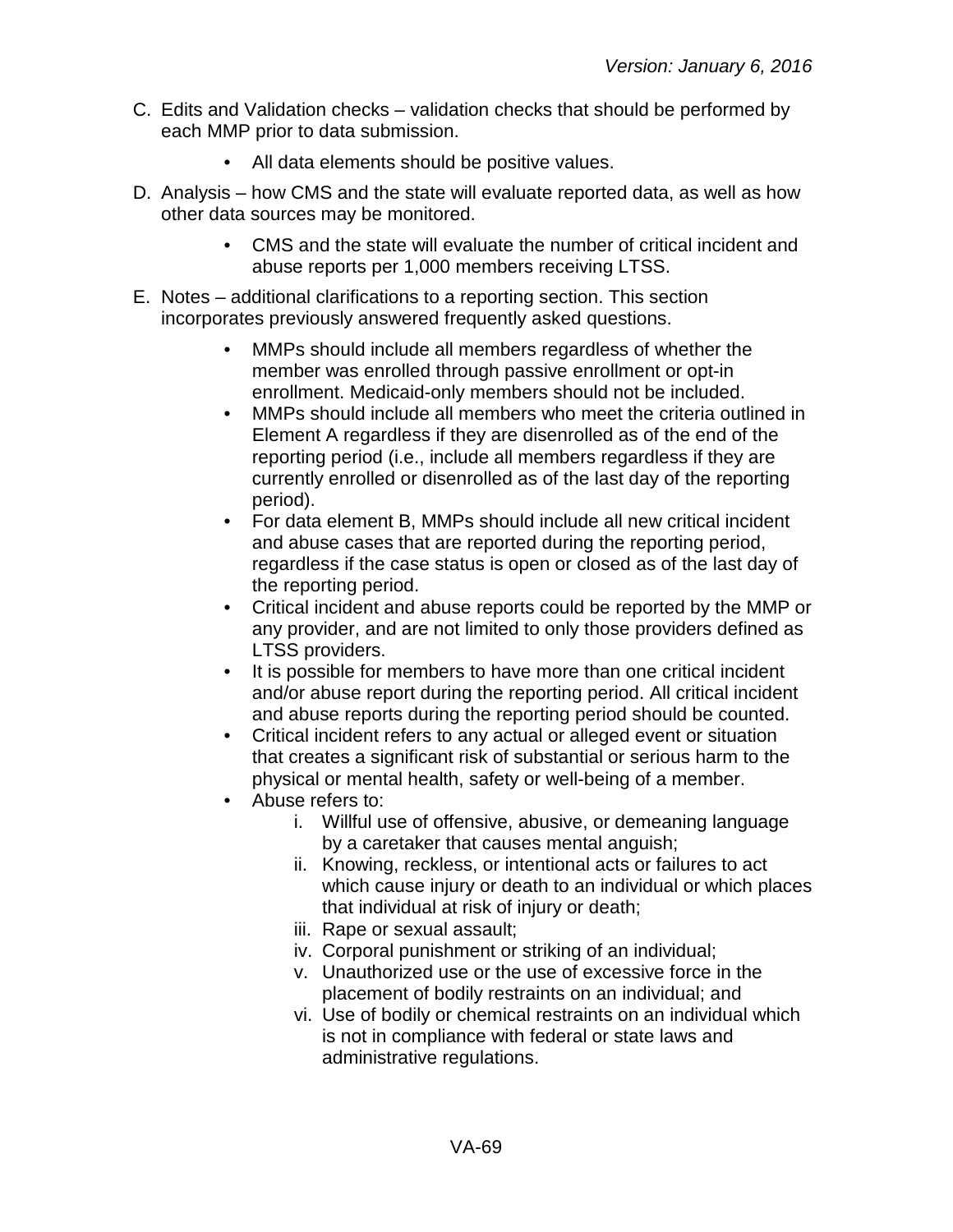- F. Data Submission how MMPs will submit data collected to CMS and the state.
	- MMPs will submit data collected for this measure in the above specified format through a secure data collection site established by CMS. This site can be accessed at the following web address: [https://Financial-Alignment-Initiative.NORC.org](https://financial-alignment-initiative.norc.org/)
- VA3.2 Documentation of abuse, neglect, or exploitation and safety concerns or risk in the physical environment.

**Please note:** No MMP reporting to NORC is required for this measure as part of the reporting requirements; MMPs should continue to follow the CCC MMP Waiver Assurances Sampling Methodology and Other Expectations issued by DMAS in conducting waiver quality assurances and reporting directly to DMAS.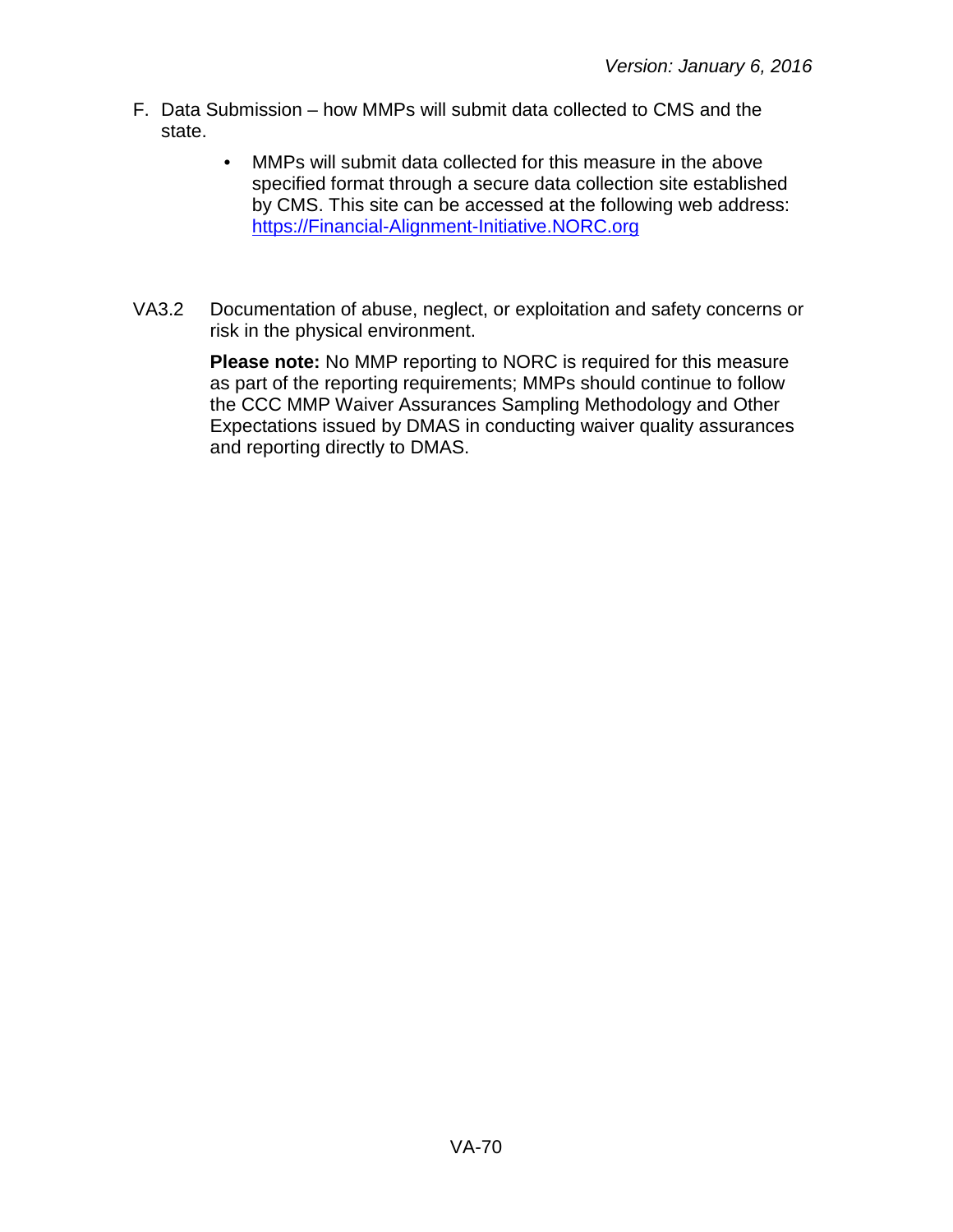## **Section VAIV. Organizational Structure and Staffing**

| <b>CONTINUOUS REPORTING</b>                         |                                      |          |                                   |                                                                                           |
|-----------------------------------------------------|--------------------------------------|----------|-----------------------------------|-------------------------------------------------------------------------------------------|
| <b>Reporting</b><br><b>Section</b>                  | <b>Reporting</b><br><b>Frequency</b> | Level    | <b>Reporting</b><br><b>Period</b> | <b>Due Date</b>                                                                           |
| VA4.<br>Organizational<br>Structure and<br>Staffing | Annually                             | Contract | Calendar Year                     | By the end of the<br>second month<br>following the last<br>day of the<br>reporting period |

VA4.1 Americans with Disabilities Act (ADA) compliance.

| <b>Element</b><br><b>Letter</b> | <b>Element Name</b>                          | <b>Definition</b>                                                                                                           | <b>Allowable</b><br><b>Values</b>                                                             |
|---------------------------------|----------------------------------------------|-----------------------------------------------------------------------------------------------------------------------------|-----------------------------------------------------------------------------------------------|
| A.                              | <b>ADA Compliance</b><br>Plan.               | <b>ADA Compliance</b><br><b>Plan that describes</b><br>the policies and<br>procedures for<br>maintaining ADA<br>compliance. | Field Type: N/A<br>Note: File will be<br>uploaded to FTP site<br>as a separate<br>attachment. |
| B.                              | ADA Compliance or<br><b>Quality Officer.</b> | Identification of the<br>staff person<br>responsible for ADA<br>compliance.                                                 | Field Type: N/A<br>Note: File will be<br>uploaded to FTP site<br>as a separate<br>attachment. |

- B. QA checks/Thresholds procedures used by CMS and the state to establish benchmarks in order to identify outliers or data that are potentially erroneous.
	- MMPs must submit an ADA Compliance Plan that aligns with the requirements outlined in this measure specification. If deficiencies are identified in the MMP's ADA Compliance Plan or the policies/procedures described therein, the MMP will be notified and provided with the opportunity to correct the deficiencies.
- C. Edits and Validation checks validation checks that should be performed by each MMP prior to data submission.
	- Confirm that all required information is included in each element as outlined below.
	- Confirm that the reported ADA Compliance Plan is the most current plan in a readable format.
	- Confirm that the reported ADA Compliance Officer or Quality Officer is the current staff member in the position.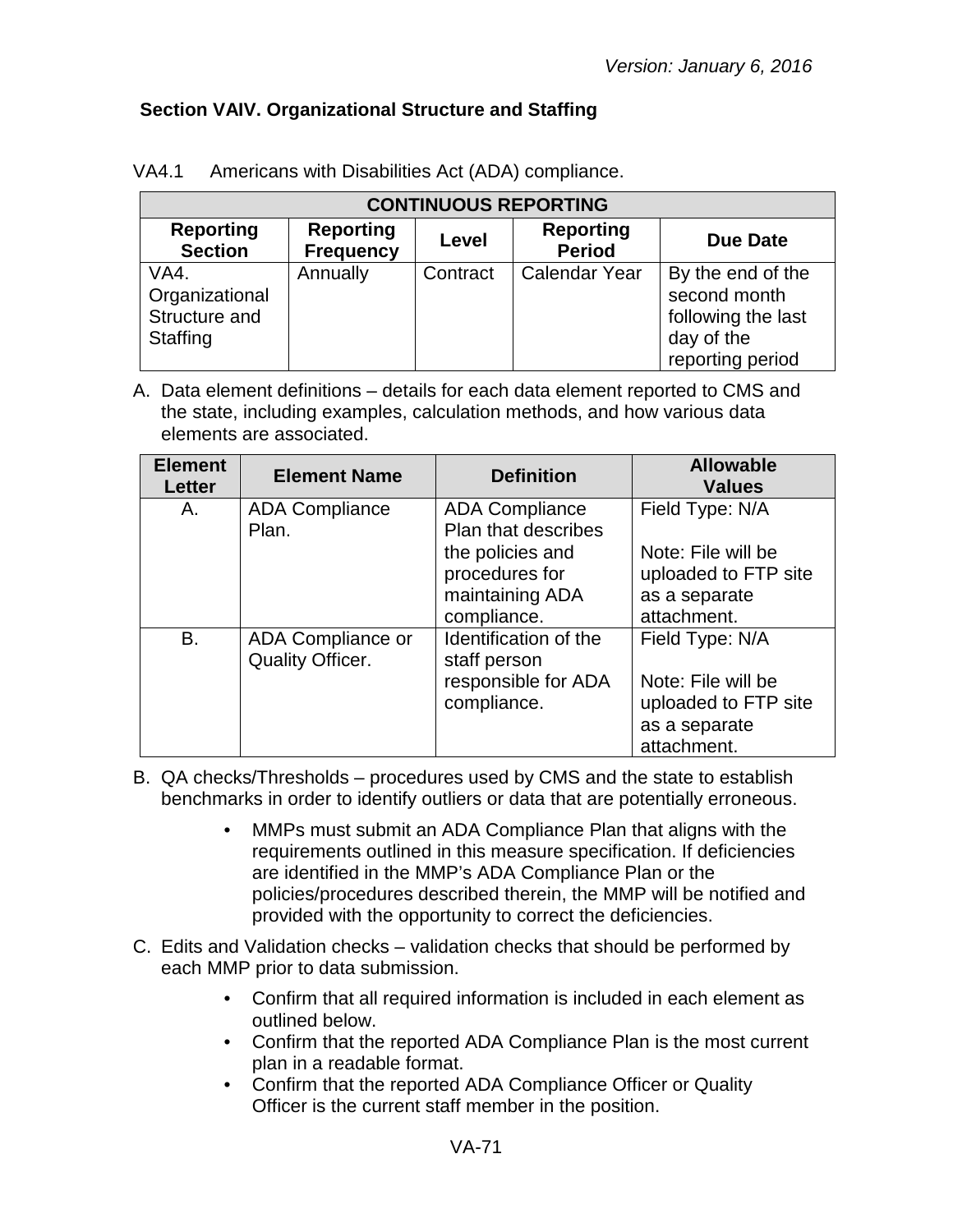- D. Analysis how CMS and the state will evaluate reported data, as well as how other data sources may be monitored. CMS and the state will verify that each reported element follows the requirements outlined below. CMS and the state may request documentation to support the plan's implementation to achieve and maintain ADA compliance.
	- **ADA Compliance Plan (Element A)** The ADA Compliance Plan should clearly describe the policies and procedures for maintaining compliance with the ADA requirements. The plan can either be part of the organization's overall compliance plan or a separate document that just describes ADA compliance. The plan should include:
		- i. Process for maintaining ADA compliance
		- ii. Person and committee responsible for oversight
		- iii. Description of training for network provider staff
		- iv. Description of training for Interdisciplinary Care Team members
		- v. Description of provider site assessment for compliance and frequency of assessment
		- vi. Description of how non-compliant findings are remediated, including:
			- 1. Process for documenting non-compliance
			- 2. Process for documenting actions taken to remediate non-compliance
			- 3. Individual(s) responsible for remediation
			- 4. Timeline for remediation
			- 5. Monitoring and oversight of the remediation process
		- vii. Committee meeting minutes to validate oversight of the ADA Compliance Plan
		- viii. Annual assessment of the ADA Compliance Plan, including:
			- 1. Assessment of completion of planned activities and that the objectives of the plan were met
			- 2. Identification of issues or barriers that impacted meeting the objectives of the work plan
			- 3. Recommended interventions to overcome barriers and issues identified
			- 4. Overall effectiveness of the ADA Compliance Plan
	- **ADA Compliance or Quality Officer (Element B)** This document should identify the staff person responsible for ADA compliance and also provide his/her job description.
- E. Notes additional clarifications to a reporting section. This section incorporates previously answered frequently asked questions.
	- MMPs should refer to the Virginia three-way contract for specific requirements pertaining to ADA physical access compliance.
	- The ADA Compliance Officer or Quality Officer may be the same individual that serves as the MMP Compliance Officer.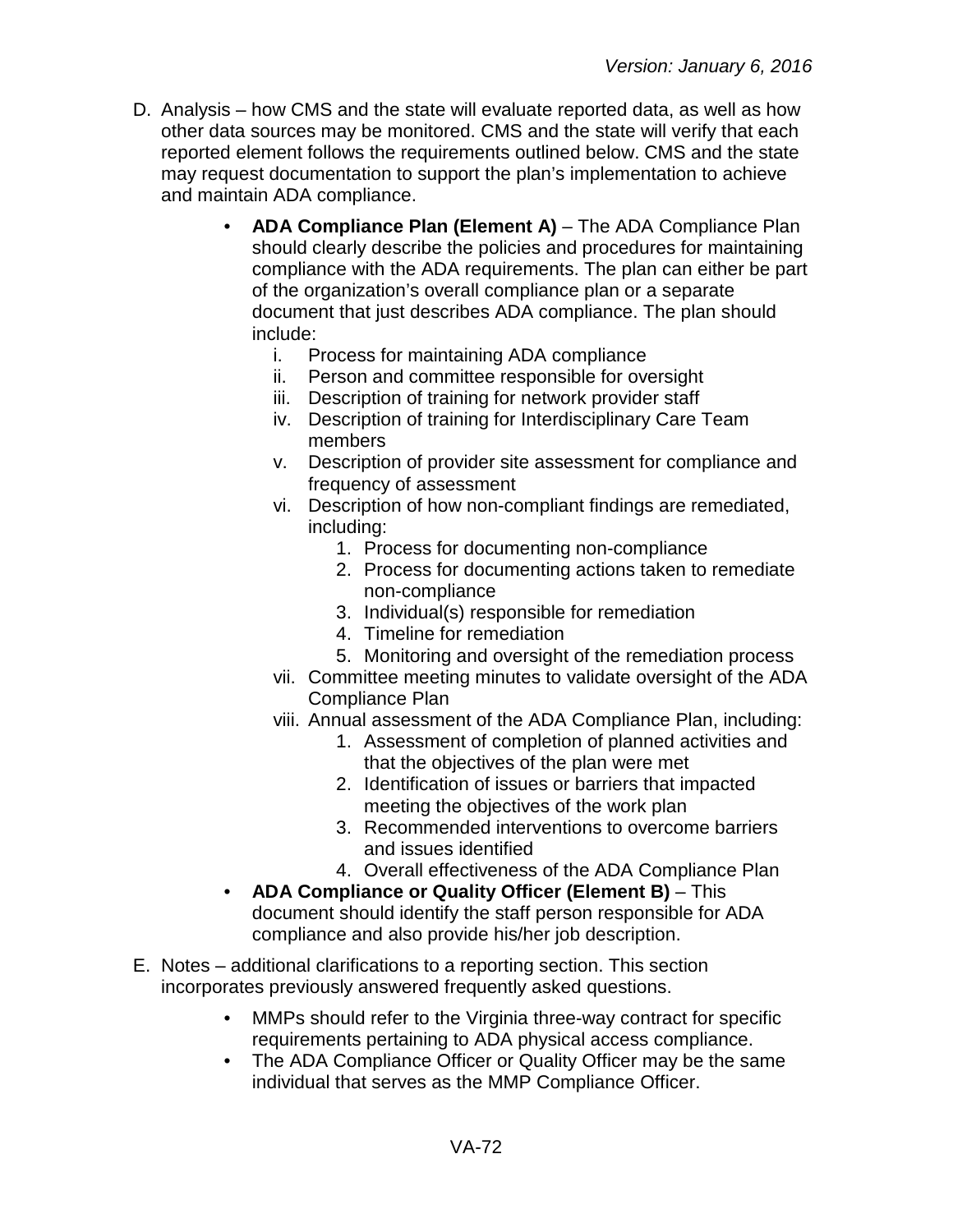- MMPs should refer to the following links for additional guidance on physical access for individuals with mobility disabilities: [http://www.ada.gov/medcare\\_mobility\\_ta/medcare\\_ta.htm](http://www.ada.gov/medcare_mobility_ta/medcare_ta.htm) and [http://www.adachecklist.org](http://www.adachecklist.org/)
- F. Data Submission how MMPs will submit data collected to CMS and the state.
	- MMPs will submit data collected for this measure in the above specified format through a secure data transmission site established by CMS. This site can be accessed at the following web address: <https://fm.hshapps.com/login.aspx?ReturnUrl=%2fdefault.aspx>
	- For data submission, each data element above should be uploaded as a separate attachment.
	- Required File Format is Microsoft Word File.
	- The file name extension should be ".docx"
	- File name= VA\_(CONTRACTID)\_(REPORTING PERIOD) (SUBMISSIONDATE) (ELEMENTNAME).docx.
	- Replace (CONTRACTID) with the contract ID, (REPORTINGPERIOD) with the year and month of the beginning of the reporting period in YYYYMM format (e.g., February 2014 would be 201402), (SUBMISSIONDATE) with the year, month, and date of the submission in YYYYMMDD format (e.g., March 31, 2014 would be 20140331), and (ELEMENTNAME) with the element name listed below.
	- For element letter "A", the (ELEMENTNAME) should be (PLAN).
	- For element letter "B", the (ELEMENTNAME) should be (OFFICER).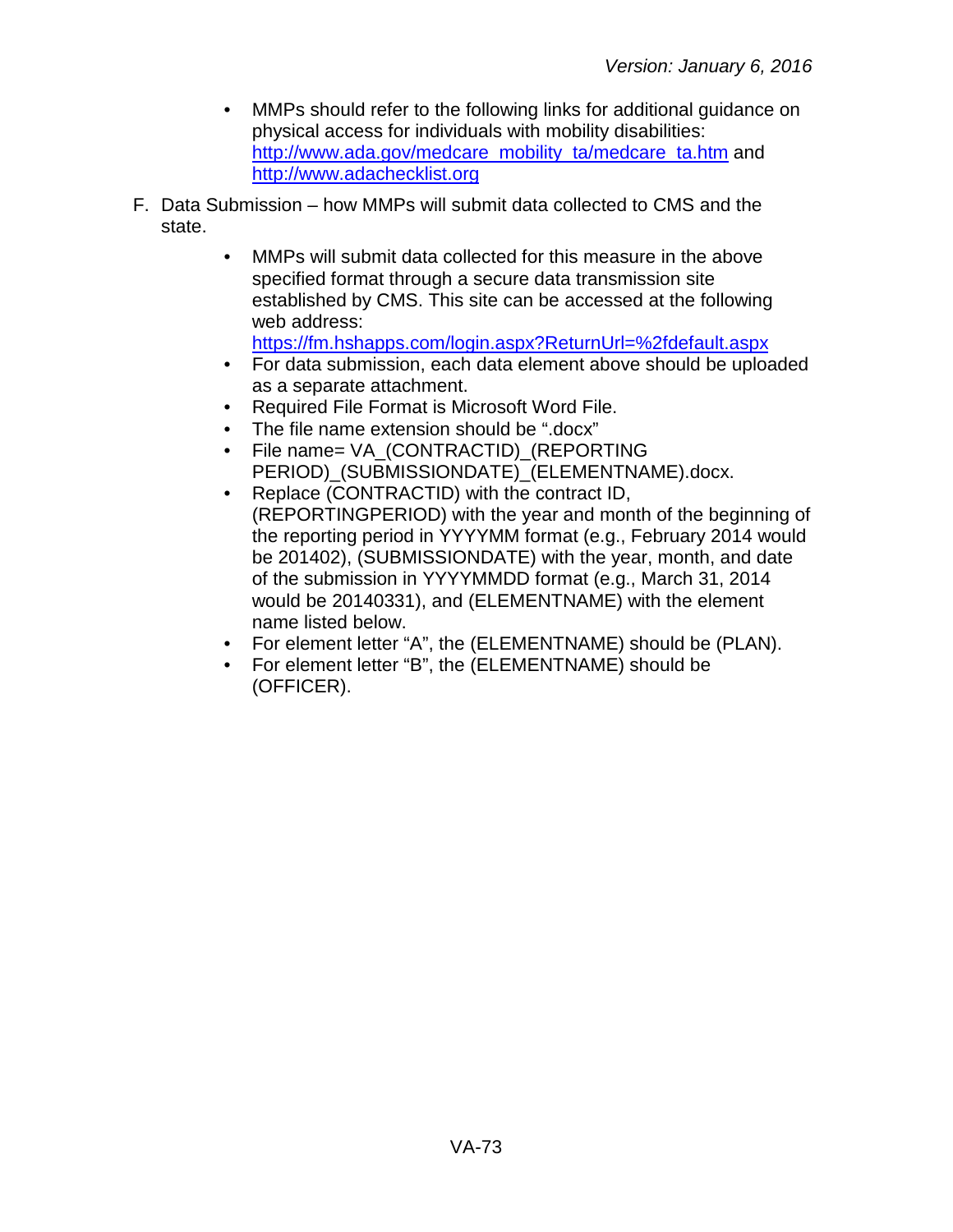VA4.2 Care manager training for supporting self-direction under the demonstration.

| <b>IMPLEMENTATION</b>                            |                                      |                |                                          |                                                                                           |  |
|--------------------------------------------------|--------------------------------------|----------------|------------------------------------------|-------------------------------------------------------------------------------------------|--|
| <b>Reporting Section</b>                         | <b>Reporting</b><br><b>Frequency</b> | Level          | <b>Reporting</b><br><b>Period</b>        | <b>Due Date</b>                                                                           |  |
| VA4. Organizational<br>Structure and<br>Staffing | Monthly                              | Contract       | <b>Current Month</b><br>Ex: $1/1 - 1/31$ | By the end of the<br>first month<br>following the last<br>day of the<br>reporting period  |  |
|                                                  |                                      | <b>ONGOING</b> |                                          |                                                                                           |  |
| <b>Reporting Section</b>                         | <b>Reporting</b><br><b>Frequency</b> | Level          | <b>Reporting</b><br><b>Period</b>        | <b>Due Date</b>                                                                           |  |
| VA4. Organizational<br>Structure and<br>Staffing | Annually                             | Contract       | Calendar Year                            | By the end of the<br>second month<br>following the last<br>day of the<br>reporting period |  |

| <b>Element</b><br><b>Letter</b> | <b>Element Name</b>                                                                                                                      | <b>Definition</b>                                                                                                                                                     | <b>Allowable</b><br><b>Values</b>              |
|---------------------------------|------------------------------------------------------------------------------------------------------------------------------------------|-----------------------------------------------------------------------------------------------------------------------------------------------------------------------|------------------------------------------------|
| A.                              | Total number of FTE<br>care managers.                                                                                                    | Total number of FTE<br>care managers in the<br>MMP during the<br>reporting period.                                                                                    | Field Type: Numeric                            |
| B.                              | Total number of FTE<br>care managers that<br>have undergone<br>training for<br>supporting self-<br>direction under the<br>demonstration. | Of the total reported<br>in A, the number of<br>FTE care managers<br>that have undergone<br>training for<br>supporting self-<br>direction under the<br>demonstration. | Field Type: Numeric<br>Note: Is a subset of A. |

- B. QA checks/Thresholds procedures used by CMS and the state to establish benchmarks in order to identify outliers or data that are potentially erroneous.
	- CMS and the state will perform an outlier analysis.
	- As data are received from MMPs over time, CMS and the state will apply threshold checks.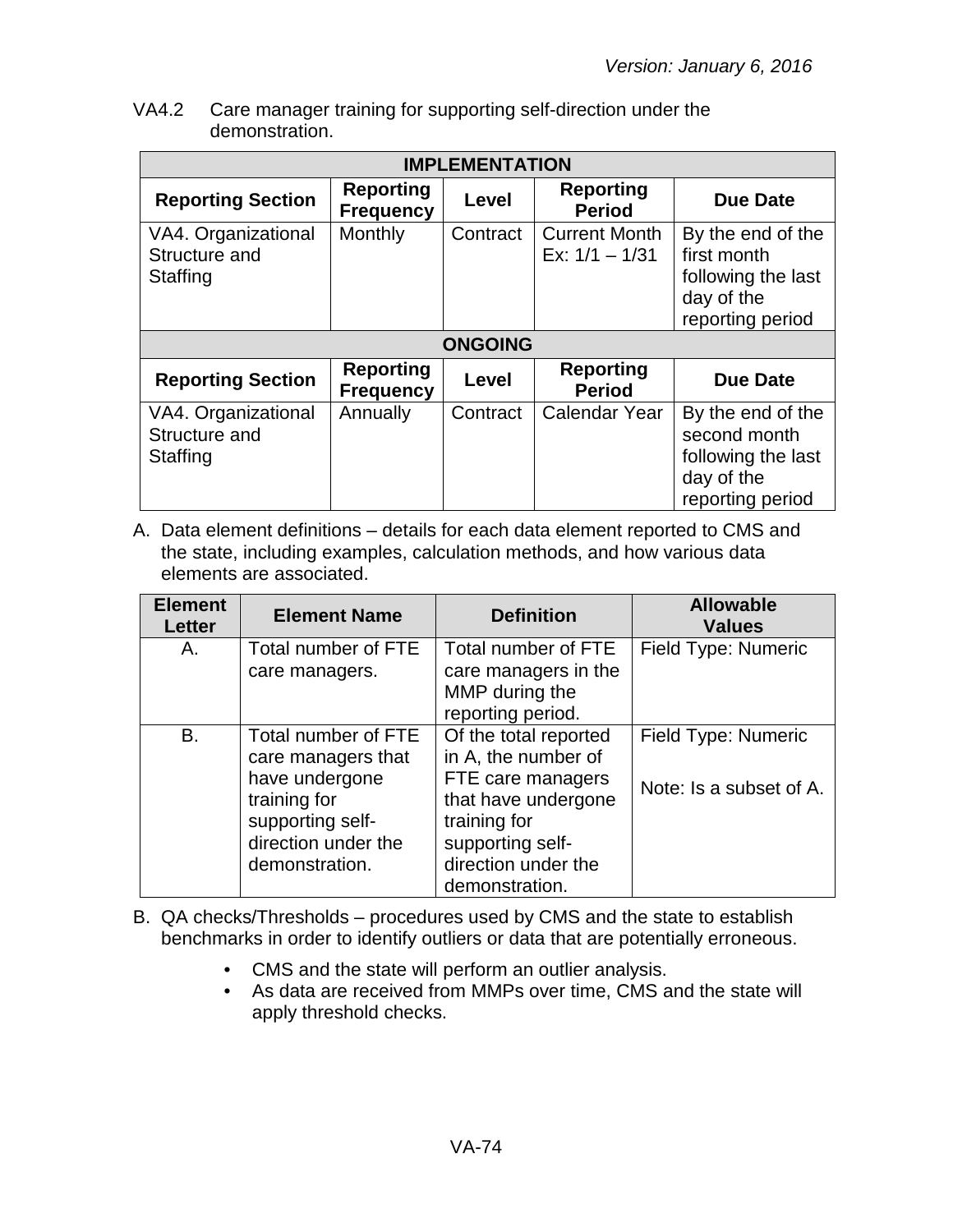- C. Edits and Validation checks validation checks that should be performed by each MMP prior to data submission.
	- Confirm those data elements listed above as subsets of other elements.
	- MMPs should validate that data element B is less than or equal to data element A.
	- All data elements should be positive values.
- D. Analysis how CMS and the state will evaluate reported data, as well as how other data sources may be monitored.
	- CMS and the state will evaluate the percentage of FTE care managers that have undergone training for supporting selfdirection.
- E. Notes additional clarifications to a reporting section. This section incorporates previously answered frequently asked questions.
	- MMPs should refer to the Virginia three-way contract for specific requirements pertaining to a care manager.
	- MMPs should refer to the Virginia three-way contract for specific requirements pertaining to training for supporting self-direction.
	- A care manager includes all full-time and part-time staff.
	- FTE is full time equivalent. FTE is based on the average number of hours worked per week. For example, a care manager who works an average of 35 hours a week counts as one FTE. A care manager who works an average of 17.5 hours a week counts as half an FTE.
	- The training referenced in data element B is defined within the training plan submitted by the MMP to DMAS for review.
- F. Data Submission how MMPs will submit data collected to CMS and the state.
	- MMPs will submit data collected for this measure in the above specified format through a secure data collection site established by CMS. This site can be accessed at the following web address: [https://Financial-Alignment-Initiative.NORC.org](https://financial-alignment-initiative.norc.org/)
- VA4.3 Licensure/certification requirements for new EDCD waiver providers.

**Please note:** No MMP reporting to NORC is required for this measure as part of the reporting requirements; MMPs should continue to follow the CCC MMP Waiver Assurances Sampling Methodology and Other Expectations issued by DMAS in conducting waiver quality assurances and reporting directly to DMAS.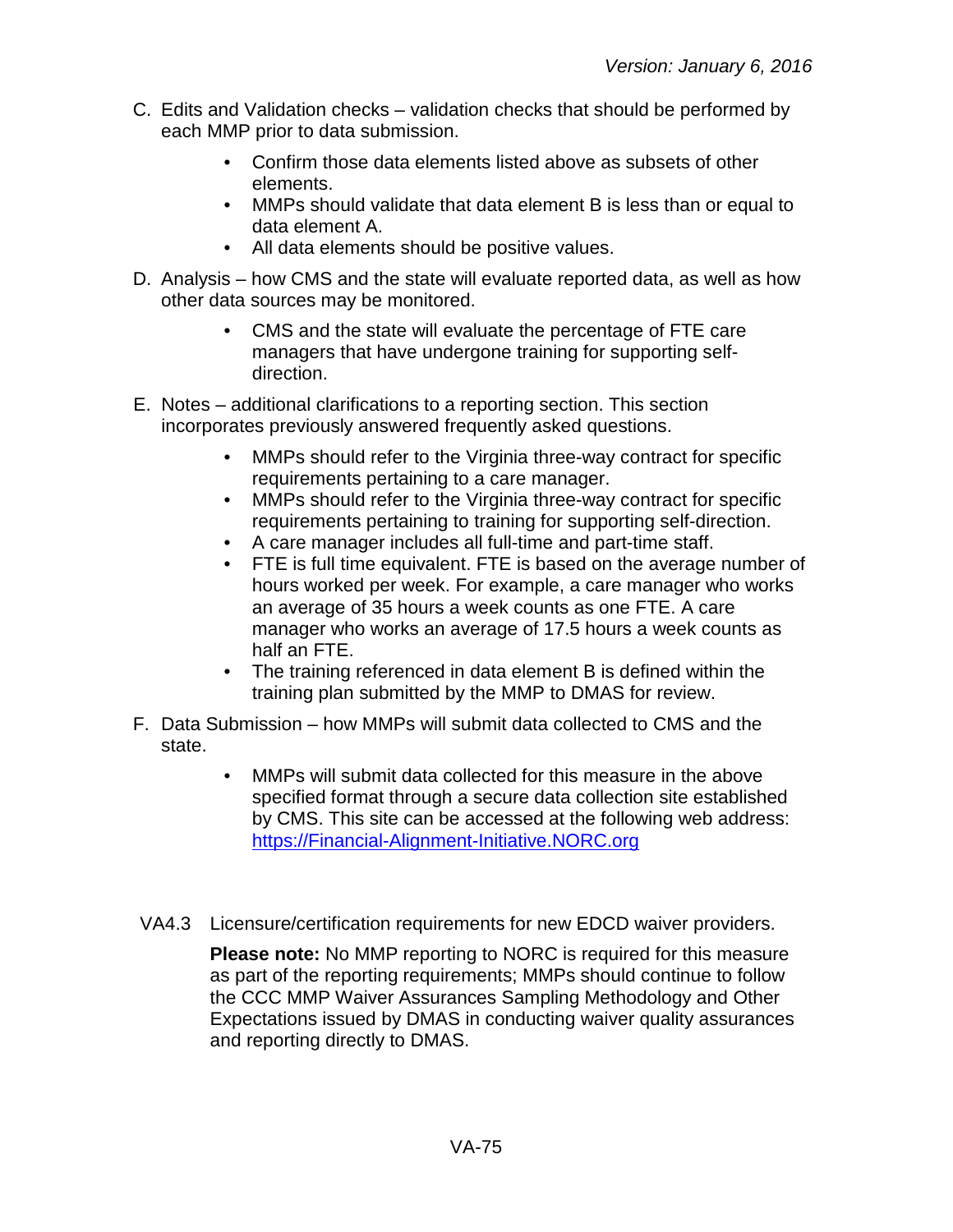VA4.4 Continuing licensure/certification requirements for EDCD waiver providers.

> **Please note:** No MMP reporting to NORC is required for this measure as part of the reporting requirements; MMPs should continue to follow the CCC MMP Waiver Assurances Sampling Methodology and Other Expectations issued by DMAS in conducting waiver quality assurances and reporting directly to DMAS.

VA4.5 Non-licensed/non-certified EDCD waiver provider enrollment.

**Please note:** No MMP reporting to NORC is required for this measure as part of the reporting requirements; MMPs should continue to follow the CCC MMP Waiver Assurances Sampling Methodology and Other Expectations issued by DMAS in conducting waiver quality assurances and reporting directly to DMAS.

VA4.6 EDCD waiver provider agency direct support staff with criminal background checks.

> **Please note:** No MMP reporting to NORC is required for this measure as part of the reporting requirements; MMPs should continue to follow the CCC MMP Waiver Assurances Sampling Methodology and Other Expectations issued by DMAS in conducting waiver quality assurances and reporting directly to DMAS.

VA4.7 EDCD waiver provider staff training requirements.

**Please note:** No MMP reporting to NORC is required for this measure as part of the reporting requirements; MMPs should continue to follow the CCC MMP Waiver Assurances Sampling Methodology and Other Expectations issued by DMAS in conducting waiver quality assurances and reporting directly to DMAS.

VA4.8 Consumer-directed employees who are trained.

**Please note:** No MMP reporting to NORC is required for this measure as part of the reporting requirements; MMPs should continue to follow the CCC MMP Waiver Assurances Sampling Methodology and Other Expectations issued by DMAS in conducting waiver quality assurances and reporting directly to DMAS.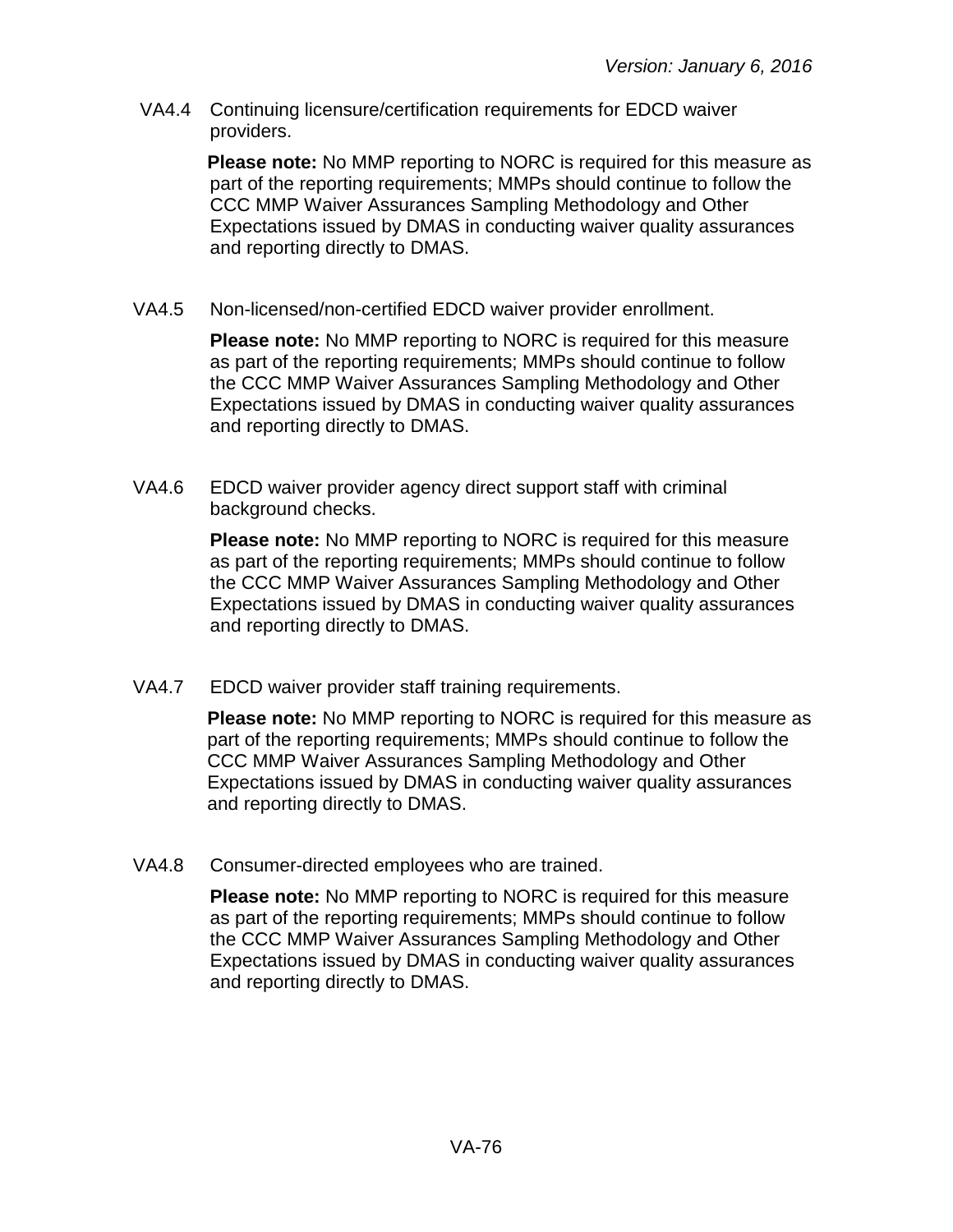### **Section VAV. Performance and Quality Improvement**

VA5.1 Members with Severe Mental Illness (SMI) receiving primary care services.<sup>ii</sup>

| <b>CONTINUOUS REPORTING</b>                    |                                      |          |                                   |                                                                                           |  |
|------------------------------------------------|--------------------------------------|----------|-----------------------------------|-------------------------------------------------------------------------------------------|--|
| <b>Reporting Section</b>                       | <b>Reporting</b><br><b>Frequency</b> | Level    | <b>Reporting</b><br><b>Period</b> | <b>Due Date</b>                                                                           |  |
| VA5. Performance<br>and Quality<br>Improvement | Annually                             | Contract | <b>Calendar Year</b>              | By the end of the<br>fourth month<br>following the last<br>day of the<br>reporting period |  |

| <b>Element</b><br>Letter | <b>Element Name</b>                                                                           | <b>Definition</b>                                                                                                                                                     | <b>Allowable Values</b>                        |
|--------------------------|-----------------------------------------------------------------------------------------------|-----------------------------------------------------------------------------------------------------------------------------------------------------------------------|------------------------------------------------|
| Α.                       | Total number of<br>members with an<br>SMI diagnosis.                                          | Total number of<br>members who were<br>continuously enrolled<br>in the MMP during<br>the reporting period<br>with an SMI<br>diagnosis during the<br>reporting period. | Field Type: Numeric                            |
| B.                       | Total number of<br>members with an<br>SMI diagnosis who<br>received primary<br>care services. | Of the total reported<br>in A, the number of<br>members with an<br>SMI diagnosis who<br>received primary<br>care services during<br>the reporting period.             | Field Type: Numeric<br>Note: Is a subset of A. |

- B. QA checks/Thresholds procedures used by CMS and the state to establish benchmarks in order to identify outliers or data that are potentially erroneous.
	- Guidance will be forthcoming on the established threshold for this measure.
- C. Edits and Validation Checks validation checks that should be performed by each MMP prior to data submission.
	- Confirm those data elements listed above as subsets of other elements.
	- MMPs should validate that data element B is less than or equal to data element A.
	- All data elements should be positive values.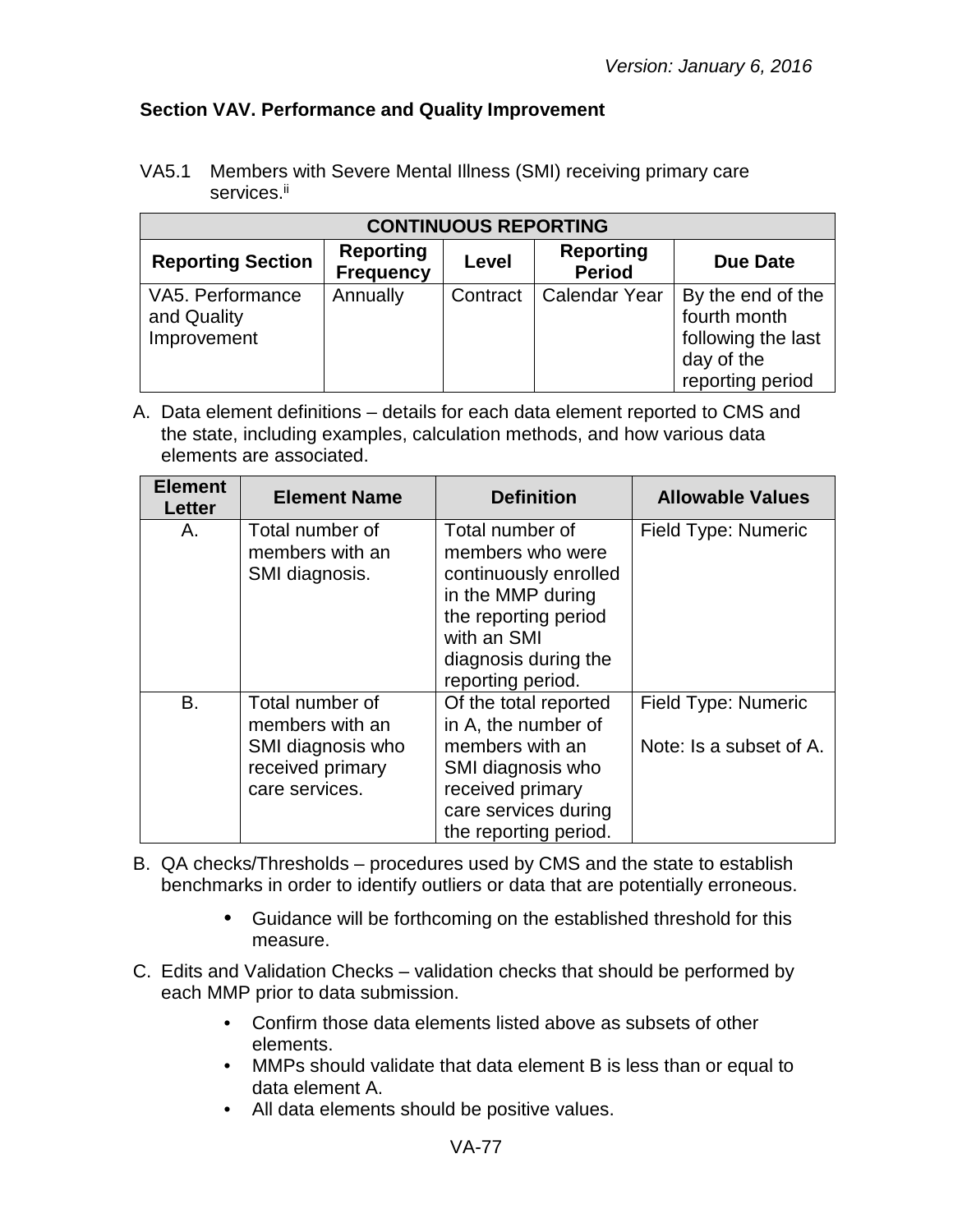- D. Analysis how CMS and the state will evaluate reported data, as well as how other data sources may be monitored.
	- CMS and the state will evaluate the percentage of members with an SMI diagnosis during the reporting period who received primary care services during the reporting period.
- E. Notes additional clarifications to a reporting section. This section incorporates previously answered frequently asked questions.
	- MMPs should include all members regardless of whether the member was enrolled through passive enrollment or opt-in enrollment. Medicaid-only members should not be included.
	- During CY1, members must be continuously enrolled in the MMP for six months during the reporting period, with no gaps in enrollment, to be included in this measure.
	- Beginning CY2, members must be continuously enrolled in the MMP for 11 out of 12 months during the reporting period to be included in this measure.
	- Codes to identify mental illness diagnosis are provided in the Severe Mental Illness Diagnosis value set. Members with a principal diagnosis code of severe mental illness should be included in this measure.
	- Codes to identify primary care services are provided in the Ambulatory Visits #1 and Other Ambulatory Visits value sets.
- F. Data Submission how MMPs will submit data collected to CMS and the state.
	- MMPs will submit data collected for this measure in the above specified format through a secure data collection site established by CMS. This site can be accessed at the following web address: [https://Financial-Alignment-Initiative.NORC.org](https://financial-alignment-initiative.norc.org/)

| <b>CONTINUOUS REPORTING</b>                                    |                                            |          |                                      |                                                                                          |  |
|----------------------------------------------------------------|--------------------------------------------|----------|--------------------------------------|------------------------------------------------------------------------------------------|--|
| <b>Reporting</b><br><b>Section</b>                             | <b>Reporting</b><br><b>Frequency</b>       | Level    | <b>Reporting</b><br><b>Periods</b>   | <b>Due Date</b>                                                                          |  |
| VA <sub>5</sub> .<br>Performance and<br>Quality<br>Improvement | Semi-<br>Annually,<br>beginning<br>CY 2016 | Contract | Ex:<br>$1/1 - 6/30$<br>$7/1 - 12/31$ | By the end of the<br>sixth month<br>following the last<br>day of the reporting<br>period |  |

VA5.2 Recovery-oriented measures for persons with Severe Mental Illness (SMI) receiving mental health services.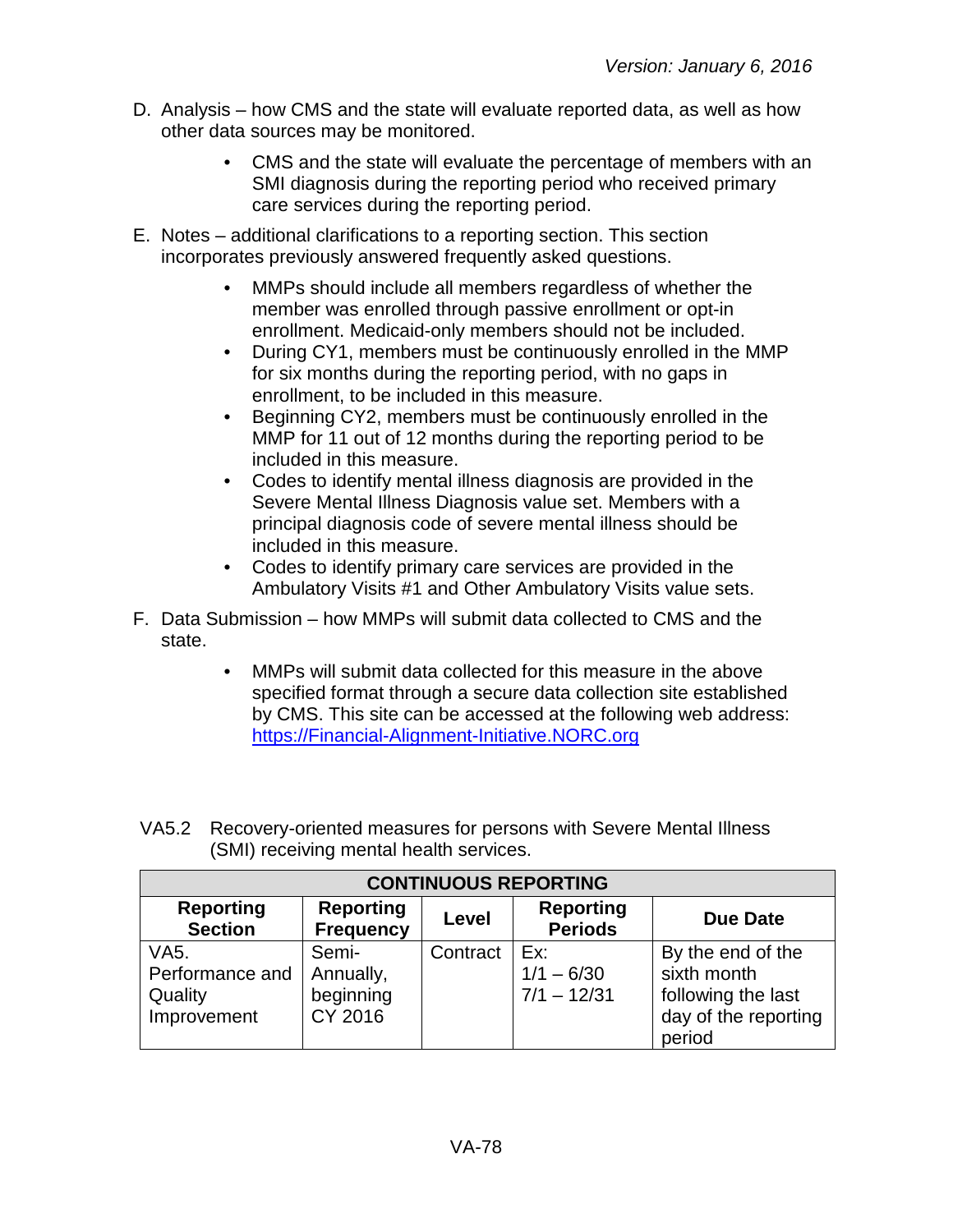| <b>Element</b><br><b>Letter</b> | <b>Element Name</b>                                                                                                                                 | <b>Definition</b>                                                                                                                                                              | <b>Allowable</b><br><b>Values</b>                     |
|---------------------------------|-----------------------------------------------------------------------------------------------------------------------------------------------------|--------------------------------------------------------------------------------------------------------------------------------------------------------------------------------|-------------------------------------------------------|
| Α.                              | Total number of<br>members 21-65<br>years of age<br>diagnosed with SMI.                                                                             | Total number of<br>members 21-65 years<br>of age who were<br>continuously enrolled<br>in the MMP for the<br>entire reporting period<br>with a diagnosis of<br>SMI.             | Field Type: Numeric                                   |
| B.                              | Total number of<br>members who were<br>employed full- or<br>part-time or<br>temporarily<br>employed at any<br>point during the<br>reporting period. | Of the total reported in<br>A, the number of<br>members who were<br>employed full- or part-<br>time or temporarily<br>employed at any point<br>during the reporting<br>period. | Field Type: Numeric<br>Note: Is a subset of A.        |
| C.                              | Total number of<br>members diagnosed<br>with SMI who were<br>newly enrolled in the<br>MMP.                                                          | Total number of<br>members diagnosed<br>with SMI who were<br>newly enrolled in the<br>MMP during the<br>reporting period.                                                      | Field Type: Numeric                                   |
| D.                              | Total number of<br>members enrolled in<br>the MMP who had a<br>new diagnosis of<br>SMI.                                                             | Total number of<br>members enrolled in<br>the MMP who had a<br>new diagnosis of SMI<br>during the reporting<br>period.                                                         | Field Type: Numeric                                   |
| Ε.                              | Total number of<br>members who<br>received at least<br>one meaningful care<br>management<br>service within 30<br>days of enrollment.                | Of the total reported in<br>C, the number of<br>members who<br>received at least one<br>meaningful care<br>management service<br>within 30 days of<br>enrollment.              | <b>Field Type: Numeric</b><br>Note: Is a subset of C. |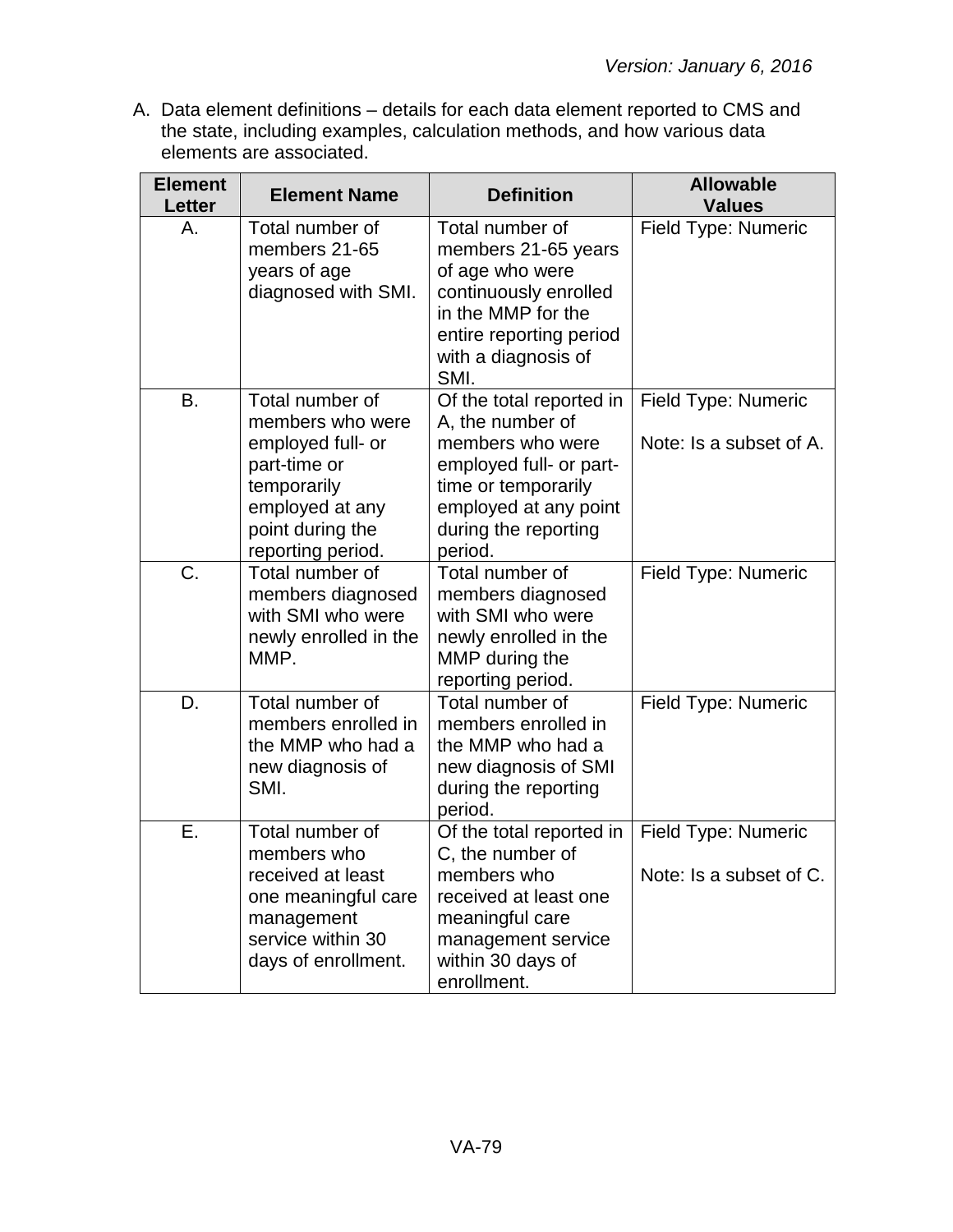| <b>Element</b><br><b>Letter</b> | <b>Element Name</b>    | <b>Definition</b>        | <b>Allowable</b><br><b>Values</b> |
|---------------------------------|------------------------|--------------------------|-----------------------------------|
| F.                              | Total number of        | Of the total reported in | Field Type: Numeric               |
|                                 | members who            | D, the number of         |                                   |
|                                 | received at least      | members who              | Note: Is a subset of D.           |
|                                 | one meaningful care    | received at least one    |                                   |
|                                 | management             | meaningful care          |                                   |
|                                 | service within 30      | management service       |                                   |
|                                 | days of SMI            | within 30 days of SMI    |                                   |
|                                 | diagnosis date.        | diagnosis date.          |                                   |
| G.                              | Total number of        | Of the total reported in | Field Type: Numeric               |
|                                 | members who            | C, the number of         |                                   |
|                                 | received at least five | members who              | Note: Is a subset of C.           |
|                                 | additional             | received at least five   |                                   |
|                                 | meaningful care        | additional meaningful    |                                   |
|                                 | management             | care management          |                                   |
|                                 | services within 90     | services within 90       |                                   |
|                                 | days of enrollment.    | days of enrollment.      |                                   |
| Η.                              | Total number of        | Of the total reported in | Field Type: Numeric               |
|                                 | members who            | D, the number of         |                                   |
|                                 | received at least five | members who              | Note: Is a subset of D.           |
|                                 | additional             | received at least five   |                                   |
|                                 | meaningful care        | additional meaningful    |                                   |
|                                 | management             | care management          |                                   |
|                                 | services within 90     | services within 90       |                                   |
|                                 | days of SMI            | days of SMI diagnosis    |                                   |
|                                 | diagnosis date.        | date.                    |                                   |

- B. QA checks/Thresholds procedures used by CMS and the state to establish benchmarks in order to identify outliers or data that are potentially erroneous.
	- CMS and the state will perform an outlier analysis.
	- As data are received from MMPs over time, CMS and the state will apply threshold checks.
- C. Edits and Validation checks validation checks that should be performed by each MMP prior to data submission.
	- Confirm those data elements listed above as subsets of other elements.
	- MMPs should validate that data element B is less than or equal to data element A.
	- MMPs should validate that data elements E and G are less than or equal to data element C.
	- MMPs should validate that data elements F and H are less than or equal to data element D.
	- All data elements should be positive values.
- D. Analysis how CMS and the state will evaluate reported data, as well as how other data sources may be monitored.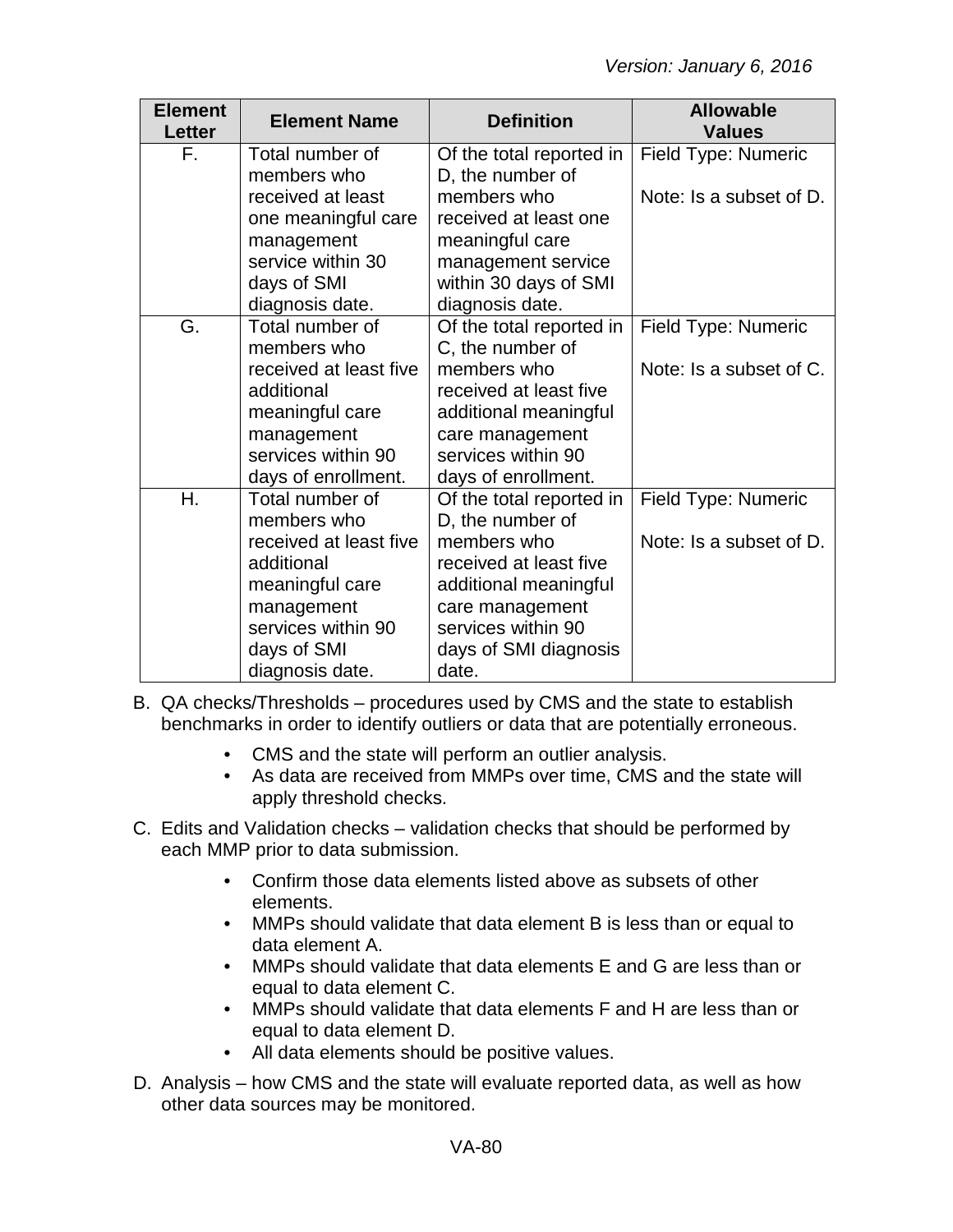- CMS and the state will evaluate the percentage of members age 21-65 diagnosed with SMI who were continuously enrolled for the entire reporting period and who were employed full- or part-time or temporarily employed at any point during the reporting period.
- CMS and the state will also evaluate the percentage of members:
	- i. Diagnosed with SMI who were newly enrolled in the MMP during the reporting period who received at least one meaningful care management service within 30 days of enrollment.
	- ii. Enrolled in the MMP who had a new diagnosis of SMI during the reporting period who received at least one meaningful care management service within 30 days of SMI diagnosis date.
	- iii. Diagnosed with SMI who were newly enrolled in the MMP during the reporting period who received at least five additional meaningful care management services within 90 days of enrollment.
	- iv. Enrolled in the MMP who had a new diagnosis of SMI during the reporting period who received at least five additional meaningful care management services within 90 days of SMI diagnosis date.
- E. Notes additional clarifications to a reporting section. This section incorporates previously answered frequently asked questions.
	- MMPs should include all members regardless of whether the member was enrolled through passive enrollment or opt-in enrollment. Medicaid-only members should not be included.
	- Employed Full Time: Employed 35 hours a week or more; includes Armed Forces. This does not include individuals receiving supported or sheltered employment (sheltered employment are programs that provide work in a non-integrated setting that is compensated in accordance with the Fair Labor Standards Act for individuals with disabilities who are not ready, are unable, or choose not to enter into competitive employment in an integrated setting).
	- Employed Part Time: Employed less than 35 hours a week. This does not include an individual receiving supported or sheltered employment.
	- The diagnosis of SMI reported in data element A could have occurred at any time, and not necessarily during the current reporting period (i.e., the member may have been diagnosed with SMI prior to the start of the current reporting period). If the MMP has access to historical data prior to the start of the demonstration, the MMP is encouraged use this information to identify the SMI diagnosis. However, if the MMP does not have access to historical data, then the diagnosis of SMI could have occurred at any time since the first effective date of the demonstration.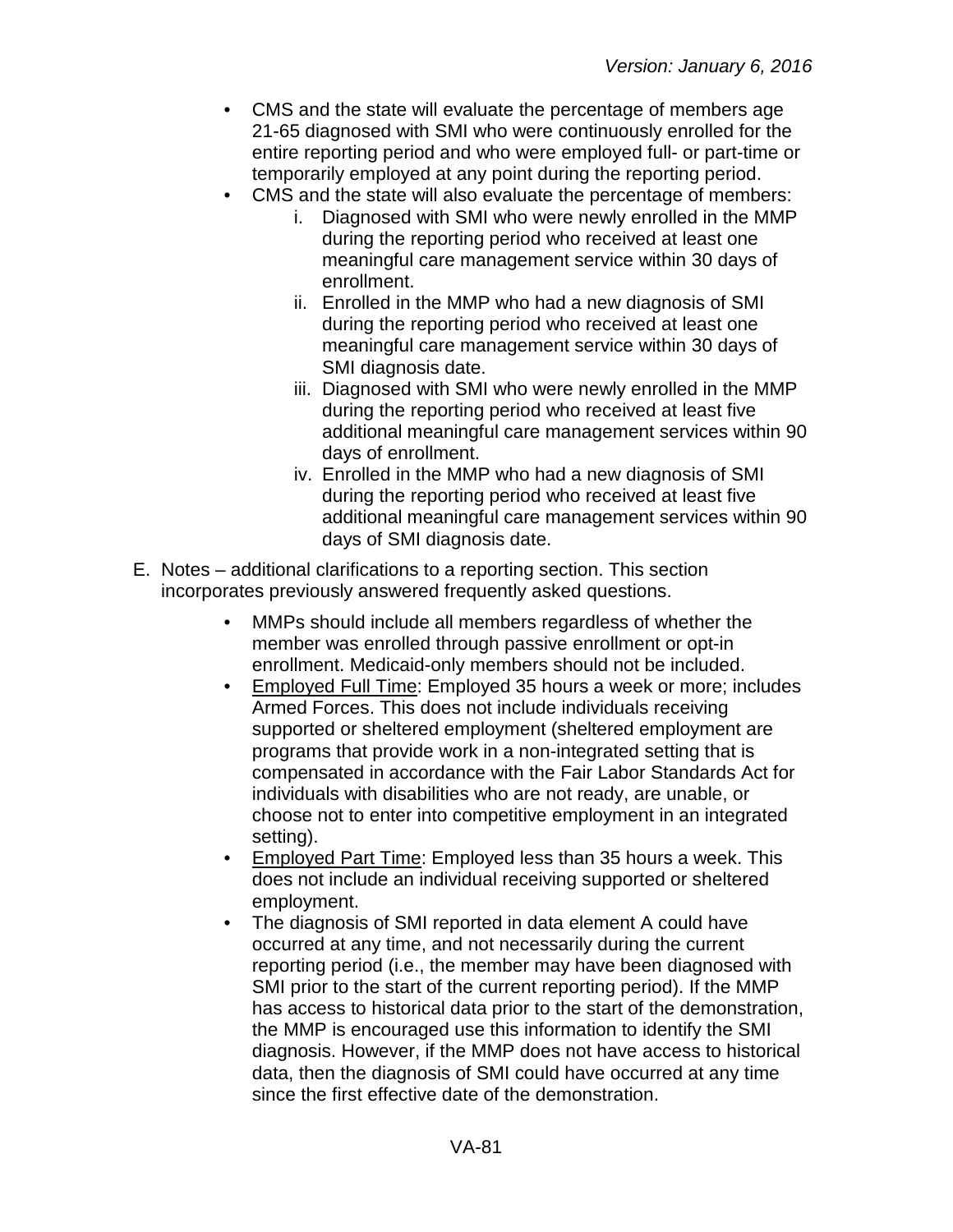- Reporting of Element B is based on members' self-reported employment status. Include members who self-reported that they were employed full- or part-time or were temporarily employed for any length of time during the reporting period.
- Meaningful care management services include meaningful member-to-care manager encounters and targeted case management services provided by Community Service Boards (CSBs). Meaningful member-to-care manager encounters only include direct communication between a member and his/her care manager over the phone or face-to-face. Voicemail message, letters, and no-show appointments are examples of outreach attempts that should not be counted as meaningful care management services.
- For purposes of reporting this measure, the 30 day and 90 day time periods in data elements E-H are equivalent to one and three full calendar months, respectively.
- For data element E, members must be enrolled from the date of enrollment through 30 days following their effective enrollment date, with no gaps in enrollment to be included in this measure.
- For data element F, members must be enrolled from the day of SMI diagnosis through 30 days following the SMI diagnosis date, with no gaps in enrollment to be included in this measure.
- For data element G, members must be enrolled from the date of enrollment through 90 days following their effective enrollment date, with no gaps in enrollment to be included in this measure.
- For data element G, the date of enrollment must occur within the reporting period, but the receipt of meaningful care management services may not be in the same reporting period. For example, if a member is enrolled during the last three months of the reporting period, look up to the third month of the following reporting period to identify the receipt of meaningful care management services.
- For data element H, members must be enrolled from the day of SMI diagnosis through 90 days following the SMI diagnosis date, with no gaps in enrollment to be included in this measure.
- For data element H, the date of SMI diagnosis must occur within the reporting period, but the receipt of meaningful care management services may not be in the same reporting period. For example, if a member is newly diagnosed with SMI during the last three months of the reporting period, look up to the third month of the following reporting period to identify the receipt of meaningful care management services.
- Codes to identify mental illness diagnosis are provided in the Severe Mental Illness Diagnosis value set. Members with a principal diagnosis code of severe mental illness should be included in this measure.
- F. Data Submission how MMPs will submit data collected to CMS and the state.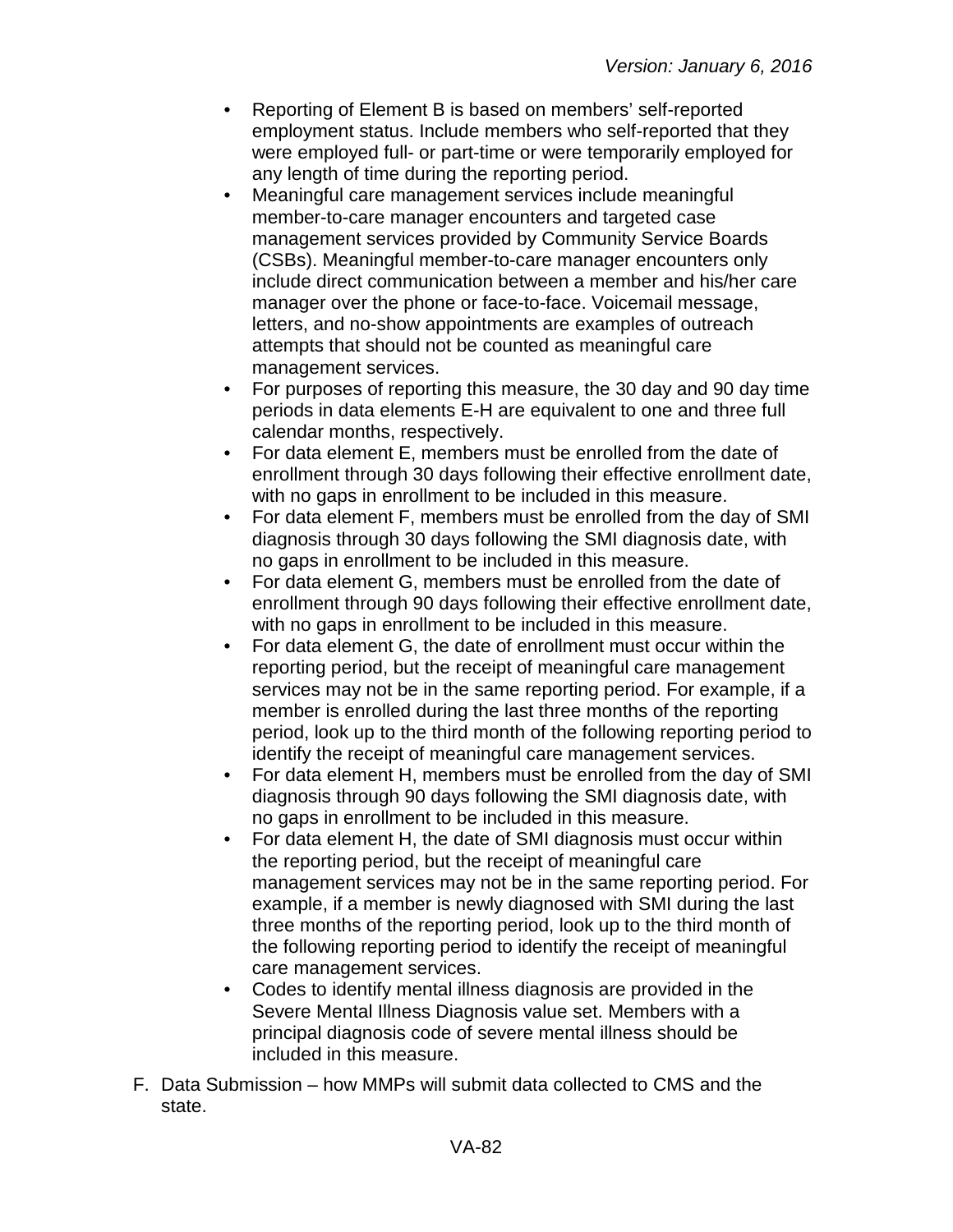• MMPs will submit data collected for this measure in the above specified format through a secure data collection site established by CMS. This site can be accessed at the following web address: [https://Financial-Alignment-Initiative.NORC.org](https://financial-alignment-initiative.norc.org/)

#### VA5.3 Adjudicated clean claims.<sup>i, ii</sup>

| <b>CONTINUOUS REPORTING</b>        |                                      |          |                                    |                      |  |
|------------------------------------|--------------------------------------|----------|------------------------------------|----------------------|--|
| <b>Reporting</b><br><b>Section</b> | <b>Reporting</b><br><b>Frequency</b> | Level    | <b>Reporting</b><br><b>Periods</b> | Due Date             |  |
| VA5.                               | Quarterly                            | Contract | Current                            | By the end of the    |  |
| Performance and                    |                                      |          | Calendar                           | second month         |  |
| Quality                            |                                      |          | Quarter                            | following the last   |  |
| Improvement                        |                                      |          | Ex:                                | day of the reporting |  |
|                                    |                                      |          | $1/1 - 3/31$                       | period               |  |
|                                    |                                      |          | $4/1 - 6/30$                       |                      |  |
|                                    |                                      |          | $7/1 - 9/30$                       |                      |  |
|                                    |                                      |          | 10/1-12/31                         |                      |  |

| <b>Element</b><br>Letter | <b>Element Name</b>                                                                                                                                                           | <b>Definition</b>                                                                                                                                                                                              | <b>Allowable</b><br><b>Values</b>              |
|--------------------------|-------------------------------------------------------------------------------------------------------------------------------------------------------------------------------|----------------------------------------------------------------------------------------------------------------------------------------------------------------------------------------------------------------|------------------------------------------------|
| Α.                       | Total number of<br>adjudicated clean<br>claims.                                                                                                                               | Total number of<br>adjudicated clean<br>claims during the<br>reporting period.                                                                                                                                 | Field Type: Numeric                            |
| B.                       | Total number of<br>adjudicated clean<br>claims for<br>traditional Medicaid<br>covered EDCD<br>waiver services.                                                                | Of the total reported in<br>A, the number of<br>adjudicated clean<br>claims for traditional<br>Medicaid covered<br><b>EDCD</b> waiver services<br>during the reporting<br>period.                              | Field Type: Numeric<br>Note: Is a subset of A. |
| C.                       | Total number of<br>adjudicated clean<br>claims for<br>traditional Medicaid<br>covered EDCD<br>waiver services<br>paid using the<br>correct rate within<br>14 days of receipt. | Of the total reported in<br>B, the number of<br>adjudicated clean<br>claims for traditional<br>Medicaid covered<br><b>EDCD</b> waiver services<br>paid using the correct<br>rate within 14 days of<br>receipt. | Field Type: Numeric<br>Note: Is a subset of B. |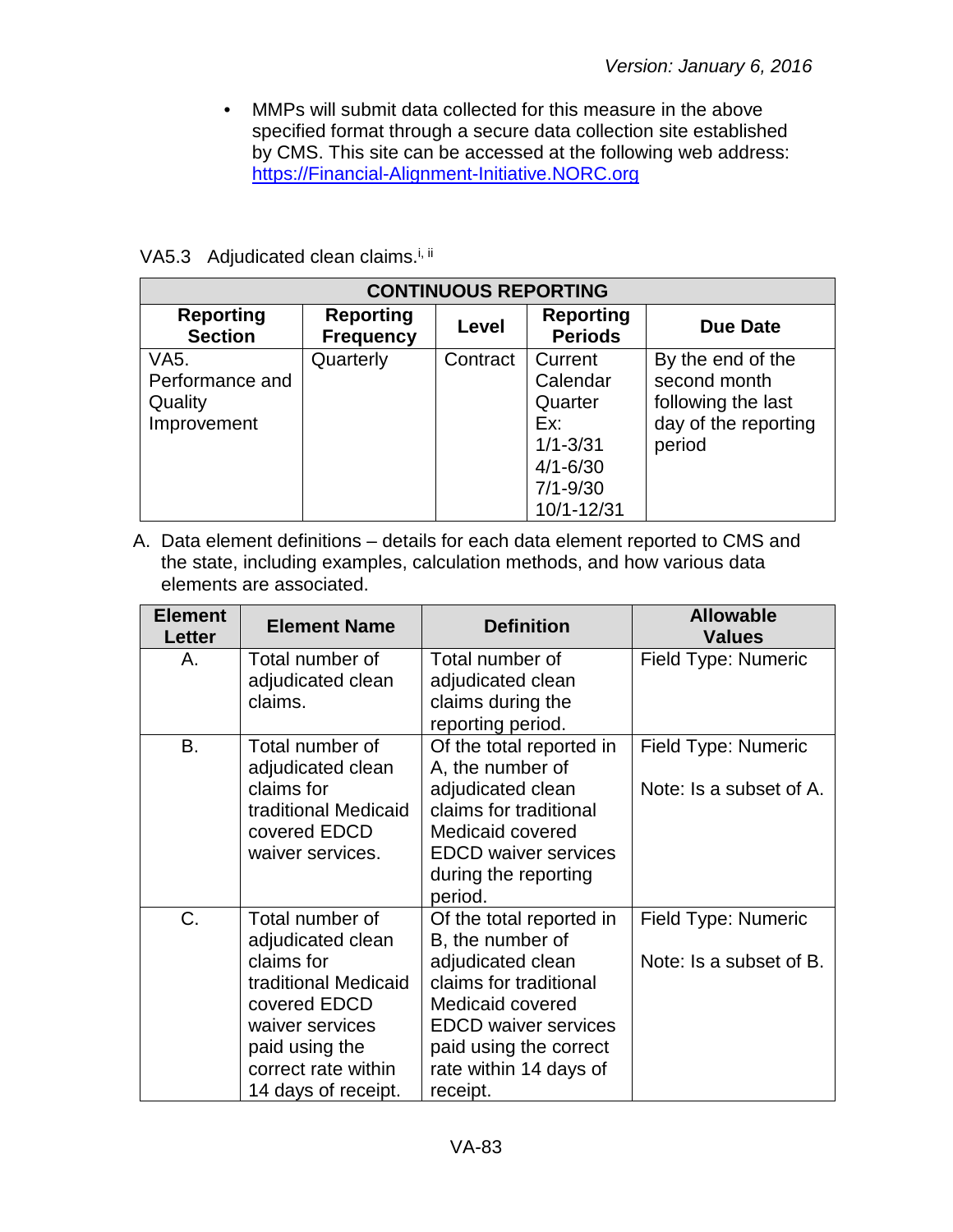| <b>Element</b><br><b>Letter</b> | <b>Element Name</b>                                                                                                                                                                | <b>Definition</b>                                                                                                                                                                                            | <b>Allowable</b><br><b>Values</b>                     |
|---------------------------------|------------------------------------------------------------------------------------------------------------------------------------------------------------------------------------|--------------------------------------------------------------------------------------------------------------------------------------------------------------------------------------------------------------|-------------------------------------------------------|
| D.                              | Total number of<br>adjudicated clean<br>claims for<br>traditional Medicaid                                                                                                         | Of the total reported in<br>B, the number of<br>adjudicated clean<br>claims for traditional                                                                                                                  | <b>Field Type: Numeric</b><br>Note: Is a subset of B. |
|                                 | covered EDCD<br>waiver services<br>paid using the<br>correct rate within                                                                                                           | Medicaid covered<br><b>EDCD</b> waiver services<br>paid using the correct<br>rate within 30 days of                                                                                                          |                                                       |
| Ε.                              | 30 days of receipt.<br>Total number of<br>adjudicated clean<br>claims for<br>traditional Medicaid<br>covered nursing<br>facility services.                                         | receipt.<br>Of the total reported in<br>A, the number of<br>adjudicated clean<br>claims for traditional<br>Medicaid covered<br>nursing facility services<br>during the reporting<br>period.                  | Field Type: Numeric<br>Note: Is a subset of A.        |
| F.                              | Total number of<br>adjudicated clean<br>claims for<br>traditional Medicaid<br>covered nursing<br>facility services<br>paid using the<br>correct rate within<br>14 days of receipt. | Of the total reported in<br>E, the number of<br>adjudicated clean<br>claims for traditional<br>Medicaid covered<br>nursing facility services<br>paid using the correct<br>rate within 14 days of<br>receipt. | Field Type: Numeric<br>Note: Is a subset of E.        |
| G.                              | Total number of<br>adjudicated clean<br>claims for<br>traditional Medicaid<br>covered nursing<br>facility services<br>paid using the<br>correct rate within<br>30 days of receipt. | Of the total reported in<br>E, the number of<br>adjudicated clean<br>claims for traditional<br>Medicaid covered<br>nursing facility services<br>paid using the correct<br>rate within 30 days of<br>receipt. | Field Type: Numeric<br>Note: Is a subset of E.        |
| Η.                              | Total number of<br>adjudicated clean<br>claims for<br>traditional Medicaid<br>covered behavioral<br>health services.                                                               | Of the total reported in<br>A, the number of<br>adjudicated clean<br>claims for traditional<br>Medicaid behavioral<br>health covered<br>services during the<br>reporting period.                             | Field Type: Numeric<br>Note: Is a subset of A.        |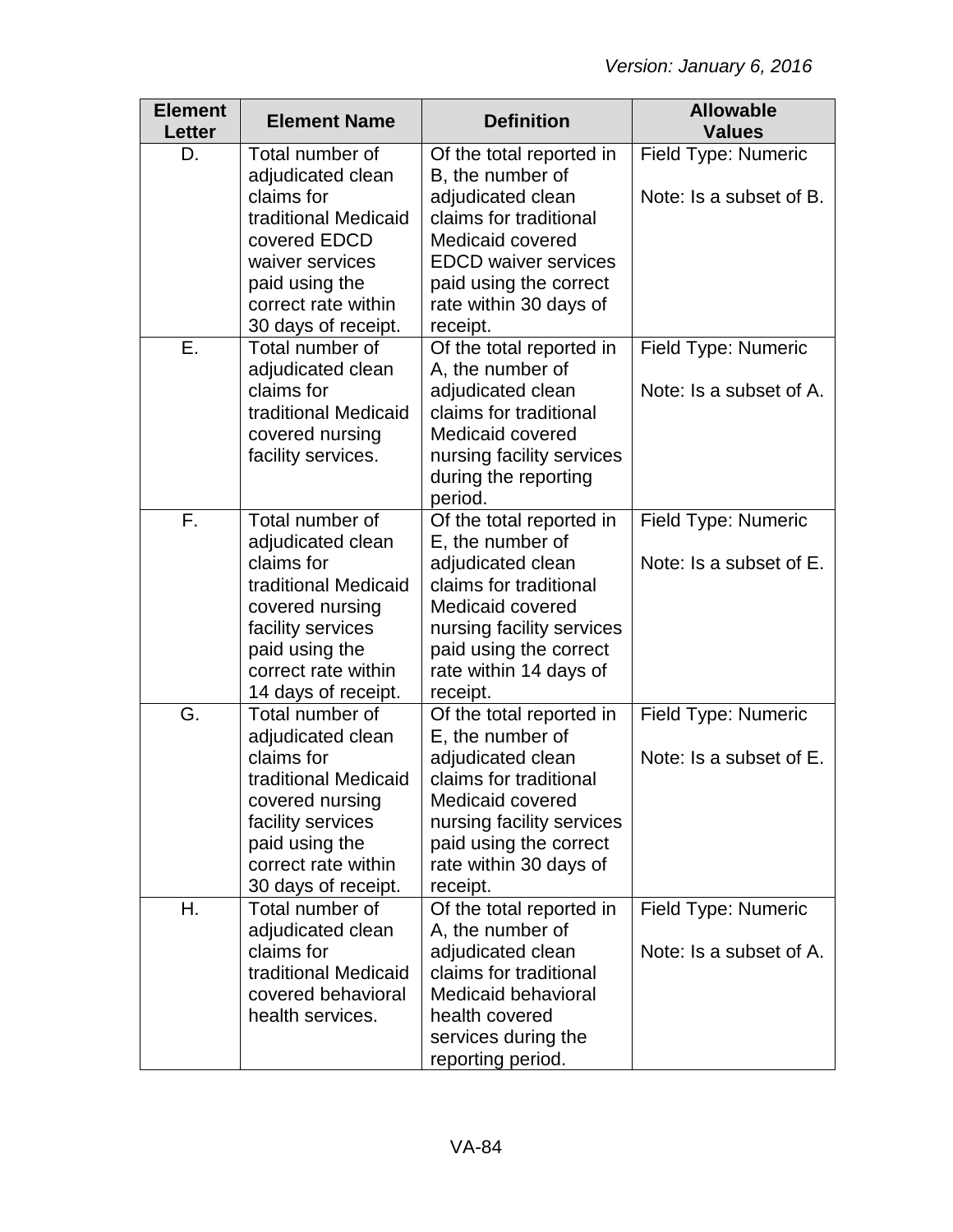| <b>Element</b><br>Letter | <b>Element Name</b>                                                                                                          | <b>Definition</b>                                                                                                                         | <b>Allowable</b><br><b>Values</b>                                               |
|--------------------------|------------------------------------------------------------------------------------------------------------------------------|-------------------------------------------------------------------------------------------------------------------------------------------|---------------------------------------------------------------------------------|
|                          | Total number of<br>adjudicated clean                                                                                         | Of the total reported in<br>H, the number of                                                                                              | Field Type: Numeric                                                             |
|                          | claims for<br>traditional Medicaid<br>covered behavioral                                                                     | adjudicated clean<br>claims for traditional<br>Medicaid covered                                                                           | Note: Is a subset of H.                                                         |
|                          | health services paid<br>using the correct                                                                                    | behavioral health<br>services paid using the                                                                                              |                                                                                 |
|                          | rate within 14 days<br>of receipt.                                                                                           | correct rate within 14<br>days of receipt.                                                                                                |                                                                                 |
| J.                       | Total number of<br>adjudicated clean                                                                                         | Of the total reported in<br>H, the number of                                                                                              | Field Type: Numeric                                                             |
|                          | claims for<br>traditional Medicaid<br>covered behavioral<br>health services paid<br>using the correct<br>rate within 30 days | adjudicated clean<br>claims for traditional<br>Medicaid covered<br>behavioral health<br>services paid using the<br>correct rate within 30 | Note: Is a subset of H.                                                         |
|                          | of receipt.                                                                                                                  | days of receipt.                                                                                                                          |                                                                                 |
| K.                       | Total number of<br>adjudicated clean<br>claims for other<br>traditional Medicaid                                             | Of the total reported in<br>A, the number of<br>adjudicated clean<br>claims for other                                                     | Field Type: Numeric<br>Note: Is a subset of A.                                  |
|                          | covered services.                                                                                                            | traditional Medicaid<br>covered services<br>during the reporting<br>period.                                                               | Exclude EDCD,<br>nursing facility, and<br>behavioral health<br>services claims. |
| L.                       | Total number of<br>adjudicated clean                                                                                         | Of the total reported in<br>K, the number of                                                                                              | Field Type: Numeric                                                             |
|                          | claims for other<br>traditional Medicaid                                                                                     | adjudicated clean<br>claims for other                                                                                                     | Note: Is a subset of K.                                                         |
|                          | covered services<br>paid using the<br>correct rate within<br>14 days of receipt.                                             | traditional Medicaid<br>covered services paid<br>using the correct rate<br>within 14 days of<br>receipt.                                  | Exclude EDCD,<br>nursing facility, and<br>behavioral health<br>services claims. |
| М.                       | Total number of<br>adjudicated clean<br>claims for other                                                                     | Of the total reported in<br>K, the number of<br>adjudicated clean                                                                         | <b>Field Type: Numeric</b><br>Note: Is a subset of K.                           |
|                          | traditional Medicaid<br>covered services                                                                                     | claims for other<br>traditional Medicaid                                                                                                  | Exclude EDCD,                                                                   |
|                          | paid using the<br>correct rate within<br>30 days of receipt.                                                                 | covered services paid<br>using the correct rate<br>within 30 days of<br>receipt.                                                          | nursing facility, and<br>behavioral health<br>services claims.                  |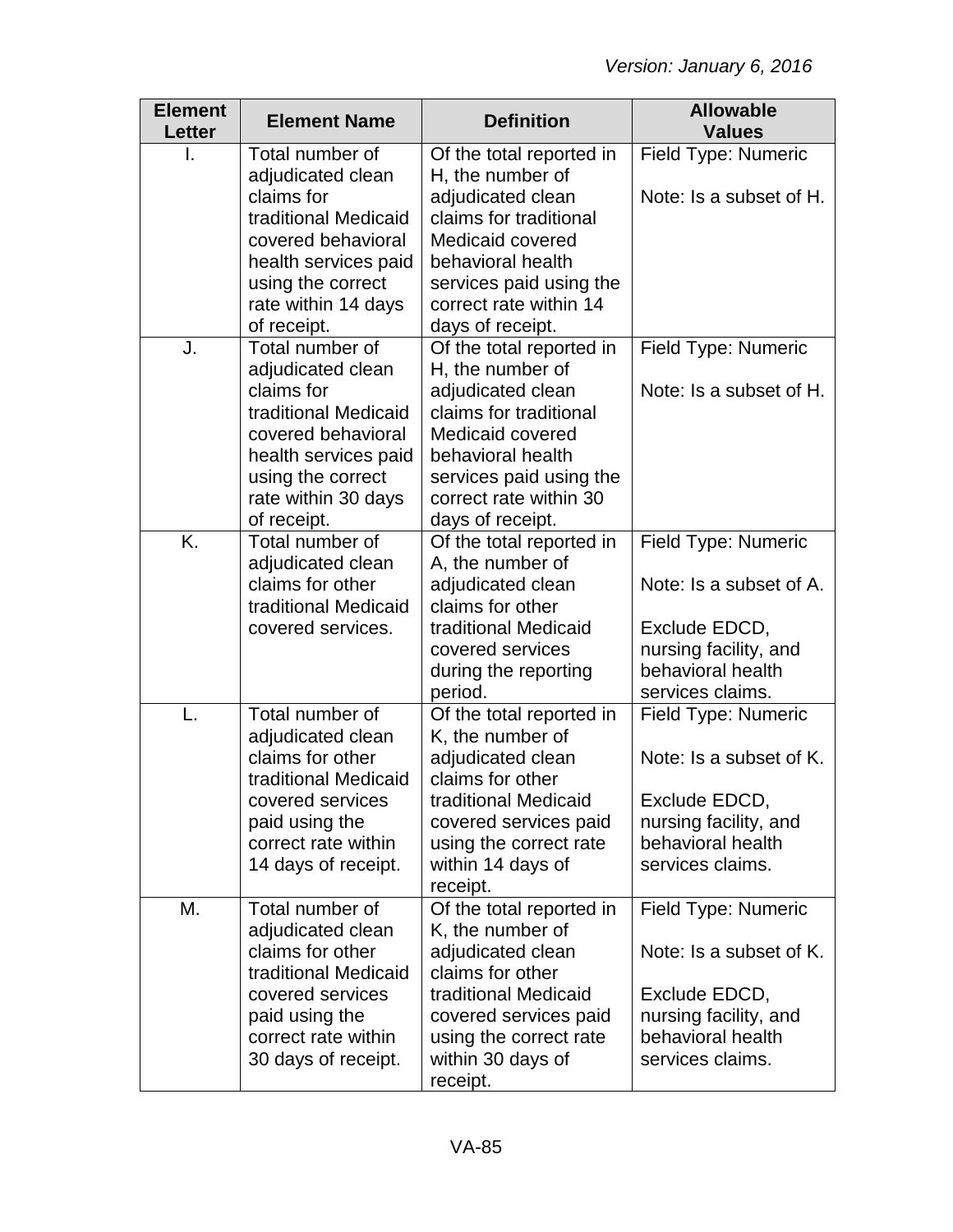- B. QA checks/Thresholds procedures used by CMS and the state to establish benchmarks in order to identify outliers or data that are potentially erroneous.
	- Guidance will be forthcoming on the established threshold for this measure.
- C. Edits and Validation checks validation checks that should be performed by each MMP prior to data submission.
	- Confirm those data elements listed above as subsets of other elements.
	- MMPs should validate that data elements B, E, H, and K are less than or equal to data element A.
	- MMPs should validate that data elements C and D are less than or equal to data element B.
	- MMPs should validate that data elements F and G are less than or equal to data element E.
	- MMPs should validate that data element I and J are less than or equal to data element H.
	- MMPs should validate that data elements L and M are less than or equal to data element K.
	- All data elements should be positive values.
- D. Analysis how CMS and the state will evaluate reported data, as well as how other data sources may be monitored. CMS and the state will evaluate the percentage of:
	- Adjudicated clean claims for traditional Medicaid covered EDCD waiver services that were paid using the correct rate within 14 days of receipt.
	- Adjudicated clean claims for traditional Medicaid covered EDCD waiver services that were paid using the correct rate within 30 days of receipt.
	- Adjudicated clean claims for traditional Medicaid covered nursing facility services that were paid using the correct rate within 14 days of receipt.
	- Adjudicated clean claims for traditional Medicaid covered nursing facility services that were paid using the correct rate within 30 days of receipt.
	- Adjudicated clean claims for traditional Medicaid covered behavioral health services that were paid using the correct rate within 14 days of receipt.
	- Adjudicated clean claims for traditional Medicaid covered behavioral health services that were paid using the correct rate within 30 days of receipt.
	- Adjudicated clean claims for other traditional Medicaid covered services that were paid using the correct rate within 14 days of receipt.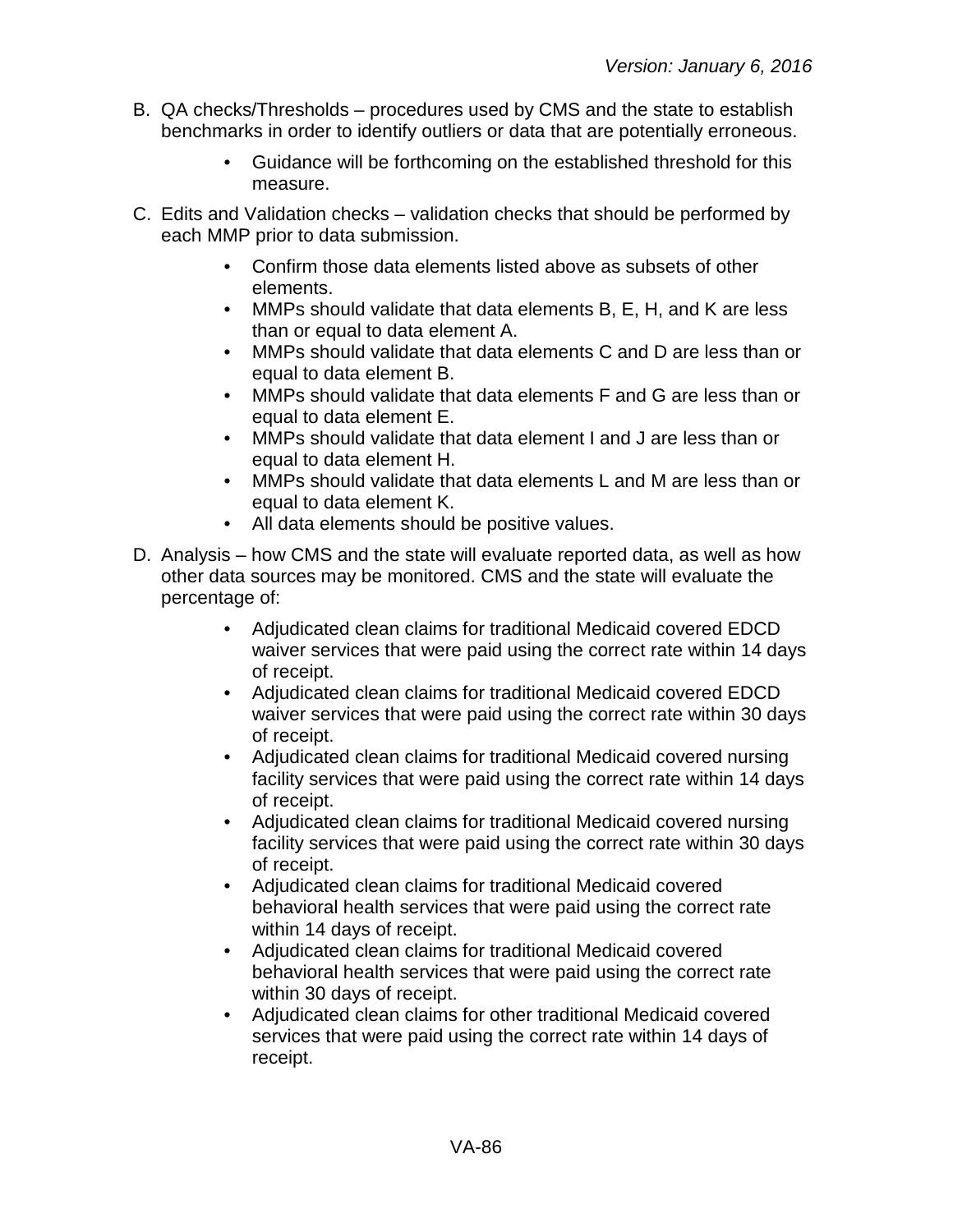- Adjudicated clean claims for other traditional Medicaid covered services that were paid using the correct rate within 30 days of receipt.
- E. Notes additional clarifications to a reporting section. This section incorporates previously answered frequently asked questions.
	- MMPs should refer to Chapter 5 of the Provider Manual to identify adjudicated claim requirements. This manual can be accessed via the following web address: [https://www.virginiamedicaid.dmas.virginia.gov/wps/portal/Provider](https://www.virginiamedicaid.dmas.virginia.gov/wps/portal/ProviderManual) **[Manual](https://www.virginiamedicaid.dmas.virginia.gov/wps/portal/ProviderManual)**
	- MMPs should include all adjudicated clean claims for members who meet the criteria outlined in all element A, regardless if they are disenrolled as of the end of the reporting period (i.e., include all members regardless if they are currently enrolled or disenrolled as of the last day of the reporting period).
	- Clean claims include claims with errors originating from the Contractor's claims systems, but do not include claims from a provider who is under investigation for fraud or abuse, or claims under review for Medical Necessity.
	- Please refer to the Virginia three-way contract for more information regarding timely provider payments.
	- Other traditional Medicaid covered services include all services that would be paid by Medicaid historically excluding EDCD waiver and NF services, behavioral health services, transportation services, and Public Partnerships LLC (PPL) services.
	- Exclude nursing facilities, EDCD services, and LTC pharmacies within a nursing facility from other traditional Medicaid covered services.
	- Report the number of adjudicated clean claims for Medicaid including crossover claims.
	- A "clean" claim is one that has no defect, impropriety, lack of any required substantiating documentation, or particular circumstance requiring special treatment that prevents timely payment.
	- Do not include reprocessed claims.
	- Transportation clean claims should be included in other traditional Medicaid clean claims (Data Element K).
- F. Data Submission how MMPs will submit data collected to CMS and the state.
	- MMPs will submit data collected for this measure in the above specified format through a secure data collection site established by CMS. This site can be accessed at the following web address: [https://Financial-Alignment-Initiative.NORC.org](https://financial-alignment-initiative.norc.org/)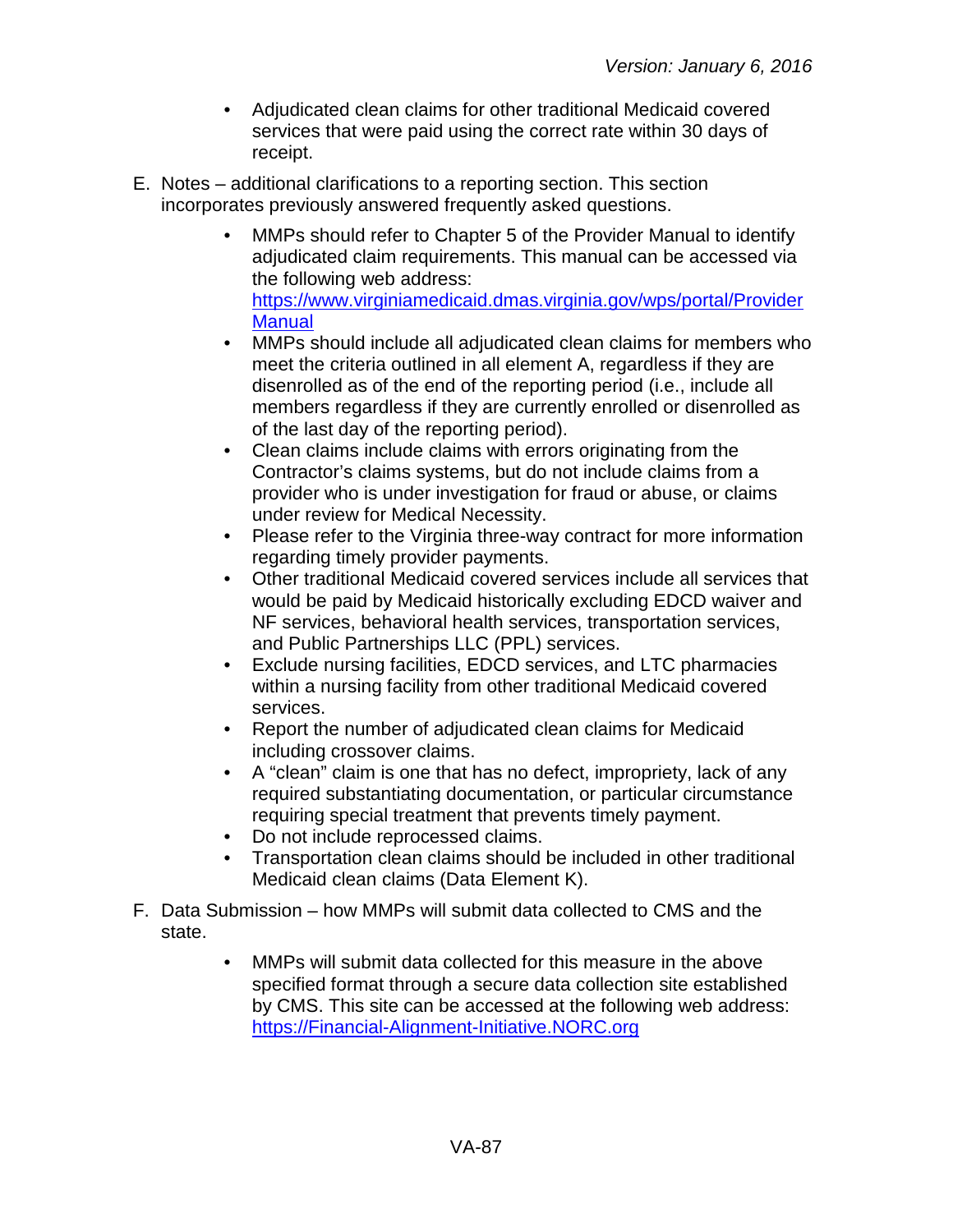VA5.4 Adherence to Antipsychotic Medications for Individuals with Schizophrenia.

| <b>CONTINUOUS REPORTING</b>                       |                                      |          |                                   |                                                                                          |  |
|---------------------------------------------------|--------------------------------------|----------|-----------------------------------|------------------------------------------------------------------------------------------|--|
| <b>Reporting</b><br><b>Section</b>                | <b>Reporting</b><br><b>Frequency</b> | Level    | <b>Reporting</b><br><b>Period</b> | <b>Due Date</b>                                                                          |  |
| VA5.<br>Performance and<br>Quality<br>Improvement | Annually                             | Contract | <b>Calendar Year</b>              | By the end of the<br>sixth month<br>following the last<br>day of the<br>reporting period |  |

| <b>Element</b><br><b>Letter</b> | <b>Element Name</b>                                                                                                                                                                 | <b>Definition</b>                                                                                                                                                                                                     | <b>Allowable</b><br><b>Values</b>              |
|---------------------------------|-------------------------------------------------------------------------------------------------------------------------------------------------------------------------------------|-----------------------------------------------------------------------------------------------------------------------------------------------------------------------------------------------------------------------|------------------------------------------------|
| А.                              | Total number of<br>members age 21-<br>64 with<br>schizophrenia.                                                                                                                     | Total number of<br>members age 21-64<br>with schizophrenia,<br>who were<br>continuously enrolled<br>in the MMP during the<br>reporting period, and<br>who were enrolled on<br>December 31 of the<br>reporting period. | Field Type: Numeric                            |
| <b>B.</b>                       | Total number of<br>members who<br>received a<br>proportion of days<br>covered (PDC) of at<br>least 80% for their<br>antipsychotic<br>medications during<br>the reporting<br>period. | Of the total reported in<br>A, the number of<br>members who<br>received a PDC of at<br>least 80% for their<br>antipsychotic<br>medications during<br>the reporting period.                                            | Field Type: Numeric<br>Note: Is a subset of A. |

- B. QA checks/Thresholds procedures used by CMS and the state to establish benchmarks in order to identify outliers or data that are potentially erroneous.
	- CMS and the state will perform an outlier analysis.
	- As data are received from MMPs over time, CMS and the state will apply threshold checks.
- C. Edits and Validation checks validation checks that should be performed by each MMP prior to data submission.
	- Confirm those data elements listed above as subsets of other elements.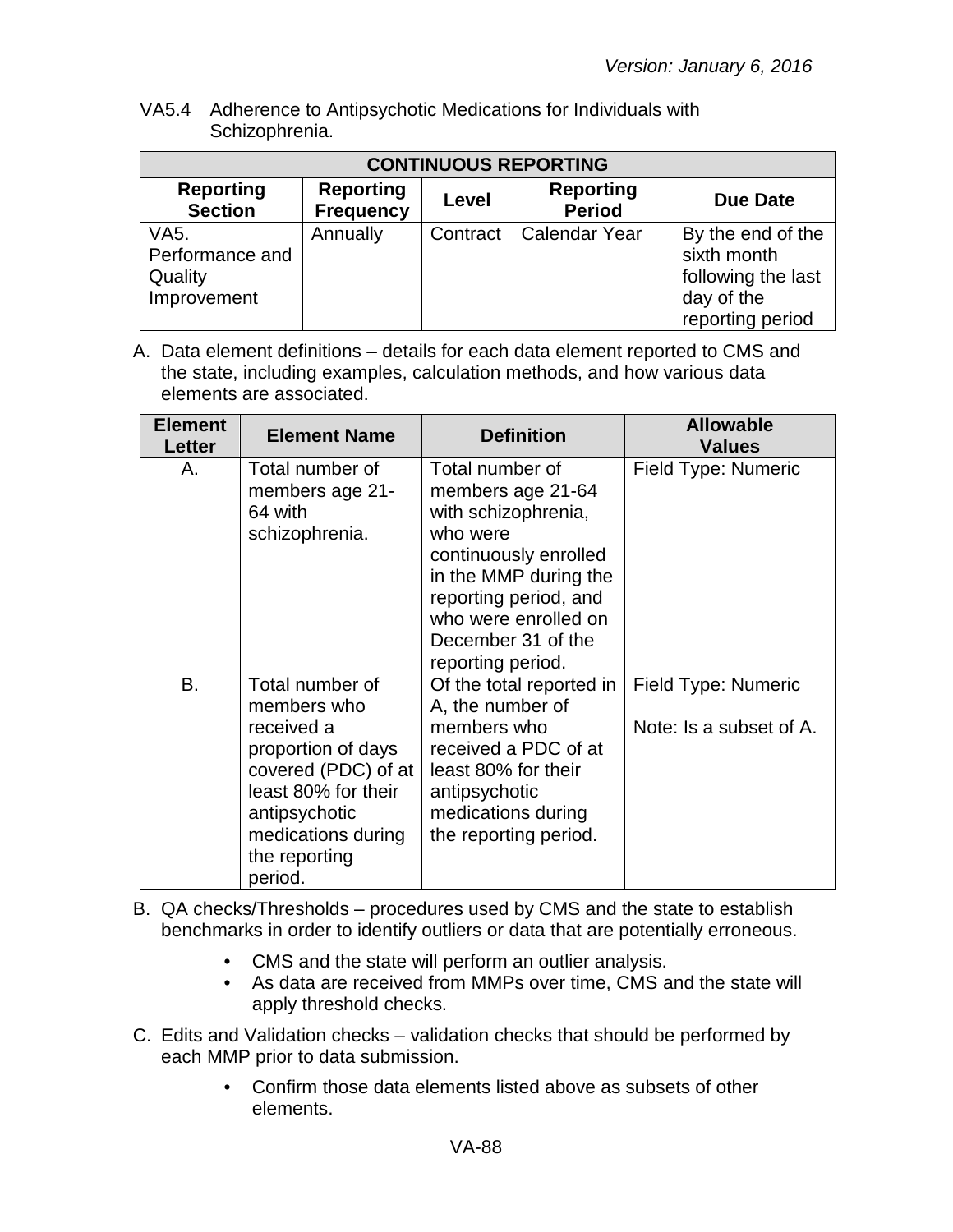- MMPs should validate that data element B is less than or equal to data element A.
- All data elements should be positive values.
- D. Analysis how CMS and the state will evaluate reported data, as well as how other data sources may be monitored.
	- CMS and the state will evaluate the percentage of members 21–64 years of age during the reporting period with schizophrenia who achieved a PDC of at least 80% for their antipsychotic medications during the reporting period.
- E. Notes additional clarifications to a reporting section. This section incorporates previously answered frequently asked questions.
	- MMPs should include all members regardless of whether the member was enrolled through passive enrollment or opt-in enrollment. Medicaid-only members should not be included.
	- For data element A, members meet at least one of the following criteria:
		- i. At least one acute inpatient encounter with any diagnosis of schizophrenia.
		- ii. At least two visits in an outpatient, intensive outpatient, partial hospitalization, ED or non-acute inpatient setting, on different dates of service with any diagnosis of schizophrenia.
	- The index prescription start date (IPSD) refers to the earliest prescription dispensing date for any antipsychotic medication during the reporting period.
	- Treatment Period refers to the period of time beginning on the IPSD through the last day of the reporting period.
	- The proportion of days covered (PDC) refers to the number of days a member is covered by at least one antipsychotic medication prescription, divided by the number of days in the treatment period.
	- Oral medication dispensing event refers to one prescription of an amount lasting 30 days or less. To calculate dispensing events for prescriptions longer than 30 days, divide the days' supply by 30 and round down to the convert. For example, a 100-day prescription is equal to three dispensing events.
		- i. Multiple prescriptions for different medications dispensed on the same day are counted as separate dispensing events. If multiple prescriptions for the same medication are dispensed on the same day, use the prescription with the longest days' supply. Use the Drug ID to determine of the prescriptions are the same or different.
	- Long-acting injections dispensing event refers to injections, which count as one dispensing event. Multiple J codes or National Drug Codes (NDCs) for the same or different medication on the same day are counted as a single dispensing event.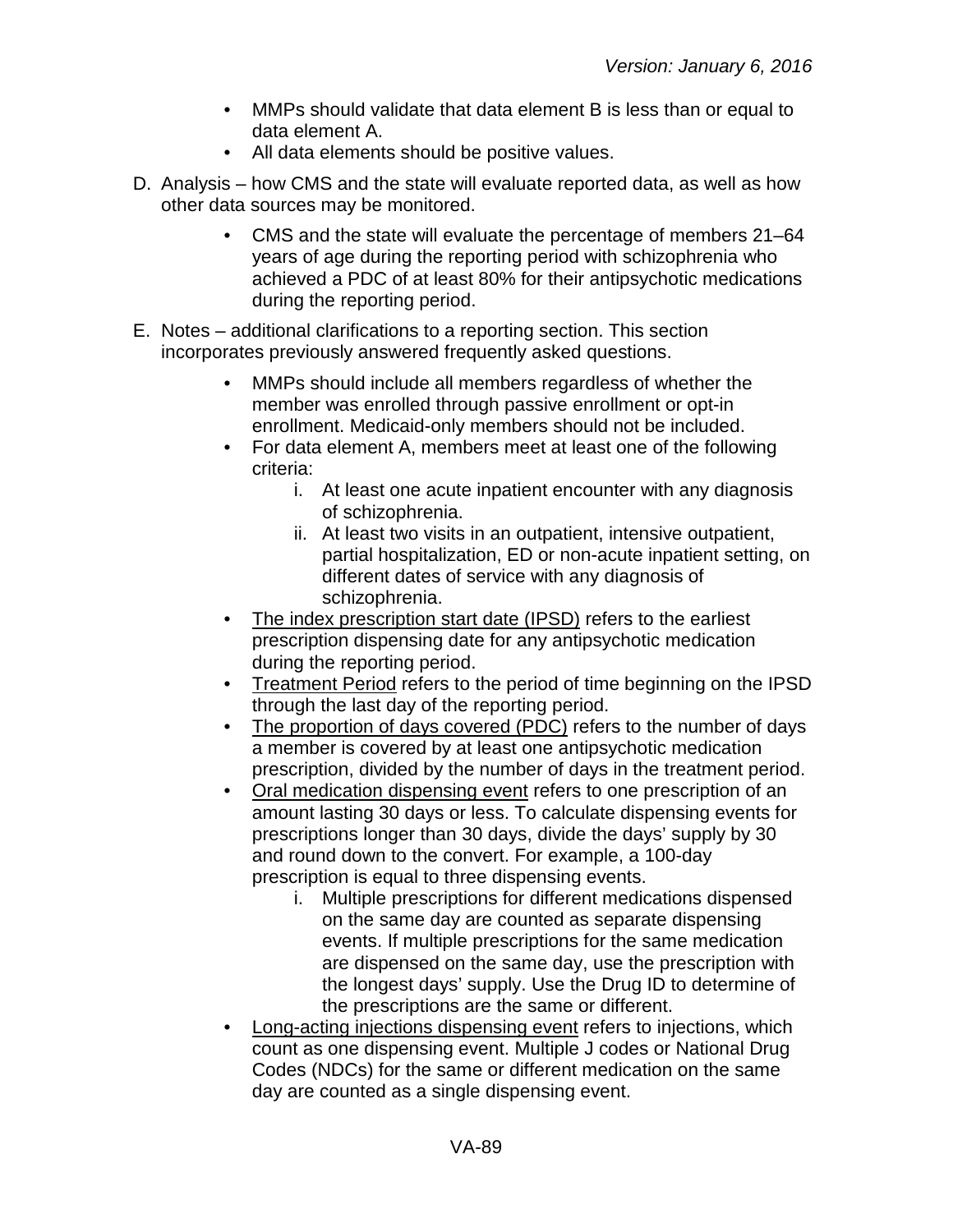- Follow the instructions below to determine how to calculate the number of days covered for oral medications
	- i. If multiple prescriptions for the same or different oral medications are dispensed on the same day, calculate number of days covered by an antipsychotic medication (for data element B) using the prescription with the longest days' supply.
	- ii. If multiple prescriptions for different oral medications are dispensed on different days, count each day within the treatment period only once toward data element B.
	- iii. If multiple prescriptions for the same oral medication are dispensed on different days, sum the days' supply and use the total to calculate the number of days covered by an antipsychotic medication (for data element B).
		- 1. For example, if three antipsychotic prescriptions for the same oral medication are dispensed on different days, each with a 30-day supply; sum the days' supply for a total of 90 days covered by an oral antipsychotic (even if there is overlap). Use the drug ID provided on the NDC list to determine if the prescriptions are the same or different.
- To calculate the number of days covered for long acting injections (for data element B), use the days' supply specified for the medication in Table VA-1.
	- i. For multiple J Codes or NDCs for the same or different medications on the same day, use the medication with the longest days' supply.
	- ii. For multiple J Codes or NDCs for the same or different medications on different days with overlapping days' supply, count each day within the treatment period only once toward data element B.
- Continuous enrollment is defined as no more than one gap in enrollment of up to 45 days during each year of continuous enrollment (i.e., the reporting period). To determine continuous enrollment for a member for whom enrollment is verified monthly, the member may not have more than a 1-month gap in coverage (i.e., a member whose coverage lapses for 2 months [60 days] is not considered continuously enrolled).
- Follow the steps outlined below to identify the eligible population for data element A:
	- 1. Identify members with schizophrenia as those who met at least one of the following criteria during the reporting period:
		- a. At least one acute inpatient encounter with any diagnosis of schizophrenia. Either of the following combinations meets criteria: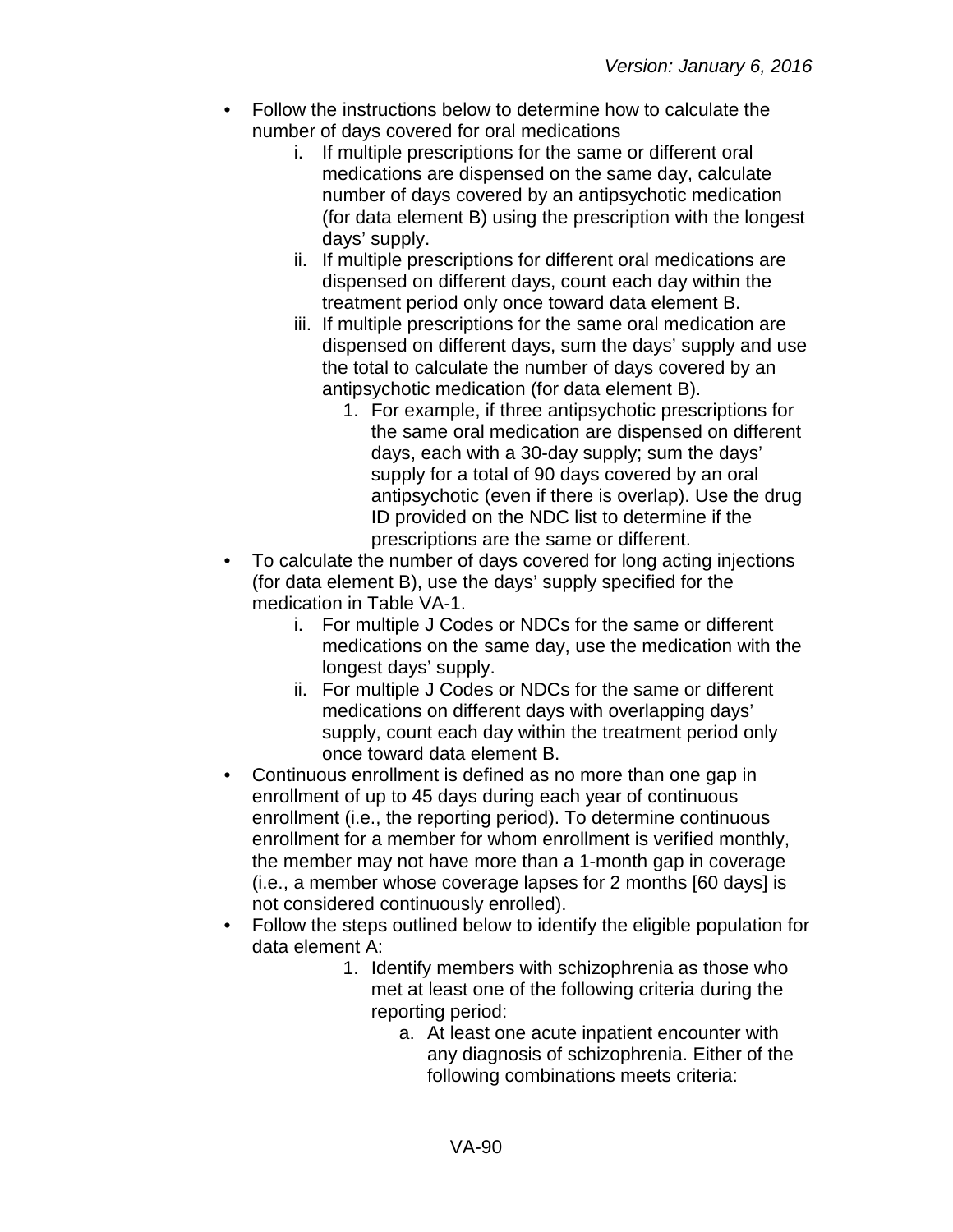- i. BH Stand Alone Acute Inpatient value set *with* Schizophrenia value set.
- ii. BH Acute Inpatient value set *with* BH Acute Inpatient POS value set *and* Schizophrenia value set.
- b. At least two visits in an outpatient, intensive outpatient, partial hospitalization, ED or nonacute inpatient setting, on different dates of service, with any diagnosis of schizophrenia. Any two of the follow code combinations meet criteria:
	- i. BH Stand Alone Outpatient/PH/IOP value set *with* Schizophrenia value set.
	- ii. BH Outpatient/PH/IOP value set *with* BH Outpatient/PH/IOP POS value set *and* Schizophrenia value set.
	- iii. ED value set *with* Schizophrenia value set.
	- iv. BH ED value set *with* BH ED POS value set *and* Schizophrenia value set.
	- v. BH Stand Alone Nonacute Inpatient value set *with* Schizophrenia value set.
	- vi. BH Nonacute Inpatient value set *with* BH Nonacute Inpatient POS value set *and* Schizophrenia value set.
- 2. Identify required exclusions. Exclude members who met at least one of the following during the reporting period:
	- a. A diagnosis of dementia (Dementia value set).
	- b. Did not have at least two antipsychotic medication dispensing events. There are two ways to identify dispensing events: by claim/encounter data and by pharmacy data. The MMP must use both methods to identify dispensing events, but an event need only be identified by one method to be counted.
		- i. Claim/encounter data. An antipsychotic medication (Long-Acting Injections 14 Days Supply value set or Long-Acting Injections 28 Days Supply value set).
		- ii. Pharmacy data. Dispensed an antipsychotic medication on an ambulatory basis (Table VA-1).
- Follow the steps outlined below to identify numerator compliance (data element B).
	- 1. Identify the IPSD. The IPSD is the earliest dispensing event for any antipsychotic medication (Table VA-1;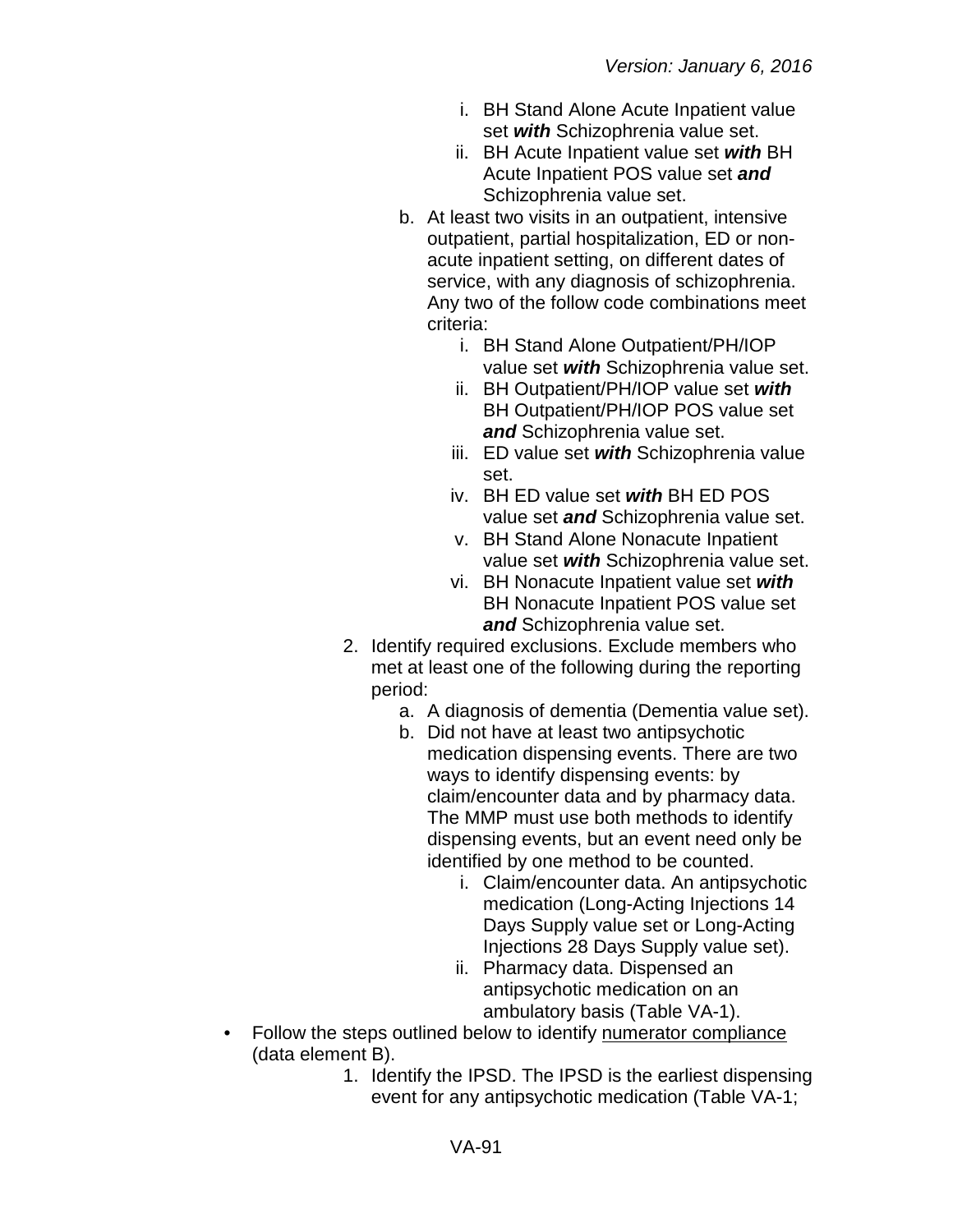Long-Acting Injections 14 Days Supply value set; Long-Acting Injections 28 Days Supply value set) during the reporting period.

- 2. To determine the treatment period, calculate the number of days beginning on the IPSD through the end of the reporting period.
- 3. Count the days covered by at least one antipsychotic medication (Table VA-1; Long-Acting Injections 14 Days Supply value set; Long-Acting Injections 28 Days Supply value set) during the treatment period. To ensure that days' supply that extend beyond the reporting period are not counted, subtract any days' supply that extends beyond December 31 of the reporting period.
- 4. Calculate the member's PDC using the following equation. Round to two decimal places, using the .5 rule.

### **Total days covered by an antipsychotic medication in the treatment period (Step 3)**

# **Total days in treatment period (Step 2)**

5. Sum the number of members whose PDC is ≥80% for their treatment period.

| <b>Table VA-1: Antipsychotic Medications</b> |                                                                                                                                                                                                                                                                |                               |  |  |
|----------------------------------------------|----------------------------------------------------------------------------------------------------------------------------------------------------------------------------------------------------------------------------------------------------------------|-------------------------------|--|--|
| <b>Description</b>                           | <b>Prescription</b>                                                                                                                                                                                                                                            | <b>Covered</b><br><b>Days</b> |  |  |
| Miscellaneous antipsychotic agents<br>(oral) | Aripiprazole<br>Olanzapine<br>$\bullet$<br>• Paliperidone<br>Asenapine<br>• Pimozide<br>Clozapine<br>Haloperidol<br>• Quetiapine<br>• Quetiapine fumarate<br>Iloperidone<br>Loxapine<br>• Risperidone<br>• Ziprasidone<br>Lurisadone<br>Molindone<br>$\bullet$ |                               |  |  |
| Phenothiazine antipsychotics (oral)          | Prochlorperazine<br>Chlorpromazin<br>$\bullet$<br>Thioridazine<br>e<br>Fluphenazine<br>• Trifluoperazine<br>Perphenazine<br>Perphenazine-<br>amitriptyline                                                                                                     |                               |  |  |
| Psychotherapeutic combinations<br>(oral)     | Fluoxetine-olanzapine<br>٠                                                                                                                                                                                                                                     |                               |  |  |
| Thioxanthenes (oral)                         | Thiothixene<br>$\bullet$                                                                                                                                                                                                                                       |                               |  |  |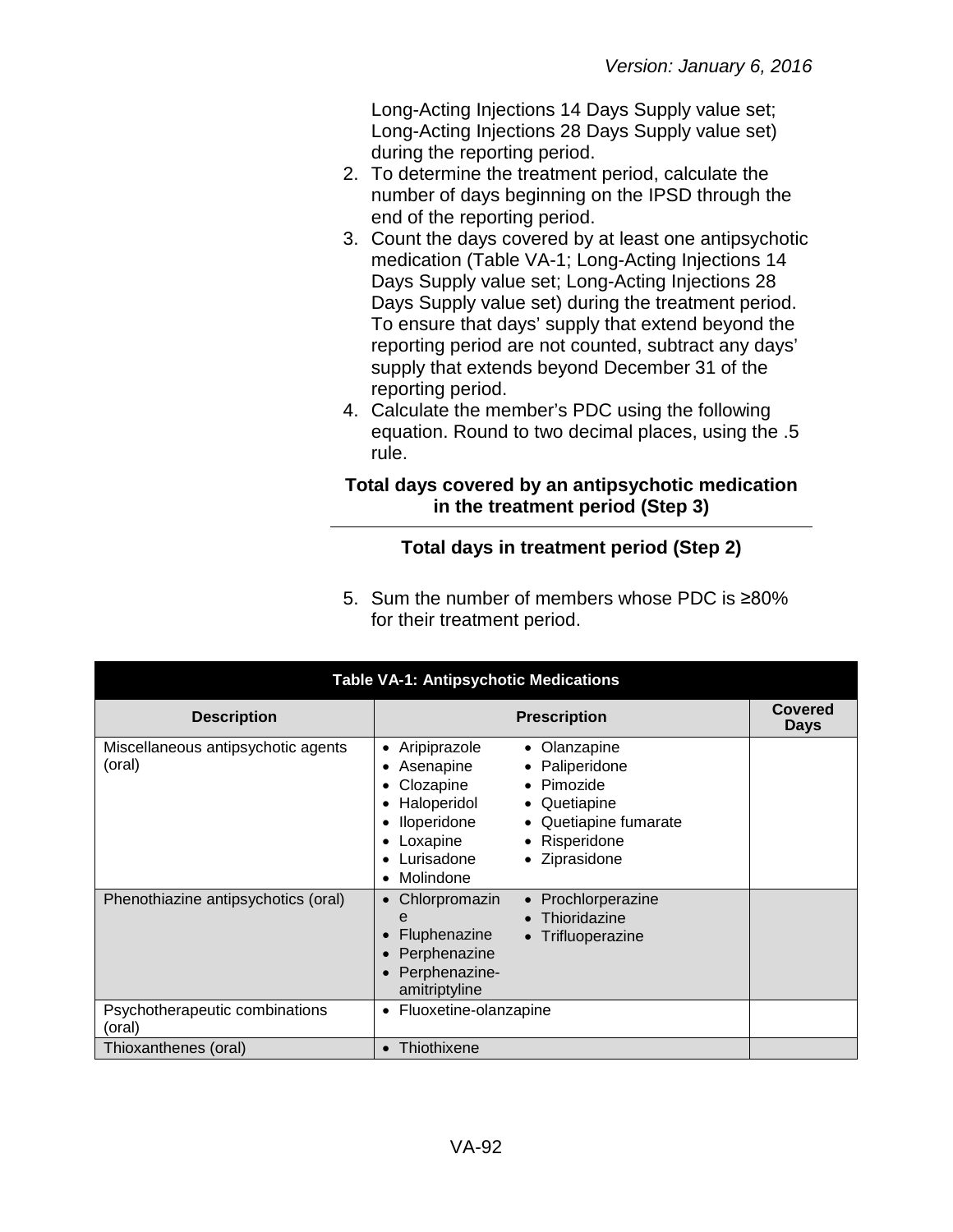| <b>Table VA-1: Antipsychotic Medications</b> |                                                                                                                     |                               |  |  |  |
|----------------------------------------------|---------------------------------------------------------------------------------------------------------------------|-------------------------------|--|--|--|
| <b>Description</b>                           | <b>Prescription</b>                                                                                                 | <b>Covered</b><br><b>Days</b> |  |  |  |
| Long-acting injections                       | Aripiprazole<br>• Olanzapine<br>• Fluphenazine<br>• Paliperidone palmitate<br>decanoate<br>Haloperidol<br>decanoate | 28 days'<br>supply            |  |  |  |
|                                              | • Risperidone                                                                                                       | 14 days'<br>supply            |  |  |  |

- F. Data Submission how MMPs will submit data collected to CMS and the state.
	- MMPs will submit data collected for this measure in the above specified format through a secure data collection site established by CMS. This site can be accessed at the following web address: [https://Financial-Alignment-Initiative.NORC.org](https://financial-alignment-initiative.norc.org/)

| <b>CONTINUOUS REPORTING</b>                                    |                                      |          |                                   |                                                                                          |  |
|----------------------------------------------------------------|--------------------------------------|----------|-----------------------------------|------------------------------------------------------------------------------------------|--|
| <b>Reporting</b><br><b>Section</b>                             | <b>Reporting</b><br><b>Frequency</b> | Level    | <b>Reporting</b><br><b>Period</b> | <b>Due Date</b>                                                                          |  |
| VA <sub>5</sub> .<br>Performance and<br>Quality<br>Improvement | Annually                             | Contract | Calendar Year                     | By the end of the<br>third month<br>following the last<br>day of the<br>reporting period |  |

| <b>Element</b><br><b>Letter</b> | <b>Element Name</b>                                                                                                                                      | <b>Definition</b>                                                                                                                                                                       | <b>Allowable</b><br><b>Values</b> |
|---------------------------------|----------------------------------------------------------------------------------------------------------------------------------------------------------|-----------------------------------------------------------------------------------------------------------------------------------------------------------------------------------------|-----------------------------------|
| Α.                              | Total number of<br>members age 21 and<br>older, with a<br>diagnosis of major<br>depression and who<br>were treated with<br>antidepressant<br>medication. | Total number of<br>members age 21 and<br>older, with a<br>diagnosis of major<br>depression and who<br>were treated with<br>antidepressant<br>medication during the<br>reporting period. | Field Type: Numeric               |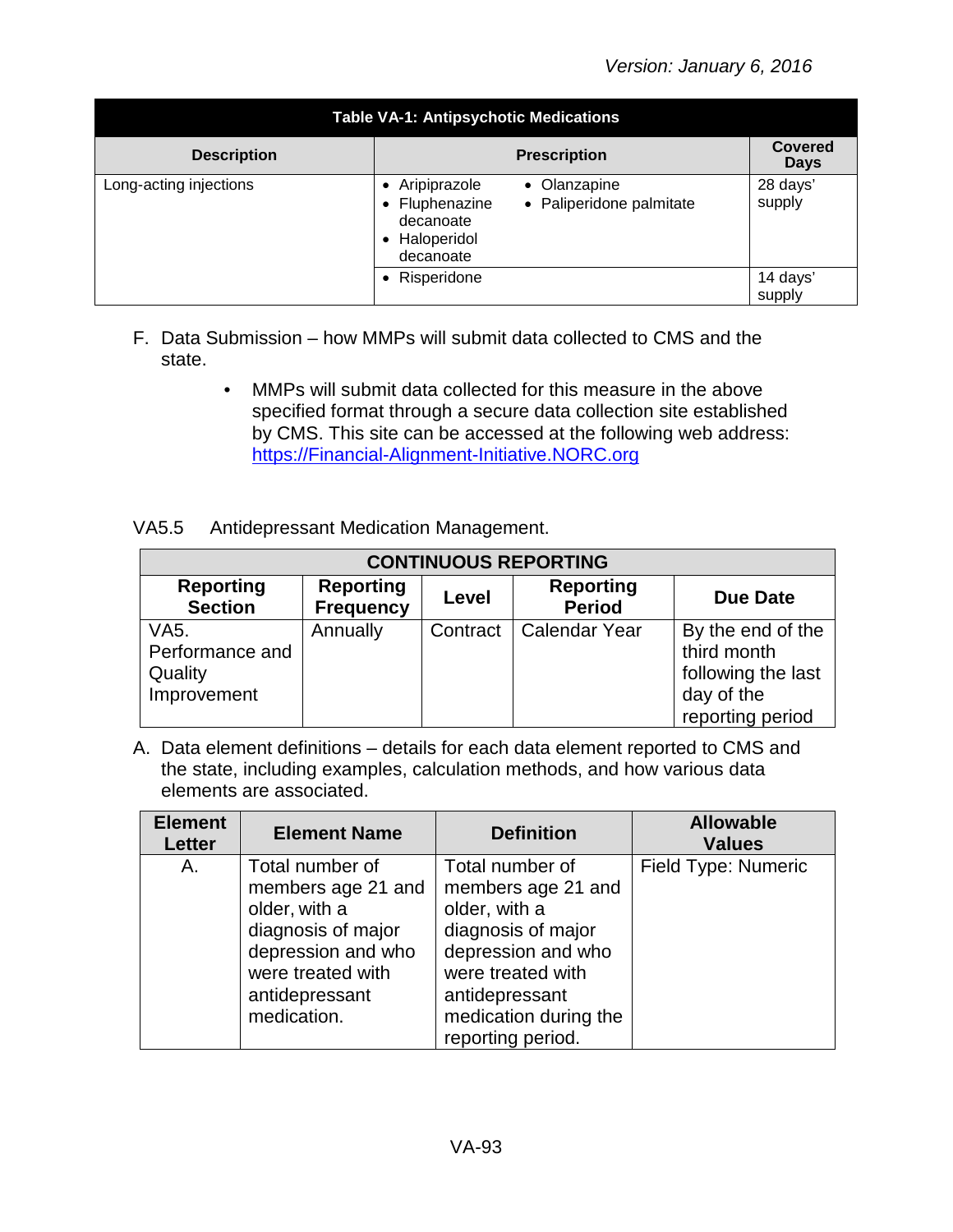| <b>Element</b><br>Letter | <b>Element Name</b>                                                                                                                                                                                                                                            | <b>Definition</b>                                                                                                                                                                                                                                     | <b>Allowable</b><br><b>Values</b>              |
|--------------------------|----------------------------------------------------------------------------------------------------------------------------------------------------------------------------------------------------------------------------------------------------------------|-------------------------------------------------------------------------------------------------------------------------------------------------------------------------------------------------------------------------------------------------------|------------------------------------------------|
| В.                       | Total number of<br>members who had at<br>least 84 days (12<br>weeks) of continuous<br>treatment with<br>antidepressant<br>medication beginning<br>on the index<br>prescription start<br>date (IPSD) through<br>114 days after the<br>IPSD (115 days<br>total). | Of the total reported<br>in A, the number of<br>members who had at<br>least 84 days (12<br>weeks) of continuous<br>treatment with<br>antidepressant<br>medication beginning<br>on the IPSD through<br>114 days after the<br>IPSD (115 days<br>total). | Field Type: Numeric<br>Note: Is a subset of A. |
| C.                       | Total number of<br>members who had at<br>least 180 days (6<br>months) of<br>continuous treatment<br>with antidepressant<br>medication beginning<br>on the IPSD through<br>231 days after the<br>IPSD (232 days<br>total).                                      | Of the total reported<br>in A, the number of<br>members who had at<br>least 180 days (6<br>months) of<br>continuous treatment<br>with antidepressant<br>medication beginning<br>on the IPSD through<br>231 days after the<br>IPSD (232 days total)    | Field Type: Numeric<br>Note: Is a subset of A. |

- B. QA checks/Thresholds procedures used by CMS and the state to establish benchmarks in order to identify outliers or data that are potentially erroneous.
	- CMS and the state will perform an outlier analysis.
	- As data are received from MMPs over time, CMS and the state will apply threshold checks.
- C. Edits and Validation checks validation checks that should be performed by each MMP prior to data submission.
	- Confirm those data elements listed above as subsets of other elements.
	- MMPs should validate that data elements B and C are less than or equal to data element A.
	- All data elements should be positive values.
- D. Analysis how CMS and the state will evaluate reported data, as well as how other data sources may be monitored. CMS and the state will evaluate the percentage of members age 21 years and older with a diagnosis of major depression who had at least: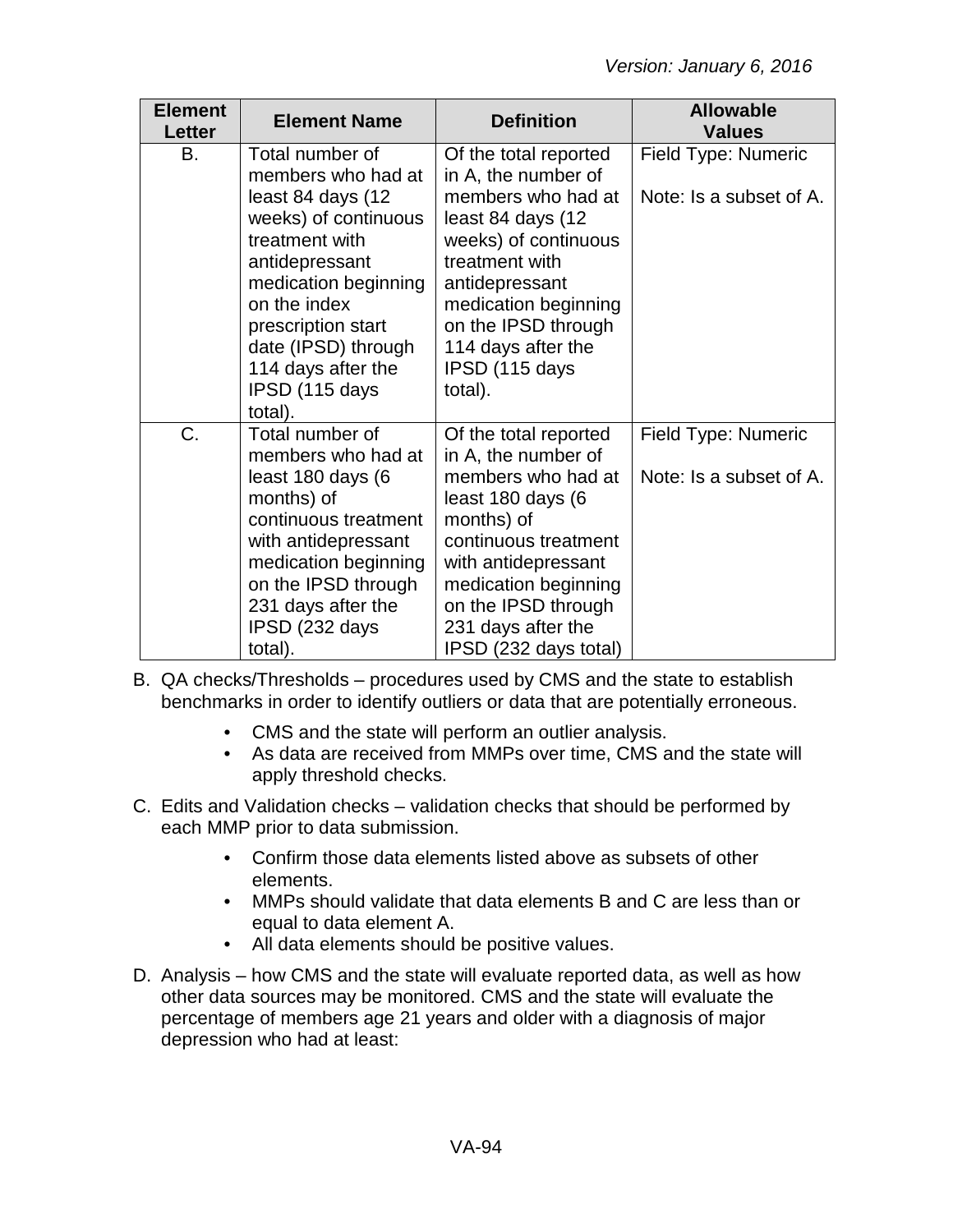- 84 days (12 weeks) of continuous treatment with antidepressant medication beginning on the IPSD through 114 days after the IPSD (115 days total).
- 180 days (6 months) of continuous treatment with antidepressant medication beginning on the IPSD through 231 days after the IPSD (232 days total)
- E. Notes additional clarifications to a reporting section. This section incorporates previously answered frequently asked questions.
	- MMPs should include all members regardless of whether the member was enrolled through passive enrollment or opt-in enrollment. Medicaid-only members should not be included.
	- The Intake Period is the 12-month window starting on May 1 of the previous calendar year and ending on April 30 of the current calendar year.
	- The Index Prescription Start Date (IPSD) is defined as the earliest prescription dispensing date for an antidepressant medication during the Intake Period.
	- Negative Medication History is defined as a period of 105 days prior to the IPSD when the member had no pharmacy claims for either new or refill prescriptions for an antidepressant medication.
	- Treatment days are defined as the actual number of calendar days covered with prescriptions within the specified 180-day (6-month) measurement interval. For Effective Continuation Phase Treatment, a prescription of 90 days (3 months) supply dispensed on the 151st day will have 80 days counted in the 231-day interval.
	- The member must be continuously enrolled for 105 days prior to the IPSD through 231 days after the IPSD, with no more than one gap in enrollment.
	- The member must be 21 years and older as of April 30 of the current calendar year.
	- To determine continuous enrollment for a member for whom enrollment is verified monthly, the member may not have more than a 1-month gap in coverage (i.e., a member whose coverage lapses for 2 months [60 days] is not considered continuously enrolled).
	- Follow the steps below to identify the eligible population for data element A.
		- 1. Determine the IPSD. Identify the date of the earliest dispensing event for an antidepressant medication (Table VA-2) during the Intake Period.
		- 2. Exclude members who did not have a diagnosis of major depression in an inpatient, outpatient, ED, intensive outpatient, or partial hospitalization setting during the 121-day period from 60 days prior to the IPSD through the ISPD and the 60 days after the IPSD. Members who meet any of the following criteria remain in data element A: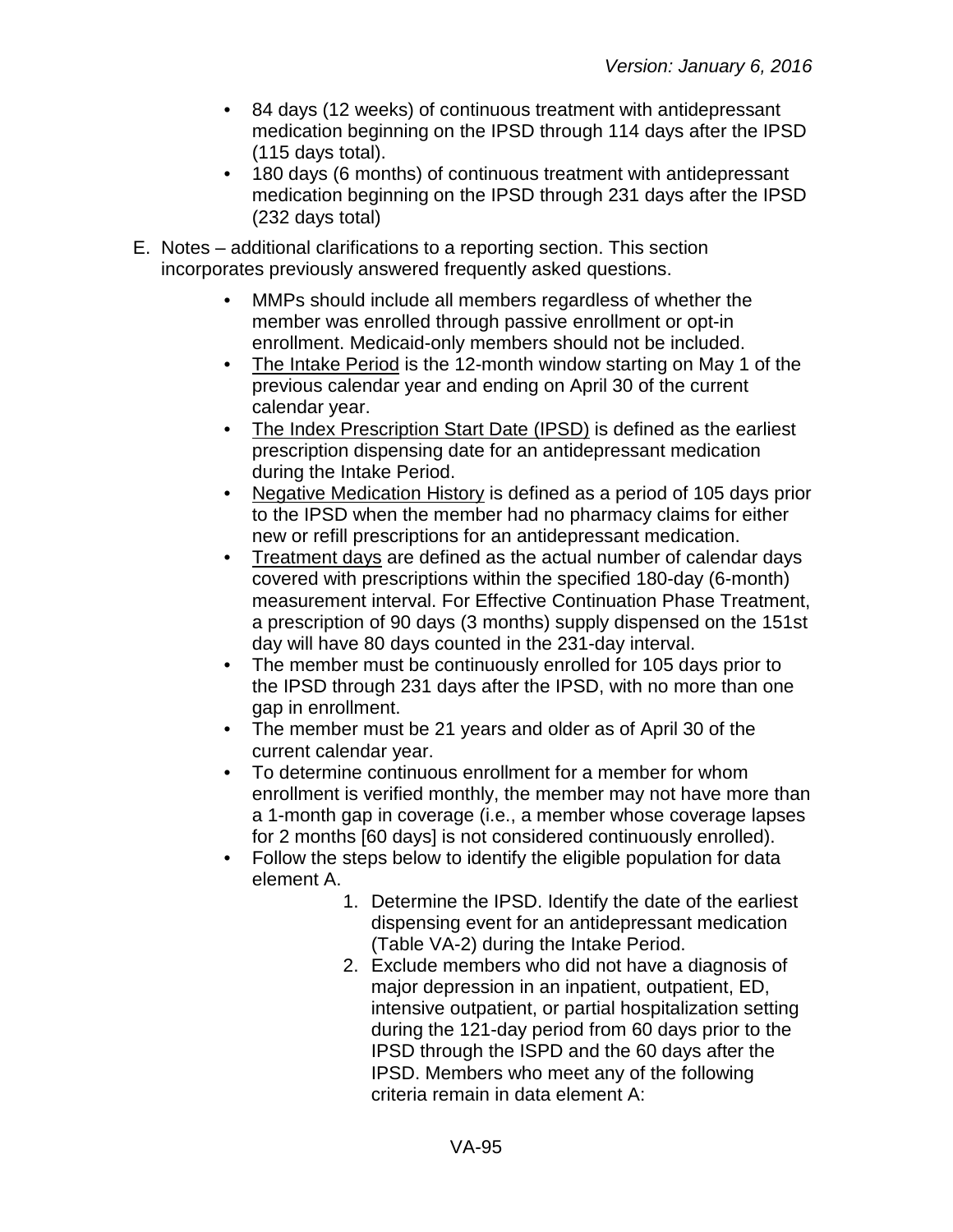- a. An outpatient visit, intensive outpatient encounter or partial hospitalization with any diagnosis of major depression. Either of the following code combinations meets criteria:
	- i. AMM Stand Alone Visits value set *with* Major Depression value set.
	- ii. AMM Visits value set *with* AMM POS value set *and* Major Depression value set.
- b. An ED visit (ED value set) *with* any diagnosis of major depression (Major Depression value set).
- c. An acute or nonacute inpatient discharge with any diagnosis of major depression (Major Depression value set). To identify acute and nonacute inpatient discharges:
	- i. Identify all acute and nonacute inpatient stays (Inpatient Stay value set)
	- ii. Identify the discharge date for the stay.

For a direct transfer, use the discharge date from the last discharge.

- 3. Test for Negative Medication History. Exclude members who filled a prescription for antidepressant medication 105 days prior to the IPSD.
- 4. Calculate continuous enrollment. Members must be continuously enrolled 105 days prior to the IPSD through 231 days after the IPSD.
- For calculating Effective Acute Phase Treatment (data element B), members must have at least 84 days (12 weeks) of continuous treatment with antidepressant medication (Table VA-2) during the 114-days after the IPSD (115 total days). The continuous treatment allows gaps in medication treatment up to a total of 30 days during the 115-day period. Gaps can include either washout period gaps to change medication or treatment gaps to refill the same medication.
	- o Regardless of the number of gaps, there may be no more than 30 gap days. Count any combination of gaps (e.g., two washout gaps of 15 days each, or two washout gaps of 10 days each and one treatment gap of 10 days).
- For calculating the Effective Continuation Phase Treatment (data element C), members must have at least 180 days (6 months) of continuous treatment with antidepressant medication (Table VA-2) beginning on the IPSD through 231 days after the IPSD (232 total days). Continuous treatment allows gaps in medication treatment up to a total of 51 days during the 232-day period. Gaps can include either washout period gaps to change medication or treatment gaps to refill the same medication.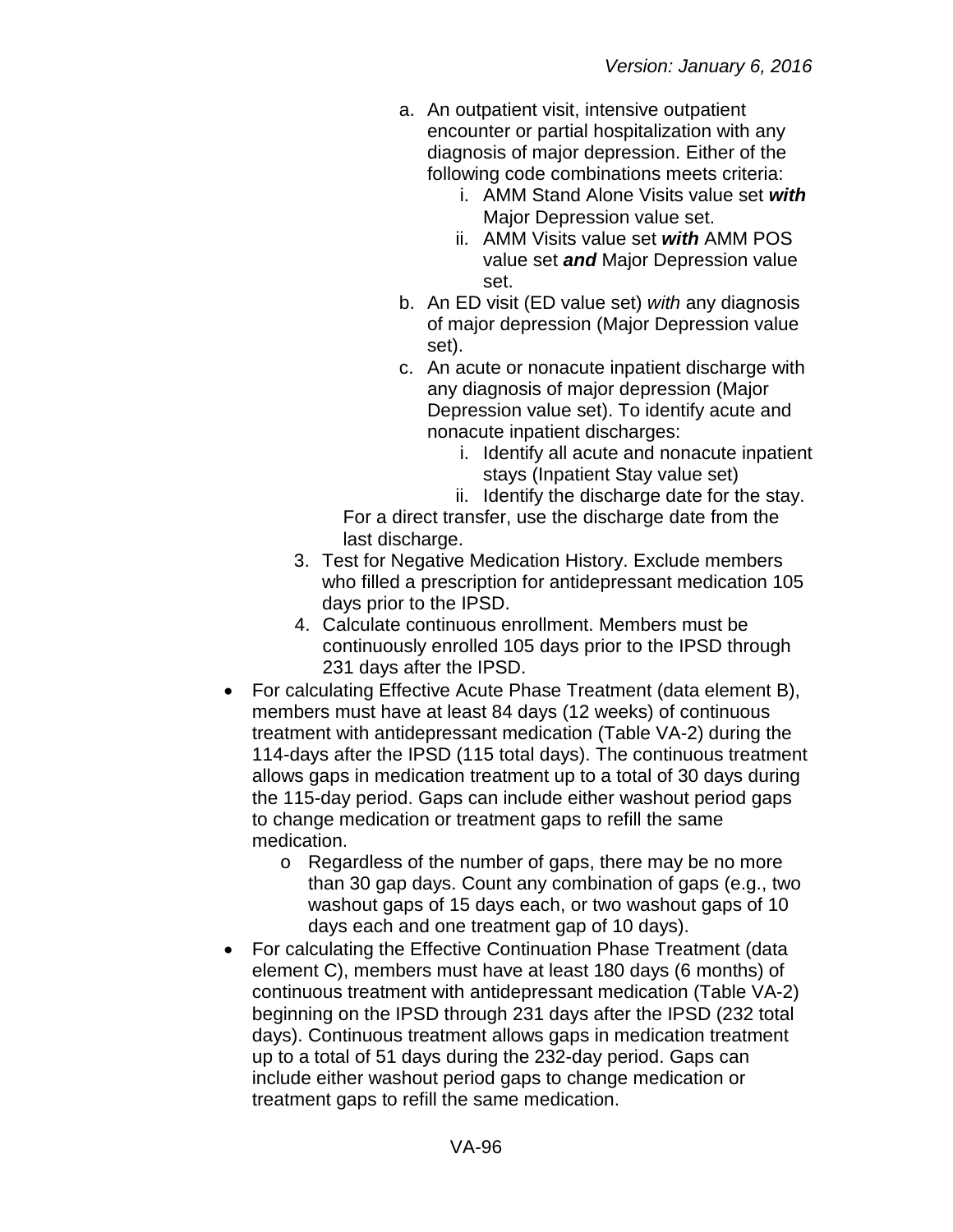- o Regardless of the number of gaps, there may be no more than 51 gap days. Count any combination of gaps (e.g., two washout gaps of 25 days each, or two washout gaps of 10 days each and one treatment gap of 10 days).
- MMPs may have different methods for billing intensive outpatient encounters and partial hospitalizations. Some methods may be comparable to outpatient billing, with separate claims for each date of service; others may be comparable to inpatient billing, with an admission date, a discharge date, and units of service. MMPs whose billing methods are comparable to inpatient billing may count each unit of service as an individual visit. The unit of service must have occurred during the period specified.
- Instead of annual reporting for a calendar year, it should be reported quarterly with calendar year to the end of current quarter reporting period.

| <b>Table VA-2: Antidepressant Medications</b> |                                                                                       |                                                                      |  |  |
|-----------------------------------------------|---------------------------------------------------------------------------------------|----------------------------------------------------------------------|--|--|
| <b>Description</b>                            | <b>Prescription</b>                                                                   |                                                                      |  |  |
| Miscellaneous<br>antidepressants              | • Bupropion<br>• Vortioxetine                                                         | • Vilazodone                                                         |  |  |
| Monoamine oxidase<br>inhibitors               | · Isocarboxazid<br>• Phenelzine                                                       | • Selegiline<br>• Tranylcypromine                                    |  |  |
| Phenylpiperazine<br>antidepressants           | • Nefazodone                                                                          | • Trazodone                                                          |  |  |
| Psychotherapeutic<br>combinations             | • Amitriptyline-chlordiazepoxide<br>• Amitriptyline-perphenazine                      |                                                                      |  |  |
| SNRI antidepressants                          | • Desvenlafaxine<br>• Duloxetine                                                      | • Venlafaxine<br>Levomilnacipran                                     |  |  |
| SSRI antidepressants                          | • Citalopram<br>• Escitalopram<br>• Fluoxetine                                        | • Fluvoxamine<br>• Paroxetine<br>• Sertraline                        |  |  |
| Tetracyclic<br>antidepressants                | • Maprotiline                                                                         | • Mirtazapine                                                        |  |  |
| Tricyclic antidepressants                     | •Amitriptyline<br>• Amoxapine<br>• Clomipramine<br>• Desipramine<br>• Doxepin (>6 mg) | • Imipramine<br>• Nortriptyline<br>• Protriptyline<br>• Trimipramine |  |  |

- F. Data Submission how MMPs will submit data collected to CMS and the state.
	- MMPs will submit data collected for this measure in the above specified format through a secure data collection site established by CMS. This site can be accessed at the following web address: [https://Financial-Alignment-Initiative.NORC.org](https://financial-alignment-initiative.norc.org/)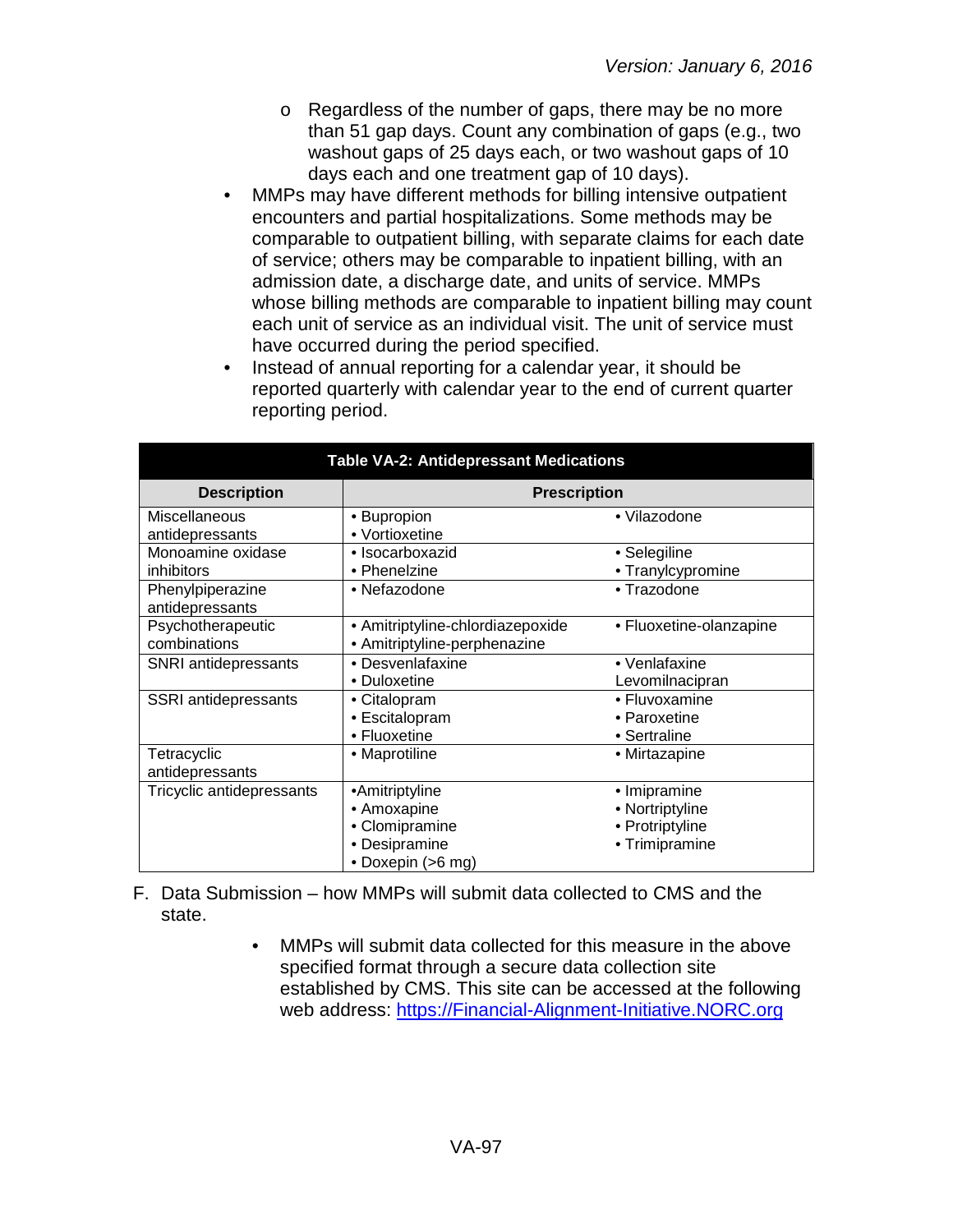## **Section VAVI. Systems**

| <b>IMPLEMENTATION</b>              |                                      |                |                                             |                                                                                           |
|------------------------------------|--------------------------------------|----------------|---------------------------------------------|-------------------------------------------------------------------------------------------|
| <b>Reporting</b><br><b>Section</b> | <b>Reporting</b><br><b>Frequency</b> | Level          | <b>Reporting</b><br><b>Period</b>           | <b>Due Date</b>                                                                           |
| VA6. Systems                       | Monthly                              | Contract       | <b>Current Month</b><br>Ex:<br>$1/1 - 1/31$ | By the end of the<br>month following<br>the last day of the<br>reporting period           |
|                                    |                                      | <b>ONGOING</b> |                                             |                                                                                           |
| <b>Reporting</b><br><b>Section</b> | <b>Reporting</b><br><b>Frequency</b> | Level          | <b>Reporting</b><br><b>Period</b>           | <b>Due Date</b>                                                                           |
| VA6. Systems                       | Semi-<br>Annually                    | Contract       | Ex:<br>$1/1 - 6/30$<br>$7/1 - 12/31$        | By the end of the<br>second month<br>following the last<br>day of the<br>reporting period |

### VA6.1 Plan Enrollee Medical Record.

| <b>Element</b><br>Letter | <b>Element Name</b>                                                                                                            | <b>Definition</b>                                                                                                                                                           | <b>Allowable Values</b> |
|--------------------------|--------------------------------------------------------------------------------------------------------------------------------|-----------------------------------------------------------------------------------------------------------------------------------------------------------------------------|-------------------------|
| Α.                       | Number of members<br>whose race data are<br>collected and<br>maintained in the<br><b>Plan Enrollee</b><br>Medical Record.      | Number of members<br>enrolled at the end of<br>the reporting period<br>whose race data are<br>collected and<br>maintained in the Plan<br><b>Enrollee Medical</b><br>Record. | Field Type: Numeric     |
| B.                       | Number of members<br>whose ethnicity data<br>are collected and<br>maintained in the<br><b>Plan Enrollee</b><br>Medical Record. | Number of members<br>enrolled at the end of<br>the reporting period<br>whose ethnicity data<br>are collected and<br>maintained in the Plan<br>Enrollee Medical<br>Record.   | Field Type: Numeric     |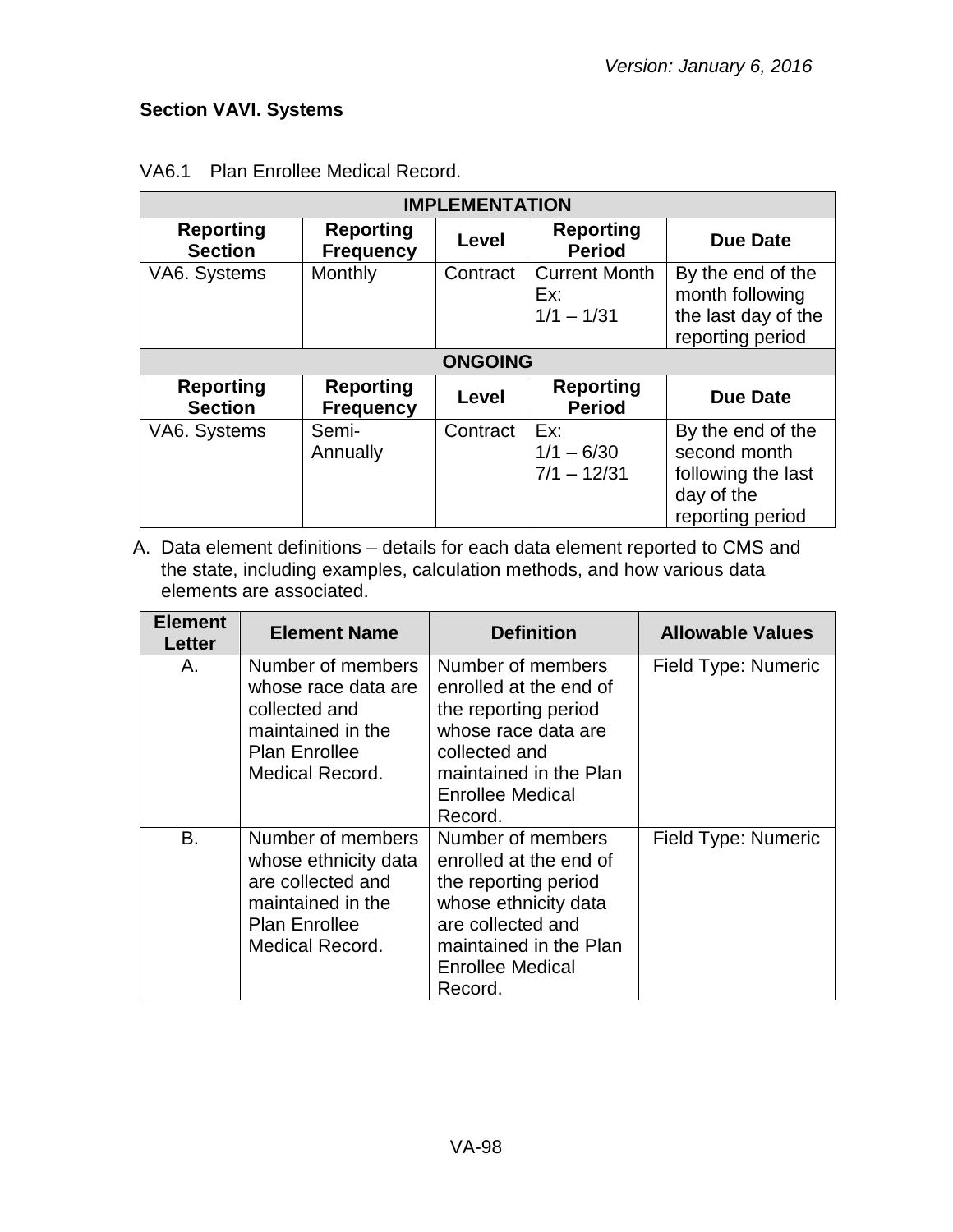| <b>Element</b><br><b>Letter</b> | <b>Element Name</b>                                                                                                                         | <b>Definition</b>                                                                                                                                                                          | <b>Allowable Values</b> |
|---------------------------------|---------------------------------------------------------------------------------------------------------------------------------------------|--------------------------------------------------------------------------------------------------------------------------------------------------------------------------------------------|-------------------------|
| C.                              | Number of members<br>whose primary<br>language data are<br>collected and<br>maintained in the<br><b>Plan Enrollee</b><br>Medical Record.    | Number of members<br>enrolled at the end of<br>the reporting period<br>whose primary<br>language data are<br>collected and<br>maintained in the Plan<br><b>Enrollee Medical</b><br>Record. | Field Type: Numeric     |
| D.                              | Number of members<br>whose<br>homelessness data<br>are collected and<br>maintained in the<br><b>Plan Enrollee</b><br><b>Medical Record.</b> | Number of members<br>enrolled at the end of<br>the reporting period<br>whose homelessness<br>data are collected and<br>maintained in the Plan<br><b>Enrollee Medical</b><br>Record.        | Field Type: Numeric     |
| Ε.                              | Number of members<br>whose disability type<br>data are collected<br>and maintained in<br>the Plan Enrollee<br><b>Medical Record.</b>        | Number of members<br>enrolled at the end of<br>the reporting period<br>whose disability type<br>data are collected and<br>maintained in the Plan<br><b>Enrollee Medical</b><br>Record.     | Field Type: Numeric     |

- B. QA checks/Thresholds procedures used by CMS and the state to establish benchmarks in order to identify outliers or data that are potentially erroneous.
	- CMS and the state will perform an outlier analysis.
	- As data are received from MMPs over time, CMS and the state will apply threshold checks.
- C. Edits and Validation Checks validation checks that should be performed by each MMP prior to data submission.
	- All data elements should be positive values.
- D. Analysis how CMS and the state will evaluate reported data, as well as how other data sources may be monitored.
	- CMS and the state will obtain enrollment information from CMS' Web site and will evaluate the percentage of members whose:
		- o Race data are collected and maintained in the Plan Enrollee Medical Record.
		- o Ethnicity data are collected and maintained in the Plan Enrollee Medical Record.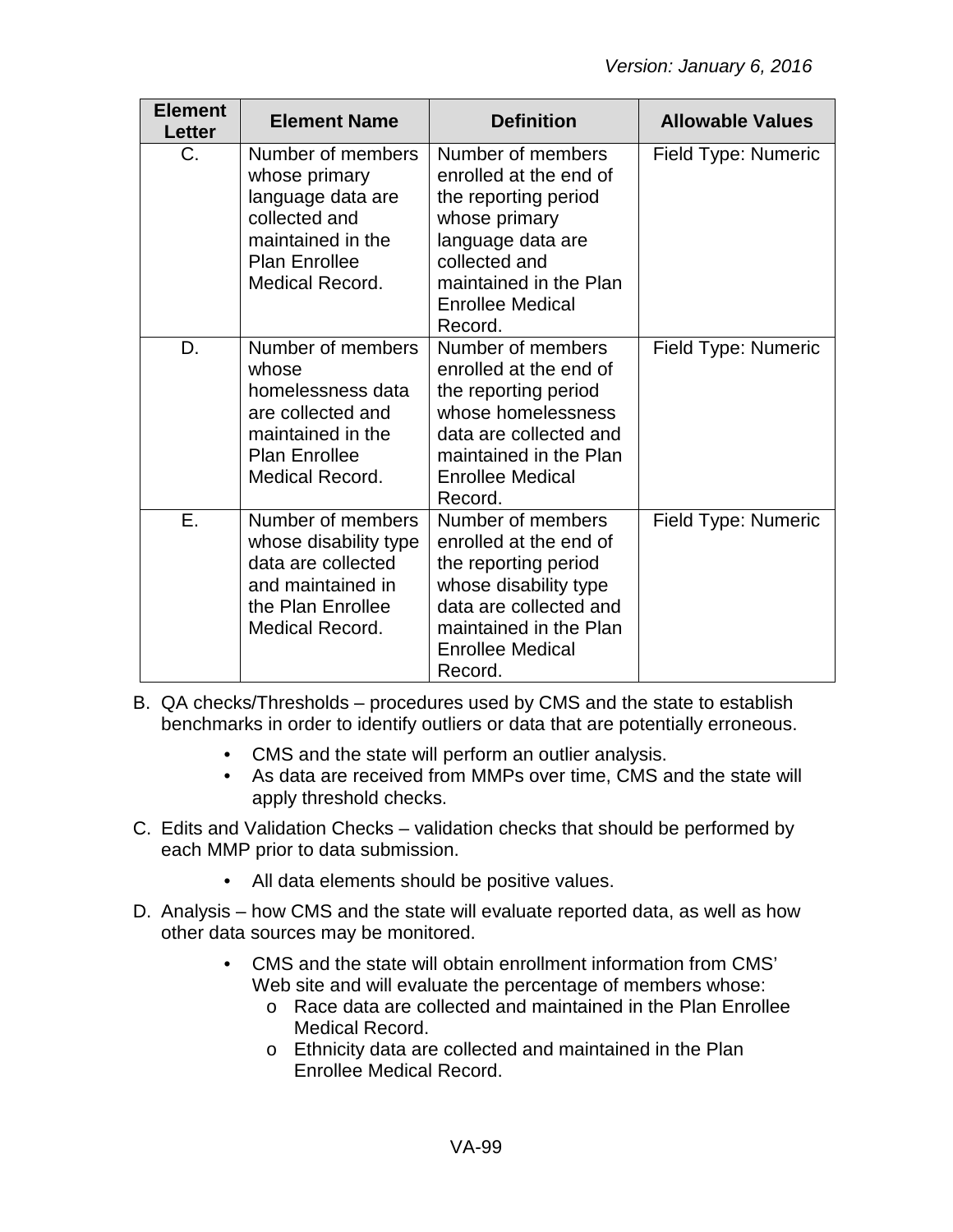- o Primary language data are collected and maintained in the Plan Enrollee Medical Record.
- o Homelessness data are collected and maintained in the Plan Enrollee Medical Record.
- o Disability type data are collected and maintained in the Plan Enrollee Medical Record.
- E. Notes additional clarifications to a reporting section. This section incorporates previously answered frequently asked questions.
	- MMPs should include all members regardless of whether the member was enrolled through passive enrollment or opt-in enrollment. Medicaid-only members should not be included.
	- For all data elements, please include the total number of members whose status is document in the Plan Enrollee Medical Record, regardless of the value.
		- i. For example, data element D captures the number of members whose homelessness data are collected and maintained in the Plan Enrollee Medical Record. MMPs should report the total number of members who have this information documented, even if the member is not homeless. The number reported should not simply represent the number of documented homeless members.
- F. Data Submission how MMPs will submit data collected to CMS and the state.
	- MMPs will submit data collected for this measure in the above specified format through a secure data collection site established by CMS. This site can be accessed at the following web address: [https://Financial-Alignment-Initiative.NORC.org](https://financial-alignment-initiative.norc.org/)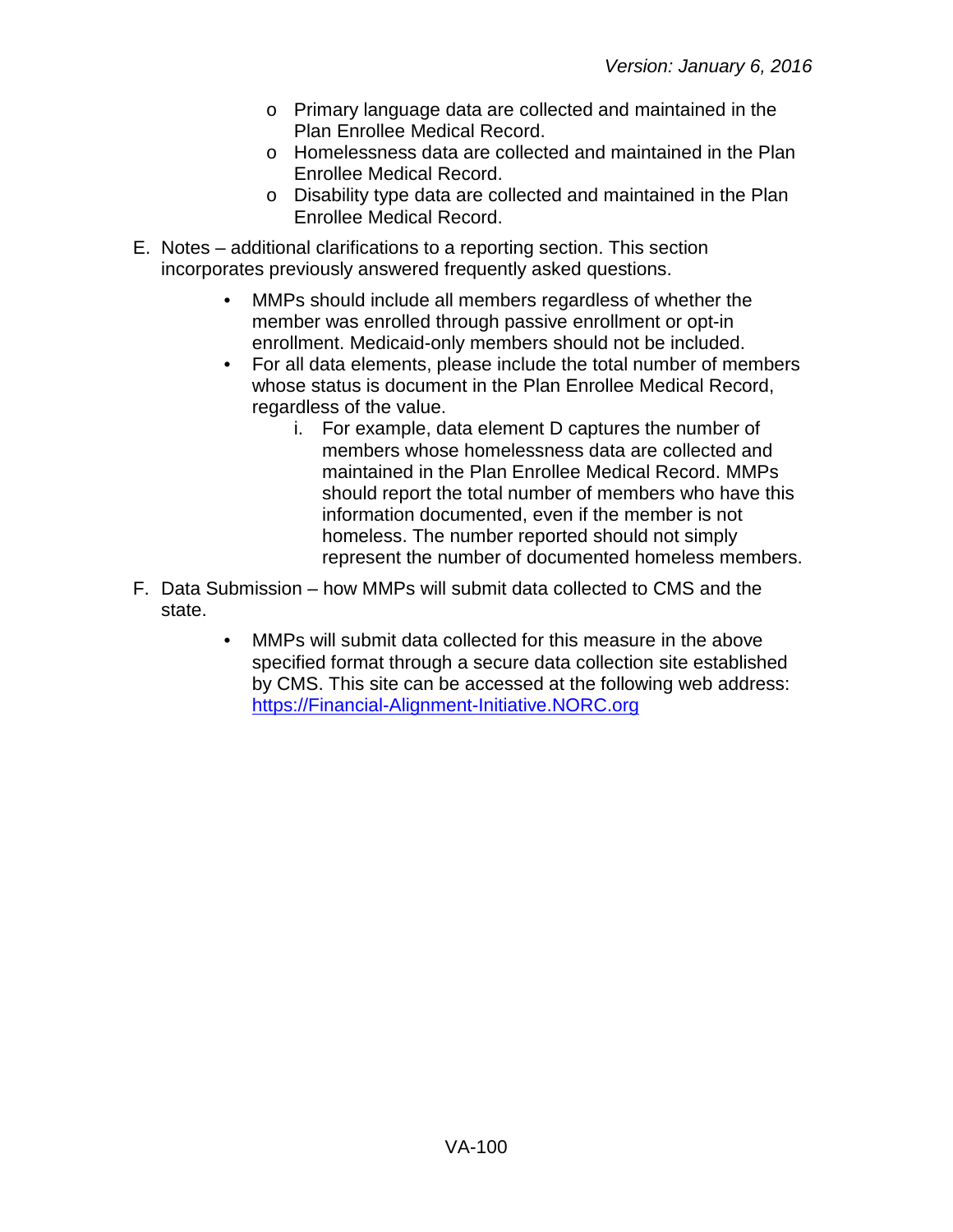### **Section VAVII. Utilization**

| <b>IMPLEMENTATION</b>              |                                      |                |                                                                                                     |                                                                                           |  |
|------------------------------------|--------------------------------------|----------------|-----------------------------------------------------------------------------------------------------|-------------------------------------------------------------------------------------------|--|
| <b>Reporting</b><br><b>Section</b> | <b>Reporting</b><br><b>Frequency</b> | Level          | <b>Reporting</b><br><b>Period</b>                                                                   | <b>Due Date</b>                                                                           |  |
| VA7. Utilization                   | Monthly                              | Contract       | <b>Current Month</b><br>Ex:<br>$1/1 - 1/31$                                                         | By the end of the<br>first month following<br>the last day of the<br>reporting period     |  |
|                                    |                                      | <b>ONGOING</b> |                                                                                                     |                                                                                           |  |
| <b>Reporting</b><br><b>Section</b> | <b>Reporting</b><br><b>Frequency</b> | Level          | <b>Reporting</b><br><b>Periods</b>                                                                  | <b>Due Date</b>                                                                           |  |
| <b>VA7. Utilization</b>            | Quarterly                            | Contract       | Current<br>Calendar<br>Quarter<br>Ex:<br>$1/1 - 3/31$<br>$4/1 - 6/30$<br>$7/1 - 9/30$<br>10/1-12/31 | By the end of the<br>second month<br>following the last<br>day of the reporting<br>period |  |

### VA7.1 EDCD waiver members who used consumer-directed services.

| <b>Element</b><br>Letter | <b>Element Name</b>                                                                         | <b>Definition</b>                                                                                                                              | <b>Allowable Values</b>                        |
|--------------------------|---------------------------------------------------------------------------------------------|------------------------------------------------------------------------------------------------------------------------------------------------|------------------------------------------------|
| Α.                       | Total number of<br>members who are<br>covered under an<br>EDCD waiver.                      | Total number of<br>members who are<br>covered under an<br><b>EDCD</b> waiver during<br>the reporting period.                                   | Field Type: Numeric                            |
| B.                       | Total number of<br><b>EDCD</b> waiver<br>members who used<br>consumer-directed<br>services. | Of the total reported in<br>A, the number of EDCD<br>waiver members who<br>used consumer-<br>directed services during<br>the reporting period. | Field Type: Numeric<br>Note: Is a subset of A. |

- B. QA checks/Thresholds procedures used by CMS and the state to establish benchmarks in order to identify outliers or data that are potentially erroneous.
	- CMS and the state will perform an outlier analysis.
	- As data are received from MMPs over time, CMS and the state will apply threshold checks.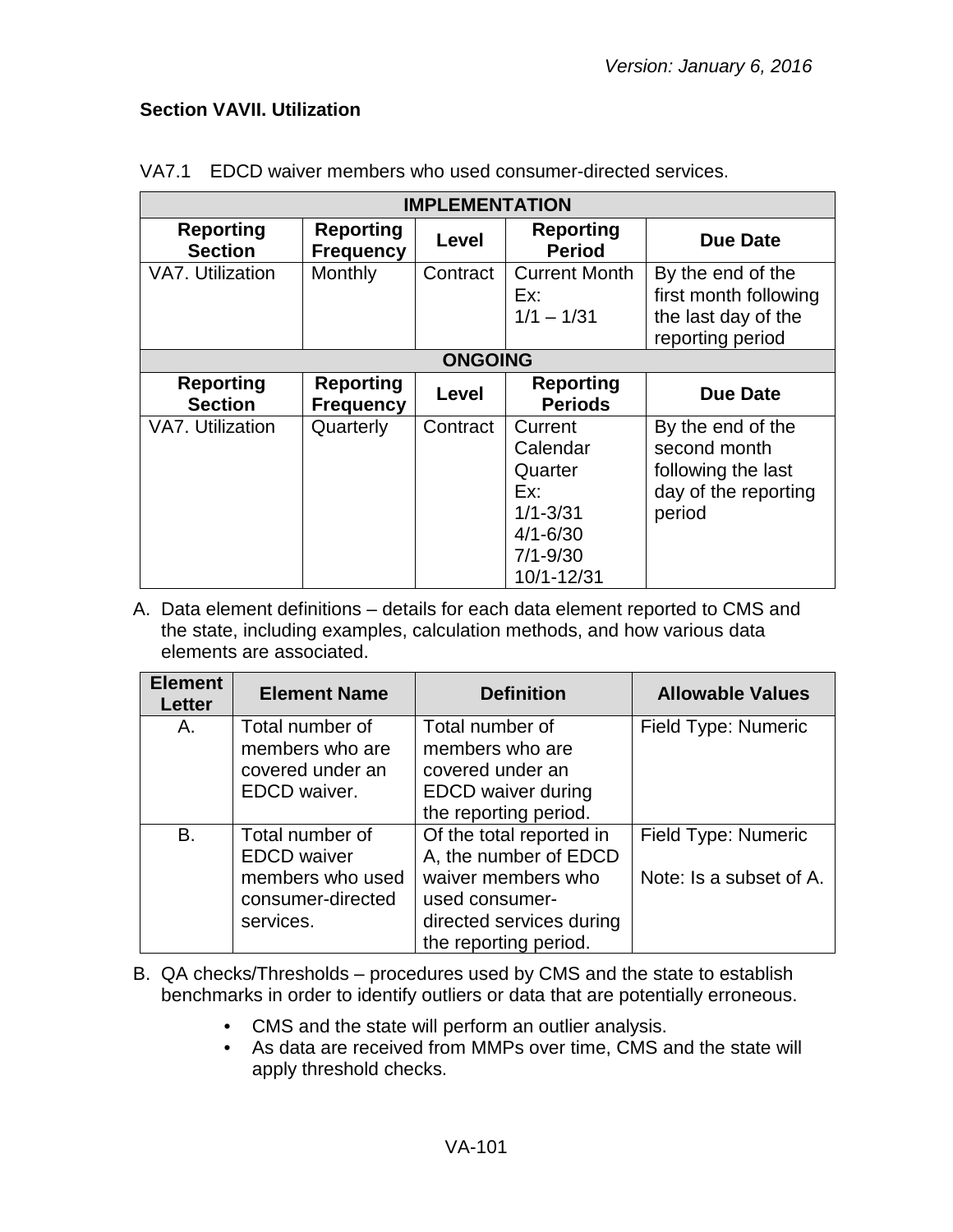- C. Edits and Validation checks validation checks that should be performed by each MMP prior to data submission.
	- Confirm those data elements listed above as subsets of other elements.
	- MMPs should validate that data element B is less than or equal to data element A.
	- All data elements should be positive values.
- D. Analysis how CMS and the state will evaluate reported data, as well as how other data sources may be monitored.
	- CMS and the state will evaluate the percentage of EDCD waiver members who used consumer-directed services during the reporting period.
- E. Notes additional clarifications to a reporting section. This section incorporates previously answered frequently asked questions.
	- MMPs should include all EDCD waiver members regardless of whether the waiver member was enrolled through passive enrollment or opt-in enrollment. Medicaid-only members should not be included.
	- MMPs should include all members who meet the criteria outlined in Element A, regardless of whether they are disenrolled as of the end of the reporting period (i.e., include all members regardless of whether they are currently enrolled or disenrolled as of the last day of the reporting period).
	- Consumer-directed services are support services that are necessary to enable an individual to remain at or return home rather than enter an institution. Services may include assistance with bathing, dressing, toileting, transferring, and nutritional support necessary for consumers to remain in their own homes or in the community. Services can also include supervision, respite, and companion services.
- F. Data Submission how MMPs will submit data collected to CMS and the state.
	- MMPs will submit data collected for this measure in the above specified format through a secure data collection site established by CMS. This site can be accessed at the following web address: [https://Financial-Alignment-Initiative.NORC.org](https://financial-alignment-initiative.norc.org/)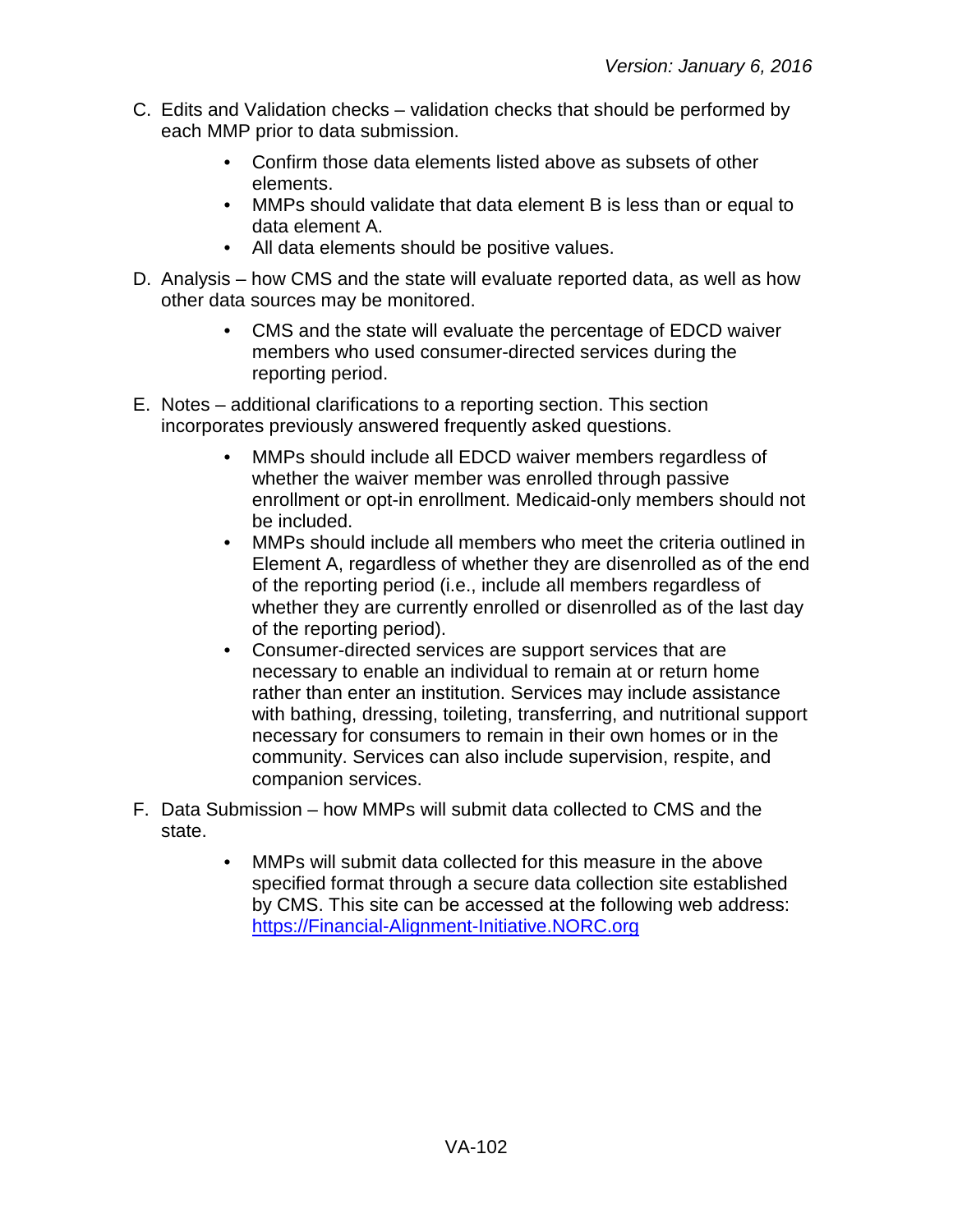VA7.2 EDCD waiver members who experienced an increase or decrease in authorized personal care hours or respite care hours.

| <b>CONTINUOUS REPORTING</b>        |                                      |          |                                                                                                     |                                                                                           |  |
|------------------------------------|--------------------------------------|----------|-----------------------------------------------------------------------------------------------------|-------------------------------------------------------------------------------------------|--|
| <b>Reporting</b><br><b>Section</b> | <b>Reporting</b><br><b>Frequency</b> | Level    | <b>Reporting</b><br><b>Periods</b>                                                                  | <b>Due Date</b>                                                                           |  |
| VA7. Utilization                   | Quarterly                            | Contract | Current<br>Calendar<br>Quarter<br>Ex:<br>$1/1 - 3/31$<br>$4/1 - 6/30$<br>$7/1 - 9/30$<br>10/1-12/31 | By the end of the<br>second month<br>following the last<br>day of the reporting<br>period |  |

| <b>Element</b><br>Letter | <b>Element Name</b>                                                                                       | <b>Definition</b>                                                                                                                                                                                | <b>Allowable Values</b>                        |
|--------------------------|-----------------------------------------------------------------------------------------------------------|--------------------------------------------------------------------------------------------------------------------------------------------------------------------------------------------------|------------------------------------------------|
| Α.                       | Total number of<br>members who were<br>covered under an<br>EDCD waiver.                                   | Total number of<br>members who were<br>continuously enrolled in<br>the MMP during the<br>reporting period who<br>were covered under an<br><b>EDCD</b> waiver for the<br>entire reporting period. | Field Type: Numeric                            |
| <b>B.</b>                | Total number of<br><b>EDCD</b> waiver<br>members whose<br>authorized personal<br>care hours<br>decreased. | Of the total reported in<br>A, the number of EDCD<br>waiver members whose<br>authorized personal<br>care hours decreased<br>during the reporting<br>period.                                      | Field Type: Numeric<br>Note: Is a subset of A. |
| C.                       | Total number of<br><b>EDCD</b> waiver<br>members whose<br>authorized personal<br>care hours<br>increased. | Of the total reported in<br>A, the number of EDCD<br>waiver members whose<br>authorized personal<br>care hours increased<br>during the reporting<br>period.                                      | Field Type: Numeric<br>Note: Is a subset of A. |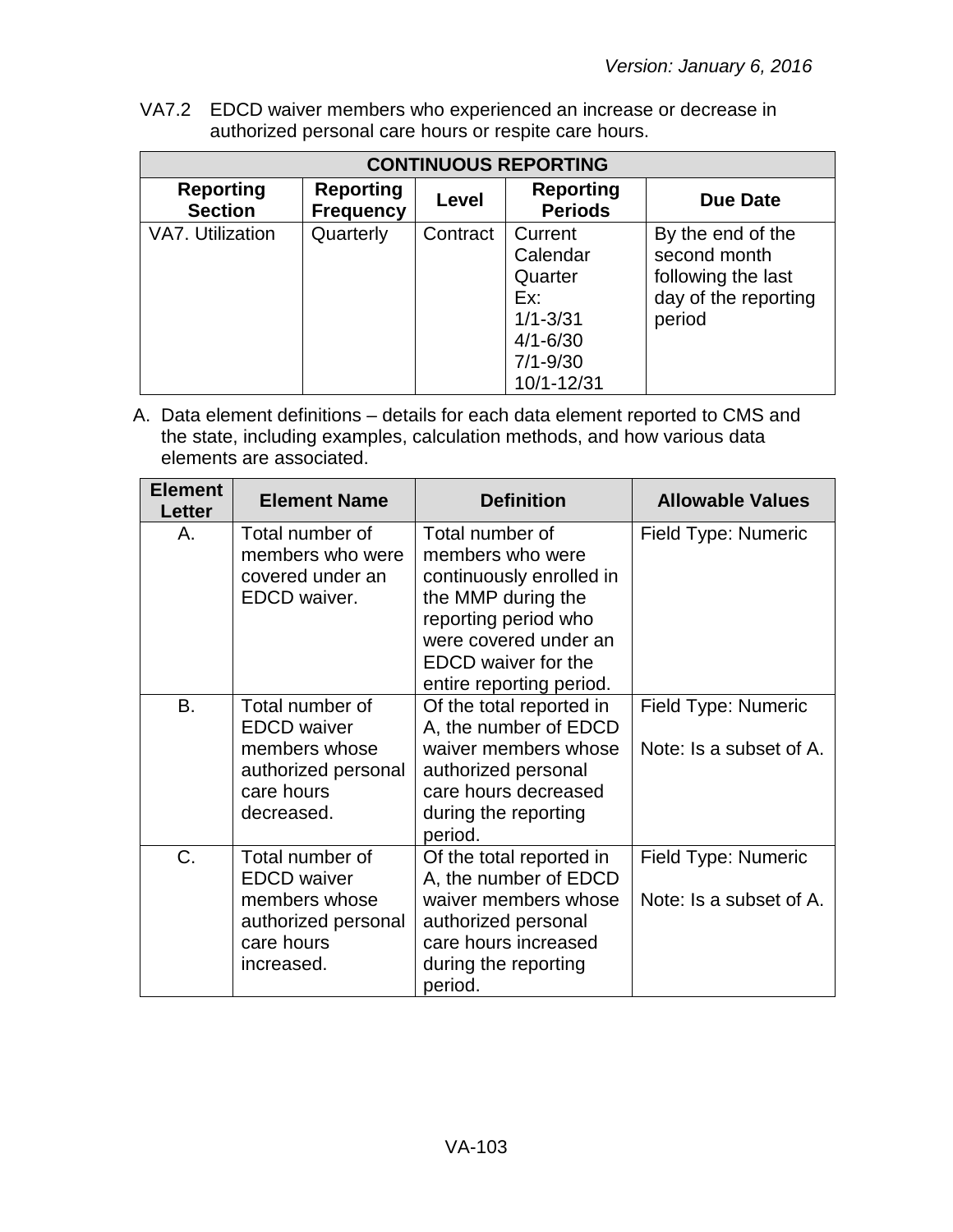| <b>Element</b><br><b>Letter</b> | <b>Element Name</b> | <b>Definition</b>        | <b>Allowable Values</b> |
|---------------------------------|---------------------|--------------------------|-------------------------|
| D.                              | Total number of     | Of the total reported in | Field Type: Numeric     |
|                                 | <b>EDCD</b> waiver  | A, the number of EDCD    |                         |
|                                 | members whose       | waiver members whose     | Note: Is a subset of A. |
|                                 | authorized respite  | authorized respite care  |                         |
|                                 | care hours          | hours decreased during   |                         |
|                                 | decreased.          | the reporting period.    |                         |
| E.                              | Total number of     | Of the total reported in | Field Type: Numeric     |
|                                 | <b>EDCD</b> waiver  | A, the number of EDCD    |                         |
|                                 | members whose       | waiver members whose     | Note: Is a subset of A. |
|                                 | authorized respite  | authorized respite care  |                         |
|                                 | care hours          | hours increased during   |                         |
|                                 | increased.          | the reporting period.    |                         |

- B. QA checks/Thresholds procedures used by CMS and the state to establish benchmarks in order to identify outliers or data that are potentially erroneous.
	- CMS and the state will perform an outlier analysis.
	- As data are received from MMPs over time, CMS and the state will apply threshold checks.
- C. Edits and Validation checks validation checks that should be performed by each MMP prior to data submission.
	- Confirm those data elements listed above as subsets of other elements.
	- MMPs should validate that data elements B, C, D, and E are less than or equal to data element A.
	- All data elements should be positive values.
- D. Analysis how CMS and the state will evaluate reported data, as well as how other data sources may be monitored. CMS and the state will evaluate the percentage of EDCD waiver members whose authorized:
	- Personal care hours decreased during the reporting period.
	- Personal care hours increased during the reporting period.
	- Respite care hours decreased during the reporting period.
	- Respite care hours increased during the reporting period.
- E. Notes additional clarifications to a reporting section. This section incorporates previously answered frequently asked questions.
	- MMPs should include all EDCD waiver members regardless of whether the waiver member was enrolled through passive enrollment or opt-in enrollment. Medicaid-only members should not be included.
	- The EDCD waiver member must be continuously enrolled in the MMP during the reporting period, with no gaps in enrollment.
	- Personal care services means long-term maintenance or support services necessary to enable the individual to remain at or return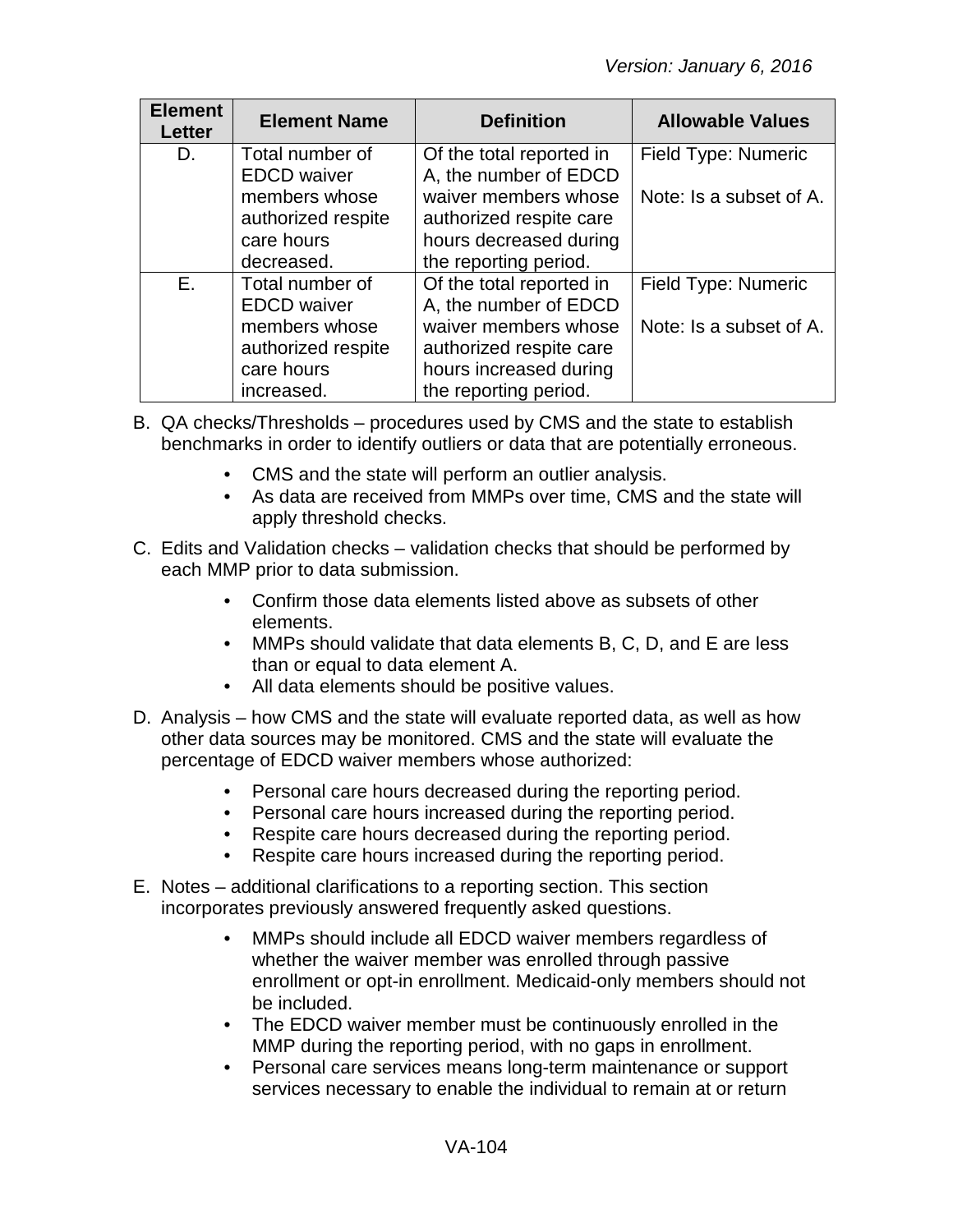home rather than enter a nursing facility. Personal care services are provided to individuals in the areas of activities of daily living, access to the community, monitoring of self-administered medications or other medical needs, and the monitoring of health status and physical condition. Where the individual requires assistance with activities of daily living, and where specified in the plan of care, such supportive services may include assistance with instrumental activities of daily living. Services may be provided in home and community settings to enable an individual to maintain the health status and functional skills necessary to live in the community or participate in community activities.

- Respite care services means those short-term personal care services provided to individuals who are unable to care for themselves because of the absence of or need for the relief of the unpaid caregiver who normally provides the care.
- Authorized hours are service hours authorized by a county social worker. The social worker will assess the types of services the member needs and the number of hours the county will authorize for each of these services.
- F. Data Submission how MMPs will submit data collected to CMS and the state.
	- MMPs will submit data collected for this measure in the above specified format through a secure data collection site established by CMS. This site can be accessed at the following web address: [https://Financial-Alignment-Initiative.NORC.org](https://financial-alignment-initiative.norc.org/)
- VA7.3 Unduplicated members receiving HCBS and unduplicated members receiving nursing facility services.

| <b>CONTINUOUS REPORTING</b>        |                                      |          |                                   |                                                                                           |
|------------------------------------|--------------------------------------|----------|-----------------------------------|-------------------------------------------------------------------------------------------|
| <b>Reporting</b><br><b>Section</b> | <b>Reporting</b><br><b>Frequency</b> | Level    | <b>Reporting</b><br><b>Period</b> | Due Date                                                                                  |
| VA7. Utilization                   | Annually                             | Contract | <b>Calendar Year</b>              | By the end of the<br>fourth month<br>following the last<br>day of the reporting<br>period |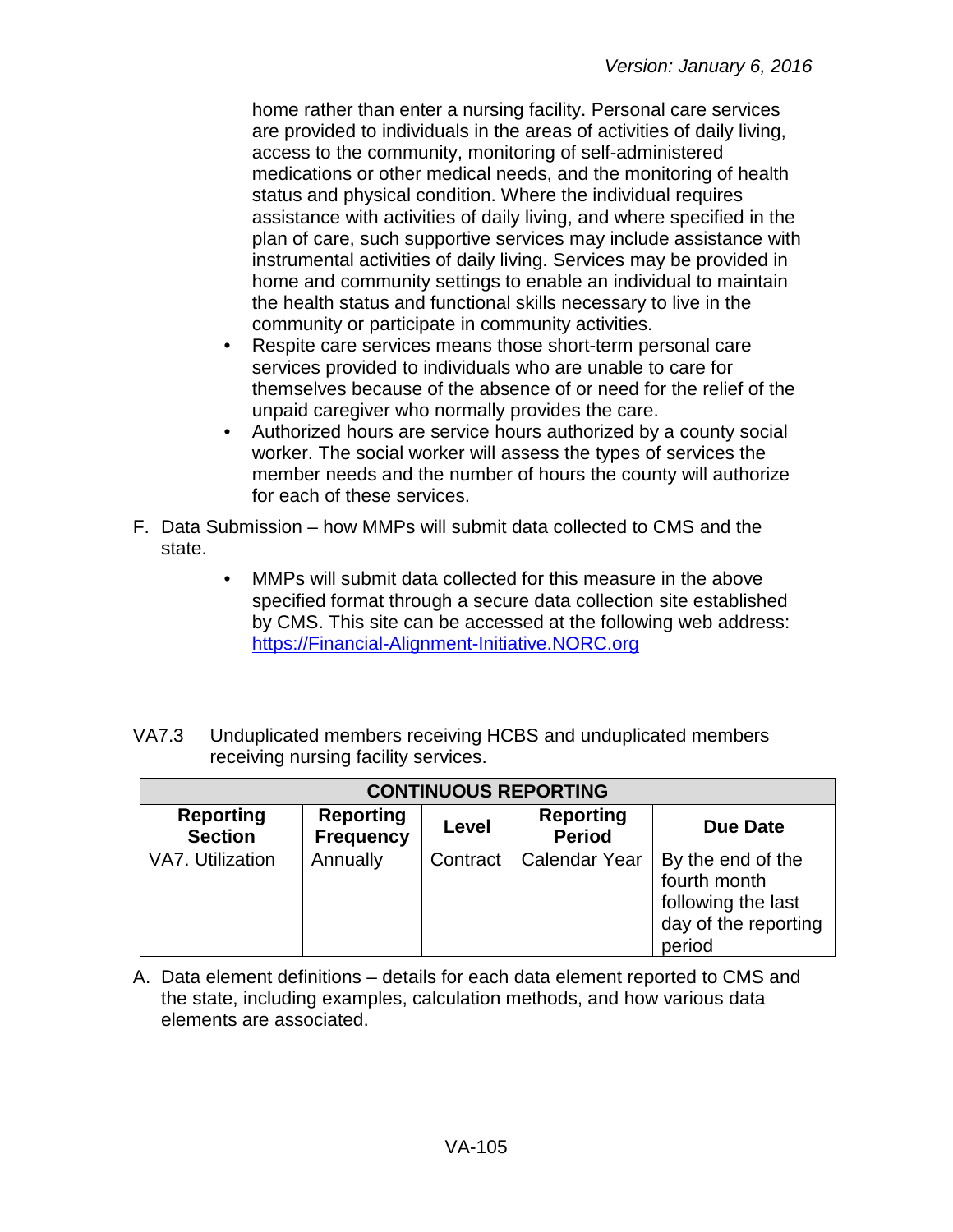| <b>Element</b><br>Letter | <b>Element Name</b>                                                                                                   | <b>Definition</b>                                                                                                                                                                                      | <b>Allowable</b><br><b>Values</b>                     |
|--------------------------|-----------------------------------------------------------------------------------------------------------------------|--------------------------------------------------------------------------------------------------------------------------------------------------------------------------------------------------------|-------------------------------------------------------|
| А.                       | Total number of<br>members.                                                                                           | Total number of<br>members who were<br>continuously enrolled<br>in the MMP for six<br>months during the<br>reporting period.                                                                           | <b>Field Type: Numeric</b>                            |
| <b>B.</b>                | Total number of<br>members receiving<br>HCBS.                                                                         | Of the total reported in<br>A, the number of<br>members receiving<br><b>HCBS</b> during the<br>reporting period who<br>did not receive<br>nursing facility<br>services during the<br>reporting period. | Field Type: Numeric<br>Note: Is a subset of A.        |
| $\overline{C}$ .         | Total number of<br>members receiving<br>nursing facility<br>services.                                                 | Of the total reported in<br>A, the number of<br>members receiving<br>nursing facility<br>services during the<br>reporting period who<br>did not receive HCBS<br>during the reporting<br>period.        | Field Type: Numeric<br>Note: Is a subset of A.        |
| D.                       | Total number of<br>members receiving<br>both HCBS and<br>nursing facility<br>services during the<br>reporting period. | Of the total reported in<br>A, the number of<br>members receiving<br>both HCBS and<br>nursing facility<br>services during the<br>reporting period.                                                     | <b>Field Type: Numeric</b><br>Note: Is a subset of A. |

- B. QA checks/Thresholds procedures used by CMS and the state to establish benchmarks in order to identify outliers or data that are potentially erroneous.
	- CMS and the state will perform an outlier analysis.
	- As data are received from MMPs over time, CMS and the state will apply threshold checks.
- C. Edits and Validation checks validation checks that should be performed by each MMP prior to data submission.
	- Confirm those data elements listed above as subsets of other elements.
	- MMPs should validate that data elements B, C, and D are less than or equal to data element A.
	- All data elements should be positive values.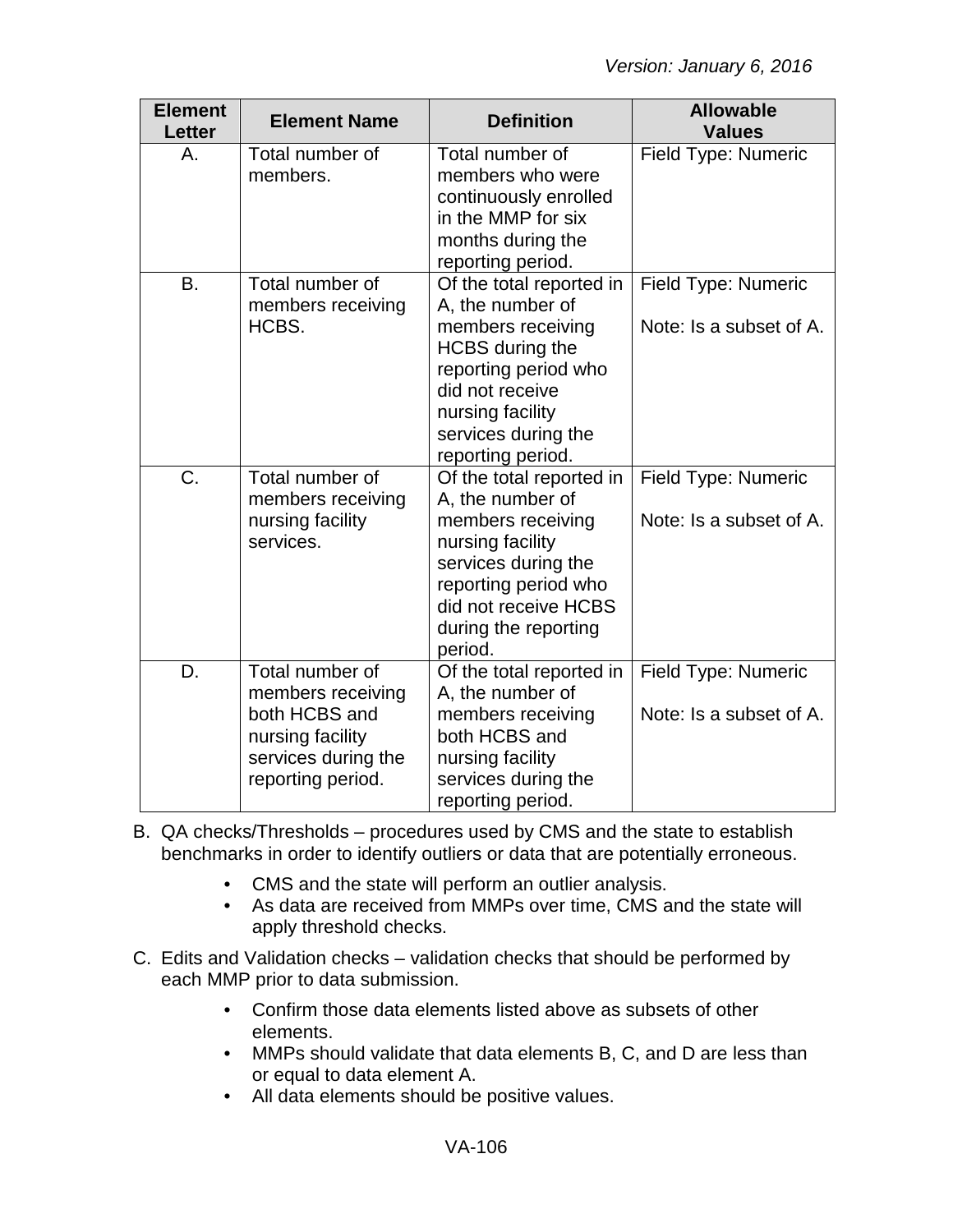- D. Analysis how CMS and the state will evaluate reported data, as well as how other data sources may be monitored.
	- CMS and the state will obtain enrollment data from CMS' Web site and will evaluate the percentage of members receiving:
		- o HCBS during the reporting period who did not receive nursing facility services during the reporting period.
		- o Nursing facility services during the reporting period who did not receive HCBS during the reporting period.
		- o Both HCBS and nursing facility services during the reporting period.
- E. Notes additional clarifications to a reporting section. This section incorporates previously answered frequently asked questions.
	- MMPs should include all members regardless of whether the member was enrolled through passive enrollment or opt-in enrollment. Medicaid-only members should not be included.
	- MMPs should include all members who meet the criteria outlined in Element A, regardless of whether they are disenrolled as of the end of the reporting period (i.e., include all members regardless of whether they are currently enrolled or disenrolled as of the last day of the reporting period).
	- Members receiving HCBS should only be counted for data element B (unduplicated). Members receiving nursing facility services should only be counted for data element C (unduplicated). Members receiving both HCBS and nursing facility services should only be counted for data element D (unduplicated). Data elements B, C, and D are mutually exclusive.
	- Unduplicated means a member should only be counted once for the type of service they receive. For example, if a member received nursing facility services in two different facilities during the reporting period, they would only count once towards members receiving nursing facility services during the reporting period (data element C).
	- Include members who were receiving HCBS or nursing facility services for any length of time during the reporting period.
	- HCBS refers to Home and Community Based Services.
- F. Data Submission how MMPs will submit data collected to CMS and the state.
	- MMPs will submit data collected for this measure in the above specified format through a secure data collection site established by CMS. This site can be accessed at the following web address: [https://Financial-Alignment-Initiative.NORC.org](https://financial-alignment-initiative.norc.org/)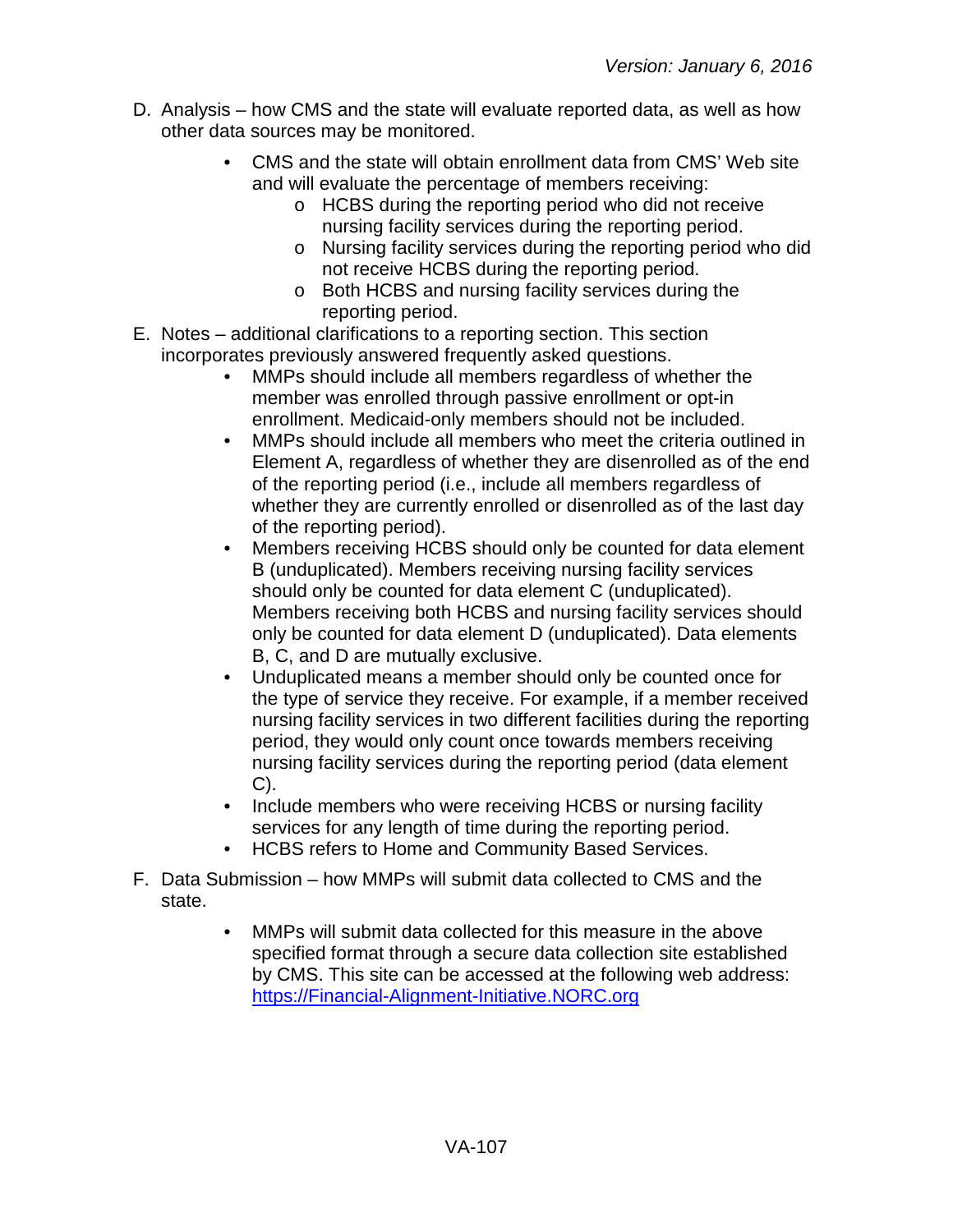VA7.4 Average length of receipt in HCBS.

| <b>CONTINUOUS REPORTING</b>        |                                      |          |                                   |                                                                                           |
|------------------------------------|--------------------------------------|----------|-----------------------------------|-------------------------------------------------------------------------------------------|
| <b>Reporting</b><br><b>Section</b> | <b>Reporting</b><br><b>Frequency</b> | Level    | <b>Reporting</b><br><b>Period</b> | Due Date                                                                                  |
| VA7. Utilization                   | Annually                             | Contract | <b>Calendar Year</b>              | By the end of the<br>fourth month<br>following the last<br>day of the reporting<br>period |

| <b>Element</b><br><b>Letter</b> | <b>Element Name</b>                                       | <b>Definition</b>                                                                                                        | <b>Allowable</b><br><b>Values</b> |
|---------------------------------|-----------------------------------------------------------|--------------------------------------------------------------------------------------------------------------------------|-----------------------------------|
| Α.                              | Total number of<br>members receiving<br>HCBS.             | Total number of<br>members receiving<br><b>HCBS</b> during the<br>reporting period.                                      | Field Type: Numeric               |
| В.                              | Total number of days<br>members were<br>enrolled in HCBS. | Of the total reported in<br>A, the number of days<br>members were<br>enrolled in HCBS<br>during the reporting<br>period. | Field Type: Numeric               |

- B. QA checks/Thresholds procedures used by CMS and the state to establish benchmarks in order to identify outliers or data that are potentially erroneous.
	- CMS and the state will perform an outlier analysis.
	- As data are received from MMPs over time, CMS and the state will apply threshold checks.
- C. Edits and Validation checks validation checks that should be performed by each MMP prior to data submission.
	- All data elements should be positive values.
- D. Analysis how CMS and the state will evaluate reported data, as well as how other data sources may be monitored.
	- CMS and the state will evaluate the number of days members were enrolled in HCBS during the reporting period.
- E. Notes additional clarifications to a reporting section. This section incorporates previously answered frequently asked questions.
	- MMPs should include all members regardless of whether the member was enrolled through passive enrollment or opt-in enrollment. Medicaid-only members should not be included.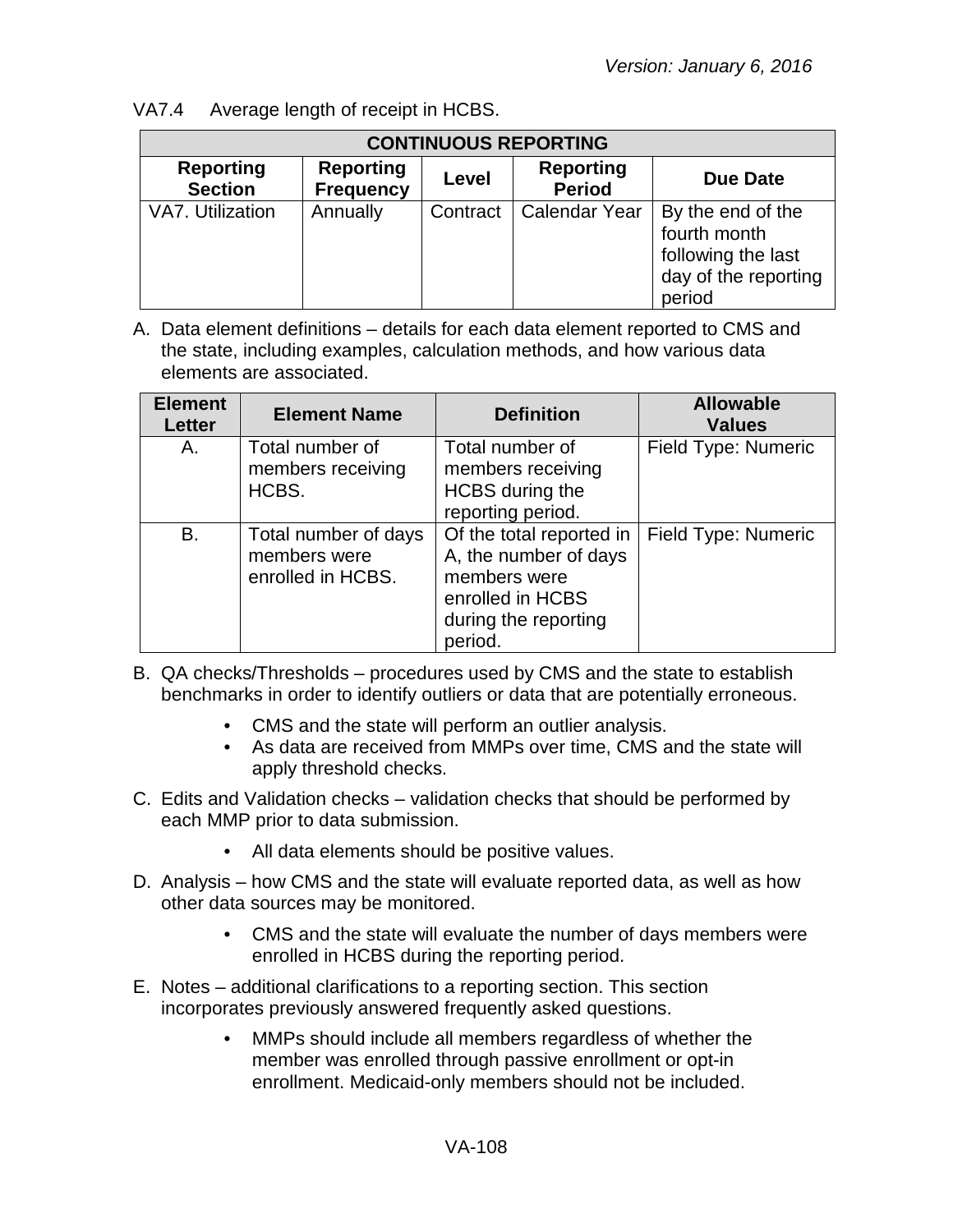- MMPs should include all members who meet the criteria outlined in Element A, regardless of whether they are disenrolled as of the end of the reporting period (i.e., include all members regardless of whether they are currently enrolled or disenrolled as of the last day of the reporting period).
- HCBS refers to Home and Community Based Services.
- F. Data Submission how MMPs will submit data collected to CMS and the state.
	- MMPs will submit data collected for this measure in the above specified format through a secure data collection site established by CMS. This site can be accessed at the following web address: [https://Financial-Alignment-Initiative.NORC.org](https://financial-alignment-initiative.norc.org/)

VA7.5 Plan All-Cause Readmissions.

| <b>CONTINUOUS REPORTING</b>        |                                      |          |                                                                                                                            |                                                                                           |  |
|------------------------------------|--------------------------------------|----------|----------------------------------------------------------------------------------------------------------------------------|-------------------------------------------------------------------------------------------|--|
| <b>Reporting</b><br><b>Section</b> | <b>Reporting</b><br><b>Frequency</b> | Level    | <b>Reporting</b><br><b>Periods</b>                                                                                         | Due Date                                                                                  |  |
| VA7. Utilization                   | Quarterly                            | Contract | <b>Year Start to End</b><br>of the Quarter<br>Ex:<br>1/1/16-3/31/16<br>1/1/16-6/30/16<br>1/1/16-9/30/16<br>1/1/16-12/31/16 | By the end of the<br>fourth month<br>following the last<br>day of the reporting<br>period |  |

| <b>Element</b><br><b>Letter</b> | <b>Element Name</b>                                                                                                                             | <b>Definition</b>                                                                                                                                                         | <b>Allowable</b><br><b>Values</b>              |
|---------------------------------|-------------------------------------------------------------------------------------------------------------------------------------------------|---------------------------------------------------------------------------------------------------------------------------------------------------------------------------|------------------------------------------------|
| Α.                              | Total number of index<br>hospital stays for<br>members age 21-64<br>during the reporting<br>period.                                             | Total number of index<br>hospital stays for<br>members age 21-64<br>during the reporting<br>period.                                                                       | Field Type: Numeric                            |
| B.                              | Total number of index<br>hospital stays that<br>resulted in a 30-day<br>readmission for<br>members age 21-64<br>during the reporting<br>period. | Of the total reported in A,<br>the number of index<br>hospital stays that resulted<br>in a 30-day readmission<br>for members age 21-64<br>during the reporting<br>period. | Field Type: Numeric<br>Note: Is a subset of A. |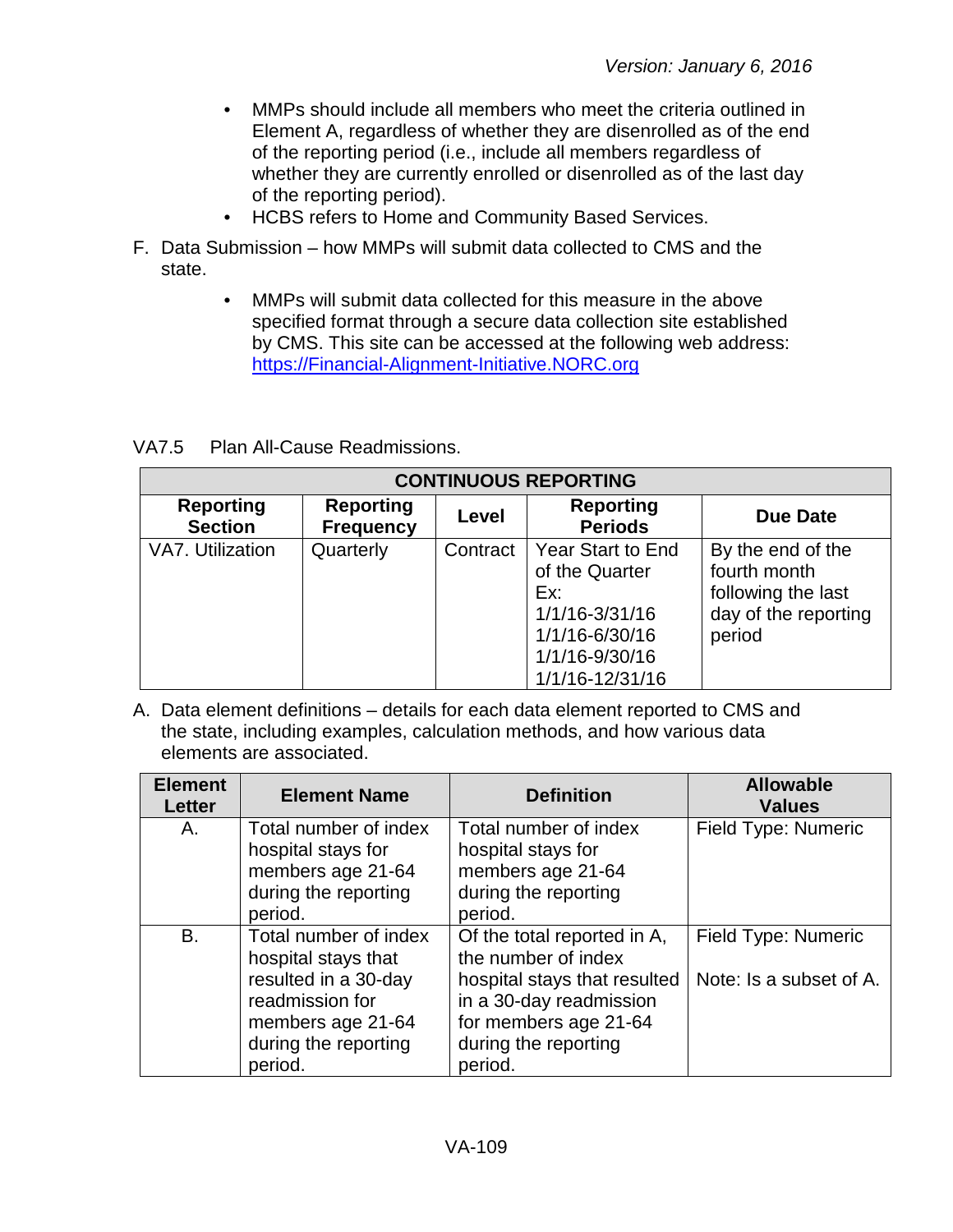| <b>Element</b><br>Letter | <b>Element Name</b>                                                                                                                                    | <b>Definition</b>                                                                                                                                                                | <b>Allowable</b><br><b>Values</b>                     |
|--------------------------|--------------------------------------------------------------------------------------------------------------------------------------------------------|----------------------------------------------------------------------------------------------------------------------------------------------------------------------------------|-------------------------------------------------------|
| $C_{\cdot}$              | Average adjusted<br>probability of<br>readmission for<br>members age 21-64.                                                                            | Average adjusted<br>probability of readmission<br>for members age 21-64.                                                                                                         | Field Type: Numeric                                   |
| D.                       | Total number of index<br>hospital stays for<br>members age 65 and<br>older during the<br>reporting period.                                             | Total number of index<br>hospital stays for<br>members age 65 and<br>older during the reporting<br>period.                                                                       | Field Type: Numeric                                   |
| Ε.                       | Total number of index<br>hospital stays that<br>resulted in a 30-day<br>readmission for<br>members age 65 and<br>older during the<br>reporting period. | Of the total reported in D,<br>the number of index<br>hospital stays that resulted<br>in a 30-day readmission<br>for members age 65 and<br>older during the reporting<br>period. | <b>Field Type: Numeric</b><br>Note: Is a subset of D. |
| F.                       | Average adjusted<br>probability of<br>readmission for<br>members age 65 and<br>older.                                                                  | Average adjusted<br>probability of readmission<br>for members age 65 and<br>older.                                                                                               | Field Type: Numeric                                   |

- B. QA checks/Thresholds procedures used by CMS and the state to establish benchmarks in order to identify outliers or data that are potentially erroneous.
	- CMS and the state will perform an outlier analysis.
	- As data are received from MMPs over time, CMS and the state will apply threshold checks.
- C. Edits and Validation checks validation checks that should be performed by each MMP prior to data submission.
	- Confirm those data elements listed above as subsets of other elements.
	- MMPs should validate that data element B is less than or equal to data element A.
	- MMPs should validate that data elements E is less than or equal to data element D.
	- All data elements should be positive values.
- D. Analysis how CMS and the state will evaluate reported data, as well as how other data sources may be monitored. CMS and the state will evaluate the percentage of:
	- Observed readmissions for members age 21-64.
	- Adjusted readmissions for members age 21-64.
	- Observed readmissions for members age 65 and older.
	- Adjusted readmissions for members age 65 and older.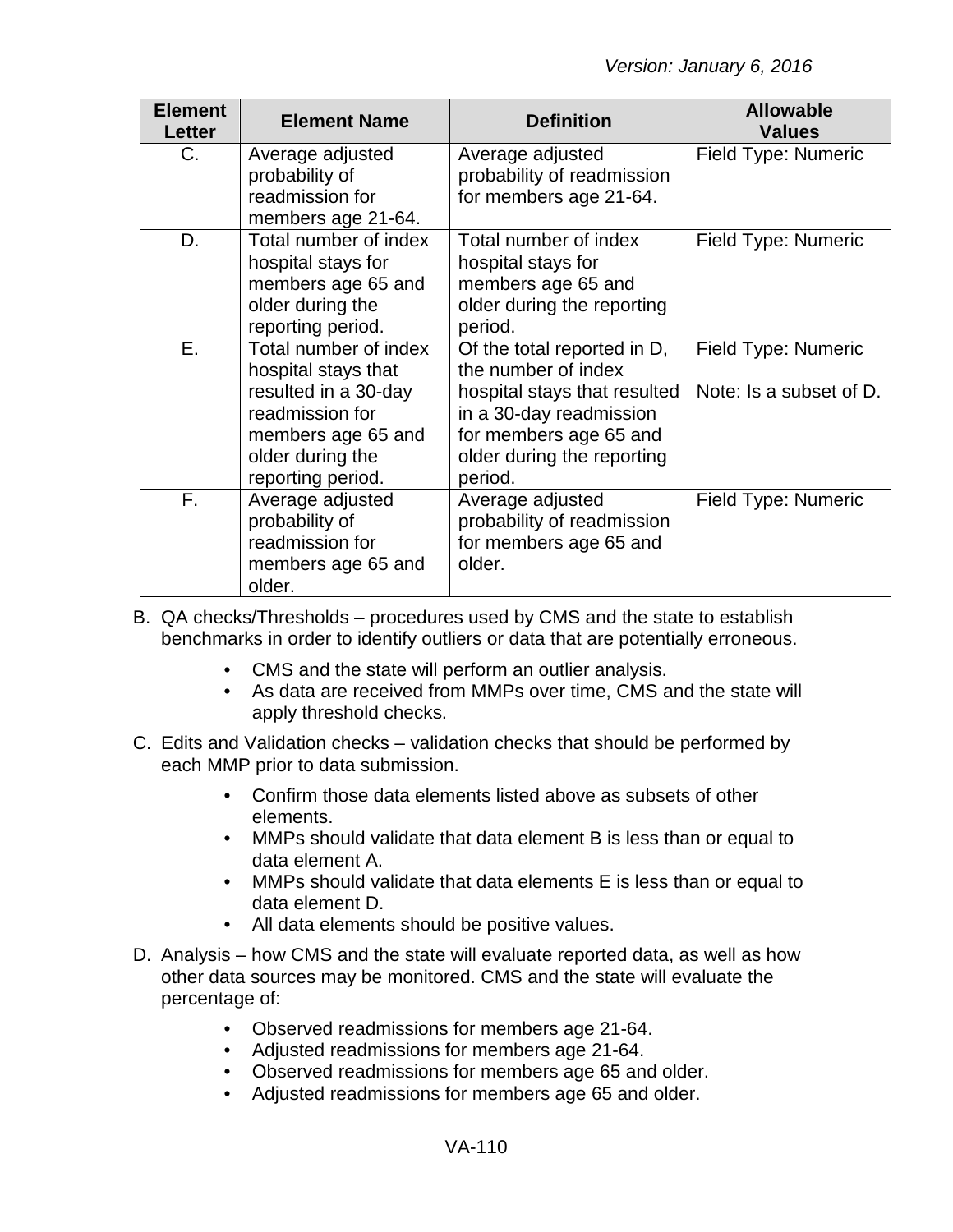- E. Notes additional clarifications to a reporting section. This section incorporates previously answered frequently asked questions.
	- MMPs should include all members regardless of whether the member was enrolled through passive enrollment or opt-in enrollment. Medicaid-only members should not be included.
	- This measure should be reported cumulatively on a quarterly basis, beginning with Q1. For example, the first reporting period will be January 1 through March 31 (i.e., end of quarter 1) and the second reporting period will be January 1 through June 30 (i.e., the end of quarter 2).
	- Index Hospital Stay (IHS) refers to an acute inpatient stay with a discharge during the current reporting period.
	- Index Admission Date is the IHS admission date.
	- Index Discharge Date is the IHS discharge date. The index discharge date must during the current reporting period.
	- Index Readmission Stay is an acute inpatient stay for any diagnosis with an admission date within 30 days of a previous Index Discharge Date.
	- Index Readmission Date is the admission date associated with the Index Readmission Stay.
	- A planned hospital stay is when the hospital stay meets criteria as outlined in Step 5 below.
	- The classification period is 365 days prior to and including an Index Discharge Date.
	- The member must be continuously enrolled for the 365 days prior to the Index Discharge Date through 30 days after the Index Discharge Date with no more than one gap in enrollment of up to 45 days during the 365 days prior to the Index Discharge Date and no gap during the 30 days following the Index Discharge Date.
	- The date of the hospital index stay must occur within the reporting period, but the readmission may not be in the same reporting period. For example, if a hospital index stay occurs during the last month of the reporting period, look to the first month of the following reporting period to identify the readmission.
	- The denominator for this measure is based on discharges, not members. Include all acute inpatient discharges for members who had one or more discharges during the current reporting period.
	- Follow the steps below to identify acute inpatient stays (data elements A and D):
		- 1. Identify all acute inpatient discharges during the current reporting period. To identify acute inpatient discharges:
			- a. Identify all acute and nonacute inpatient stays (Inpatient Stay value set)
			- b. Exclude nonacute inpatient stays (Nonacute Inpatient Stay value set)
			- c. Identify the discharge date for the stay.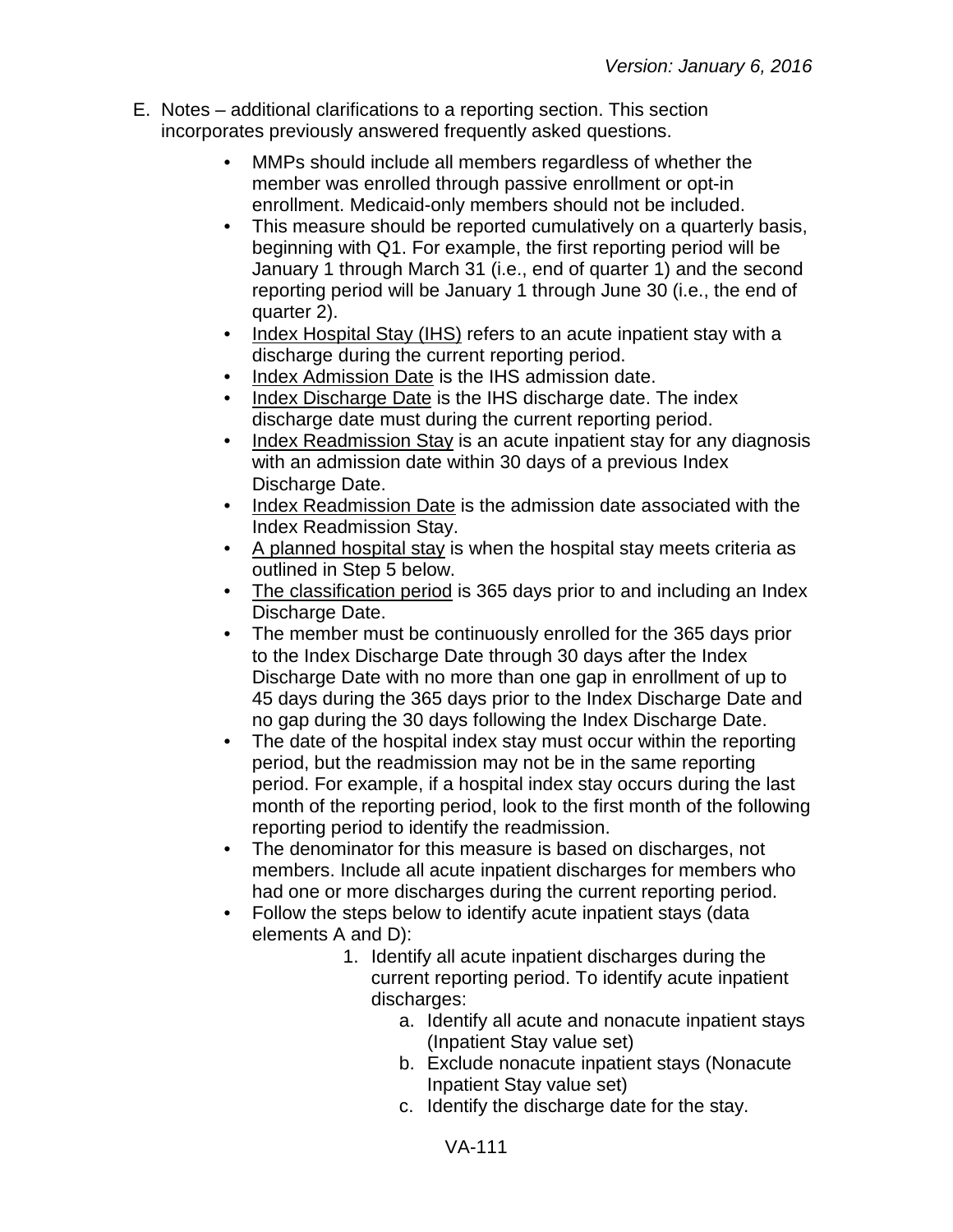Note: Include acute discharges from any type of facility (including behavioral healthcare facilities).

- 2. *Acute-to-acute transfers:* Keep the original admission date as the Index Admission Date, but use the transfer's discharge date as the Index Discharge Date. MMPs must identify "transfers" using their own methods and then confirm the acute inpatient care setting using the process in step 1.
- 3. Exclude hospital stays where the Index Admission Date is the same as the Index Discharge Date.
- 4. Exclude hospital stays for the following reasons:
	- a. The member died during the stay
	- b. A principal diagnosis of pregnancy (Pregnancy value set)
	- c. A principal diagnosis of a condition originating in the perinatal period (Perinatal Conditions value set)

Note: For hospital stays where there was an acute-to-acute transfer (identified in step 2), use both the original stay and the transfer stay to identify exclusions in this step.

- 5. For all acute inpatient discharges identified using steps 1-4, determine if there was a planned hospital stay within 30 days. To identify planned hospital stays, identify all acute inpatient discharges during the reporting period:
	- a. Identify all acute and nonacute inpatient stays (Inpatient Stay value set)
	- b. Exclude nonacute inpatient stays (Nonacute Inpatient Stay value set)
	- c. Identify the admission date for the stay.
	- d. Exclude any hospital stay as an Index Hospital Stay if the admission date of the *first* stay within 30 days meets any of the following criteria:
		- i. A principal diagnosis of maintenance chemotherapy (Chemotherapy value set)
		- ii. A principal diagnosis of rehabilitation (Rehabilitation value set)
		- iii. An organ transplant (Kidney Transplant value set, Bone Marrow Transplant value set, Organ Transplant Other than Kidney value set)
		- iv. A potentially planned procedure (Potentially Planned Procedures value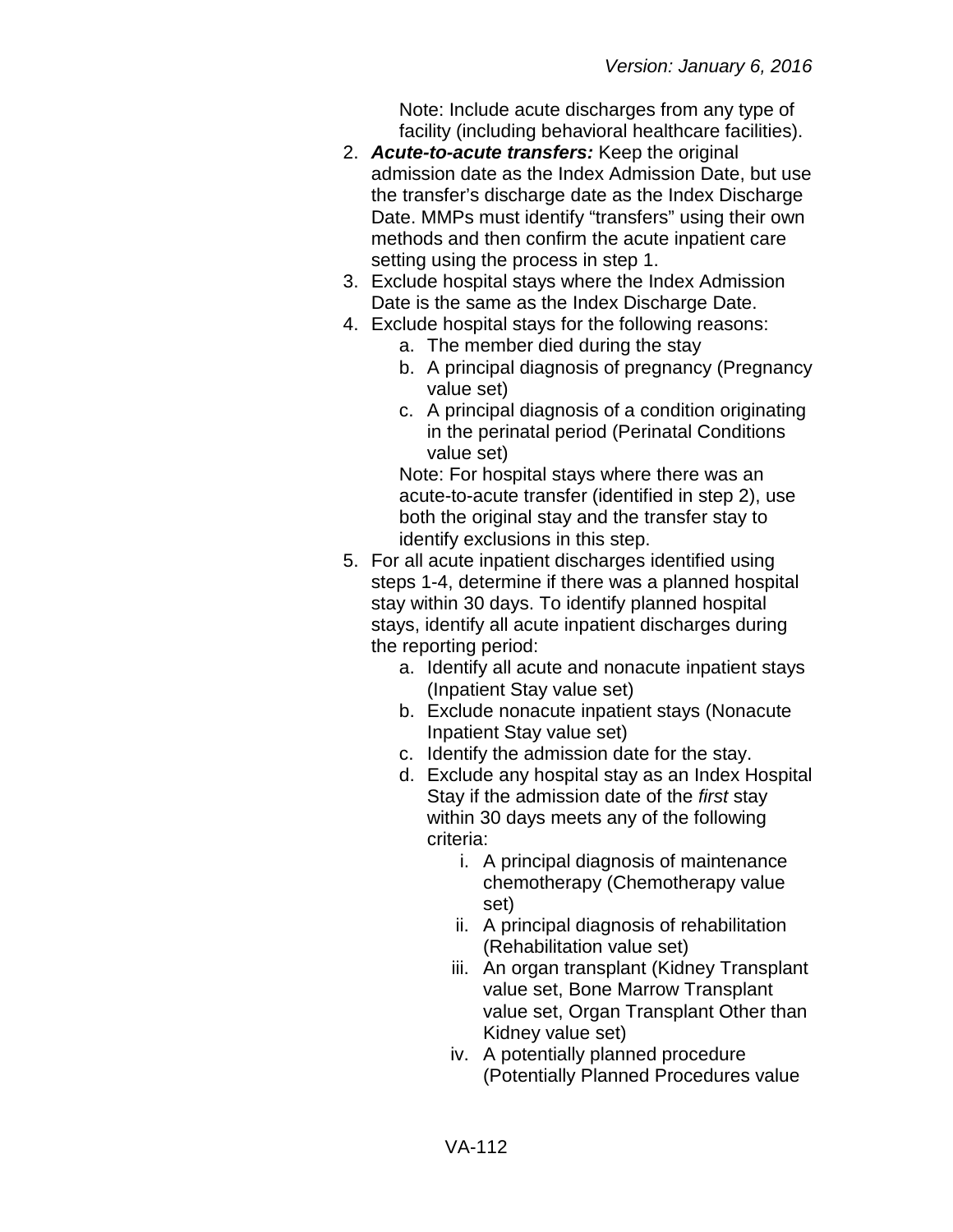set) without a principal acute diagnosis (Acute Condition value set)

Note: For hospital stays where there was an acute-to-acute transfer (identified in step 2), use only the original stay to identify planned hospital stays in this step (i.e., do not use diagnoses and procedures from the transfer stay)

**Example 1**: For a member with the following acute inpatient stays, exclude stay 1 as an Index Hospital Stay

- o Stay 1(*January 30-February 1 of the reporting period*): Acute inpatient discharge with a principal diagnosis of COPD.
- o Stay 2 (*February 5-7 of the reporting period*): Acute inpatient discharge with a principal diagnosis of maintenance chemotherapy.

**Example 2**: For a member with the following acute inpatient stays, exclude stays 2 and 3 as Index Hospital Stays in the following scenario.

- o Stay 1 (January 15-17 of the reporting period): Acute inpatient discharge with a principal diagnosis of diabetes.
- o Stay 2 (January 30-February 1 of the reporting period): Acute inpatient discharge with a principal diagnosis of COPD
- o Stay 3 (February 5-7 of the reporting period): Acute inpatient discharge with an organ transplant.
- o Stay 4 (February 10-15 of the reporting period): Acute inpatient discharge with a principal diagnosis of rehabilitation
- 6. Calculate continuous enrollment
- 7. Assign each acute inpatient stay to one age (21-64 or 65 and older) category.

## **Risk Adjustment Determination**

- For each IHS, use the following steps to identify risk adjustment categories based on the presences of surgeries, discharge condition, comorbidity, age and gender.
- Surgeries Determine if the member underwent surgery during the inpatient stay. Download the list of codes from the NCQA web site (Table HCC-Surg) and use it to identify surgeries. Consider an IHS to include a surgery if at least one procedure code in Table HCC-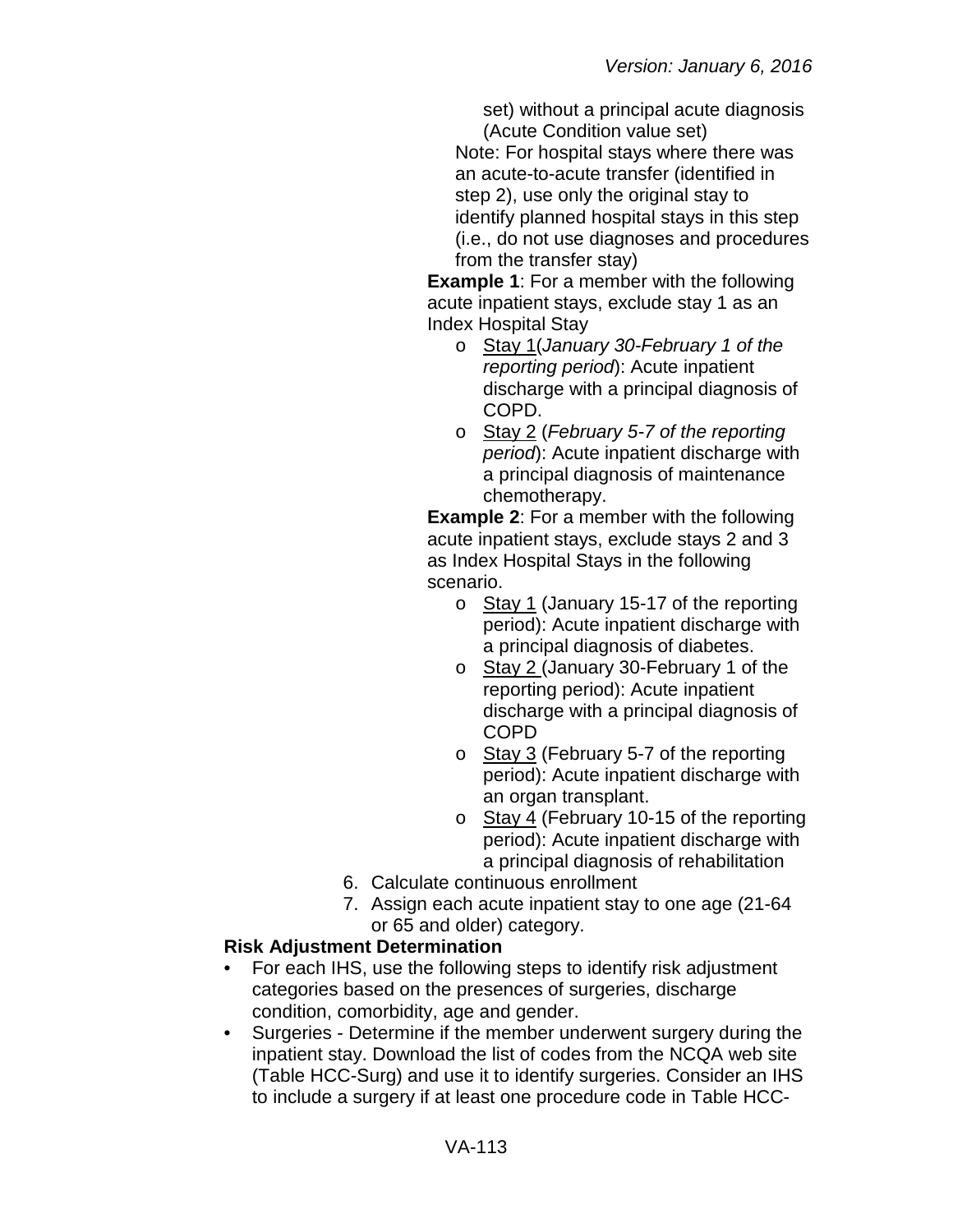Surg is present from any provider between the admission and discharge dates.

- Discharge Conditions Assign a discharge Clinical Condition (CC) category code to the IHS based on its primary discharge diagnosis, using Table PCR-DischCC (downloadable from the NCQA web site). For acute-to-acute transfers, use the transfer's primary discharge diagnosis.
	- o Exclude diagnoses that cannot be mapped to Table PCR-DischCC.
- Comorbidities
	- 1. Identify all diagnoses for encounters during the classification period. Include the following when identifying encounters:
		- a. Outpatient visits (Outpatient value set)
		- b. Observation visits (Observation value set)
		- c. Non-acute inpatient encounters (Nonacute Inpatient value set)
		- d. Acute inpatient encounters (Acute Inpatient value set)
		- e. ED visits (ED value set)
		- o Exclude the primary discharge diagnosis on the IHS.
	- 2. Assign each diagnosis to one comorbid Clinical Condition (CC) category using Table CC—Comorbid (downloadable from the NCQA web site).
		- a. Exclude all diagnoses that cannot be assigned to a comorbid CC category. For members with no qualifying diagnoses from face-to-face encounters, skip to the Risk Adjustment Weighting section.
		- b. All digits must match exactly when mapping diagnosis codes to the comorbid CCs.
	- 3. Determine HCCs for each comorbid CC identified. Refer to Table VA-3, HCC—Rank for examples. Download the full list of codes from the NCQA web site.
		- a. For each stay's comorbid CC list, match the comorbid CC code to the comorbid CC code in the table and assign:
			- i. The ranking group
			- ii. The rank
			- iii. The HCC
		- b. For comorbid CCs that do not match to Table HCC—Rank, use the comorbid CC as the HCC and assign a rank of 1.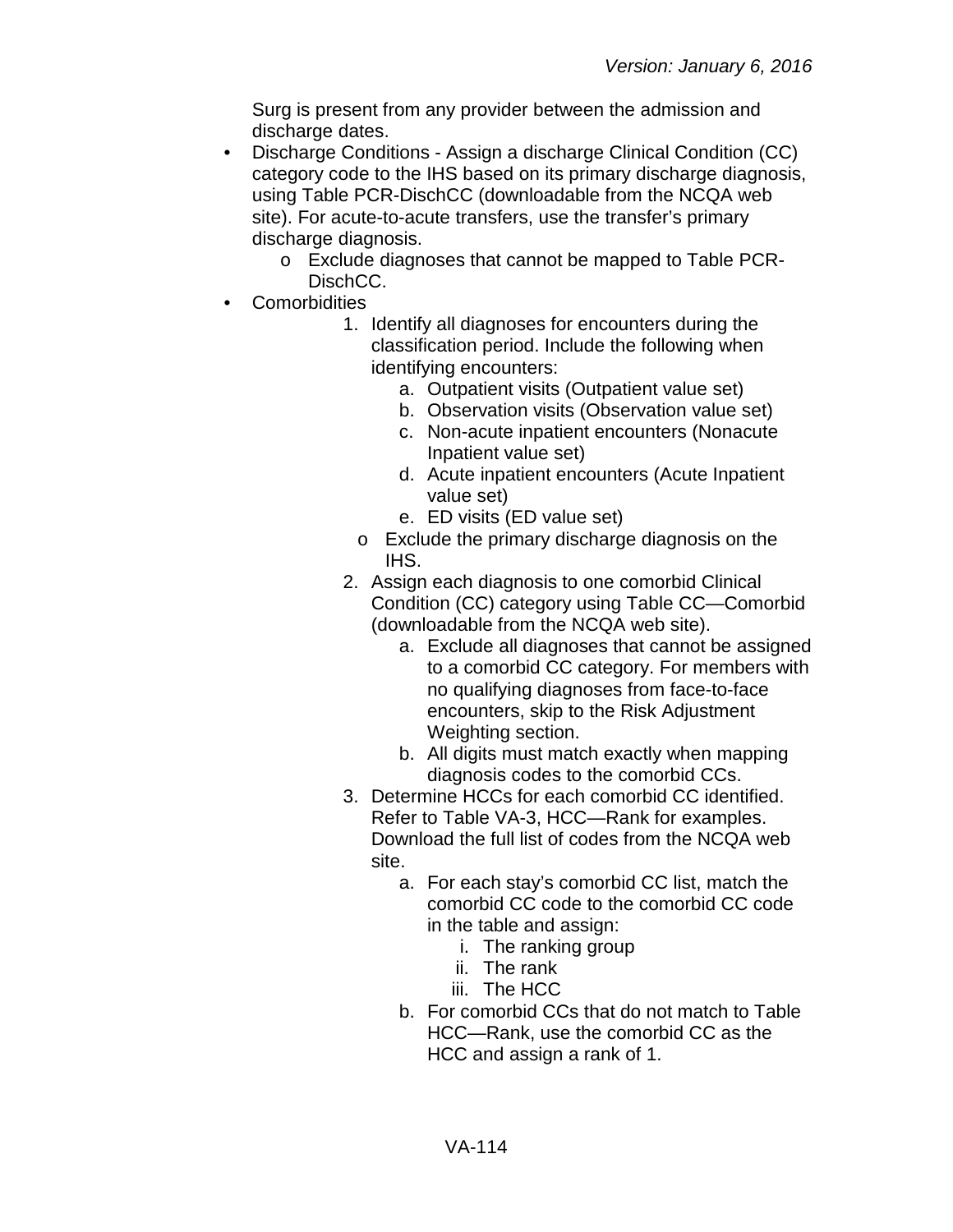- c. Note: One comorbid CC can map to multiple HCCs; each HCC can have one or more comorbid CCs.
- 4. Assess each ranking group separately and select only the highest ranked HCC in each ranking group using the *Rank* column (1 is the highest rank possible).
	- a. Drop all other HCCs in each ranking group, and de-duplicate the HCC list if necessary.
	- b. Example: Assume a stay with the following comorbid CCs: CC-85, CC-17, and CC- 19 (assume no other CCs).
		- i. CC-85 does not have a map to the ranking table and becomes HCC-85.
		- ii. HCC-17 and HCC-19 are part of Diabetes Ranking Group 1. Because CC-17 is ranked higher than CC-19 in Ranking Group Diabetes 1, the comorbidity is assigned as HCC-17 for Ranking Group 1.
		- iii. The final comorbidities for this discharge are HCC-17 and HCC-85.

| Table VA-3: Example HCC-Rank |         |                                     |            |               |  |
|------------------------------|---------|-------------------------------------|------------|---------------|--|
| Ranking<br>Group             | CC.     | Rank                                | <b>HCC</b> |               |  |
| <b>NA</b>                    | $CC-85$ | <b>Congestive Heart Failure</b>     | <b>NA</b>  | <b>HCC-85</b> |  |
| Diabetes 1                   | CC-17   | Diabetes with Acute Complications   |            | <b>HCC-17</b> |  |
|                              | $CC-18$ | Diabetes with Chronic Complications |            | <b>HCC-18</b> |  |
|                              | $CC-19$ | Diabetes without Complication       | ◠          | <b>HCC-19</b> |  |

- 5. Identify combination HCCs listed in Table VA-4, HCC—Comb for examples. Download the full list of codes from the NCQA web site.
	- a. Some combinations suggest a great amount of risk when observed together. For example, when diabetes *and* CHF are present, an increased amount of risk is evident. Additional HCCs are selected to account for these relationships.
	- b. Compare each stay's list of unique HCCs to those in the HCC column in Table HCC— Comb and assign any additional HCC conditions.
	- c. For fully nested combinations (e.g., the diabetes/CHF combination is nested in the diabetes/ CHF/renal combination), use only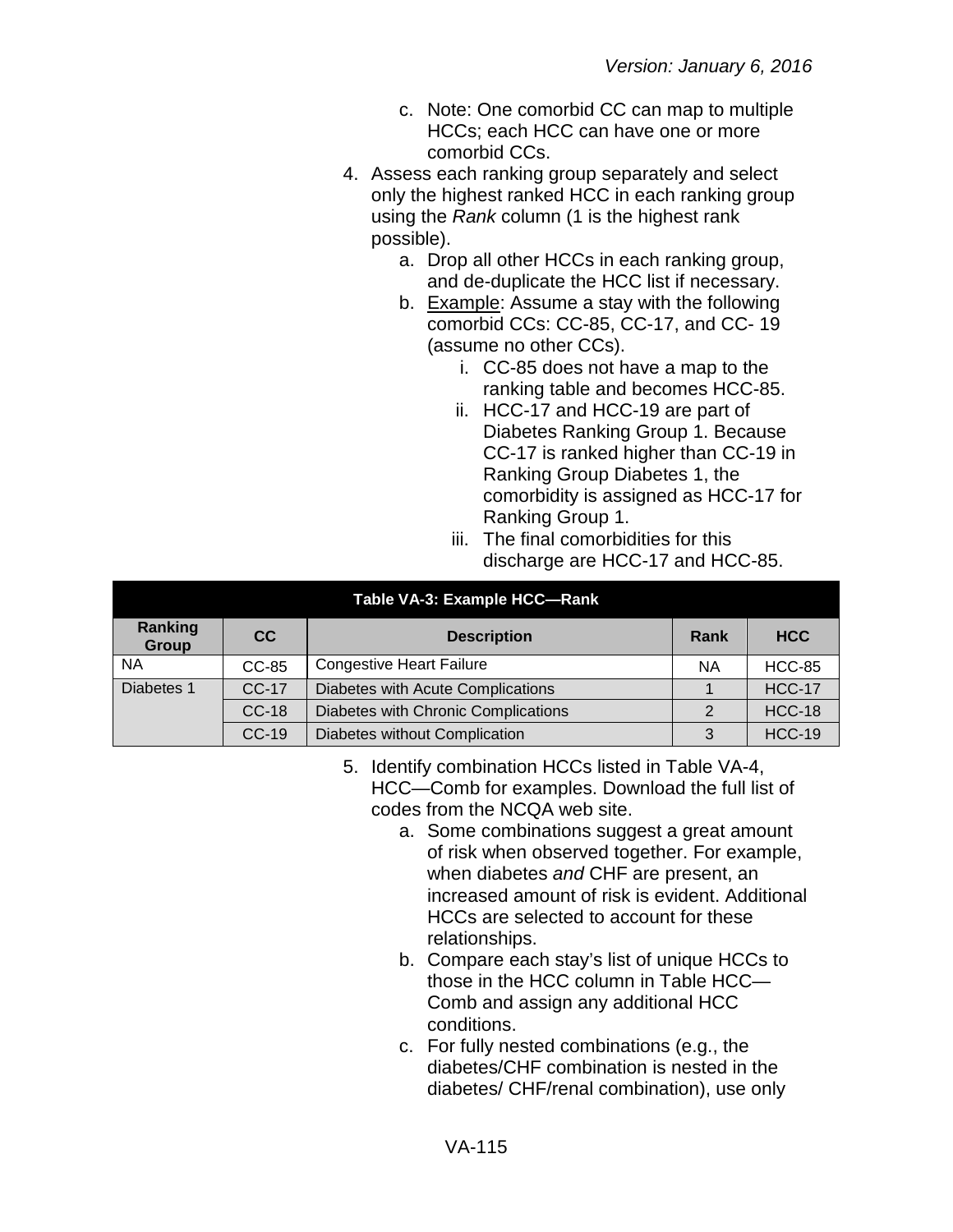the more comprehensive pattern. In this example, only the diabetes/CHF/renal combination is counted.

- d. For overlapping combinations (e.g., the CHF, COPD combination overlaps the CHF/renal/ diabetes combination), use both sets of combinations. In this example, both CHF/COPD and CHF/renal/diabetes combinations are counted.
- e. Based on the combinations, a member can have none, one or more of these added HCCs.
- f. Example: For a stay with comorbidities HCC-17 and HCC-85 (assume no other HCCs), assign HCC-901 in addition to HCC-17 and HCC-85. This does *not* replace HCC-17 or HCC-85.

| Table VA-4: Example HCC-Comb<br><b>Combination: Diabetes and CHF</b>                        |               |    |                |  |
|---------------------------------------------------------------------------------------------|---------------|----|----------------|--|
| <b>Combination HCC</b><br><b>Comorbid HCC</b><br><b>Comorbid HCC</b><br><b>Comorbid HCC</b> |               |    |                |  |
| <b>HCC-17</b>                                                                               | <b>HCC-85</b> | ΝA | <b>HCC-901</b> |  |
| <b>HCC-18</b>                                                                               | <b>HCC-85</b> | ΝA | <b>HCC-901</b> |  |
| $HCC-19$                                                                                    | <b>HCC-85</b> | NΑ | <b>HCC-901</b> |  |

## **Risk Adjustment Weighting**

- For each IHS, use the following steps to identify risk adjustment weights based on presence of surgeries, discharge condition, comorbidity, age and gender. Download the full list of codes from the NCQA web site.
	- 1. For each IHS with a surgery, link the surgery weight.
		- a. For ages 21-64: Use Table PCR-MA-OtherWeights-Under65
		- b. For age 65 and older: Use Table PCR-MA-OtherWeights-65plus.
	- 2. For each IHS with a discharge CC Category, link the primary discharge weights.
		- a. For ages 21-64: Use Table PCR-MA-DischCC-Weight-Under65
		- b. For age 65 and older: Use Table PCR-MA-DischCC- Weight-65plus.
	- 3. For each IHS with a comorbidity HCC Category, link the weights.
		- a. For ages 21-64: Use Table PCR-MA-ComorbHCC-Weight-Under65
		- b. For age 65 and older: Use Table PCR-MA-ComorbHCC-Weight-65plus.
	- 4. Link the age and gender weights for each IHS.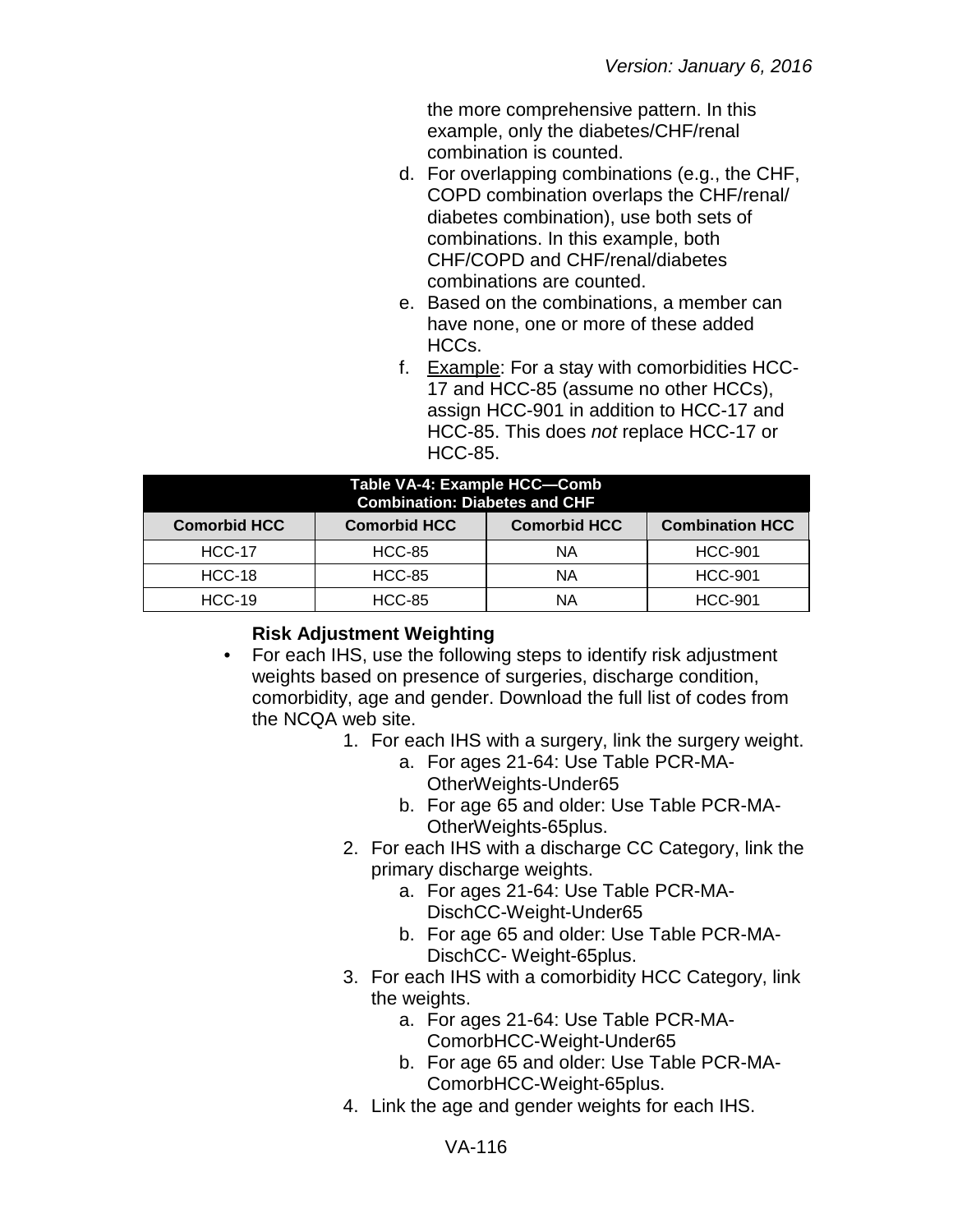- a. For ages 21-64: Use Table PCR-MA-OtherWeights-Under65
- b. For age 65 and older: Use Table PCR-MA-OtherWeights-65plus.
- 5. Identify the base risk weight.
	- a. For ages 21-64: Use Table PCR-MA-OtherWeights-Under65
	- b. For age 65 and older: Use Table PCR-MA-OtherWeights-65plus.
- 6. Sum all weights associated with the IHS (i.e., presence of surgery, primary discharge diagnosis, comorbidities, age, gender and base risk weight).
- 7. Use the formula below to calculate the adjusted probability of a readmission based on the sum of the weights for each IHS.

 $e^{(\sum WeightsforIHS )}$ <br>1 +  $e^{(\sum WeightsforIHS )}$ Adjusted probability of readmission =

## **OR**

Adjusted probability of readmission = [exp (sum of weights for IHS)] /  $[1 + \exp(\text{sum of weights for})]$ IHS)] "exp" refers to the exponential or antilog function.

8. Use the formula below and the adjusted probability of readmission calculated in Step 7 to calculate the variance for each IHS.

Variance = Adjusted probability of readmission  $x(1 -$ Adjusted probability of readmission)

- a. Example: If the adjusted probability of readmission is 0.1518450741 for an IHS, then the variance for this IHS is 0.1518450741 x 0.8481549259 = 0.1287881476
- b. Note: The variance is calculated at the IHS level. MMPs must sum the variances for each age and total category when populating the Total Variance cells in the reporting tables.
- To identify numerator compliance (data elements B and E), identify discharges that have at least one acute readmission for any diagnosis within 30 days of the Index Discharge Date, using the following steps:
	- 1. Identify all acute inpatient stays with an admission date during the reporting period. To identify acute inpatient admissions: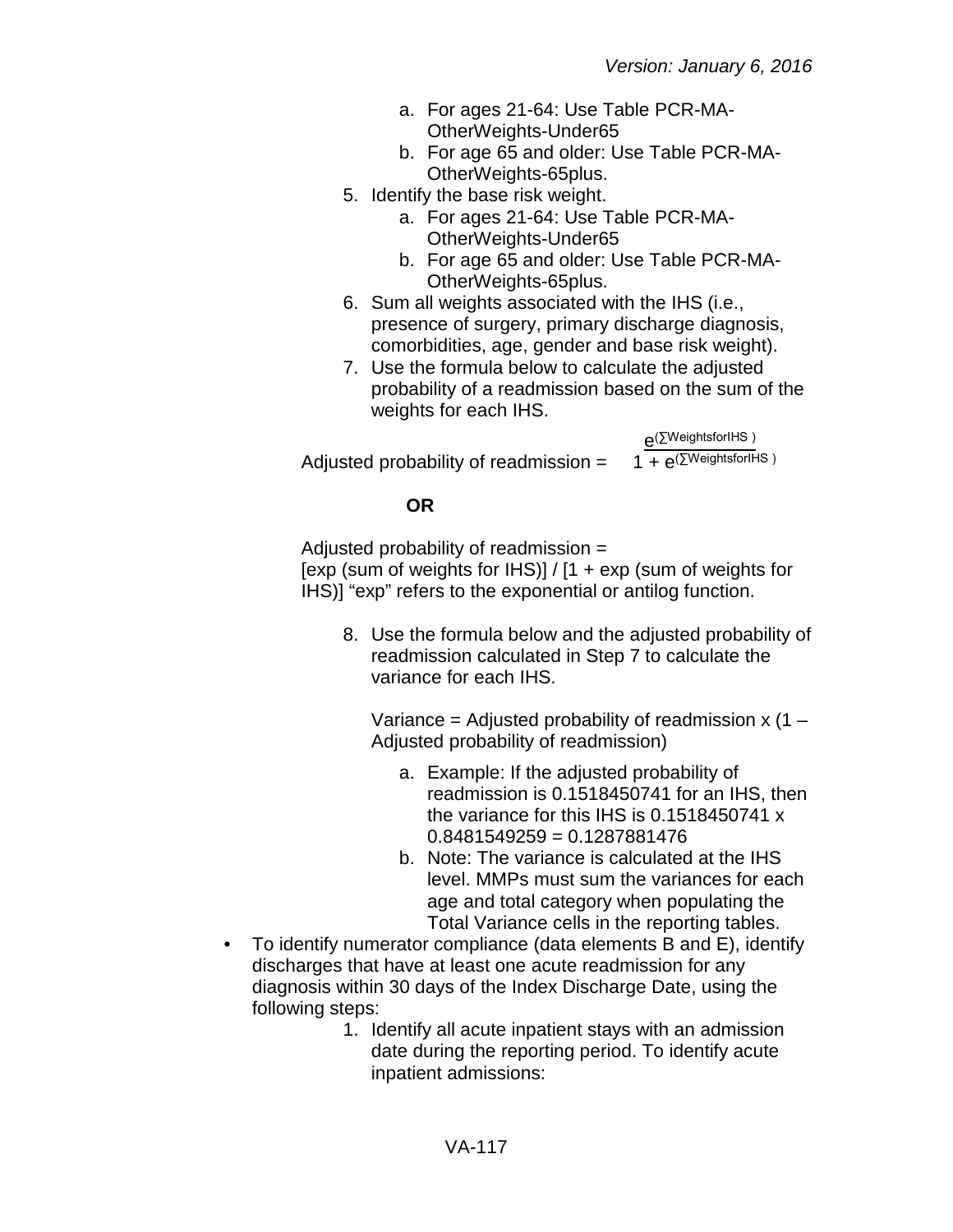- a. Identify all acute and nonacute inpatient stays (Inpatient Stay value set)
- b. Exclude nonacute inpatient stays (Nonacute Inpatient Stay value set)
- c. Identify the admission date for the stay.
- 2. *Acute-to-acute transfers:* Keep the original admission date as the Index Admission Date, but use the transfer's discharge date as the Index Discharge Date. MMPs must identify "transfers" using their own methods and then confirm the acute inpatient care setting using the steps above.
- 3. Exclude acute inpatient hospital discharges with a principal diagnosis of pregnancy (Pregnancy value set) or for a condition originating in the perinatal period (Perinatal Conditions value set).
- 4. For each IHS, determine if any of the acute inpatient stays have an admission date within 30 days after the Index Discharge Date.
- For reporting data elements A and D, count the number of IHS for each age group.
- Follow the steps below to report risk adjustment:
	- 1. Calculate the average adjusted probability for each IHS for each age and the overall total.
		- a. MMPs must calculate the probability of readmission for each hospital stay within the applicable age group to calculate the average. For the total age category, the probability of readmission for all hospital stays in the age categories must be averaged together; MMPs cannot take the average of the average adjusted probabilities reported for each age.
	- 2. Round to four decimal places using the .5 rule.
		- a. Note: Do not take the average of the cells in the reporting table.
		- b. Repeat for each subsequent age group.
	- 3. Calculate the total (sum) variance for each age and the overall total.
	- 4. Round to four decimal places using the .5 rule.
- For reporting data elements B and E, count the number of IHS with a readmission within 30 days for each age group.
- F. Data Submission how MMPs will submit data collected to CMS and the state.
	- MMPs will submit data collected for this measure in the above specified format through a secure data collection site established by CMS. This site can be accessed at the following web address: [https://Financial-Alignment-Initiative.NORC.org](https://financial-alignment-initiative.norc.org/)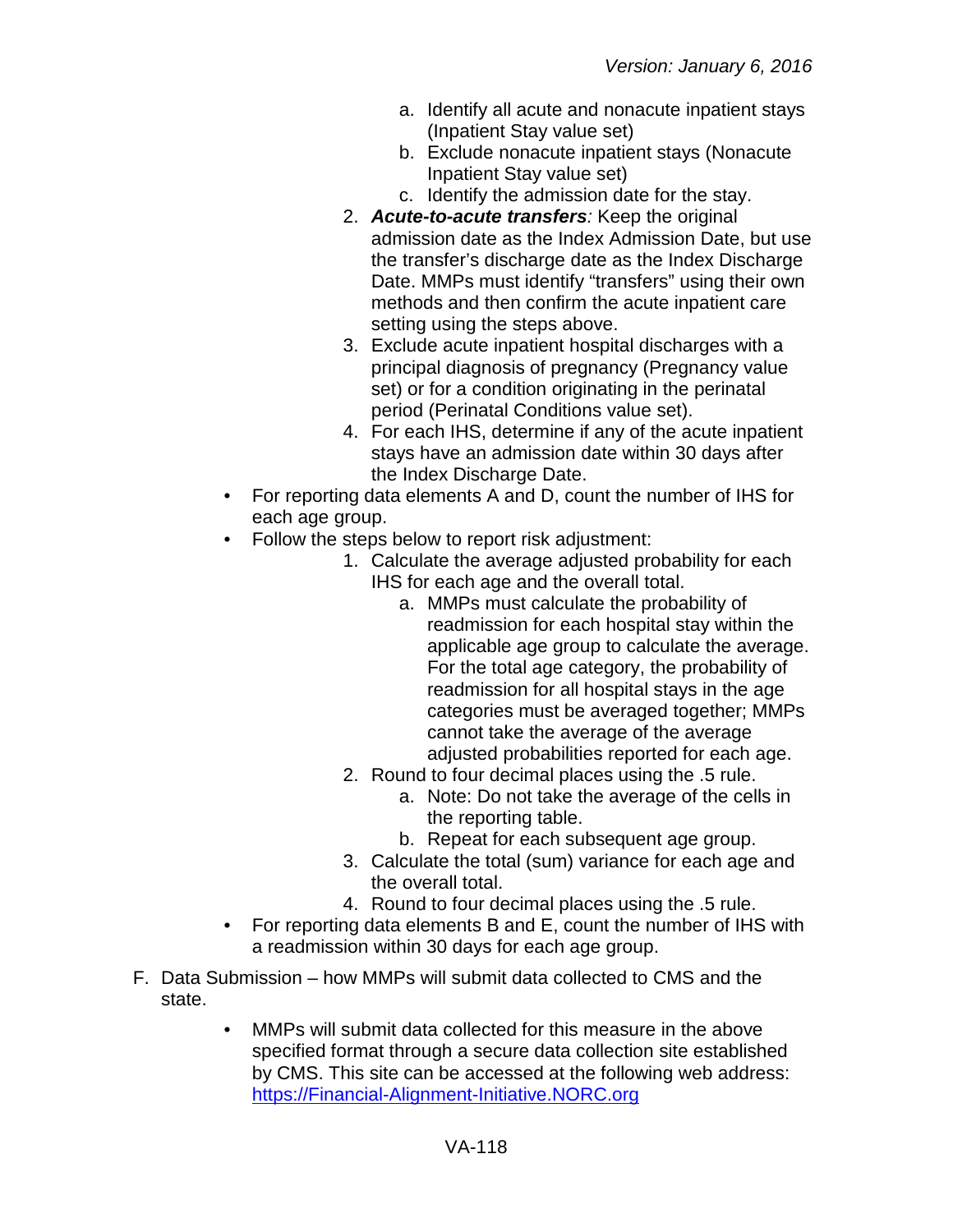| <b>CONTINUOUS REPORTING</b>        |                                      |          |                                                                                                                     |                                                                                          |  |
|------------------------------------|--------------------------------------|----------|---------------------------------------------------------------------------------------------------------------------|------------------------------------------------------------------------------------------|--|
| <b>Reporting</b><br><b>Section</b> | <b>Reporting</b><br><b>Frequency</b> | Level    | <b>Reporting</b><br><b>Periods</b>                                                                                  | <b>Due Date</b>                                                                          |  |
| VA7. Utilization                   | Quarterly                            | Contract | Year Start to End<br>of the Quarter<br>Ex:<br>1/1/16-3/31/16<br>1/1/16-6/30/16<br>1/1/16-9/30/16<br>1/1/16-12/31/16 | By the end of the<br>third month<br>following the last<br>day of the<br>reporting period |  |

VA7.6 Adults' Access to Preventive/Ambulatory Health Services.

| <b>Element</b><br><b>Letter</b> | <b>Element Name</b>                                                                                                                          | <b>Definition</b>                                                                                                                                                                                       | <b>Allowable</b><br><b>Values</b>              |
|---------------------------------|----------------------------------------------------------------------------------------------------------------------------------------------|---------------------------------------------------------------------------------------------------------------------------------------------------------------------------------------------------------|------------------------------------------------|
| А.                              | Total number of<br>members 21-64<br>years old.                                                                                               | Total number of<br>members 21-64 years<br>old who were<br>continuously enrolled in<br>the MMP during the<br>reporting period and<br>who were enrolled on<br>the last day of the<br>reporting period.    | Field Type: Numeric                            |
| B.                              | Total number of<br>members 21-64<br>years old with one or<br>more ambulatory or<br>preventive care visits<br>during the reporting<br>period. | Of the total reported in<br>A, the number of<br>members 21-64 years<br>old with one or more<br>ambulatory or<br>preventive care visits<br>during the reporting<br>period.                               | Field Type: Numeric<br>Note: Is a subset of A. |
| C.                              | Total number of<br>members 65 years<br>and older.                                                                                            | Total number of<br>members 65 years and<br>older who were<br>continuously enrolled in<br>the MMP during the<br>reporting period and<br>who were enrolled on<br>the last day of the<br>reporting period. | Field Type: Numeric                            |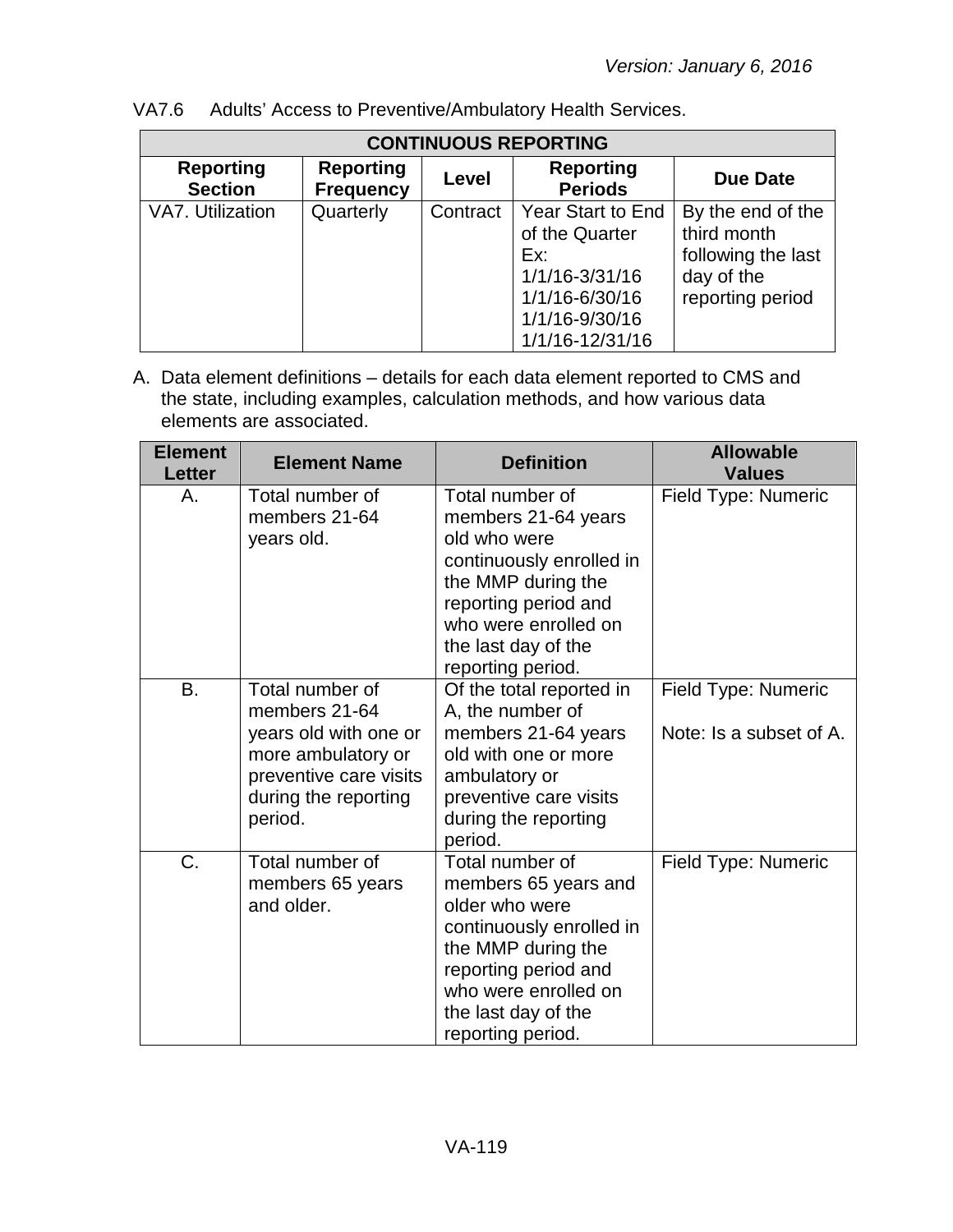| <b>Element</b><br><b>Letter</b> | <b>Element Name</b>                                                                                      | <b>Definition</b>                                                                                                            | <b>Allowable</b><br><b>Values</b> |
|---------------------------------|----------------------------------------------------------------------------------------------------------|------------------------------------------------------------------------------------------------------------------------------|-----------------------------------|
| D.                              | Total number of<br>members 65 years                                                                      | Of the total reported in<br>C, the number of                                                                                 | Field Type: Numeric               |
|                                 | and older with one or<br>more ambulatory or<br>preventive care visits<br>during the reporting<br>period. | members 65 years and<br>older with one or more<br>ambulatory or<br>preventive care visits<br>during the reporting<br>period. | Note: Is a subset of C.           |

- B. QA checks/Thresholds procedures used by CMS and the state to establish benchmarks in order to identify outliers or data that are potentially erroneous.
	- CMS and the state will perform an outlier analysis.
	- As data are received from MMPs over time, CMS and the state will apply threshold checks.
- C. Edits and Validation checks validation checks that should be performed by each MMP prior to data submission.
	- Confirm those data elements listed above as subsets of other elements.
	- MMPs should validate that data element B is less than or equal to data element A.
	- MMPs should validate that data element D is less than or equal to data element C.
	- All data elements should be positive values.
- D. Analysis how CMS and the state will evaluate reported data, as well as how other data sources may be monitored. CMS and the state will evaluate the percentage of members:
	- 21-64 years old with one or more ambulatory or preventive care visits during the reporting period.
	- 65 years and older with one or more ambulatory or preventive care visits during the reporting period.
- E. Notes additional clarifications to a reporting section. This section incorporates previously answered frequently asked questions.
	- MMPs should include all members regardless of whether the member was enrolled through passive enrollment or opt-in enrollment. Medicaid-only members should not be included.
	- This measure should be reported cumulatively on a quarterly basis, beginning with Q1. For example, the first reporting period will be January 1 through March 31 (i.e., end of quarter 1) and the second reporting period will be January 1 through June 30 (i.e., the end of quarter 2).
	- For the reporting period January 1 December 31, the member should be continuously enrolled during the reporting period with no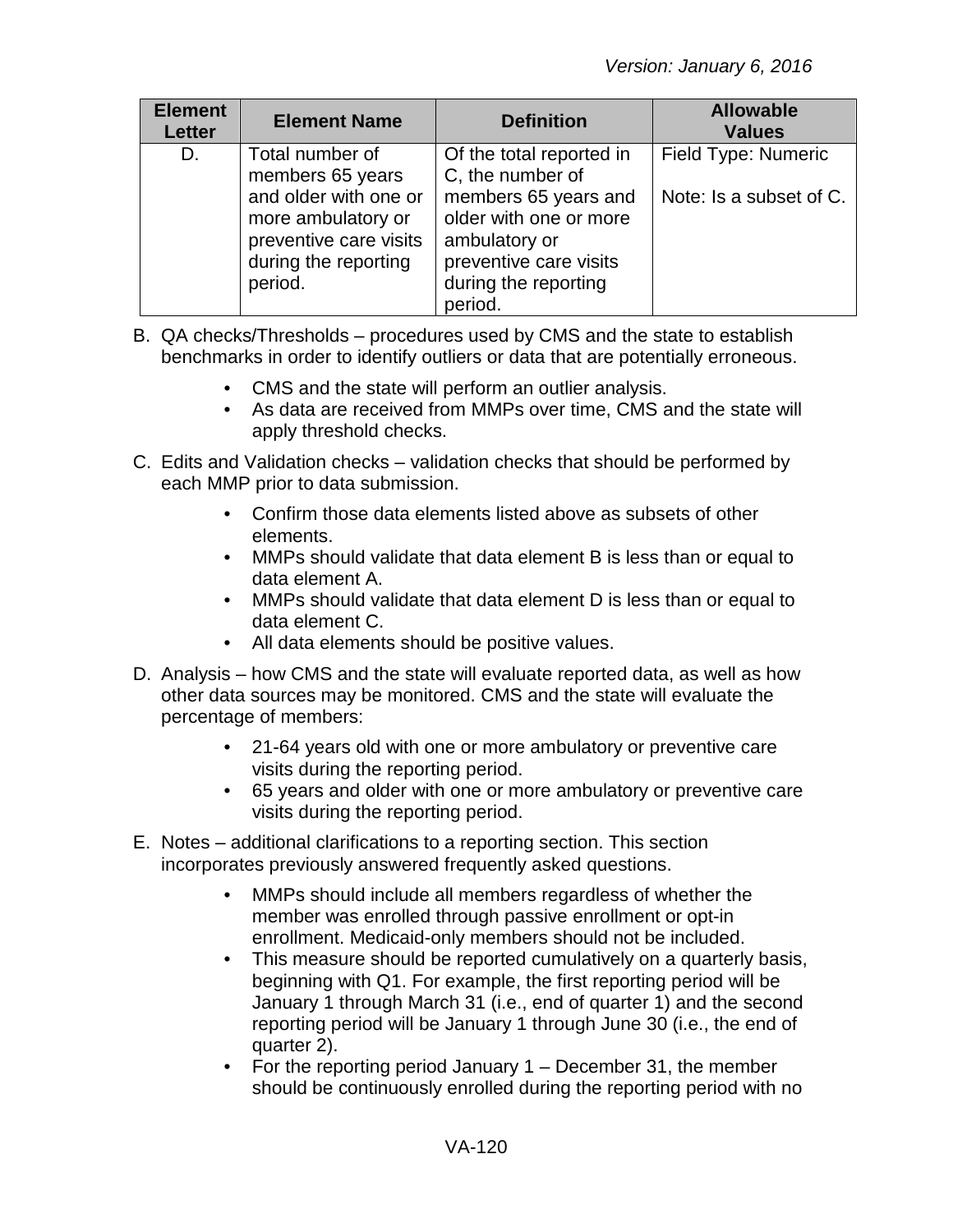more than one gap in enrollment of up to 45 days during the reporting period. To determine continuous enrollment for a member for whom enrollment is verified monthly, the member may not have more than a 1-month gap in coverage (i.e., a member whose coverage lapses for 2 months [60 days] is not considered continuously enrolled).

- For the reporting periods January 1 March 31, January 1 June 30, and January 1 – September 30, the member must be continuously enrolled during the reporting period with no gaps in enrollment.
- Members must be enrolled on the last day of the reporting period to be included in this measure.
- Codes to identify preventive/ambulatory health services are provided in the Ambulatory Visits #2 and Other Ambulatory Visits value set.
- F. Data Submission how MMPs will submit data collected to CMS and the state.
	- MMPs will submit data collected for this measure in the above specified format through a secure data collection site established by CMS. This site can be accessed at the following web address: [https://Financial-Alignment-Initiative.NORC.org](https://financial-alignment-initiative.norc.org/)

VA7.7 Mental Health Utilization.

| <b>CONTINUOUS REPORTING</b>        |                                      |          |                                                                                                                            |                                                                                          |  |
|------------------------------------|--------------------------------------|----------|----------------------------------------------------------------------------------------------------------------------------|------------------------------------------------------------------------------------------|--|
| <b>Reporting</b><br><b>Section</b> | <b>Reporting</b><br><b>Frequency</b> | Level    | <b>Reporting</b><br><b>Periods</b>                                                                                         | Due Date                                                                                 |  |
| VA7. Utilization                   | Quarterly                            | Contract | <b>Year Start to End</b><br>of the Quarter<br>Ex:<br>1/1/16-3/31/16<br>1/1/16-6/30/16<br>1/1/16-9/30/16<br>1/1/16-12/31/16 | By the end of the<br>third month<br>following the last<br>day of the<br>reporting period |  |

| <b>Element</b><br><b>Letter</b> | <b>Element Name</b>                                                               | <b>Definition</b>                                                                 | <b>Allowable</b><br><b>Values</b> |
|---------------------------------|-----------------------------------------------------------------------------------|-----------------------------------------------------------------------------------|-----------------------------------|
| A.                              | Total number of<br>members age 21-64<br>as of the end of the<br>reporting period. | Total number of<br>members age 21-64<br>as of the end of the<br>reporting period. | Field Type: Numeric               |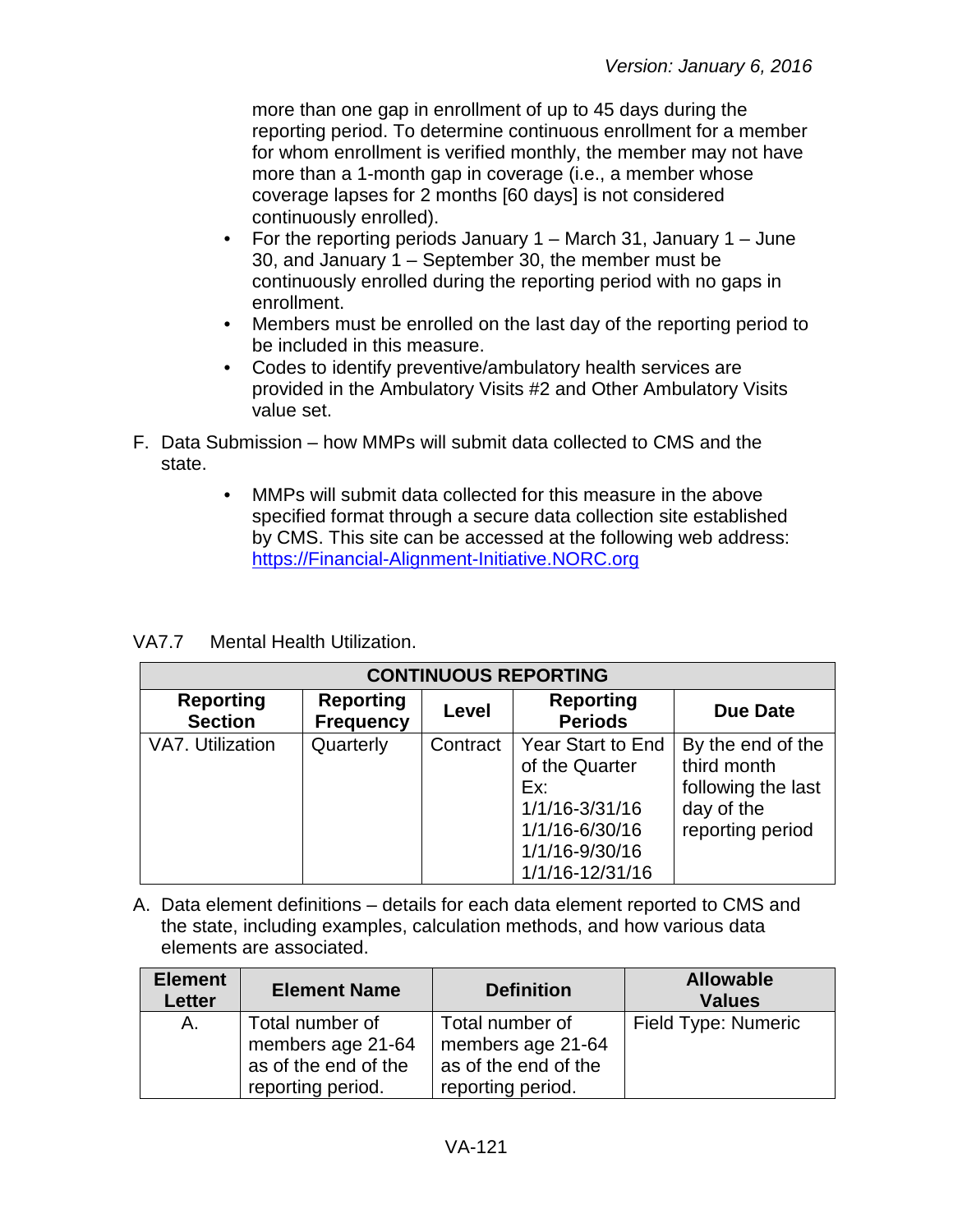| <b>Element</b><br><b>Letter</b> | <b>Element Name</b>                                                                                                                                                            | <b>Definition</b>                                                                                                                                                                                           | <b>Allowable</b><br><b>Values</b>              |
|---------------------------------|--------------------------------------------------------------------------------------------------------------------------------------------------------------------------------|-------------------------------------------------------------------------------------------------------------------------------------------------------------------------------------------------------------|------------------------------------------------|
| В.                              | Total number of<br>member months<br>during the reporting<br>period for members<br>age 21-64.                                                                                   | Total number of<br>member months<br>during the reporting<br>period for members<br>age 21-64.                                                                                                                | Field Type: Numeric                            |
| C.                              | Total number of<br>members age 21-64<br>who received<br>inpatient Mental<br><b>Health Services</b><br>during the reporting<br>period.                                          | Of the total reported<br>in A, the number of<br>members age 21-64<br>who received<br>inpatient Mental<br><b>Health Services</b><br>during the reporting<br>period.                                          | Field Type: Numeric<br>Note: Is a subset of A. |
| D.                              | Total number of<br>members age 21-64<br>who received<br>intensive<br>outpatient/partial<br>hospitalization<br><b>Mental Health</b><br>Services during the<br>reporting period. | Of the total reported<br>in A, the number of<br>members age 21-64<br>who received<br>intensive<br>outpatient/partial<br>hospitalization<br><b>Mental Health</b><br>Services during the<br>reporting period. | Field Type: Numeric<br>Note: Is a subset of A. |
| Е.                              | Total number of<br>members age 21-64<br>who received<br>outpatient/ED Mental<br><b>Health Services</b><br>during the reporting<br>period.                                      | Of the total reported<br>in A, the number of<br>members age 21-64<br>who received<br>outpatient/ED Mental<br><b>Health Services</b><br>during the reporting<br>period.                                      | Field Type: Numeric<br>Note: Is a subset of A. |
| F.                              | Total number of<br>members age 21-64<br>who received any<br><b>Mental Health</b><br>Services during the<br>reporting period.                                                   | Of the total reported<br>in A, the number of<br>members age 21-64<br>who received any<br><b>Mental Health</b><br>Services during the<br>reporting period.                                                   | Field Type: Numeric<br>Note: Is a subset of A. |
| G.                              | Total number of<br>members age 65<br>and older as of the<br>end of the reporting<br>period.                                                                                    | Total number of<br>members age 65<br>and older as of the<br>end of the reporting<br>period.                                                                                                                 | Field Type: Numeric                            |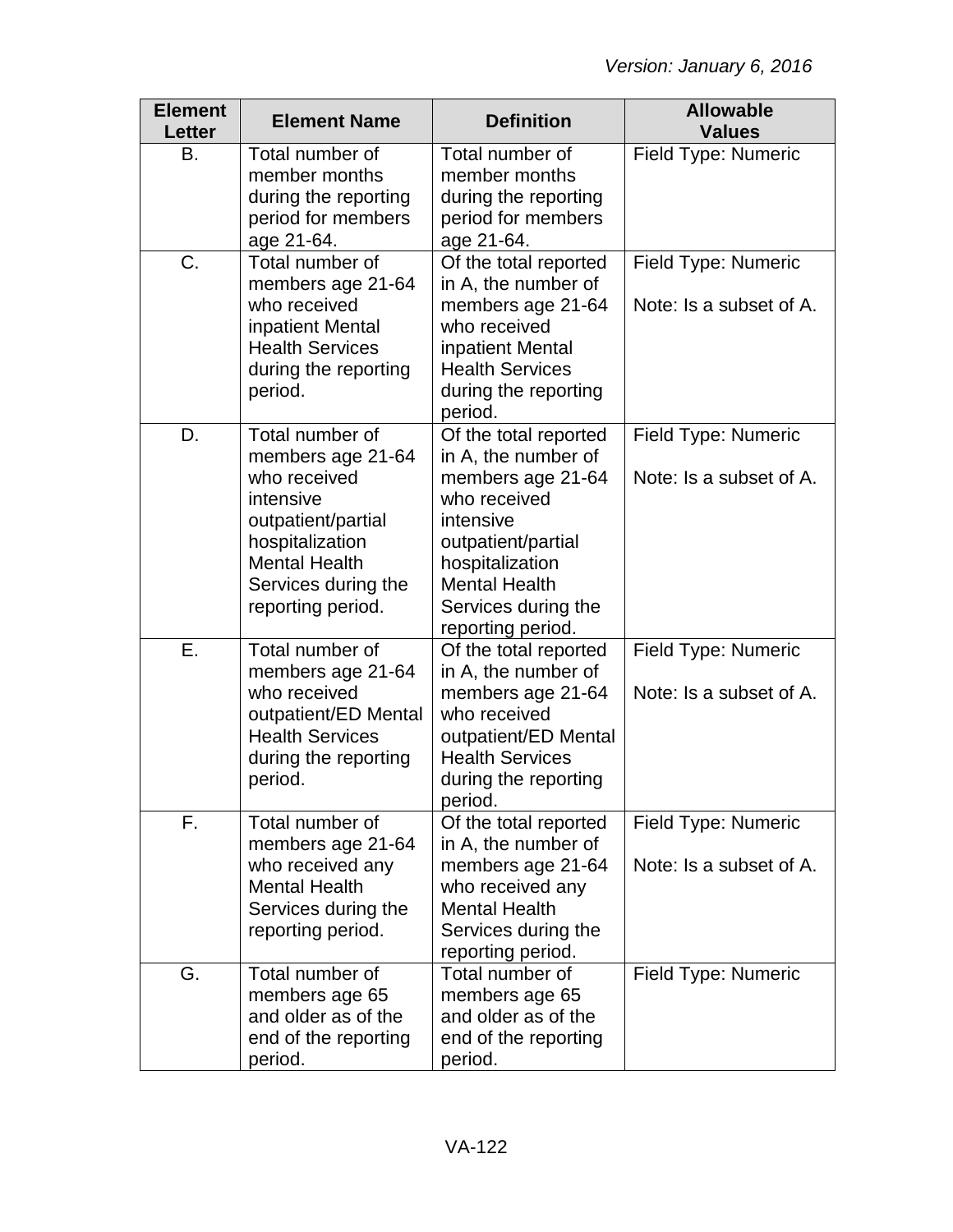| <b>Element</b><br><b>Letter</b> | <b>Element Name</b>                                                                                                                                                               | <b>Definition</b>                                                                                                                                                                                              | <b>Allowable</b><br><b>Values</b>              |
|---------------------------------|-----------------------------------------------------------------------------------------------------------------------------------------------------------------------------------|----------------------------------------------------------------------------------------------------------------------------------------------------------------------------------------------------------------|------------------------------------------------|
| Η.                              | Total number of<br>member months for<br>members age 65<br>and older at the end<br>of the reporting<br>period.                                                                     | Of the total reported<br>in G, the number of<br>member months for<br>members age 65<br>and older during the<br>reporting period.                                                                               | Field Type: Numeric                            |
| I.                              | Total number of<br>members age 65<br>and older who<br>received inpatient<br><b>Mental Health</b><br>Services during the<br>reporting period.                                      | Of the total reported<br>in G, the number of<br>members age 65<br>and older who<br>received inpatient<br><b>Mental Health</b><br>Services during the<br>reporting period.                                      | Field Type: Numeric<br>Note: Is a subset of G. |
| J.                              | Total number of<br>members 65 and<br>older who received<br>intensive<br>outpatient/partial<br>hospitalization<br><b>Mental Health</b><br>Services during the<br>reporting period. | Of the total reported<br>in G, the number of<br>members 65 and<br>older who received<br>intensive<br>outpatient/partial<br>hospitalization<br><b>Mental Health</b><br>Services during the<br>reporting period. | Field Type: Numeric<br>Note: Is a subset of G. |
| K.                              | Total number of<br>members age 65<br>and older who<br>received<br>outpatient/ED Mental<br><b>Health Services</b><br>during the reporting<br>period.                               | Of the total reported<br>in G, the number of<br>members age 65<br>and older who<br>received<br>outpatient/ED Mental<br><b>Health Services</b><br>during the reporting<br>period.                               | Field Type: Numeric<br>Note: Is a subset of G. |
| L.                              | Total number of<br>members age 65<br>and older who<br>received any Mental<br><b>Health Services</b><br>during the reporting<br>period.                                            | Of the total reported<br>in G, the number of<br>members age 65<br>and older who<br>received any Mental<br><b>Health Services</b><br>during the reporting<br>period.                                            | Field Type: Numeric<br>Note: Is a subset of G. |

- B. QA checks/Thresholds procedures used by CMS and the state to establish benchmarks in order to identify outliers or data that are potentially erroneous.
	- CMS and the state will perform an outlier analysis.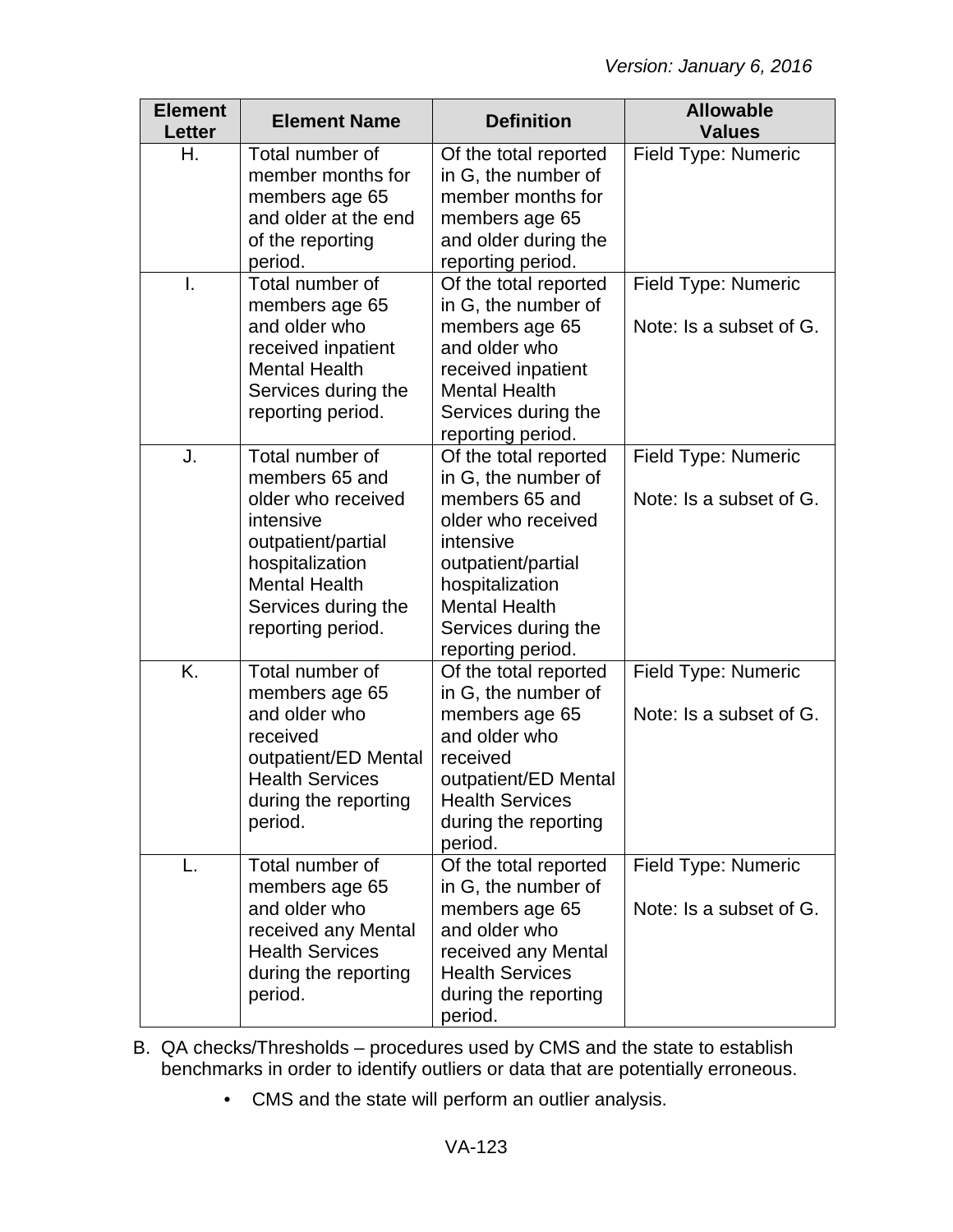- As data are received from MMPs over time, CMS and the state will apply threshold checks.
- C. Edits and Validation checks validation checks that should be performed by each MMP prior to data submission.
	- Confirm those data elements listed above as subsets of other elements.
	- MMPs should validate that data elements C, D, E, and F are subsets of data element A.
	- MMPs should validate that the sum of data elements C, D, and E are equal to data element F.
	- MMPs should validate that data elements I, J, K, and L are subsets of data element G.
	- MMPs should validate that the sum of data elements I, J, and K are equal to data element L.
	- All data elements should be positive values.
- D. Analysis how CMS and the state will evaluate reported data, as well as how other data sources may be monitored. CMS and the state will evaluate the percentage of members age:
	- 21-64 who received inpatient mental health services during the reporting period.
	- 21-64 who received outpatient/ED mental health services during the reporting period.
	- 21-64 who received intensive outpatient or partial hospitalization mental health services during the reporting period.
	- 21-64 who received any mental health services during the reporting period.
	- 65 and older who received inpatient mental health services during the reporting period.
	- 65 and older who received outpatient/ED mental health services during the reporting period.
	- 65 and older intensive outpatient or partial hospitalization mental health services during the reporting period.
	- 65 and older who received any mental health services during the reporting period.
- E. Notes additional clarifications to a reporting section. This section incorporates previously answered frequently asked questions.
	- MMPs should include all members who received mental health benefits regardless of whether the member was enrolled through passive enrollment or opt-in enrollment. Medicaid-only members should not be included.
	- MMPs should include all member months for members who meet the criteria outlined in Elements A and G, regardless of whether they are disenrolled as of the end of the reporting period (i.e., include all members regardless of whether they are currently enrolled or disenrolled as of the last day of the reporting period).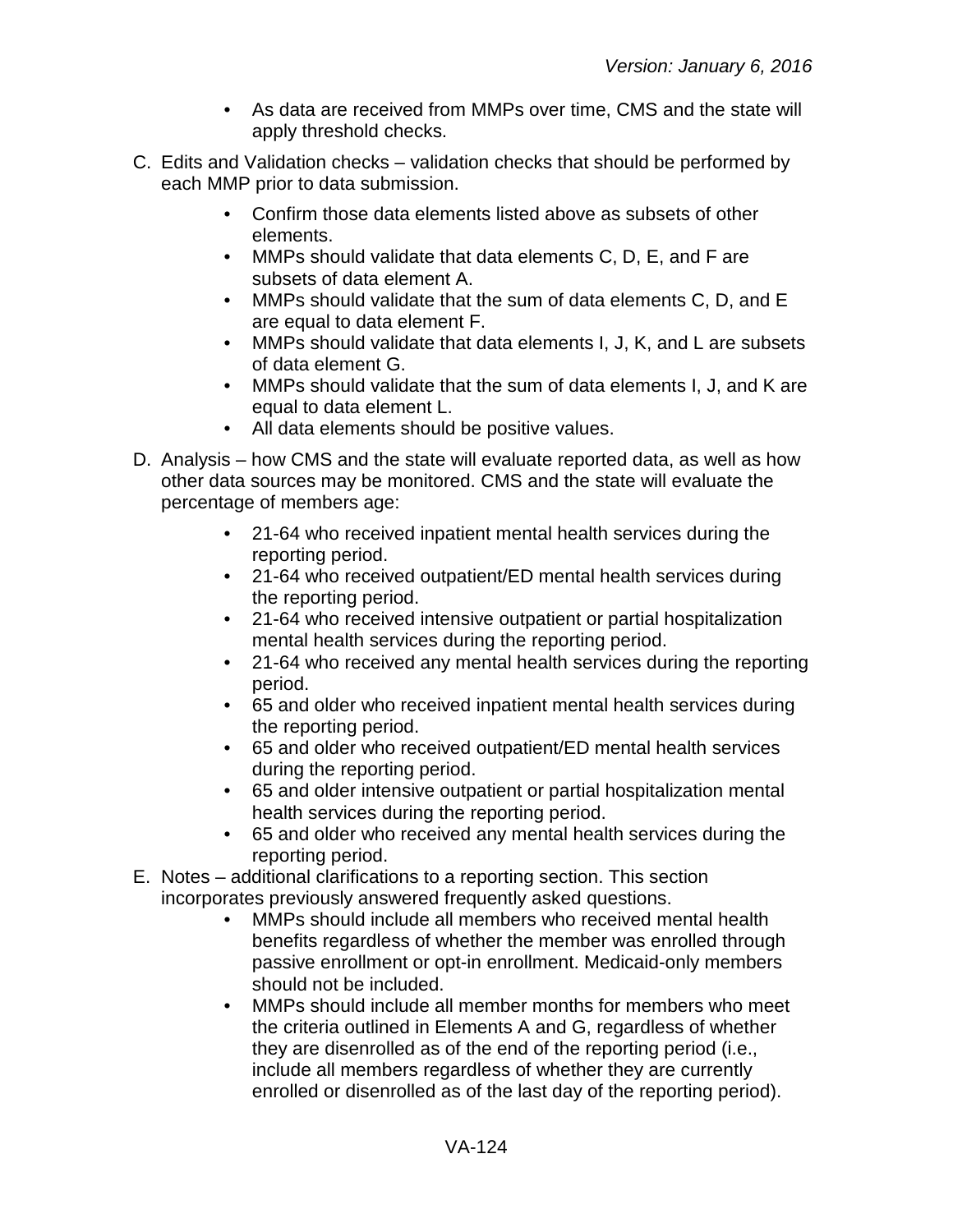- This measure should be reported cumulatively on a quarterly basis, beginning with Q1. For example, the first reporting period will be January 1 through March 31 (i.e., end of quarter1) and the second reporting period will be January 1 through June 30 (i.e., the end of quarter 2).
- Count members who received inpatient, intensive outpatient, partial hospitalization, and outpatient/ED mental health services for each respective data element. Count members only once for each data element, regardless of the number of visits.
- Count members in data elements F and L only if the member had a least one inpatient, intensive outpatient, partial hospitalization, outpatient or ED claim/encounter during the reporting period.
- For members who had more than one encounter, count only the first encounter in the reporting period and report the member in the respective age category as of the date of service or discharge.
- Member months refers to the number of months each Medicare-Medicaid member was enrolled in the MMP in the year. Each member should have a member month value between 1 and 12. A value greater than 12 is not acceptable. Determine member months using the 30th of the month. This date must be used consistent from member to member, month to month and from year to year. For example, if Ms. X is currently enrolled in the MMP on January 30, Ms. X contributes one member month in January.
- For data elements B and H, use the members' age on the specified day of each month to determine the age group to which member months will be contributed. For example, if an MMP tallies members on the 30th of each month and Ms. X turns 65 on April 3 and is enrolled for the entire year, then she contributes three member months (January, February, March) to the  $21 - 64$  age group category and nine months to the 65 and older age group category.
- To determine inpatient mental health, include acute and nonacute inpatient discharges from either a hospital or a treatment facility with a mental health principal diagnosis (Mental Health Diagnosis value set). To identify acute and nonacute inpatient discharges:
	- i. Identify all acute and nonacute inpatient stays (Inpatient Stay value set)
	- ii. Identify the discharge date for the stay.
- To determine intensive outpatient/partial hospitalization, include intensive outpatient/partial hospitalization claims/encounters in conjunction with principal mental health diagnosis. Use any of the following code combinations:
	- o MPT Stand Alone IOP/PH value set *with* Mental Health Diagnosis value set
	- o MPT IOP/PH Group 1 value set *with* POS 52 value set *and* Mental Health Diagnosis value set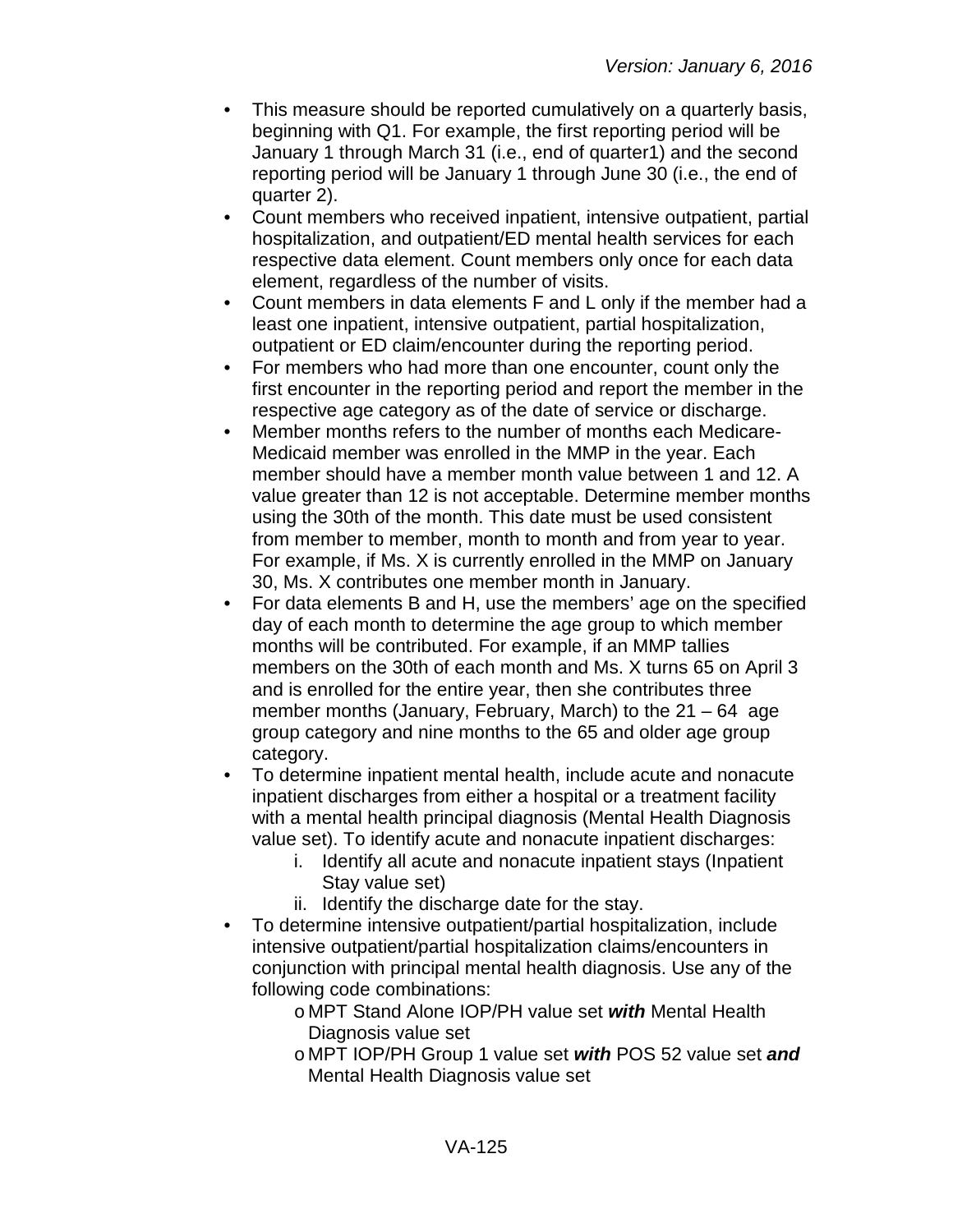- o MPT IOP/PH Group 1 value set *with* POS 53 value set *and* Mental Health Diagnosis value set, where the MMP can confirm that the visits was in an intensive outpatient or partial hospitalization setting (POS 53 is not specific to setting)
- o MPT IOP/PH Group 2 value set *with* POS 52 value set *and* Mental Health Diagnosis value set billed by a mental health practitioner
- o MPT IOP/PH Group 2 value set *with* POS 53 value set *and* Mental Health Diagnosis value set, where the MMP can confirm that the visit was in an intensive outpatient or partial hospitalization setting (POS 53 is not specific to setting) and billed by a mental health practitioner
- Count services provided by physicians and non physician practitioners.
- Exclude services determine inpatient based on type of bill, place of service or location of service codes
- To determine Outpatient and ED mental health visits, include outpatient and ED claims/encounters in conjunction with a principal mental health diagnosis. Use any of the following code combinations:
	- o MPT Stand Alone Outpatient Group 1 value set *with* Mental Health Diagnosis value set
	- oObservation value set *with* Mental Health Diagnosis value set billed by a mental health practitioner
	- oED value set *with* Mental Health Diagnosis value set billed by a mental health practitioner
	- o MPT Outpatient /ED value set *with* MPT Outpatient/ED POS value set *and* Mental Health Diagnosis value set
	- o MPT Outpatient/ED value set *with* POS 53 value set *and* Mental Health Diagnosis value set, where the MMP can confirm that the visit was in an outpatient or ED setting (POS 53 is not specific to setting)
	- o MPT Stand Alone Outpatient Group 2 value set *with* Mental Health Diagnosis value set billed by a mental health practitioner
- Count services provided by physicians and non physician practitioners.
- Only include observation stays and ED visits that do not result in inpatient stays.
- F. Data Submission how MMPs will submit data collected to CMS and the state.
	- MMPs will submit data collected for this measure in the above specified format through a secure data collection site established by CMS. This site can be accessed at the following web address: [https://Financial-Alignment-Initiative.NORC.org](https://financial-alignment-initiative.norc.org/)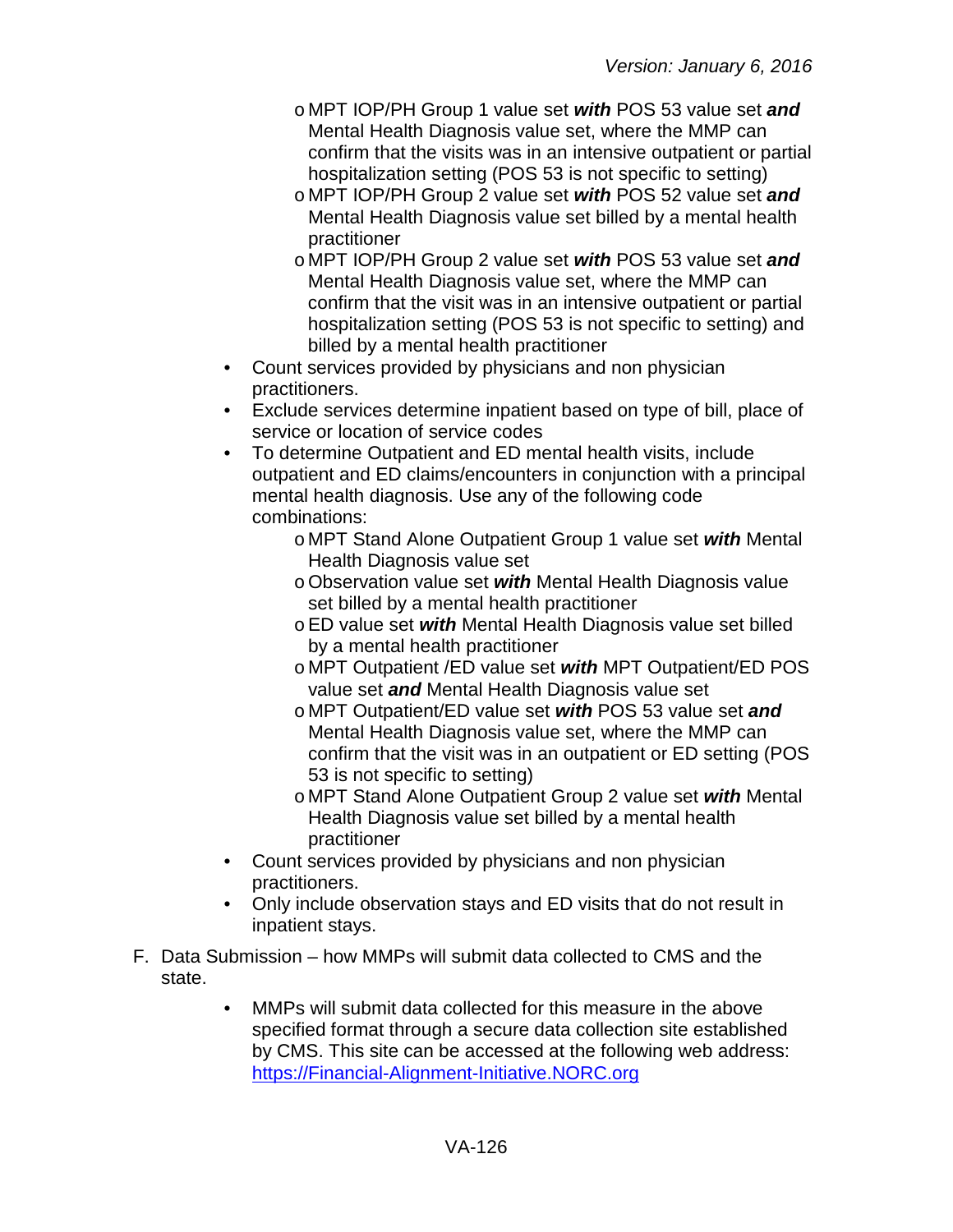| <b>CONTINUOUS REPORTING</b>        |                                      |          |                                      |                                                                                           |
|------------------------------------|--------------------------------------|----------|--------------------------------------|-------------------------------------------------------------------------------------------|
| <b>Reporting</b><br><b>Section</b> | <b>Reporting</b><br><b>Frequency</b> | Level    | <b>Reporting</b><br><b>Periods</b>   | <b>Due Date</b>                                                                           |
| VA7. Utilization                   | Semi-<br>Annually                    | Contract | Ex:<br>$1/1 - 6/30$<br>$7/1 - 12/31$ | By the end of the<br>second month<br>following the last<br>day of the reporting<br>period |

## VA7.8 Care Management Utilization.

| <b>Element</b><br>Letter | <b>Element Name</b>                                                                                                                | <b>Definition</b>                                                                                                                  | <b>Allowable</b><br><b>Values</b> |
|--------------------------|------------------------------------------------------------------------------------------------------------------------------------|------------------------------------------------------------------------------------------------------------------------------------|-----------------------------------|
| А.                       | Total number of<br>member months for<br>members classified as<br><b>Community Well</b><br>during the reporting<br>period.          | Total number of<br>member months for<br>members classified as<br><b>Community Well</b><br>during the reporting<br>period.          | Field Type: Numeric               |
| <b>B.</b>                | Total number of<br><b>Community Well</b><br>members who had<br>zero (0) care manager<br>encounters during the<br>reporting period. | Total number of<br><b>Community Well</b><br>members who had<br>zero (0) care manager<br>encounters during the<br>reporting period. | Field Type: Numeric               |
| C.                       | Total number of<br><b>Community Well</b><br>members who had 1-2<br>care manager<br>encounters during the<br>reporting period.      | Total number of<br><b>Community Well</b><br>members who had 1-2<br>care manager<br>encounters during the<br>reporting period.      | Field Type: Numeric               |
| D.                       | Total number of<br><b>Community Well</b><br>members who had 3-4<br>care manager<br>encounters during the<br>reporting period.      | Total number of<br><b>Community Well</b><br>members who had 3-4<br>care manager<br>encounters during the<br>reporting period.      | Field Type: Numeric               |
| Ε.                       | Total number of<br><b>Community Well</b><br>members who had 5-6<br>care manager<br>encounters during the<br>reporting period.      | Total number of<br><b>Community Well</b><br>members who had 5-6<br>care manager<br>encounters during the<br>reporting period.      | Field Type: Numeric               |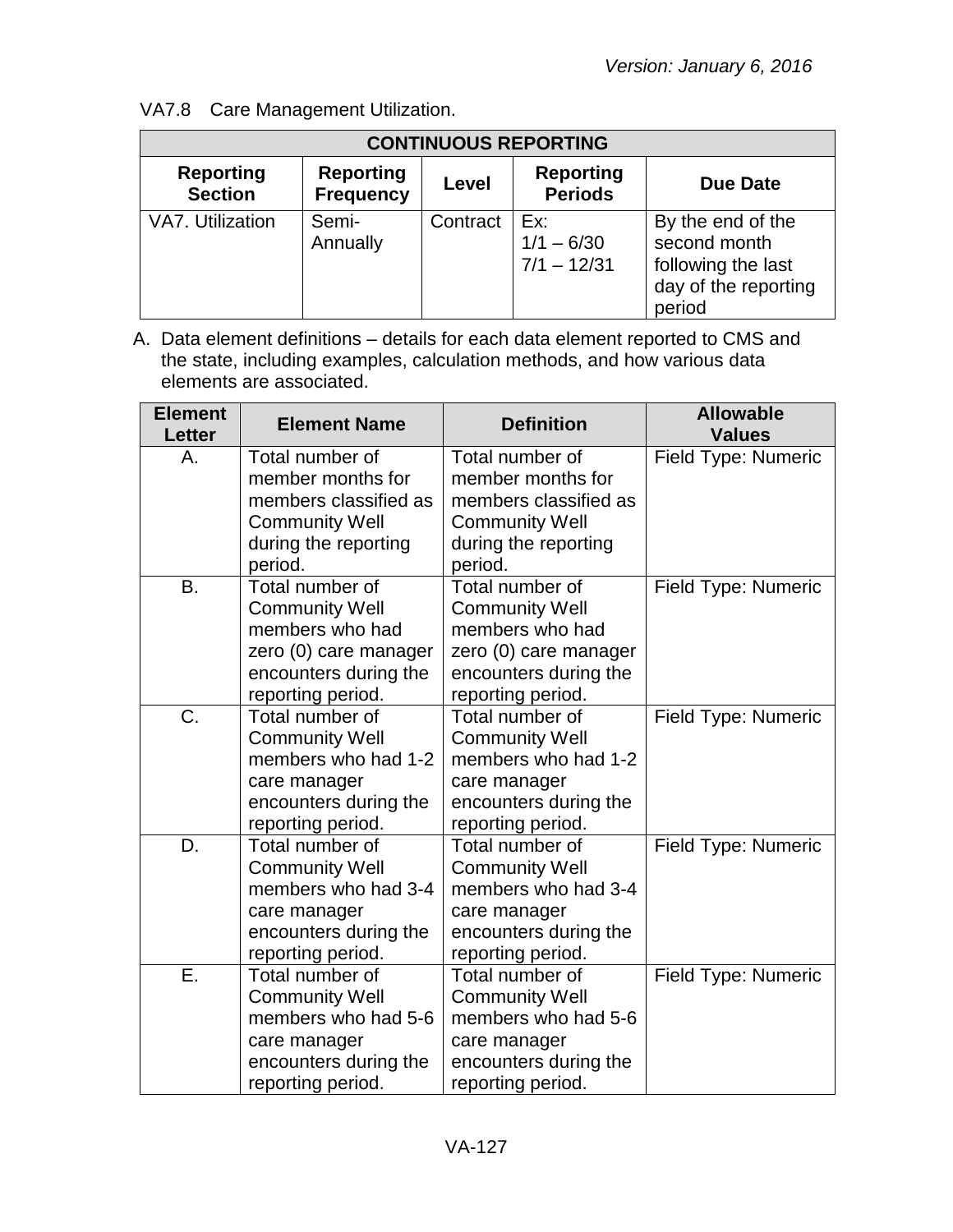| <b>Element</b><br>Letter | <b>Element Name</b>        | <b>Definition</b>          | <b>Allowable</b><br><b>Values</b> |
|--------------------------|----------------------------|----------------------------|-----------------------------------|
| F.                       | Total number of            | Total number of            | Field Type: Numeric               |
|                          | <b>Community Well</b>      | <b>Community Well</b>      |                                   |
|                          | members who had 7          | members who had 7          |                                   |
|                          | or more care manager       | or more care manager       |                                   |
|                          | encounters during the      | encounters during the      |                                   |
|                          | reporting period.          | reporting period.          |                                   |
| G.                       | Total number of            | Total number of            | Field Type: Numeric               |
|                          | member months for          | member months for          |                                   |
|                          | members classified as      | members classified as      |                                   |
|                          | EDCD during the            | EDCD during the            |                                   |
|                          | reporting period.          | reporting period.          |                                   |
| Η.                       | <b>Total count of EDCD</b> | Total number of            | Field Type: Numeric               |
|                          | members who had            | EDCD members who           |                                   |
|                          | zero (0) care manager      | had zero (0) care          |                                   |
|                          | encounters during the      | manager encounters         |                                   |
|                          | reporting period.          | during the reporting       |                                   |
| Ī.                       | Total number of            | period.<br>Total number of |                                   |
|                          | EDCD members who           | EDCD members who           | Field Type: Numeric               |
|                          | had 1-2 care manager       | had 1-2 care manager       |                                   |
|                          | encounters during the      | encounters during the      |                                   |
|                          | reporting period.          | reporting period.          |                                   |
| J.                       | Total number of            | Total number of            | Field Type: Numeric               |
|                          | EDCD members who           | EDCD members who           |                                   |
|                          | had 3-4 care manager       | had 3-4 care manager       |                                   |
|                          | encounters during the      | encounters during the      |                                   |
|                          | reporting period.          | reporting period.          |                                   |
| K.                       | Total number of            | Total number of            | Field Type: Numeric               |
|                          | EDCD members who           | EDCD members who           |                                   |
|                          | had 5-6 care manager       | had 5-6 care manager       |                                   |
|                          | encounters during the      | encounters during the      |                                   |
|                          | reporting period.          | reporting period.          |                                   |
| L.                       | Total number of            | Total number of            | Field Type: Numeric               |
|                          | EDCD members who           | EDCD members who           |                                   |
|                          | had 7 or more care         | had 7 or more care         |                                   |
|                          | manager encounters         | manager encounters         |                                   |
|                          | during the reporting       | during the reporting       |                                   |
|                          | period.                    | period.                    |                                   |
| М.                       | Total number of            | Total number of            | Field Type: Numeric               |
|                          | member months for          | member months for          |                                   |
|                          | members classified as      | members classified as      |                                   |
|                          | nursing facility           | nursing facility           |                                   |
|                          | members during the         | members during the         |                                   |
|                          | reporting period.          | reporting period.          |                                   |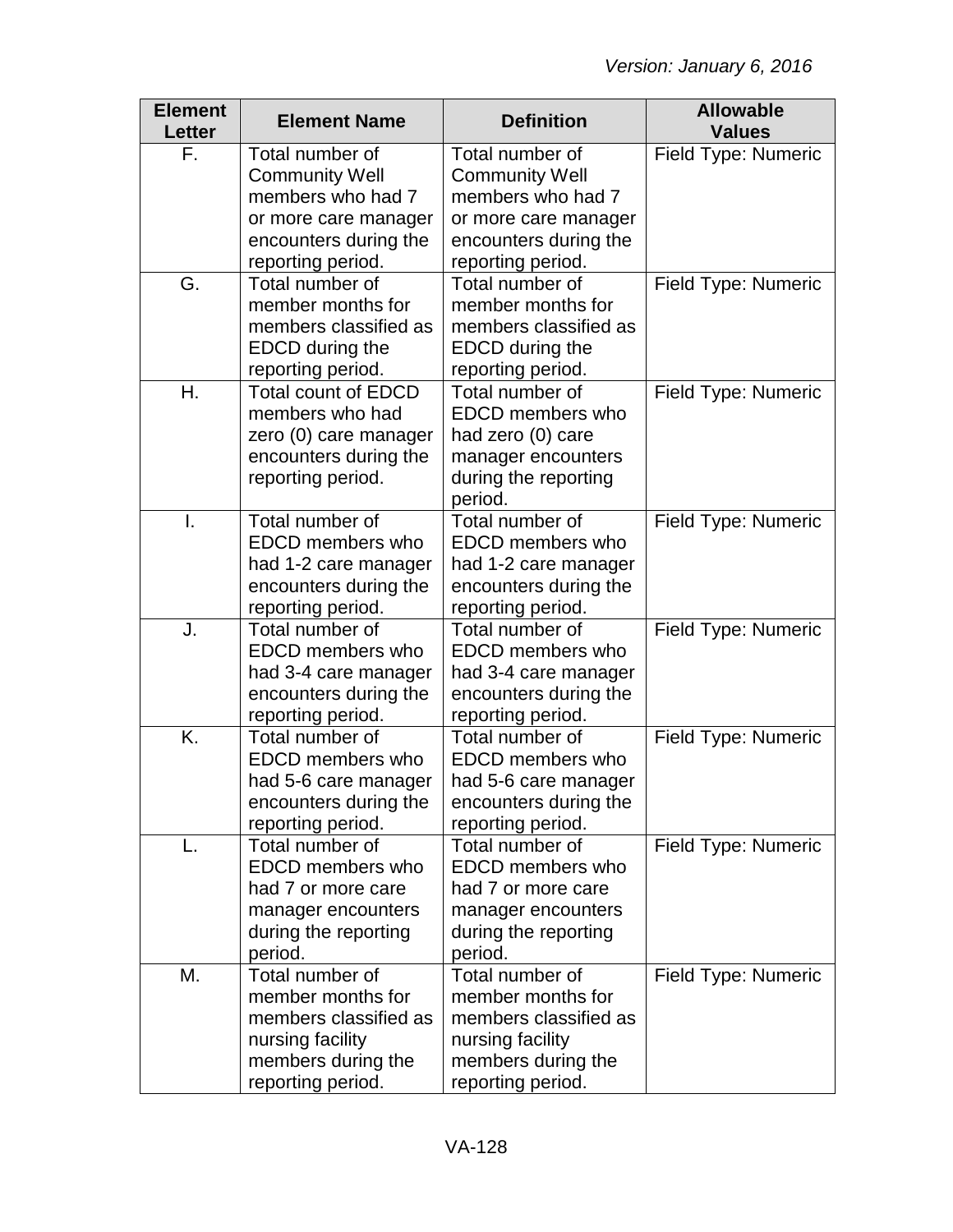| <b>Element</b><br><b>Letter</b> | <b>Element Name</b>   | <b>Definition</b>     | <b>Allowable</b><br><b>Values</b> |
|---------------------------------|-----------------------|-----------------------|-----------------------------------|
| N.                              | Total number of       | Total number of       | Field Type: Numeric               |
|                                 | nursing facility      | nursing facility      |                                   |
|                                 | members who had       | members who had       |                                   |
|                                 | zero (0) care manager | zero (0) care manager |                                   |
|                                 | encounters during the | encounters during the |                                   |
|                                 | reporting period.     | reporting period.     |                                   |
| O.                              | Total number of       | Total number of       | Field Type: Numeric               |
|                                 | nursing facility      | nursing facility      |                                   |
|                                 | members who had 1-2   | members who had 1-2   |                                   |
|                                 | care manager          | care manager          |                                   |
|                                 | encounters during the | encounters during the |                                   |
|                                 | reporting period.     | reporting period.     |                                   |
| Ρ.                              | Total number of       | Total number of       | Field Type: Numeric               |
|                                 | nursing facility      | nursing facility      |                                   |
|                                 | members who had 3-4   | members who had 3-4   |                                   |
|                                 | care manager          | care manager          |                                   |
|                                 | encounters during the | encounters during the |                                   |
|                                 | reporting period.     | reporting period.     |                                   |
| Q.                              | Total number of       | Total number of       | Field Type: Numeric               |
|                                 | nursing facility      | nursing facility      |                                   |
|                                 | members who had 5-6   | members who had 5-6   |                                   |
|                                 | care manager          | care manager          |                                   |
|                                 | encounters during the | encounters during the |                                   |
|                                 | reporting period.     | reporting period.     |                                   |
| R.                              | Total number of       | Total number of       | Field Type: Numeric               |
|                                 | nursing facility      | nursing facility      |                                   |
|                                 | members who had 7     | members who had 7     |                                   |
|                                 | or more care manager  | or more care manager  |                                   |
|                                 | encounters during the | encounters during the |                                   |
|                                 | reporting period.     | reporting period.     |                                   |
| S.                              | Total number of       | Total number of       | Field Type: Numeric               |
|                                 | member months for     | member months for     |                                   |
|                                 | members classified as | members classified as | Note: Exclude                     |
|                                 | all other vulnerable  | all other vulnerable  | <b>EDCD and NF</b>                |
|                                 | subpopulation         | subpopulation         | members.                          |
|                                 | members during the    | members during the    |                                   |
|                                 | reporting period.     | reporting period.     |                                   |
| T.                              | Total number of all   | Total number of all   | Field Type: Numeric               |
|                                 | other vulnerable      | other vulnerable      |                                   |
|                                 | subpopulation         | subpopulation         | Note: Exclude                     |
|                                 | members who had       | members who had       | <b>EDCD and NF</b>                |
|                                 | zero (0) care manager | zero (0) care manager | members.                          |
|                                 | encounters during the | encounters during the |                                   |
|                                 | reporting period.     | reporting period.     |                                   |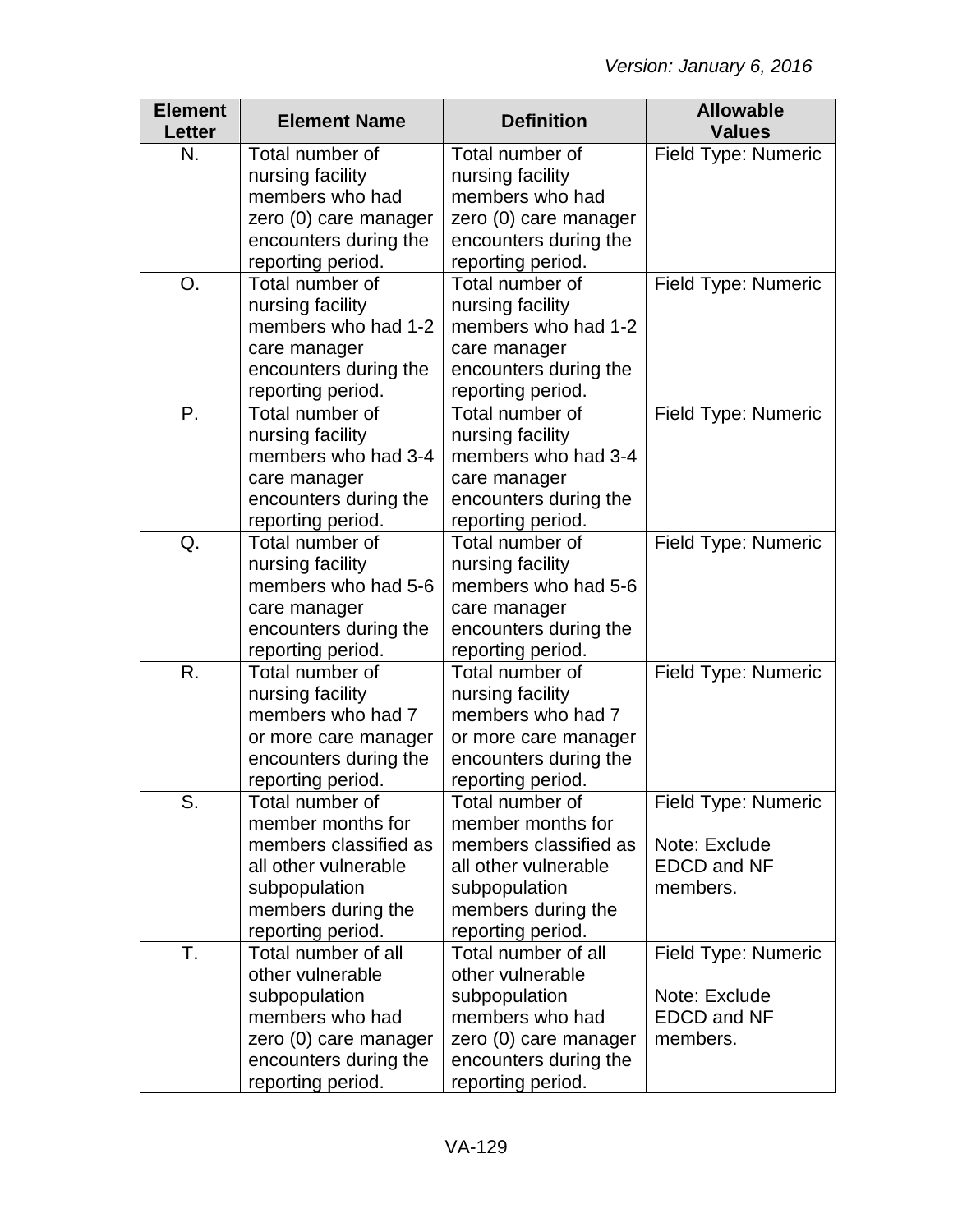| <b>Element</b><br><b>Letter</b> | <b>Element Name</b>   | <b>Definition</b>     | <b>Allowable</b><br><b>Values</b> |
|---------------------------------|-----------------------|-----------------------|-----------------------------------|
| U.                              | Total number of all   | Total number of all   | Field Type: Numeric               |
|                                 | other vulnerable      | other vulnerable      |                                   |
|                                 | subpopulation         | subpopulation         | Note: Exclude                     |
|                                 | members who had 1-2   | members who had 1-2   | <b>EDCD and NF</b>                |
|                                 | care manager          | care manager          | members.                          |
|                                 | encounters during the | encounters during the |                                   |
|                                 | reporting period.     | reporting period.     |                                   |
| V.                              | Total number of all   | Total number of all   | Field Type: Numeric               |
|                                 | other vulnerable      | other vulnerable      |                                   |
|                                 | subpopulation         | subpopulation         | Note: Exclude                     |
|                                 | members who had 3-4   | members who had 3-4   | <b>EDCD and NF</b>                |
|                                 | care manager          | care manager          | members.                          |
|                                 | encounters during the | encounters during the |                                   |
|                                 | reporting period.     | reporting period.     |                                   |
| W.                              | Total number of all   | Total number of all   | Field Type: Numeric               |
|                                 | other vulnerable      | other vulnerable      |                                   |
|                                 | subpopulation         | subpopulation         | Note: Exclude                     |
|                                 | members who had 5-6   | members who had 5-6   | <b>EDCD and NF</b>                |
|                                 | care manager          | care manager          | members.                          |
|                                 | encounters during the | encounters during the |                                   |
|                                 | reporting period.     | reporting period.     |                                   |
| Χ.                              | Total number of all   | Total number of all   | Field Type: Numeric               |
|                                 | other vulnerable      | other vulnerable      |                                   |
|                                 | subpopulation         | subpopulation         | Note: Exclude                     |
|                                 | members who had 7     | members who had 7     | <b>EDCD and NF</b>                |
|                                 | or more care manager  | or more care manager  | members.                          |
|                                 | encounters during the | encounters during the |                                   |
|                                 | reporting period.     | reporting period.     |                                   |

- B. QA checks/Thresholds procedures used by CMS and the state to establish benchmarks in order to identify outliers or data that are potentially erroneous.
	- CMS and the state will perform an outlier analysis.
	- As data are received from MMPs over time, CMS and the state will apply threshold checks.
- C. Edits and Validation checks validation checks that should be performed by each MMP prior to data submission.
	- All data elements should be positive values.
- D. Analysis how CMS and the state will evaluate reported data, as well as how other data sources may be monitored. CMS and the state will evaluate the number of members classified as:
	- Community Well who had zero (0) care manager encounters during the reporting period per 1,000 member months.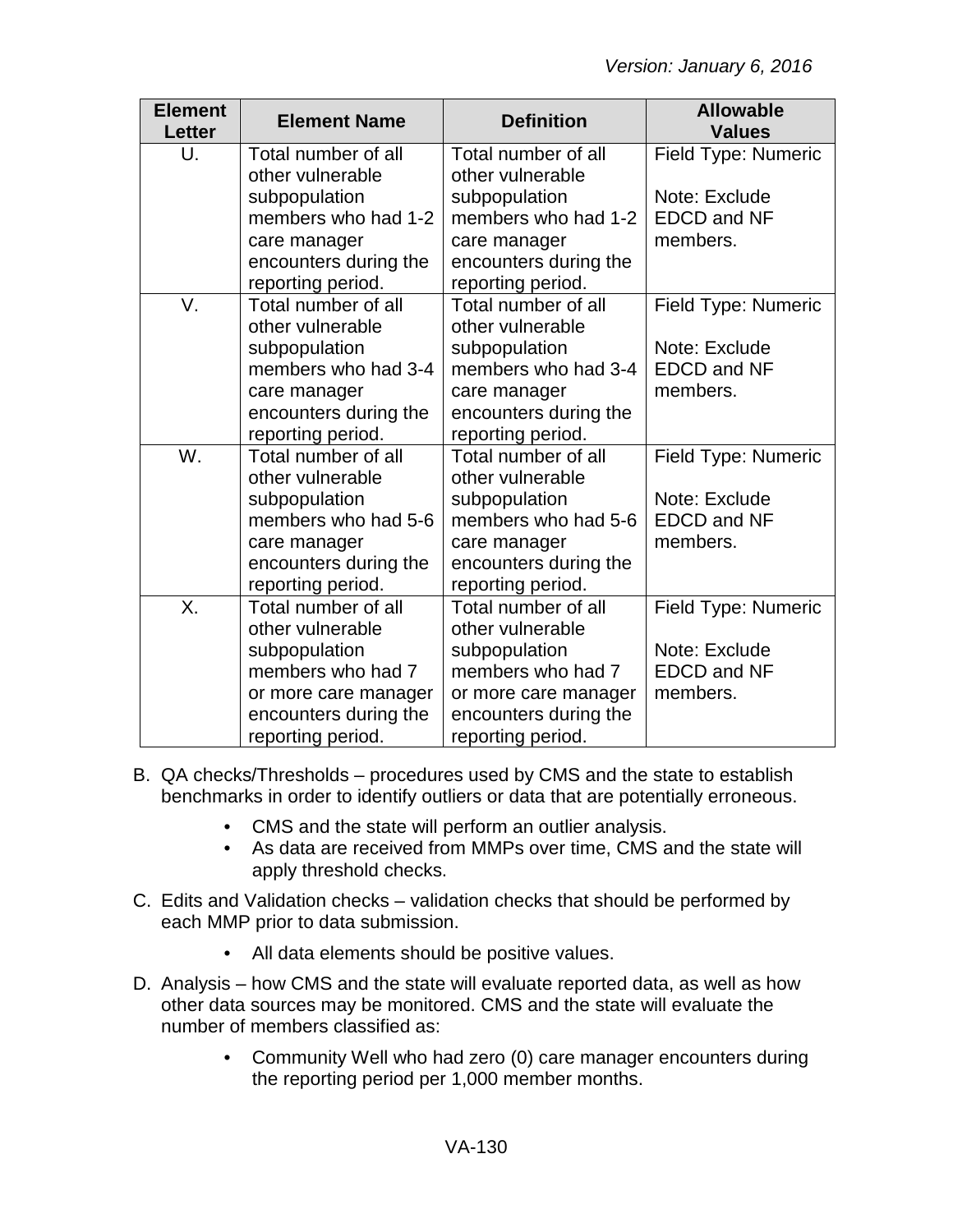- Community Well who had 1-2 care manager encounters during the reporting period per 1,000 member months.
- Community Well who had 3-4 care manager encounters during the reporting period per 1,000 member months.
- Community Well who had 5-6 care manager encounters during the reporting period per 1,000 member months.
- Community Well who had 7 or more care manager encounters during the reporting period per 1,000 member months.
- EDCD who had zero (0) care manager encounters during the reporting period per 1,000 member months.
- EDCD who had 1-2 care manager encounters during the reporting period per 1,000 member months.
- EDCD who had 3-4 care manager encounters during the reporting period per 1,000 member months.
- EDCD who had 5-6 care manager encounters during the reporting period per 1,000 member months.
- EDCD who had 7 or more care manager encounters during the reporting period per 1,000 member months.
- Nursing facility members who had zero (0) care manager encounters during the reporting period per 1,000 member months.
- Nursing facility members who had 1-2 care manager encounters during the reporting period per 1,000 member months.
- Nursing facility members who had 3-4 care manager encounters during the reporting period per 1,000 member months.
- Nursing facility members who had 5-6 care manager encounters during the reporting period per 1,000 member months.
- Nursing facility members who had 7 or more care manager encounters during the reporting period per 1,000 member months.
- All other vulnerable subpopulation members who had zero (0) care manager encounters during the reporting period per 1,000 member months.
- All other vulnerable subpopulation members who had 1-2 care manager encounters during the reporting period per 1,000 member months.
- All other vulnerable subpopulation members who had 3-4 care manager encounters during the reporting period per 1,000 member months.
- All other vulnerable subpopulation members who had 5-6 care manager encounters during the reporting period per 1,000 member months.
- All other vulnerable subpopulation members who had 7 or more care manager encounters during the reporting period per 1,000 member months.
- E. Notes additional clarifications to a reporting section. This section incorporates previously answered frequently asked questions.